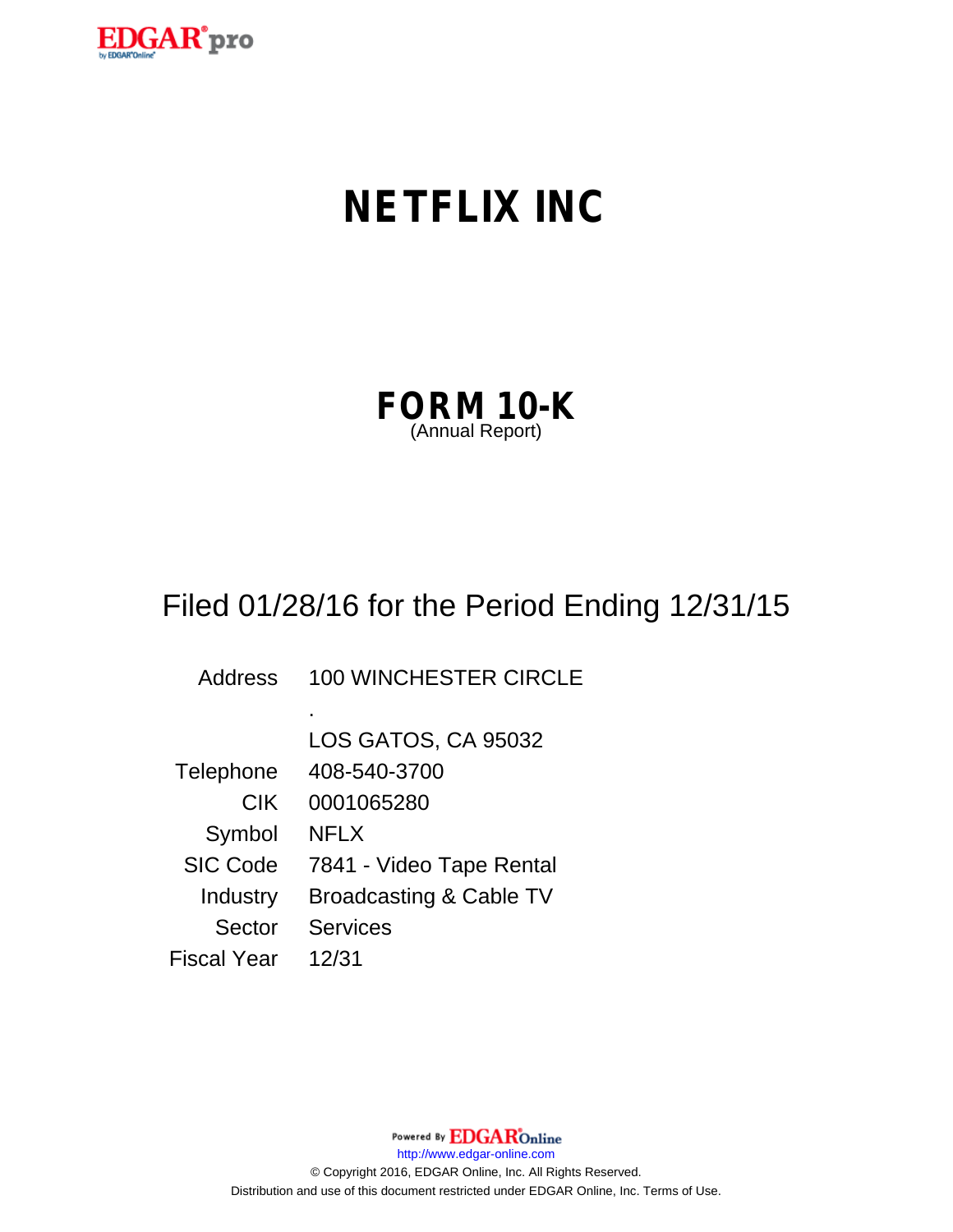#### **UNITED STATES SECURITIES AND EXCHANGE COMMISSION Washington, D.C. 20549**

**FORM 10-K**

## **(Mark One)**

**X ANNUAL REPORT PURSUANT TO SECTION 13 OR 15(d) OF THE SECURITIES EXCHANGE ACT OF 1934** 

**For the fiscal year ended December 31, 2015**

**OR**

**TRANSITION REPORT PURSUANT TO SECTION 13 OR 15(d) OF THE SECURITIES EXCHANGE ACT OF 1934** 

**For the transition period from to** 

**Commission File Number: 001-35727**

**\_\_\_\_\_\_\_\_\_\_\_\_\_\_\_\_\_\_\_\_\_\_\_\_\_\_\_\_\_\_\_\_\_\_\_\_\_\_\_\_\_\_\_\_\_\_\_\_\_\_\_\_\_\_\_\_\_\_\_\_\_\_\_\_\_\_\_\_\_**

 $\mathcal{L}_\text{max} = \frac{1}{2} \sum_{i=1}^{n} \frac{1}{2} \sum_{i=1}^{n} \frac{1}{2} \sum_{i=1}^{n} \frac{1}{2} \sum_{i=1}^{n} \frac{1}{2} \sum_{i=1}^{n} \frac{1}{2} \sum_{i=1}^{n} \frac{1}{2} \sum_{i=1}^{n} \frac{1}{2} \sum_{i=1}^{n} \frac{1}{2} \sum_{i=1}^{n} \frac{1}{2} \sum_{i=1}^{n} \frac{1}{2} \sum_{i=1}^{n} \frac{1}{2} \sum_{i=1}^{n} \frac{1$ 

 $\mathcal{L}_\mathcal{L} = \mathcal{L}_\mathcal{L} = \mathcal{L}_\mathcal{L} = \mathcal{L}_\mathcal{L} = \mathcal{L}_\mathcal{L} = \mathcal{L}_\mathcal{L} = \mathcal{L}_\mathcal{L} = \mathcal{L}_\mathcal{L} = \mathcal{L}_\mathcal{L} = \mathcal{L}_\mathcal{L} = \mathcal{L}_\mathcal{L} = \mathcal{L}_\mathcal{L} = \mathcal{L}_\mathcal{L} = \mathcal{L}_\mathcal{L} = \mathcal{L}_\mathcal{L} = \mathcal{L}_\mathcal{L} = \mathcal{L}_\mathcal{L}$ 



(Exact name of Registrant as specified in its charter)

**Delaware 77-0467272**

(State or other jurisdiction of incorporation or organization) (I.R.S. Employer Identification Number)

**100 Winchester Circle Los Gatos, California 95032** (Address and zip code of principal executive offices) **(408) 540-3700** (Registrant's telephone number, including area code)

**Securities registered pursuant to Section 12(b) of the Act:**

**Securities registered pursuant to Section 12(g) of the Act: None**  $\mathcal{L} = \{ \mathcal{L} = \{ \mathcal{L} = \{ \mathcal{L} = \{ \mathcal{L} = \{ \mathcal{L} = \{ \mathcal{L} = \{ \mathcal{L} = \{ \mathcal{L} = \{ \mathcal{L} = \{ \mathcal{L} = \{ \mathcal{L} = \{ \mathcal{L} = \{ \mathcal{L} = \{ \mathcal{L} = \{ \mathcal{L} = \{ \mathcal{L} = \{ \mathcal{L} = \{ \mathcal{L} = \{ \mathcal{L} = \{ \mathcal{L} = \{ \mathcal{L} = \{ \mathcal{L} = \{ \mathcal{L} = \{ \mathcal{$ 

Indicate by check mark if the registrant is a well-known seasoned issuer, as defined in Rule 405 of the Securities Act. Yes  $\boxtimes$  No  $\Box$  $\Box$ 

Indicate by check mark if the registrant is not required to file reports pursuant to Section 13 or Section 15(d) of the Act. Yes  $\square$  No  $\boxtimes$  $N<sub>0</sub>$   $\overline{\times}$ 

Indicate by check mark whether the registrant: (1) has filed all reports required to be filed by Section 13 or 15(d) of the Securities Exchange Act of 1934 during the preceding 12 months (or for such shorter period that the registrant was required to file such reports), and (2) has been subject to such filing requirements for the past 90 days. Yes  $\boxtimes$  No  $\Box$  $\Box$   $\Box$ 

Indicate by check mark whether the registrant has submitted electronically and posted on its corporate Web site, if any, every Interactive Data File required to be submitted and posted pursuant to Rule 405 of Regulation S-T (§232.405 of this chapter) during the preceding 12 months (or for such shorter period that the registrant was required to submit and post such files). Yes  $\boxtimes$  No  $\square$ No  $\Box$ 

Indicate by check mark if disclosure of delinquent filers pursuant to Item 405 of Regulation S-K is not contained herein, and will not be contained, to the best of registrant's knowledge, in definitive proxy or information statements incorporated by reference in Part III of this Form 10-K or any amendment to this Form 10-K.  $\boxtimes$ 

Indicate by check mark whether the registrant is a large accelerated filer, an accelerated filer, a non-accelerated filer, or a smaller reporting company. See definition of "large accelerated filer," "accelerated filer" and "smaller reporting company" in Rule 12b-2 of the Exchange Act.

Large accelerated filer  $\boxtimes$  Accelerated filer  $\square$  Non-accelerated filer  $\square$  (do not check if smaller reporting company) Smaller reporting company  $\square$ 

Indicate by check mark whether the registrant is a shell company (as defined in Rule 12b-2 of the Act). Yes  $\square$  No  $\boxtimes$  $N<sub>0</sub>$   $\boxtimes$ 

As of June 30, 2015, the aggregate market value of voting stock held by non-affiliates of the registrant, based upon the closing sales price for the registrant's common stock, as reported in the NASDAQ Global Select Market System, was \$33,823,183,533. Shares of common stock beneficially owned by each executive officer and director of the Registrant and by each person known by the Registrant to beneficially own 10% or more of the outstanding common stock have been excluded in that such persons may be deemed to be affiliates. This determination of affiliate status is not necessarily a conclusive determination for any other purpose.

As of January 27, 2016, there were 428,081,221 shares of the registrant's common stock, par value \$0.001, outstanding.

#### **DOCUMENTS INCORPORATED BY REFERENCE**

Parts of the registrant's Proxy Statement for Registrant's 2016 Annual Meeting of Stockholders are incorporated by reference into Part III of this Annual Report on Form 10-K.

**Title of each class Name of Exchange on which registered Common stock, \$0.001 par value NASDAQ Stock Market LLC**

**(NASDAQ Global Select Market)**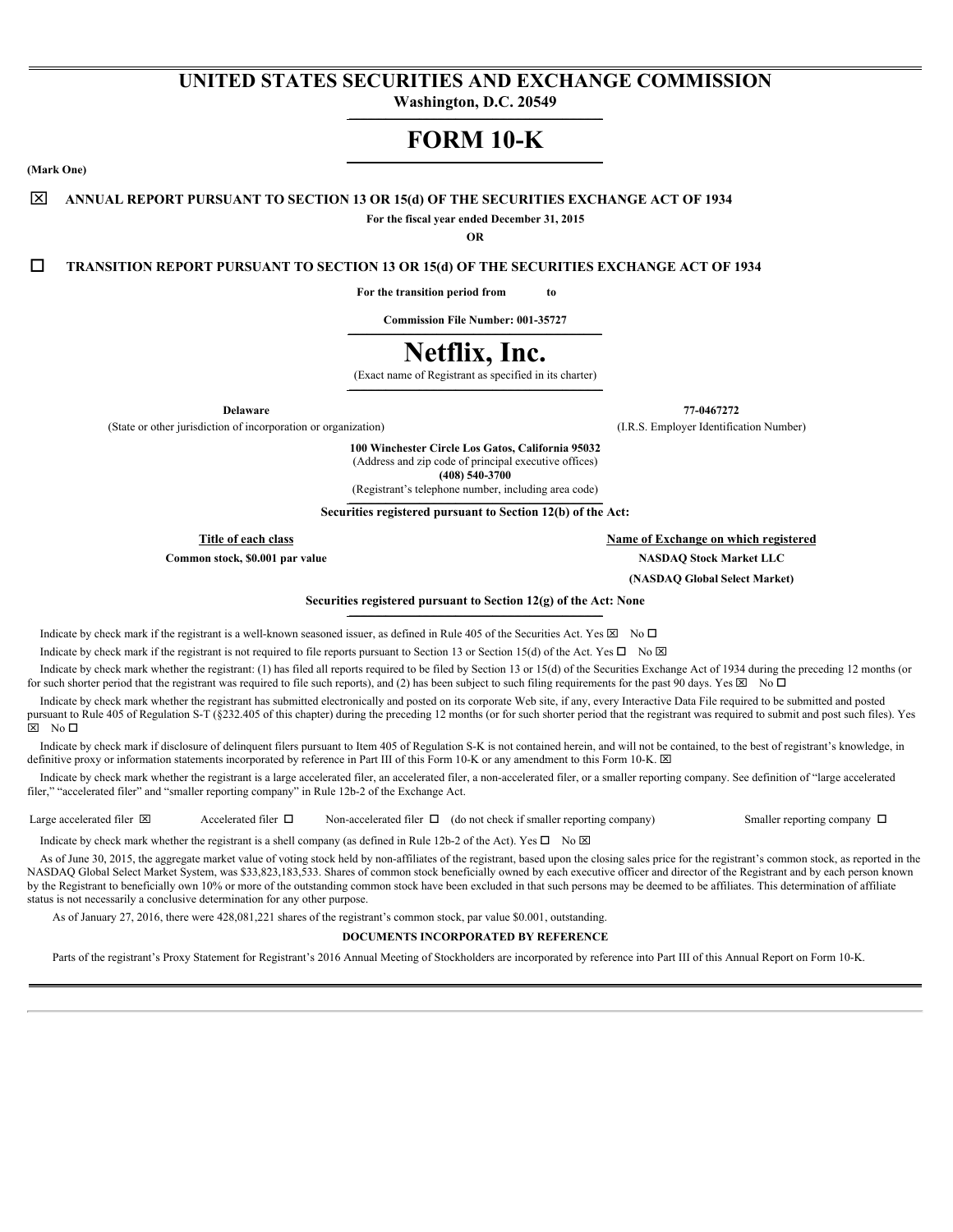### **NETFLIX, INC. TABLE OF CONTENTS**

|                 |                                                                                                              | Page |
|-----------------|--------------------------------------------------------------------------------------------------------------|------|
| <b>PART I</b>   |                                                                                                              |      |
| Item 1.         | <b>Business</b>                                                                                              |      |
| Item 1A.        | <b>Risk Factors</b>                                                                                          | 3    |
| Item 1B.        | <b>Unresolved Staff Comments</b>                                                                             | 11   |
| Item 2.         | Properties                                                                                                   | 12   |
| Item 3.         | <b>Legal Proceedings</b>                                                                                     | 12   |
| Item 4.         | <b>Mine Safety Disclosures</b>                                                                               | 12   |
| <b>PART II</b>  |                                                                                                              |      |
| Item 5.         | Market for Registrant's Common Equity, Related Stockholder Matters and Issuer Purchases of Equity Securities | 13   |
| Item 6.         | <b>Selected Financial Data</b>                                                                               | 15   |
| Item 7.         | Management's Discussion and Analysis of Financial Condition and Results of Operations                        | 17   |
| Item 7A.        | Quantitative and Qualitative Disclosures About Market Risk                                                   | 29   |
| Item 8.         | <b>Financial Statements and Supplementary Data</b>                                                           | 31   |
| Item 9.         | Changes in and Disagreements with Accountants on Accounting and Financial Disclosure                         | 31   |
| Item 9A.        | <b>Controls and Procedures</b>                                                                               | 31   |
| Item 9B.        | <b>Other Information</b>                                                                                     | 33   |
| <b>PART III</b> |                                                                                                              |      |
| Item 10.        | Directors, Executive Officers and Corporate Governance                                                       | 34   |
| Item 11.        | <b>Executive Compensation</b>                                                                                | 34   |
| Item 12.        | Security Ownership of Certain Beneficial Owners and Management and Related Stockholder Matters               | 34   |
| Item 13.        | Certain Relationships and Related Transactions, and Director Independence                                    | 34   |
| Item 14.        | <b>Principal Accounting Fees and Services</b>                                                                | 34   |
| <b>PART IV</b>  |                                                                                                              |      |
| Item 15.        | <b>Exhibits, Financial Statement Schedules</b>                                                               | 35   |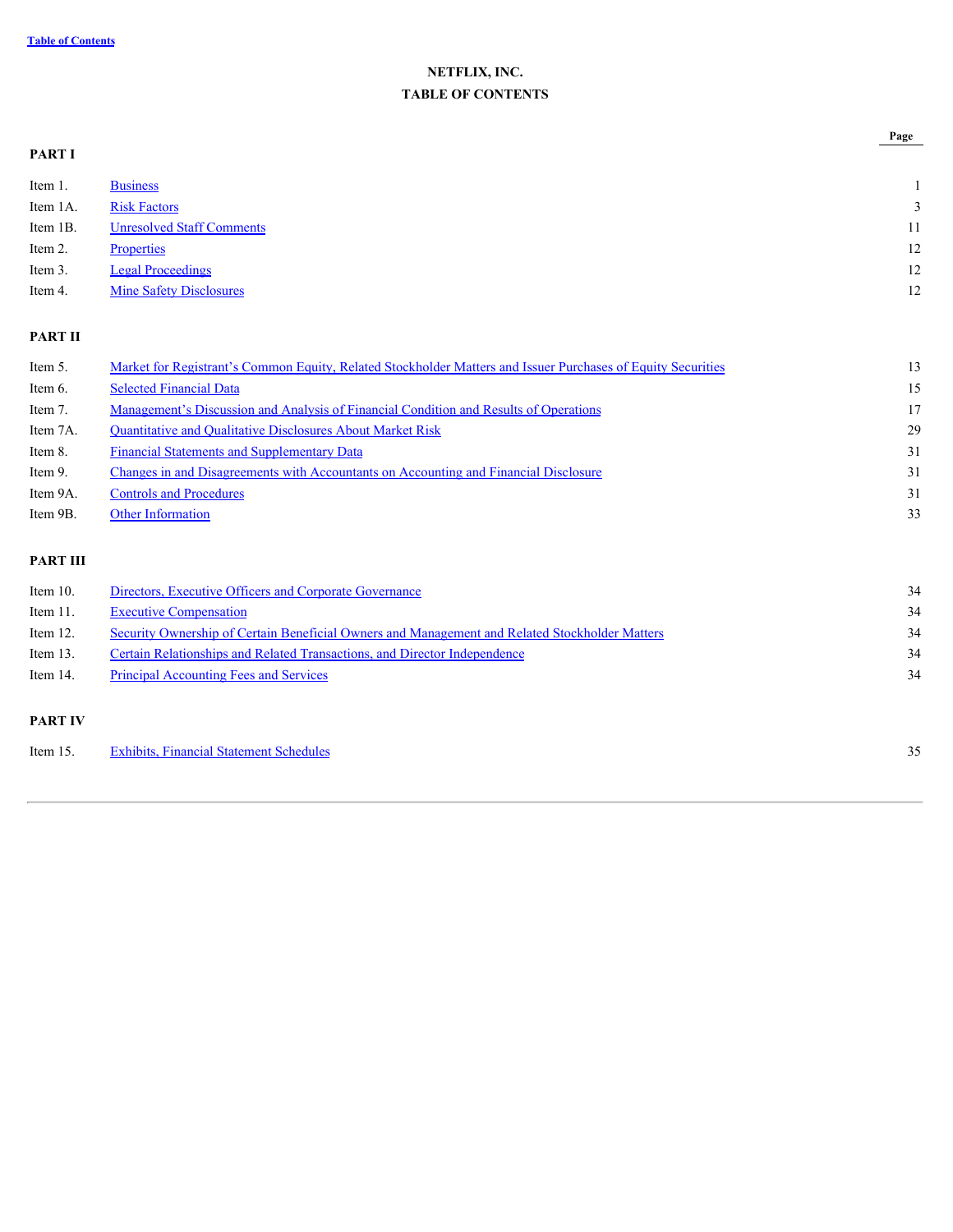#### **PART I**

#### **Forward-Looking Statements**

*This Annual Report on Form 10-K contains forward-looking statements within the meaning of the federal securities laws. These forward-looking statements include, but are not limited to, statements regarding: our core strategy; the growth of Internet delivery of content; the decline in our DVD memberships and the resources allocated to our DVD segment; contribution margins; contribution profits (losses); liquidity; free cash flows; revenues; net income; operating cash flows; stock price volatility; pricing changes; the impact of, and the Company's response to, new accounting standards; action by competitors; risk of material impairment of current investment portfolio; reinvestment of earnings in foreign subsidiaries; membership growth rates; timing of facilities construction; nature of our content agreements; member viewing habits; payment of future dividends; obtaining additional capital; our content and marketing investments, including investments in original programming; significance and timing of contractual obligations; realization of deferred tax assets; seasonality; method of content delivery; and international expansion. These forward-looking statements are subject to risks and uncertainties that could cause actual results and events to differ. A detailed discussion of these and other risks and uncertainties that could cause actual results and events to differ materially from such forward-looking statements is included throughout this filing and particularly in Item 1A: "Risk Factors" section set forth in this Annual Report on Form 10-K. All forward-looking statements included in this document are based on information available to us on the date hereof, and we assume no obligation to revise or publicly release any revision to any such forward-looking statement, except as may otherwise be required by law.*

#### **Item 1. Business**

#### **ABOUT US**

Netflix, Inc. ("Netflix", "the Company", "we", or "us") is the world's leading Internet television network with over 75 million streaming members in over 190 countries enjoying more than 125 million hours of TV shows and movies per day, including original series, documentaries and feature films. Our members can watch as much as they want, anytime, anywhere, on nearly any Internet-connected screen. Members can play, pause and resume watching, all without commercials or commitments. Additionally, in the United States ("U.S."), our members can receive DVDs delivered quickly to their homes.

We are a pioneer in the Internet delivery of TV shows and movies, launching our streaming service in 2007. Since this launch, we have developed an ecosystem for Internet-connected screens and have added increasing amounts of content that enable consumers to enjoy TV shows and movies directly on their Internet-connected screens. As a result of these efforts, we have experienced growing consumer acceptance of, and interest in, the delivery of TV shows and movies directly over the Internet.

Our core strategy is to grow our streaming membership business globally within the parameters of our consolidated net income and operating segment contribution profit (loss) targets. We are continuously improving our members' experience by expanding our streaming content with a focus on a programming mix of content that delights our members. In addition, we are perpetually enhancing our user interface and extending our streaming service to more Internet-connected screens.

We continue to grow our streaming service both domestically and internationally. We began our international expansion with Canada in 2010 and have since launched our service globally, with the exception of The People's Republic of China and territories where U.S. companies are not allowed to operate. We have also expanded our streaming content offering to include more exclusive and original programming, including several Emmy, Golden Globe and Academy Award nominated original series and documentaries. Our original programming increasingly includes content that we produce.

#### **BUSINESS SEGMENTS**

The Company has three reportable segments: Domestic streaming, International streaming and Domestic DVD. The Domestic streaming segment derives revenues from monthly membership fees for services consisting solely of streaming content to our members in the United States. The International streaming segment derives revenues from monthly membership fees for services consisting solely of streaming content to our members outside the United States. The Domestic DVD segment derives revenues from monthly membership fees for services consisting solely of DVD-by-mail. For additional information regarding our segments, including information about our financial results by geography, see Note 12 of Item 8, *Financial Statements and Supplementary Data* .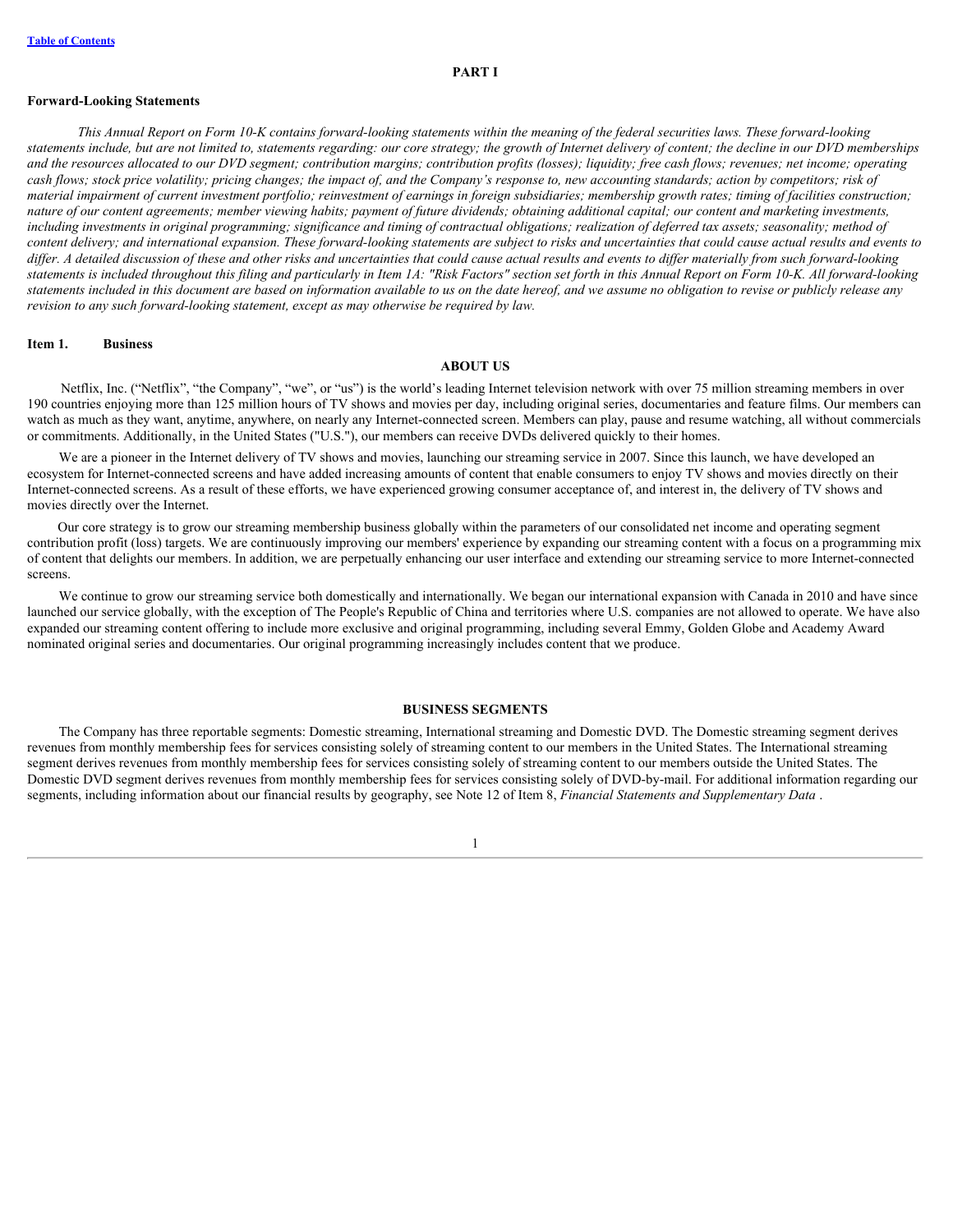#### **COMPETITION**

The market for entertainment video is intensely competitive and subject to rapid change. We compete against other entertainment video providers, such as multichannel video programming distributors ("MVPDs"), Internet-based movie and TV content providers (including those that provide pirated content), video gaming providers and DVD rental outlets and more broadly against other sources of entertainment that our members could choose in their moments of free time. We also compete against entertainment video providers in obtaining content that our members love, both for licensed streaming content and for original content projects.

While consumers may maintain simultaneous relationships with multiple entertainment sources, we strive for consumers to choose us in their moments of free time. We have often referred to this choice as our objective of "winning moments of truth." In attempting to win these moments of truth with our members, we are continually improving our service, including both our technology and our content, which is increasingly exclusive and curated, and includes our own original programming.

#### **SEASONALITY**

Our membership growth exhibits a seasonal pattern that reflects variations when consumers buy Internet-connected screens and when they tend to increase their viewing. Historically, the first and fourth quarters (October through March)represent our greatest membership growth across our Domestic and International streaming segments and the fewest membership losses in our Domestic DVD segment. Our membership growth may be impacted by the release of certain high profile original content. Internationally, we expect each market to demonstrate more predictable seasonal patterns as our service offering in each market becomes more established and we have a longer history to assess such patterns.

#### **INTELLECTUAL PROPERTY**

We regard our trademarks, service marks, copyrights, patents, domain names, trade dress, trade secrets, proprietary technologies and similar intellectual property as important to our success. We use a combination of patent, trademark, copyright and trade secret laws and confidentiality agreements to protect our proprietary intellectual property. Our ability to protect and enforce our intellectual property rights is subject to certain risks and from time to time we encounter disputes over rights and obligations concerning intellectual property. We cannot provide assurance that we will prevail in any intellectual property disputes.

#### **EMPLOYEES**

As of December 31, 2015, we had approximately 3,700 total employees. Of these employees, approximately 3,500 were full-time, including approximately 400 categorized as temporary.

#### **OTHER INFORMATION**

We were incorporated in Delaware in August 1997 and completed our initial public offering in May 2002. Our principal executive offices are located at 100 Winchester Circle, Los Gatos, California 95032, and our telephone number is (408) 540-3700.

We maintain a Web site at www.netflix.com. The contents of our Web site are not incorporated in, or otherwise to be regarded as part of, this Annual Report on Form 10-K. In this Annual Report on Form 10-K, "Netflix," the "Company," "we," "us," "our" and the "registrant" refer to Netflix, Inc. We make available, free of charge on our Web site, access to our Annual Report on Form 10-K, our Quarterly Reports on Form 10-Q, our Current Reports on Form 8-K and amendments to those reports filed or furnished pursuant to Section 13(a) or 15(d) of the Securities Exchange Act of 1934, as amended (the "Exchange Act"), as soon as reasonably practicable after we file or furnish them electronically with the Securities and Exchange Commission ("SEC").

Investors and others should note that we announce material financial information to our investors using our investor relations Web site ( *http://ir.netflix.com* ), SEC filings, press releases, public conference calls and webcasts. We use these channels as well as social media to communicate with our members and the public about our company, our services and other issues. It is possible that the information we post on social media could be deemed to be material information. Therefore, we encourage investors, the media, and others interested in our company to review the information we post on the social media channels listed on our investor relations Web site.

 $\overline{\mathcal{Z}}$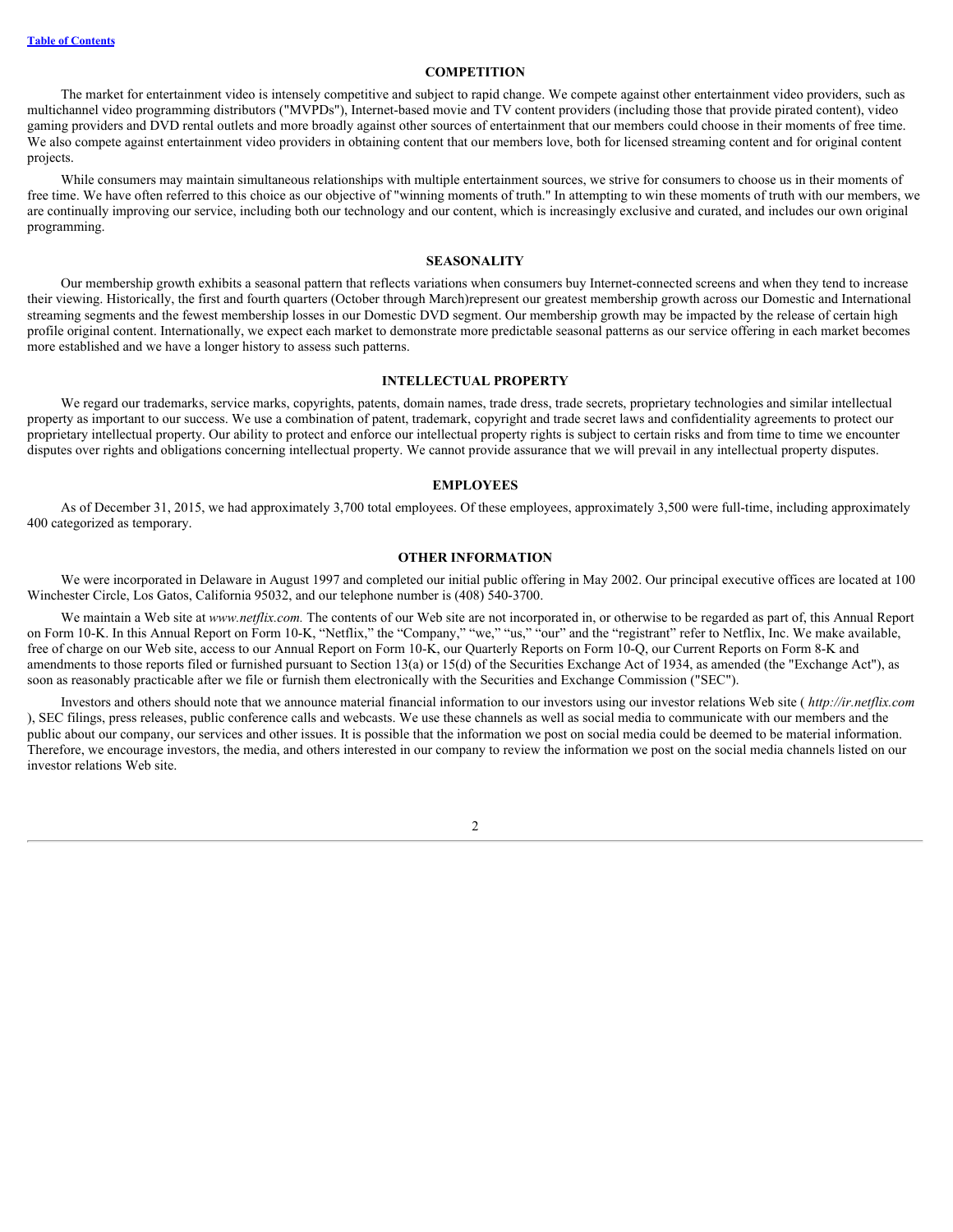#### **Item 1A. Risk Factors**

*If any of the following risks actually occur, our business, financial condition and results of operations could be harmed. In that case, the trading price of our common stock could decline, and you could lose all or part of your investment.*

#### **Risks Related to Our Business**

#### **If our efforts to attract and retain members are not successful, our business will be adversely affected.**

We have experienced significant membership growth over the past several years. Our ability to continue to attract members will depend in part on our ability to consistently provide our members with compelling content choices, as well as a quality experience for selecting and viewing TV shows and movies. Furthermore, the relative service levels, content offerings, pricing and related features of competitors to our service may adversely impact our ability to attract and retain memberships. Competitors include other entertainment video providers, such as MVPDs, Internet-based movie and TV content providers (including those that provide pirated content) and DVD rental outlets. If consumers do not perceive our service offering to be of value, including if we introduce new or adjust existing features, adjust pricing or service offerings, or change the mix of content in a manner that is not favorably received by them, we may not be able to attract and retain members. In addition, many of our members are rejoining our service or originate from word-of-mouth advertising from existing members. If our efforts to satisfy our existing members are not successful, we may not be able to attract members, and as a result, our ability to maintain and/or grow our business will be adversely affected. Members cancel our service for many reasons, including a perception that they do not use the service sufficiently, the need to cut household expenses, availability of content is unsatisfactory, competitive services provide a better value or experience and customer service issues are not satisfactorily resolved. We must continually add new memberships both to replace canceled memberships and to grow our business beyond our current membership base. If growth rates slow faster than expected, given, in particular that our content costs are largely fixed in nature and contracted over several years, we may not be able to adjust our expenditures or increase our (per membership) revenues commensurate with the lowered growth rate such that our margins, liquidity and results of operation may be adversely impacted. If we are unable to successfully compete with current and new competitors in both retaining our existing memberships and attracting new memberships, our business will be adversely affected. Further, if excessive numbers of members cancel our service, we may be required to incur significantly higher marketing expenditures than we currently anticipate to replace these members with new members.

#### **Changes in competitive offerings for entertainment video, including the potential rapid adoption of piracy-based video offerings, could adversely impact our business.**

The market for entertainment video is intensely competitive and subject to rapid change. Through new and existing distribution channels, consumers have increasing options to access entertainment video. The various economic models underlying these channels include subscription, transactional, ad-supported and piracy-based models. All of these have the potential to capture meaningful segments of the entertainment video market. Piracy, in particular, threatens to damage our business, as its fundamental proposition to consumers is so compelling and difficult to compete against: virtually all content for free. Furthermore, in light of the compelling consumer proposition, piracy services are subject to rapid global growth. Traditional providers of entertainment video, including broadcasters and cable network operators, as well as Internet based e-commerce or entertainment video providers are increasing their Internet-based video offerings. Several of these competitors have long operating histories, large customer bases, strong brand recognition and significant financial, marketing and other resources. They may secure better terms from suppliers, adopt more aggressive pricing and devote more resources to product development, technology, infrastructure, content acquisitions and marketing. New entrants may enter the market or existing providers may adjust their services with unique offerings or approaches to providing entertainment video. Companies also may enter into business combinations or alliances that strengthen their competitive positions. If we are unable to successfully or profitably compete with current and new competitors, our business will be adversely affected, and we may not be able to increase or maintain market share, revenues or profitability.

#### **The long-term and fixed cost nature of our content commitments may limit our operating flexibility and could adversely affect our liquidity and results of operations.**

In connection with obtaining streaming content, we typically enter into multi-year commitments with studios and other content providers, the payment terms of which are not tied to member usage or the size of our membership base ("fixed cost") but which may be tied to such factors as titles licensed and/or theatrical exhibition receipts. Such commitments are included in the Contractual Obligations section of Item 7, *Management's Discussion and Analysis of Financial Condition and Results of Operations* and Note 6, *Commitments and Contingencies* in Item 8 *.* Given the multiple-year duration and largely fixed cost nature of content commitments, if membership acquisition and retention do not meet our expectations, our margins may be

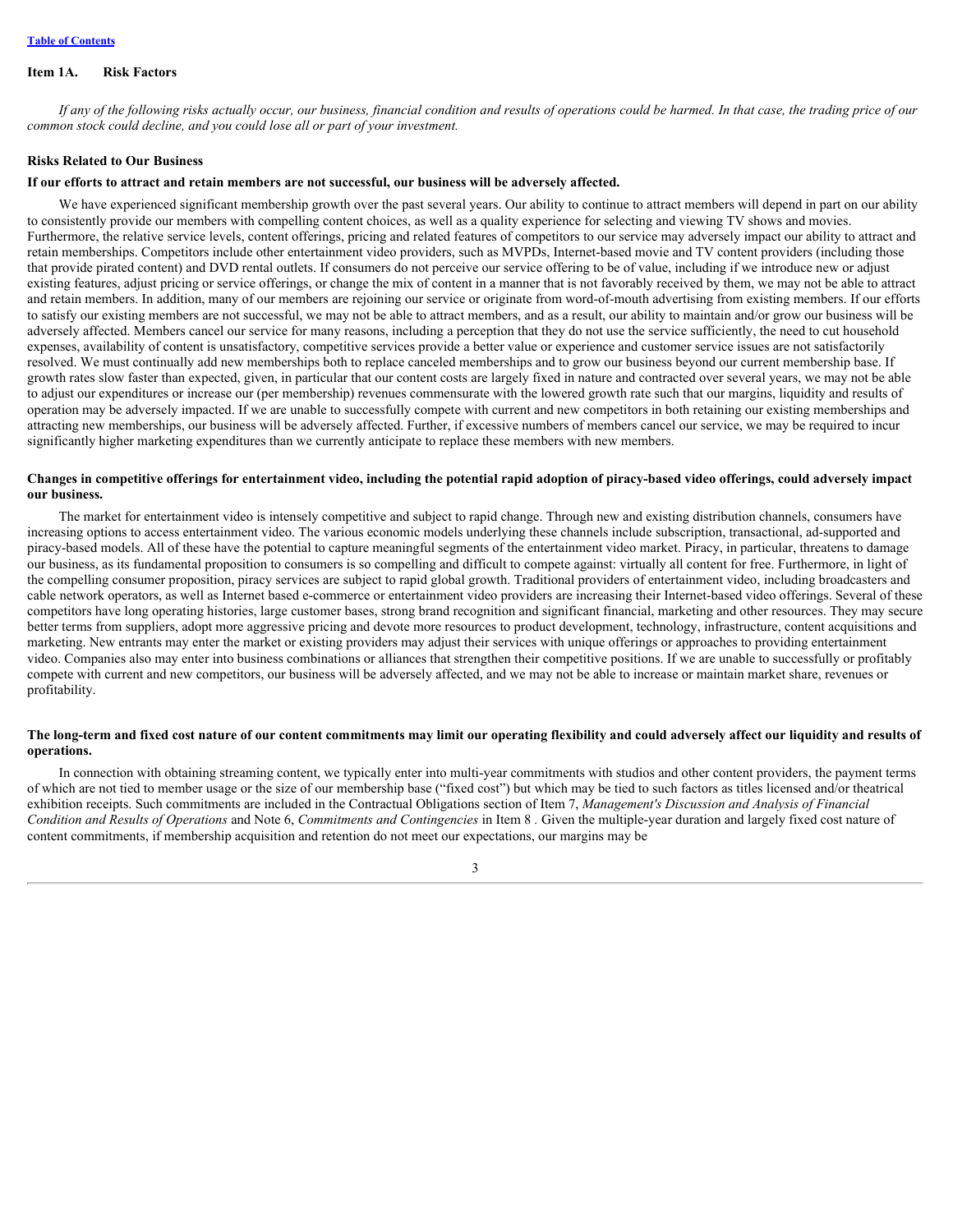adversely impacted. Payment terms for certain content commitments, such as programming that is initially available in the applicable territory on our service ("original programming"), will typically require more up-front cash payments than other licensing agreements. To the extent membership and/or revenue growth do not meet our expectations, our liquidity and results of operations could be adversely affected as a result of content commitments and accelerated payment requirements of certain agreements. In addition, the long-term and fixed cost nature of our content commitments may limit our flexibility in planning for, or reacting to changes in our business and the market segments in which we operate. As we have expanded internationally, we have licensed content in advance of entering into a new geographical market. If we license content that is not favorably received by consumers in the applicable territory, or is unable to be shown in the applicable territory, acquisition and retention may be adversely impacted and given the long-term and fixed cost nature of our content commitments, we may not be able to adjust our content offering quickly and our results of operation may be adversely impacted.

We are devoting more resources toward the development, production, marketing and distribution of original programming, including TV series and movies. We believe that original programming can help differentiate our service from other offerings, enhance our brand and otherwise attract and retain members. To the extent our original programming does not meet our expectations, in particular, in terms of costs, viewing and popularity, our business, including our brand and results of operations may be adversely impacted.

#### **If we are not able to manage change and growth, our business could be adversely affected.**

We are expanding our operations internationally, scaling our streaming service to effectively and reliably handle anticipated growth in both members and features related to our service, ramping up our ability to produce original content, as well as continuing to operate our DVD service within the U.S. As we expand internationally, we are managing and adjusting our business to address varied content offerings, consumer customs and practices, in particular those dealing with ecommerce and Internet video, as well as differing legal and regulatory environments. As we scale our streaming service, we are developing technology and utilizing third-party "cloud" computing services. As we ramp up our original content production, we are building out expertise in a number of disciplines, including creative, marketing, legal, finance and other resources related to the development and physical production of content. If we are not able to manage the growing complexity of our business, including improving, refining or revising our systems and operational practices related to our streaming operations and original content, our business may be adversely affected.

#### **We could be subject to economic, political, regulatory and other risks arising from our international operations.**

Operating in international markets requires significant resources and management attention and will subject us to regulatory, economic and political risks that may be different from or incremental to those in the U.S. In addition to the risks that we face in the U.S., our international operations involve risks that could adversely affect our business, including:

- the need to adapt our content and user interfaces for specific cultural and language differences, including licensing a certain portion of our content assets before we have developed a full appreciation for its performance within a given territory;
- difficulties and costs associated with staffing and managing foreign operations;
- management distraction;
- political or social unrest and economic instability;
- compliance with U.S. laws such as the Foreign Corrupt Practices Act, export controls and economic sanctions, and local laws prohibiting corrupt payments to government officials;
- difficulties in understanding and complying with local laws, regulations and customs in foreign jurisdictions;
- regulatory requirements or government action against our service, whether in response to enforcement of actual or purported legal and regulatory requirements or otherwise, that results in disruption or non-availability of our service or particular content in the applicable jurisdiction;
- less favorable foreign intellectual property laws;
- adverse tax consequences such as those related to repatriation of cash from foreign jurisdictions into the United States, non-income related taxes such as value-added tax or other indirect taxes, changes in tax laws or their interpretations, or the application of judgment in determining our global provision for income taxes and other tax liabilities given intercompany transactions and calculations where the ultimate tax determination is uncertain;
- fluctuations in currency exchange rates, which we do not use foreign exchange contracts or derivatives to hedge against and which could impact revenues and expenses of our international operations and expose us to foreign currency exchange rate risk;

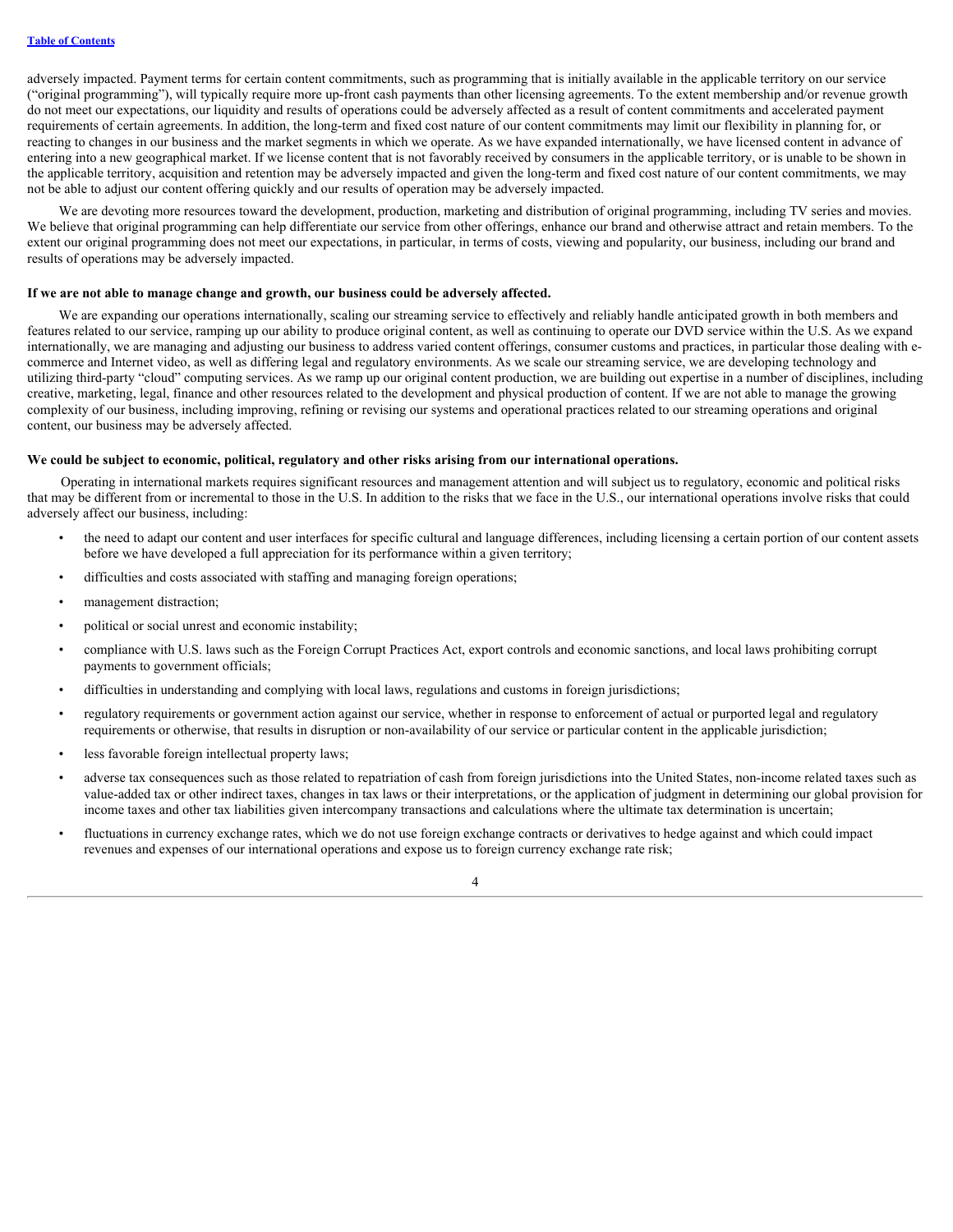- profit repatriation and other restrictions on the transfer of funds;
- differing payment processing systems as well as consumer use and acceptance of electronic payment methods, such as payment cards;
- new and different sources of competition;
- censorship requirements that cause us to remove or edit popular content, leading to consumer disappointment or dissatisfaction with our service;
- low usage and/or penetration of Internet-connected consumer electronic devices;
- different and more stringent user protection, data protection, privacy and other laws;
- availability of reliable broadband connectivity and wide area networks in targeted areas for expansion;
- integration and operational challenges as well as potential unknown liabilities in connection with companies we may acquire or control; and
- differing, and often more lenient, laws and consumer understanding/attitudes regarding the illegality of piracy.

Our failure to manage any of these risks successfully could harm our international operations and our overall business, and results of our operations.

#### **If we fail to maintain or, in new markets establish, a positive reputation with consumers concerning our service, including the content we offer, we may not be able to attract or retain members, and our operating results may be adversely affected.**

We believe that a positive reputation with consumers concerning our service is important in attracting and retaining members who have a number of choices from which to obtain entertainment video. To the extent our content, in particular, our original programming, is perceived as low quality, offensive or otherwise not compelling to consumers, our ability to establish and maintain a positive reputation may be adversely impacted. Furthermore, to the extent our marketing, customer service and public relations efforts are not effective or result in negative consumer reaction, our ability to establish and maintain a positive reputation may likewise be adversely impacted. As we expand into new markets, we will also need to establish our reputation with consumers and to the extent we are not successful in creating positive impressions, our business in these new markets may be adversely impacted.

#### **Changes in how we market our service could adversely affect our marketing expenses and membership levels may be adversely affected.**

We utilize a broad mix of marketing and public relations programs, including social media sites such as Facebook and Twitter, to promote our service to potential new members. We may limit or discontinue use or support of certain marketing sources or activities if advertising rates increase or if we become concerned that members or potential members deem certain marketing practices intrusive or damaging to our brand. If the available marketing channels are curtailed, our ability to attract new members may be adversely affected.

If companies that promote our service decide that we negatively impact their business, that they want to compete more directly with our business or enter a similar business or decide to exclusively support our competitors, we may no longer have access to such marketing channels. We also acquire a number of members who rejoin our service having previously cancelled their membership. If we are unable to maintain or replace our sources of members with similarly effective sources, or if the cost of our existing sources increases, our member levels and marketing expenses may be adversely affected

#### **We face risks, such as unforeseen costs and potential liability in connection with content we acquire, produce, license and/or distribute through our service.**

As a distributor of content, we face potential liability for negligence, copyright and trademark infringement, or other claims based on the nature and content of materials that we acquire, produce, license and/or distribute. We also may face potential liability for content used in promoting our service, including marketing materials and features on our Web site such as member reviews. As we expand our original programming, we have become responsible for production costs and other expenses, such as ongoing guild payments. We also take on risks associated with production, such as completion and key talent risk. To the extent we do not accurately anticipate costs or mitigate risks, including for content that we obtain but ultimately does not appear on our service, or if we become liable for content we acquire, produce, license and/or distribute, our business may suffer. Litigation to defend these claims could be costly and the expenses and damages arising from any liability or unforeseen production risks could harm our results of operations. We may not be indemnified against claims or costs of these types and we may not have insurance coverage for these types of claims.

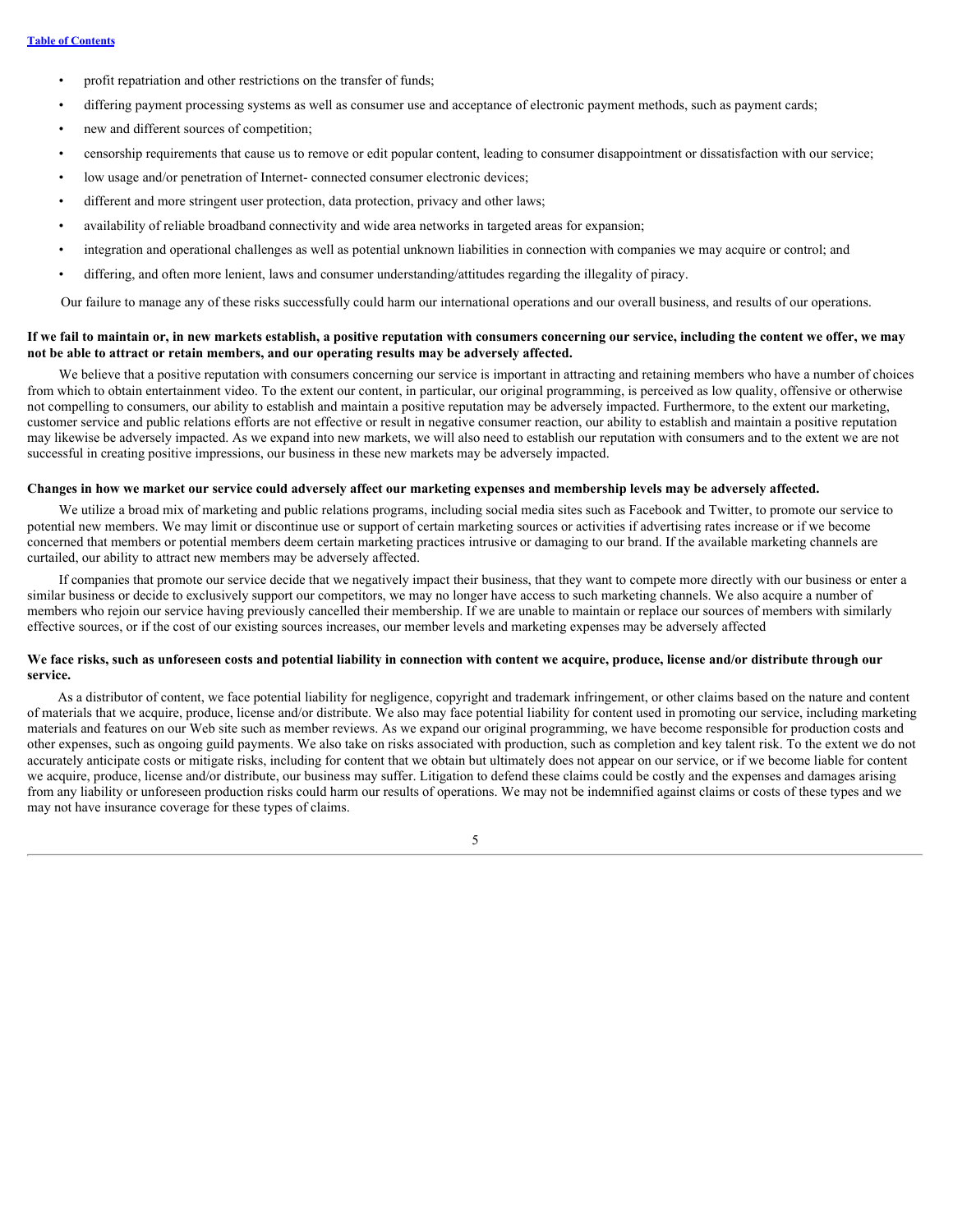#### **If studios, content providers or other rights holders refuse to license streaming content or other rights upon terms acceptable to us, our business could be adversely affected.**

Our ability to provide our members with content they can watch depends on studios, content providers and other rights holders licensing rights to distribute such content and certain related elements thereof, such as the public performance of music contained within the content we distribute. The license periods and the terms and conditions of such licenses vary. If the studios, content providers and other rights holders are not or are no longer willing or able to license us content upon terms acceptable to us, our ability to stream content to our members will be adversely affected and/or our costs could increase. Many of the licenses for content provide for the studios or other content providers to withdraw content from our service relatively quickly. Because of these provisions as well as other actions we may take, content available through our service can be withdrawn on short notice. As competition increases, we may see the cost of programming increase. As we seek to differentiate our service, we are increasingly focused on securing certain exclusive rights when obtaining content, including original content. We are also focused on programming an overall mix of content that delights our members in a cost efficient manner. Within this context, we are selective about the titles we add and renew to our service. If we do not maintain a compelling mix of content, our membership acquisition and retention may be adversely affected.

Music contained within content we distribute may require us to obtain licenses for such distribution. In this regard, we engage in negotiations with collection management organizations ("CMOs") that hold certain rights to music interests in connection with streaming content into various territories. If we are unable to reach mutually acceptable terms with these organizations, we could become involved in litigation and/or could be enjoined from distributing certain content, which could adversely impact our business. Additionally, pending and ongoing litigation as well as negotiations between certain CMOs and other third parties in various territories could adversely impact our negotiations with CMOs, or result in music publishers represented by certain CMOs unilaterally withdrawing rights, and thereby adversely impact our ability to reach licensing agreements reasonably acceptable to us. Failure to reach such licensing agreements could expose us to potential liability for copyright infringement or otherwise increase our costs.

#### **We rely upon a number of partners to make our service available on their devices.**

We currently offer members the ability to receive streaming content through a host of Internet-connected screens, including TVs, digital video players, television set-top boxes and mobile devices. We have agreements with various cable, satellite and telecommunications operators to make our service available through the television set-top boxes of these service providers. We intend to continue to broaden our capability to instantly stream TV shows and movies to other platforms and partners over time. If we are not successful in maintaining existing and creating new relationships, or if we encounter technological, content licensing, regulatory or other impediments to delivering our streaming content to our members via these devices, our ability to grow our business could be adversely impacted. Our agreements with our device partners are typically between one and three years in duration and our business could be adversely affected if, upon expiration, a number of our partners do not continue to provide access to our service or are unwilling to do so on terms acceptable to us, which terms may include the degree of accessibility and prominence of our service. Furthermore, devices are manufactured and sold by entities other than Netflix and while these entities should be responsible for the devices' performance, the connection between these devices and Netflix may nonetheless result in consumer dissatisfaction toward Netflix and such dissatisfaction could result in claims against us or otherwise adversely impact our business. In addition, technology changes to our streaming functionality may require that partners update their devices. If partners do not update or otherwise modify their devices, our service and our members' use and enjoyment could be negatively impacted.

#### **Any significant disruption in or unauthorized access to our computer systems or those of third parties that we utilize in our operations, including those relating to cybersecurity or arising from cyber-attacks, could result in a loss or degradation of service, unauthorized disclosure of data, including member and corporate information, or theft of intellectual property, including digital content assets, which could adversely impact our business.**

Our reputation and ability to attract, retain and serve our members is dependent upon the reliable performance and security of our computer systems and those of third parties that we utilize in our operations. These systems may be subject to damage or interruption from earthquakes, adverse weather conditions, other natural disasters, terrorist attacks, power loss, telecommunications failures, and cybersecurity risks. Interruptions in these systems, or with the Internet in general, could make our service unavailable or degraded or otherwise hinder our ability to deliver streaming content or fulfill DVD selections. Service interruptions, errors in our software or the unavailability of computer systems used in our operations could diminish the overall attractiveness of our membership service to existing and potential members.

Our computer systems and those of third parties we use in our operations are vulnerable to cybersecurity risks, including cyber-attacks such as computer viruses, denial of service attacks, physical or electronic break-ins and similar disruptions. These systems periodically experience directed attacks intended to lead to interruptions and delays in our service and operations as well as loss, misuse or theft of data. Any attempt by hackers to obtain our data (including member and corporate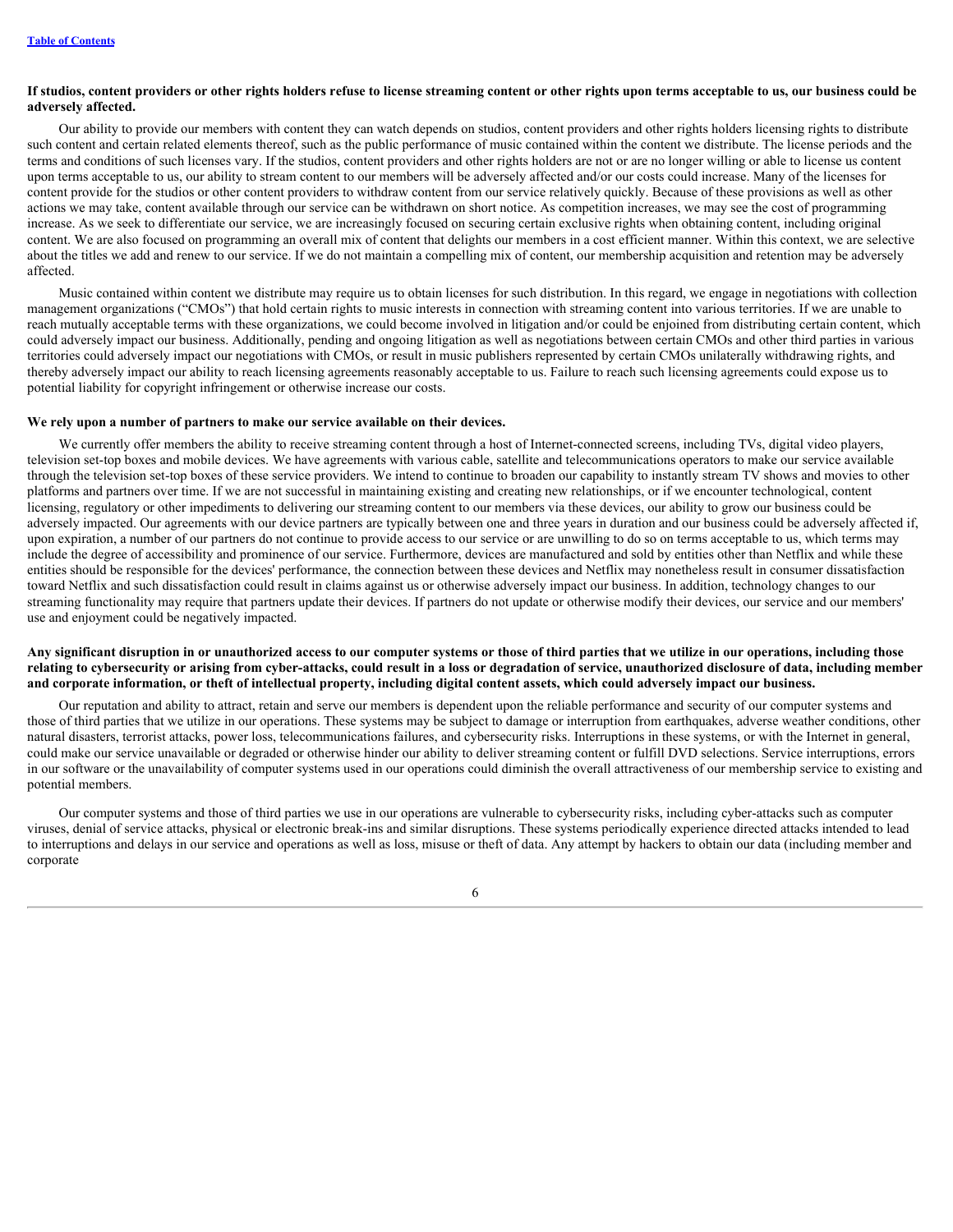information) or intellectual property (including digital content assets), disrupt our service, or otherwise access our systems, or those of third parties we use, if successful, could harm our business, be expensive to remedy and damage our reputation. We have implemented certain systems and processes to thwart hackers and protect our data and systems. To date hackers have not had a material impact on our service or systems however this is no assurance that hackers may not be successful in the future. Our insurance does not cover expenses related to such disruptions or unauthorized access. Efforts to prevent hackers from disrupting our service or otherwise accessing our systems are expensive to implement and may limit the functionality of or otherwise negatively impact our service offering and systems. Any significant disruption to our service or access to our systems could result in a loss of memberships and adversely affect our business and results of operation.

We utilize our own communications and computer hardware systems located either in our facilities or in that of a third-party Web hosting provider. In addition, we utilize third-party "cloud" computing services in connection with our business operations. We also utilize our own and third-party content delivery networks to help us stream TV shows and movies in high volume to Netflix members over the Internet. Problems faced by us or our third-party Web hosting, "cloud" computing, or other network providers, including technological or business-related disruptions, as well as cybersecurity threats, could adversely impact the experience of our members.

#### **We rely upon Amazon Web Services to operate certain aspects of our service and any disruption of or interference with our use of the Amazon Web Services operation would impact our operations and our business would be adversely impacted.**

Amazon Web Services ("AWS") provides a distributed computing infrastructure platform for business operations, or what is commonly referred to as a "cloud" computing service. We have architected our software and computer systems so as to utilize data processing, storage capabilities and other services provided by AWS. Currently, we run the vast majority of our computing on AWS. Given this, along with the fact that we cannot easily switch our AWS operations to another cloud provider, any disruption of or interference with our use of AWS would impact our operations and our business would be adversely impacted. While the retail side of Amazon competes with us, we do not believe that Amazon will use the AWS operation in such a manner as to gain competitive advantage against our service.

#### **If the technology we use in operating our business fails, is unavailable, or does not operate to expectations, our business and results of operation could be adversely impacted.**

We utilize a combination of proprietary and third party technology to operate our business. This includes the technology that we have developed to recommend and merchandise content to our consumers as well as enable fast and efficient delivery of content to our members and their various consumer electronic devices. For example, we have built and deployed our own content-delivery network ("CDN"). To the extent Internet Service Providers ("ISPs") do not interconnect with our CDN, or if we experience difficulties in its operation, our ability to efficiently and effectively deliver our streaming content to our members could be adversely impacted and our business and results of operation could be adversely affected. Likewise, if our recommendation and merchandising technology does not enable us to predict and recommend titles that our members will enjoy, our ability to attract and retain members may be adversely affected. We also utilize third party technology to help market our service, process payments, and otherwise manage the daily operations of our business. If our technology or that of third parties we utilize in our operations fails or otherwise operates improperly, our ability to operate our service, retain existing members and add new members may be impaired. Also, any harm to our members' personal computers or other devices caused by software used in our operations could have an adverse effect on our business, results of operations and financial condition.

#### **If government regulations relating to the Internet or other areas of our business change, we may need to alter the manner in which we conduct our business, or incur greater operating expenses.**

The adoption or modification of laws or regulations relating to the Internet or other areas of our business could limit or otherwise adversely affect the manner in which we currently conduct our business. In addition, the continued growth and development of the market for online commerce may lead to more stringent consumer protection laws, which may impose additional burdens on us. If we are required to comply with new regulations or legislation or new interpretations of existing regulations or legislation, this compliance could cause us to incur additional expenses or alter our business model.

Changes in laws or regulations that adversely affect the growth, popularity or use of the Internet, including laws impacting net neutrality, could decrease the demand for our service and increase our cost of doing business. The failure to adopt laws protecting strong net neutrality could also increase the cost of doing business. In the United States, on February 16, 2015, the Federal Communications Commission ("FCC") adopted net neutrality rules intended, in part, to prevent network operators from discriminating against legal traffic that transverse their networks and to prevent ISP abuses at interconnection points. The FCC's authority to adopt these rules is currently under review by the U.S. Court of Appeals for the District of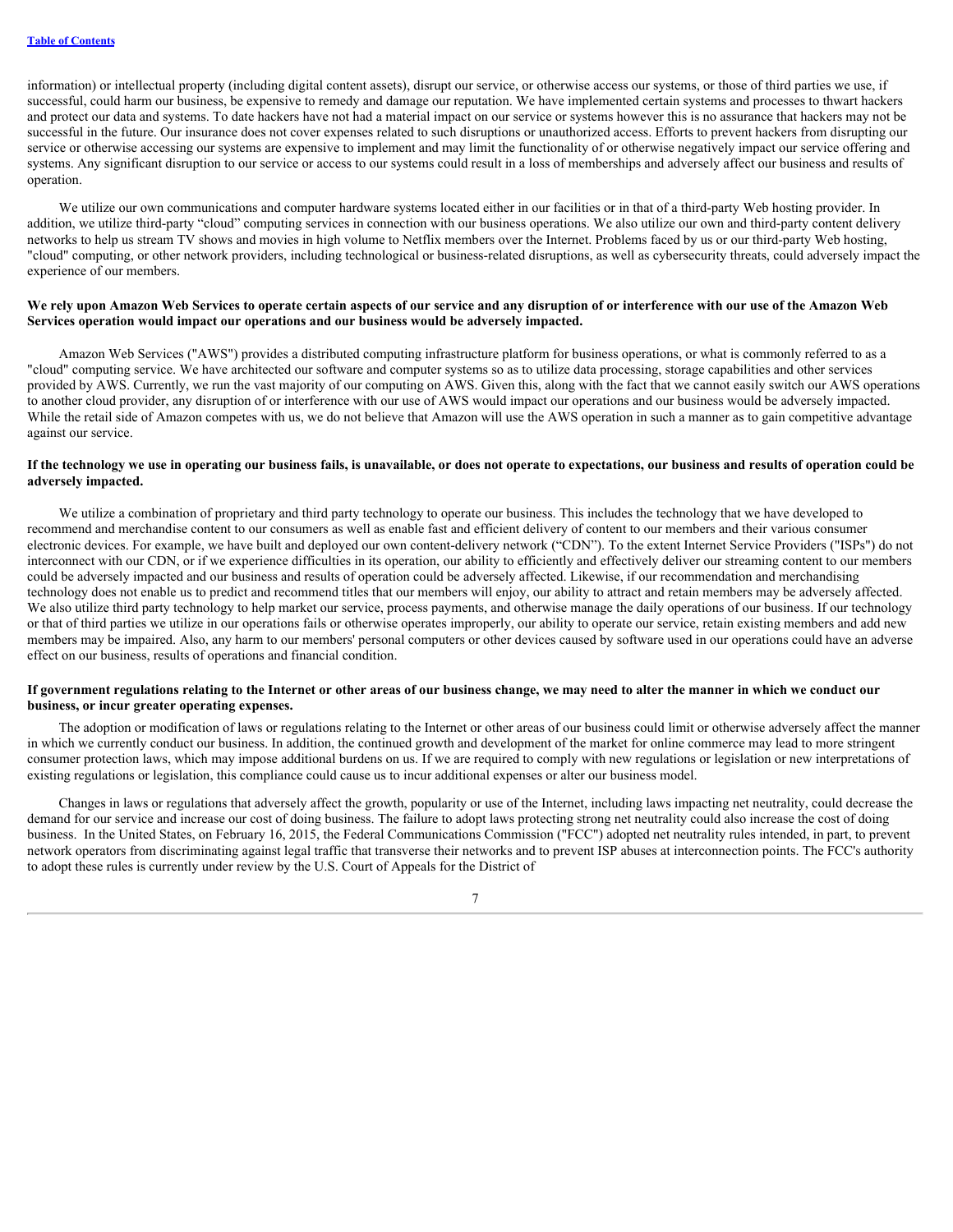Columbia. To the extent network operators attempt to use this ruling to extract fees from us to deliver our traffic or otherwise engage in discriminatory practices, or if the U.S. Court of Appeals for the District of Columbia invalidates the rules, our business could be adversely impacted. Regulators outside the United States, including the European Union, have adopted or may adopt Network Neutrality rules. It is also possible that network neutrality rules may be nascent or non-existent in the global markets in which we operate. Within such a regulatory environment, coupled with potentially significant political and economic power of local network operators, we could experience discriminatory or anti-competitive practices that could impede our growth, cause us to incur additional expense or otherwise negatively affect our business.

#### **Changes in how network operators handle and charge for access to data that travel across their networks could adversely impact our business.**

We rely upon the ability of consumers to access our service through the Internet. If network operators block, restrict or otherwise impair access to our service over their networks, our service and business could be negatively affected. To the extent that network operators implement usage based pricing, including meaningful bandwidth caps, or otherwise try to monetize access to their networks by data providers, we could incur greater operating expenses and our membership acquisition and retention could be negatively impacted. Furthermore, to the extent network operators create tiers of Internet access service and either charge us for or prohibit us from being available through these tiers, our business could be negatively impacted.

Most network operators that provide consumers with access to the Internet also provide these consumers with multichannel video programming. As such, many network operators have an incentive to use their network infrastructure in a manner adverse to our continued growth and success. While we believe that consumer demand, regulatory oversight and competition will help check these incentives, to the extent that network operators are able to provide preferential treatment to their data as opposed to ours or otherwise implement discriminatory network management practices, our business could be negatively impacted. In some international markets, these same incentives apply however, the consumer demand, regulatory oversight and competition may not be as strong as in our domestic market.

#### **Privacy concerns could limit our ability to collect and leverage our membership data and disclosure of membership data could adversely impact our business and reputation.**

In the ordinary course of business and in particular in connection with merchandising our service to our members, we collect and utilize data supplied by our members. We currently face certain legal obligations regarding the manner in which we treat such information. Other businesses have been criticized by privacy groups and governmental bodies for attempts to link personal identities and other information to data collected on the Internet regarding users' browsing and other habits. Increased regulation of data utilization practices, including self-regulation or findings under existing laws that limit our ability to collect and use data, could have an adverse effect on our business. In addition, if we were to disclose data about our members in a manner that was objectionable to them, our business reputation could be adversely affected, and we could face potential legal claims that could impact our operating results. As our business evolves and as we expand internationally, we may become subject to additional and/or more stringent legal obligations concerning our treatment of customer and other personal information, such as laws regarding data localization and/or restrictions on data export. Failure to comply with these obligations could subject us to liability, and to the extent that we need to alter our business model or practices to adapt to these obligations, we could incur additional expenses. For instance, in October 2015, the European Court of Justice overturned the E.U./U.S. Safe Harbor Program, under which companies were able to transfer personal data from the E.U. to the U.S. in a legally compliant manner. If other legally compliant forms of data transfer are similarly invalidated by courts or other authorities in the E.U., we may need to alter our business practices, and which may adversely affect our business.

#### **Our reputation and relationships with members would be harmed if our membership data, particularly billing data, were to be accessed by unauthorized persons.**

We maintain personal data regarding our members, including names and billing data. This data is maintained on our own systems as well as that of third parties we use in our operations. With respect to billing data, such as credit card numbers, we rely on licensed encryption and authentication technology to secure such information. We take measures to protect against unauthorized intrusion into our members' data. Despite these measures we, our payment processing services or other third party services we use such as AWS, could experience an unauthorized intrusion into our members' data. In the event of such a breach, current and potential members may become unwilling to provide the information to us necessary for them to become members. Additionally, we could face legal claims for such a breach. The costs relating to any data breach could be material, and we currently do not carry insurance against the risk of a data breach. For these reasons, should an unauthorized intrusion into our members' data occur, our business could be adversely affected.

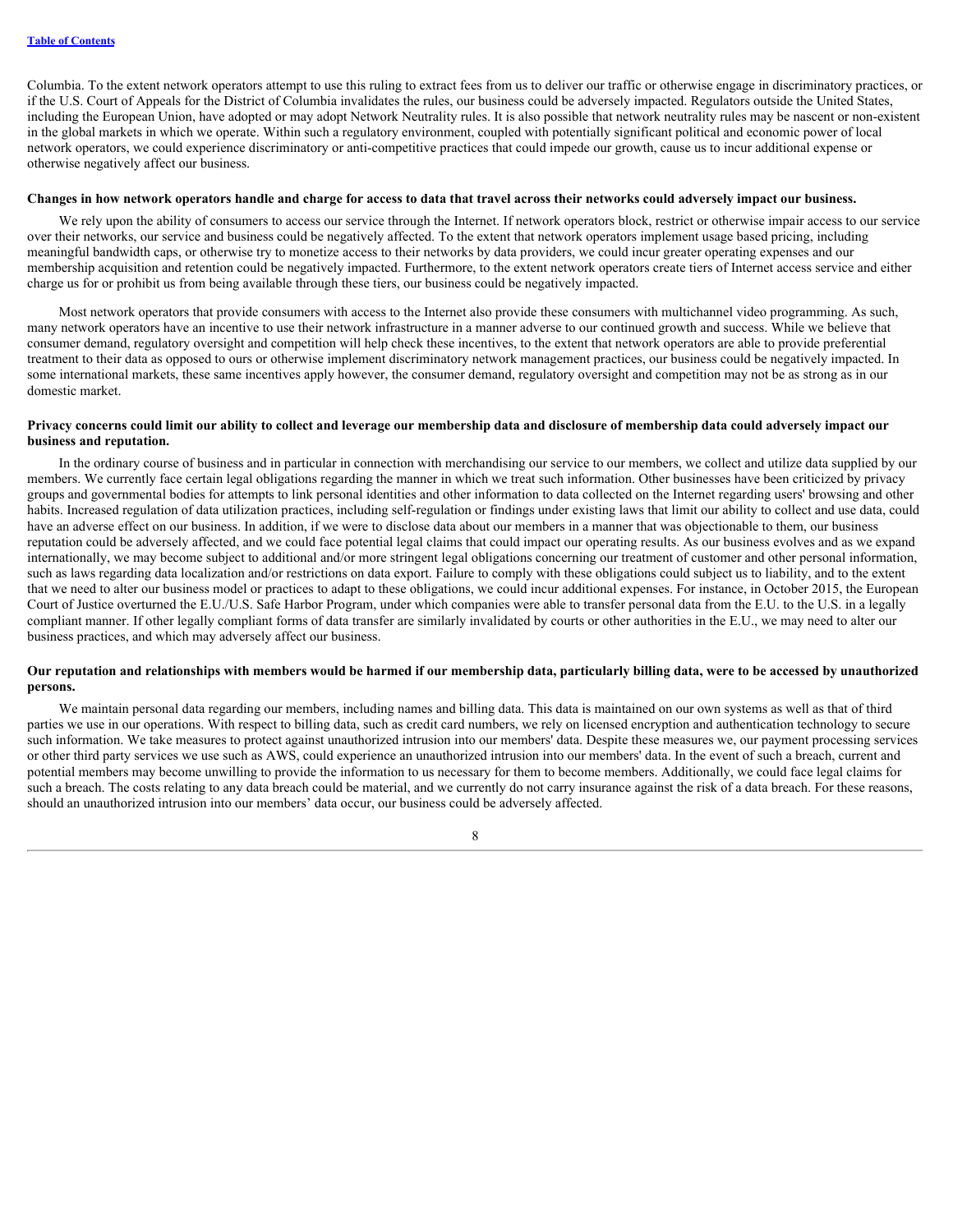#### **We are subject to payment processing risk.**

Our members pay for our service using a variety of different payment methods, including credit and debit cards, gift cards, direct debit and online wallets. We rely on internal systems as well as those of third parties to process payment. Acceptance and processing of these payment methods are subject to certain rules and regulations and require payment of interchange and other fees. To the extent there are disruptions in our payment processing systems, increases in payment processing fees, material changes in the payment ecosystem, such as large re-issuances of payment cards, delays in receiving payments from payment processors and/or changes to rules or regulations concerning payment processing, our revenue, operating expenses and results of operation could be adversely impacted. In addition, from time to time, we encounter fraudulent use of payment methods, which could impact our results of operation and if not adequately controlled and managed could create negative consumer perceptions of our service.

#### **If our trademarks and other proprietary rights are not adequately protected to prevent use or appropriation by our competitors, the value of our brand and other intangible assets may be diminished, and our business may be adversely affected.**

We rely and expect to continue to rely on a combination of confidentiality and license agreements with our employees, consultants and third parties with whom we have relationships, as well as trademark, copyright, patent and trade secret protection laws, to protect our proprietary rights. We may also seek to enforce our proprietary rights through court proceedings. We have filed and we expect to file from time to time for trademark and patent applications. Nevertheless, these applications may not be approved, third parties may challenge any copyrights, patents or trademarks issued to or held by us, third parties may knowingly or unknowingly infringe our intellectual property rights, and we may not be able to prevent infringement or misappropriation without substantial expense to us. If the protection of our intellectual property rights is inadequate to prevent use or misappropriation by third parties, the value of our brand and other intangible assets may be diminished, competitors may be able to more effectively mimic our service and methods of operations, the perception of our business and service to members and potential members may become confused in the marketplace, and our ability to attract members may be adversely affected.

We currently hold various domain names relating to our brand, including Netflix.com. Failure to protect our domain names could adversely affect our reputation and brand and make it more difficult for users to find our Web site and our service. We may be unable, without significant cost or at all, to prevent third parties from acquiring domain names that are similar to, infringe upon or otherwise decrease the value of our trademarks and other proprietary rights.

#### **Intellectual property claims against us could be costly and result in the loss of significant rights related to, among other things, our Web site, streaming technology, our recommendation and merchandising technology, title selection processes and marketing activities.**

Trademark, copyright, patent and other intellectual property rights are important to us and other companies. Our intellectual property rights extend to our technology, business processes and the content on our Web site. We use the intellectual property of third parties in merchandising our products and marketing our service through contractual and other rights. From time to time, third parties allege that we have violated their intellectual property rights. If we are unable to obtain sufficient rights, successfully defend our use, or develop non-infringing technology or otherwise alter our business practices on a timely basis in response to claims against us for infringement, misappropriation, misuse or other violation of third-party intellectual property rights, our business and competitive position may be adversely affected. Many companies are devoting significant resources to developing patents that could potentially affect many aspects of our business. There are numerous patents that broadly claim means and methods of conducting business on the Internet. We have not searched patents relative to our technology. Defending ourselves against intellectual property claims, whether they are with or without merit or are determined in our favor, results in costly litigation and diversion of technical and management personnel. It also may result in our inability to use our current Web site, streaming technology, our recommendation and merchandising technology or inability to market our service or merchandise our products. As a result of a dispute, we may have to develop non-infringing technology, enter into royalty or licensing agreements, adjust our merchandising or marketing activities or take other actions to resolve the claims. These actions, if required, may be costly or unavailable on terms acceptable to us.

#### **We are engaged in legal proceedings that could cause us to incur unforeseen expenses and could occupy a significant amount of our management's time and attention.**

From time to time, we are subject to litigation or claims that could negatively affect our business operations and financial position. As we have grown, we have seen a rise in the number of litigation matters against us. These matters have included patent infringements as well as consumer and securities class actions, each of which are typically expensive to defend. Litigation disputes could cause us to incur unforeseen expenses, could occupy a significant amount of our management's time and attention and could negatively affect our business operations and financial position.

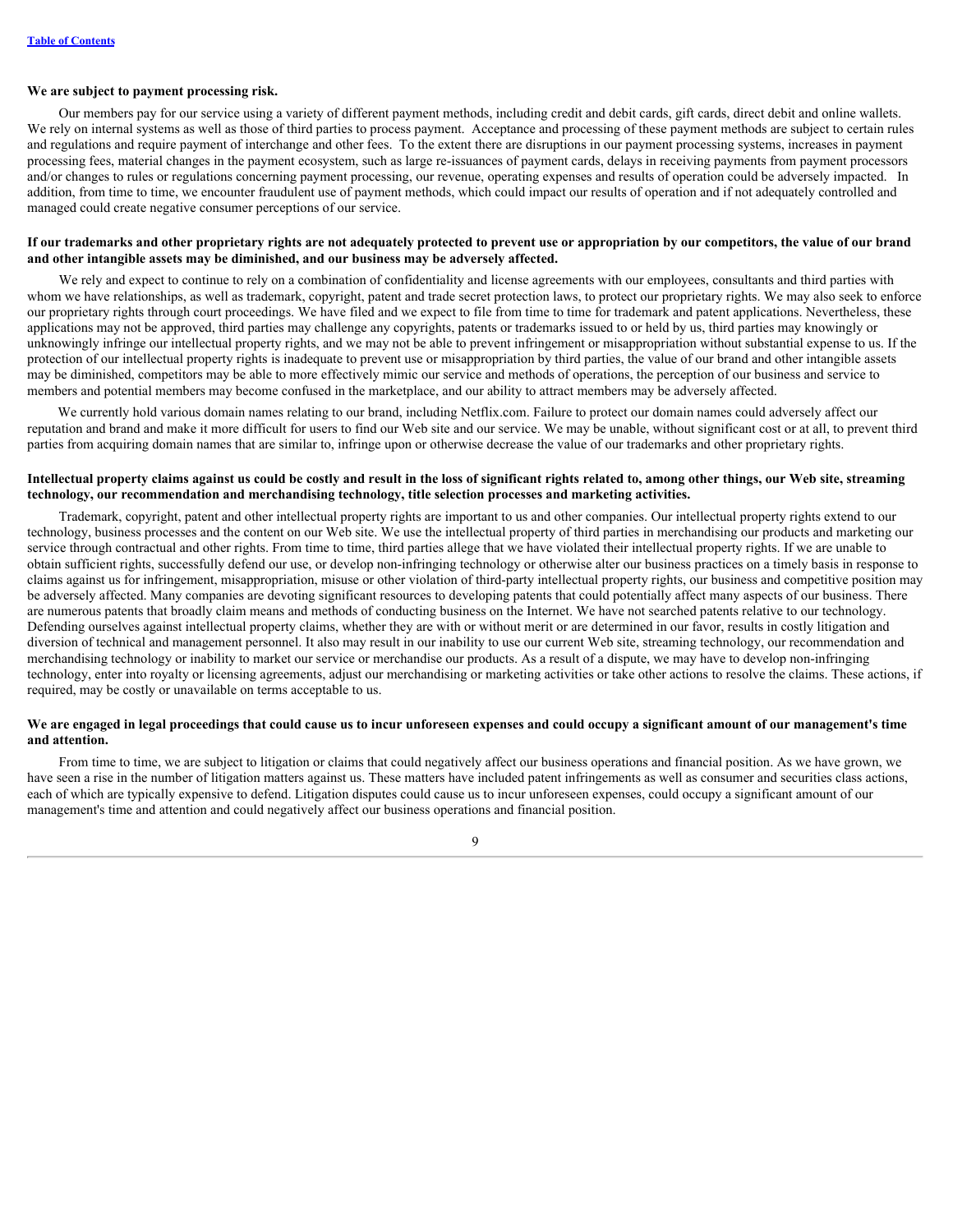#### **We may seek additional capital that may result in stockholder dilution or that may have rights senior to those of our common stockholders.**

From time to time, we may seek to obtain additional capital, either through equity, equity-linked or debt securities. The decision to obtain additional capital will depend on, among other things, our business plans, operating performance and condition of the capital markets. If we raise additional funds through the issuance of equity, equity-linked or debt securities, those securities may have rights, preferences or privileges senior to the rights of our common stock, and our stockholders may experience dilution.

#### **We have debt outstanding and may incur additional debt in the future, which may adversely affect our financial condition and future financial results.**

As of December 31, 2015, we had \$2,400 million aggregate principal amount of senior notes outstanding. Risks relating to our long-term indebtedness include:

- requiring us to dedicate a portion of our cash flow from operations to payments on our indebtedness, thereby reducing the availability of cash flow to fund working capital, capital expenditures, acquisitions and investments and other general corporate purposes;
- limiting our flexibility in planning for, or reacting to, changes in our business and the markets in which we operate; and
- limiting our ability to borrow additional funds or to borrow funds at rates or on other terms we find acceptable.

It is possible that we may incur additional indebtedness in the future in the ordinary course of business. If new debt is added to current debt levels, the risks described above could intensify.

#### **We may lose key employees or may be unable to hire qualified employees.**

We rely on the continued service of our senior management, including our Chief Executive Officer and co-founder Reed Hastings, members of our executive team and other key employees and the hiring of new qualified employees. In our industry, there is substantial and continuous competition for highly-skilled business, product development, technical and other personnel. We may not be successful in recruiting new personnel and in retaining and motivating existing personnel, which may be disruptive to our operations.

#### **If memberships to our Domestic DVD segment decline faster than anticipated, our business could be adversely affected.**

The number of memberships to our DVD-by-mail offering is declining, and we anticipate that this decline will continue. We believe, however, that the domestic DVD business will continue to generate significant contribution profit for our business. The contribution profit generated by our domestic DVD business will help provide capital resources to fund our growth internationally. To the extent that the rate of decline in our DVD-by-mail business is greater than we anticipate, our business could be adversely affected. We do not anticipate increasing resources to our DVD operations and the technology used in its operations will not be meaningfully improved. To the extent that we experience service interruptions or other degradations in our DVD-by-mail service, members' satisfaction could be negatively impacted and we could experience an increase in DVD-by-mail member cancellations, which could adversely impact our business.

#### **Changes in U.S. Postal rates or operations could adversely impact our operating results and member satisfaction.**

We rely exclusively on the U.S. Postal Service to deliver DVDs from our shipping centers and to return DVDs to us from our members. Increases in postage delivery rates, including those resulting from changes to policies on the requirements of first class mail such as size, weight or machinability, could adversely affect our Domestic DVD segment's contribution profit. If the U.S. Postal Service were to implement other changes to improve its financial position, such as closing mail processing facilities or service reductions, such changes could lead to a decrease in customer satisfaction and our Domestic DVD segment's contribution profit could be adversely affected.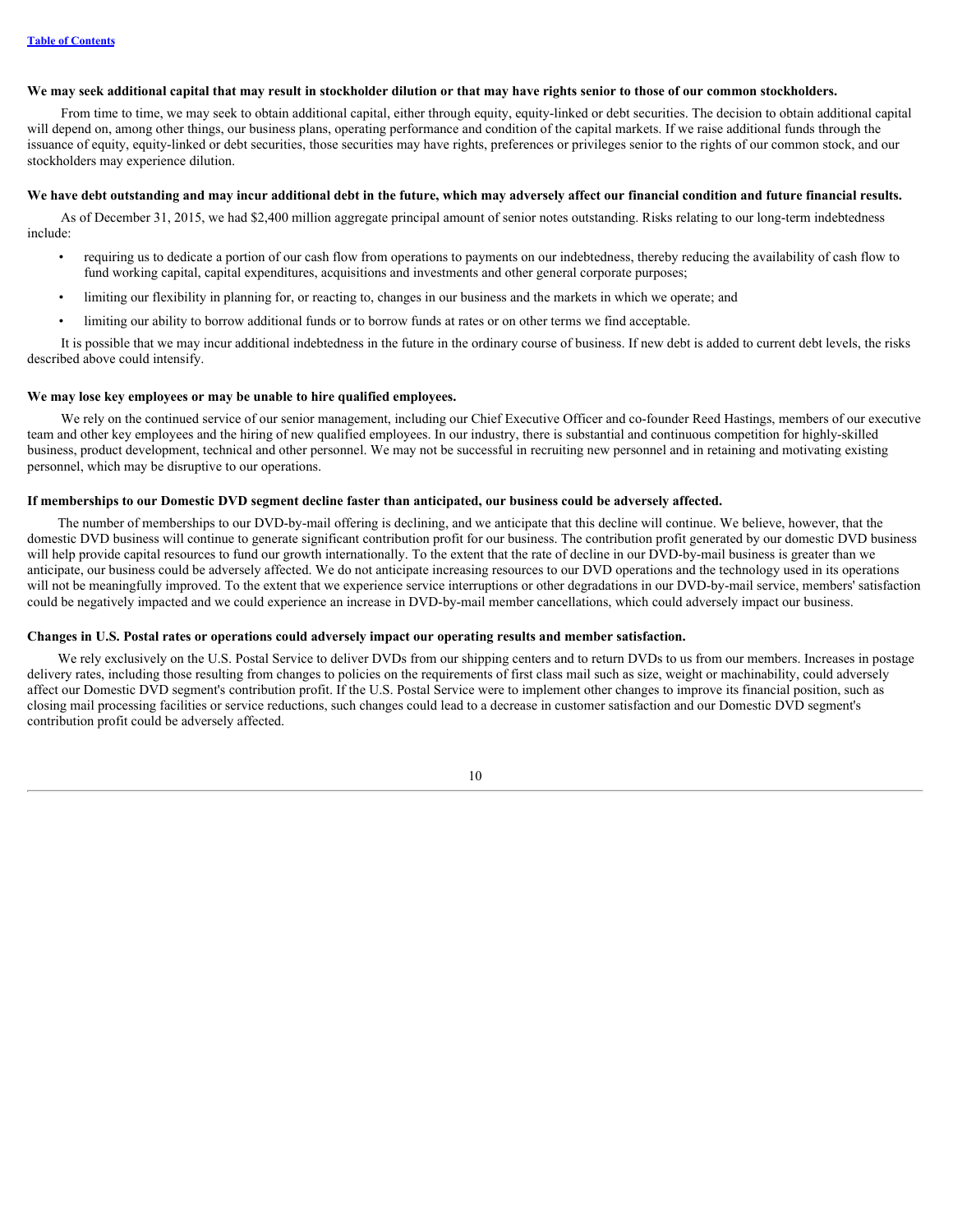#### **Risks Related to Our Stock Ownership**

#### **Provisions in our charter documents and under Delaware law could discourage a takeover that stockholders may consider favorable.**

Our charter documents may discourage, delay or prevent a merger or acquisition that a stockholder may consider favorable because they:

- authorize our board of directors, without stockholder approval, to issue up to 10,000,000 shares of undesignated preferred stock;
- provide for a classified board of directors;
- prohibit our stockholders from acting by written consent;
- establish advance notice requirements for proposing matters to be approved by stockholders at stockholder meetings; and
- prohibit stockholders from calling a special meeting of stockholders.

As a Delaware corporation, we are also subject to certain Delaware anti-takeover provisions. Under Delaware law, a corporation may not engage in a business combination with any holder of 15% or more of its capital stock unless the holder has held the stock for three years or, among other things, the board of directors has approved the transaction. Our board of directors could rely on Delaware law to prevent or delay an acquisition of us.

In addition, a merger or acquisition may trigger retention payments to certain executive employees under the terms of our Amended and Restated Executive Severance and Retention Incentive Plan, thereby increasing the cost of such a transaction.

#### **Our stock price is volatile.**

The price at which our common stock has traded has fluctuated significantly. The price may continue to be volatile due to a number of factors including the following, some of which are beyond our control:

- variations in our operating results, including our membership acquisition and retention, revenues, contribution profits, net income and free cash flow;
- variations between our actual operating results and the expectations of securities analysts, investors and the financial community;
- announcements of developments affecting our business, systems or expansion plans by us or others;
- competition, including the introduction of new competitors, their pricing strategies and services;
- market volatility in general;
- the level of demand for our stock, including the amount of short interest in our stock; and
- the operating results of our competitors.

As a result of these and other factors, investors in our common stock may not be able to resell their shares at or above their original purchase price.

Following certain periods of volatility in the market price of our securities, we became the subject of securities litigation. We may experience more such litigation following future periods of volatility. This type of litigation may result in substantial costs and a diversion of management's attention and resources.

#### **Financial forecasting may differ materially from actual results.**

Given the dynamic nature of our business, and the inherent limitations in predicting the future, forecasts of our revenues, contribution margins, net income and number of total and paid membership additions and other financial and operating data may differ materially from actual results. Such discrepancies could cause a decline in the trading price of our common stock.

#### **Item 1B. Unresolved Staff Comments**

None.

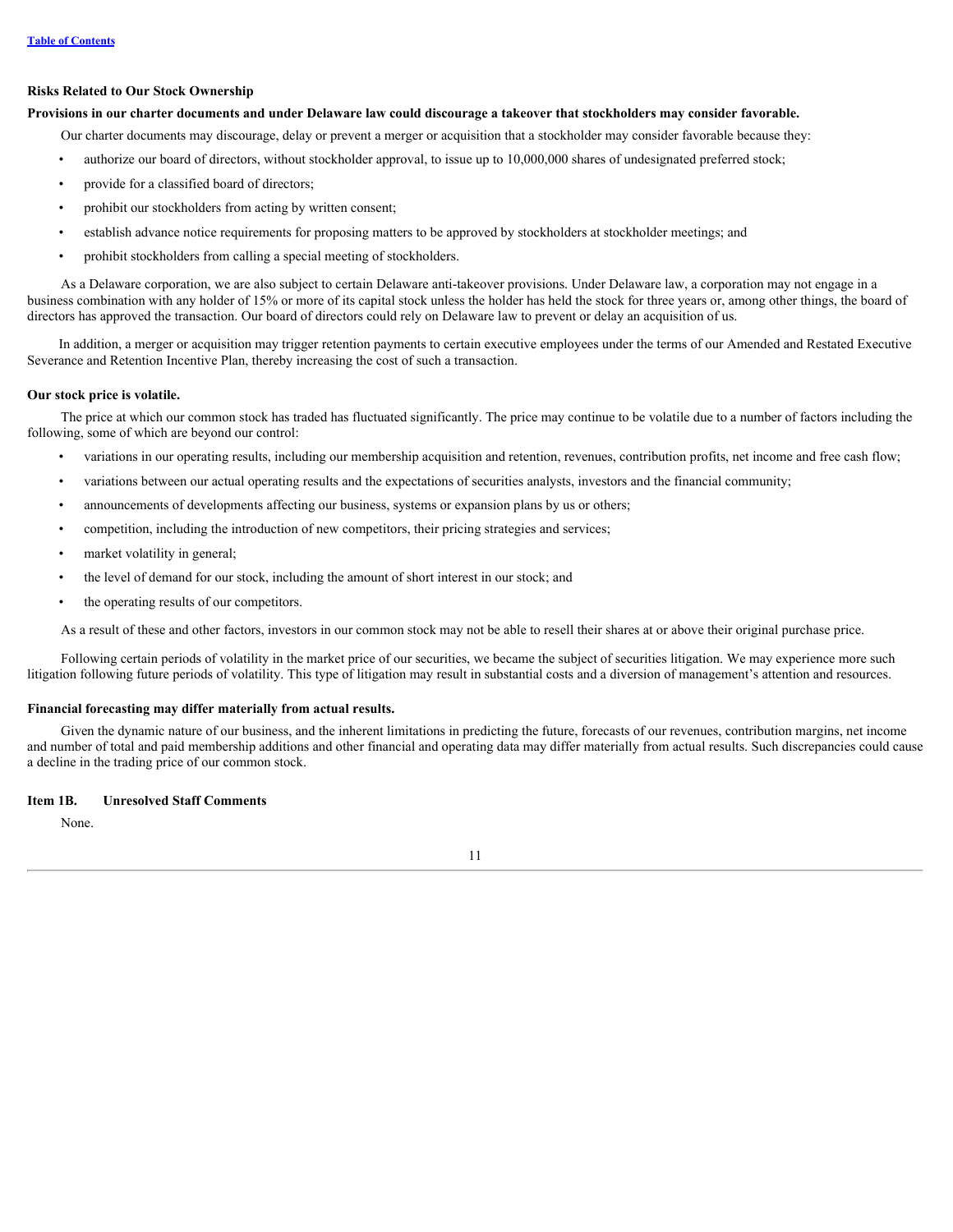#### **Item 2. Properties**

Our corporate headquarters are located in Los Gatos, California and consist of leased space aggregating approximately 370,000 square feet. In the third quarter of 2015, the Company entered into additional lease agreements to expand its Los Gatos, California headquarters by approximately 260,000 square feet with a lease term of 10 years commencing after construction of the facilities, which is expected in late 2016.

In the United States, we lease other offices in various locations, including Beverly Hills, California for content acquisition, marketing and general and administrative operations and Fremont, California for our DVD operations. In the third quarter of 2015, the Company entered into an agreement to lease approximately 200,000 square feet in Los Angeles, California, with a lease term of 10 years commencing after the construction of the facility, which is expected to be in 2017. We also lease office space in other countries to support international streaming operations.

We believe that our existing facilities are adequate to meet current requirements, and that suitable additional or substitute space will be available as needed to accommodate any further physical expansion of operations and for any additional offices.

#### **Item 3. Legal Proceedings**

Information with respect to this item may be found in Note 6 of Item 8, *Financial Statements and Supplementary Data* , under the caption "Legal Proceedings" which information is incorporated herein by reference.

#### **Item 4. Mine Safety Disclosures**

Not applicable.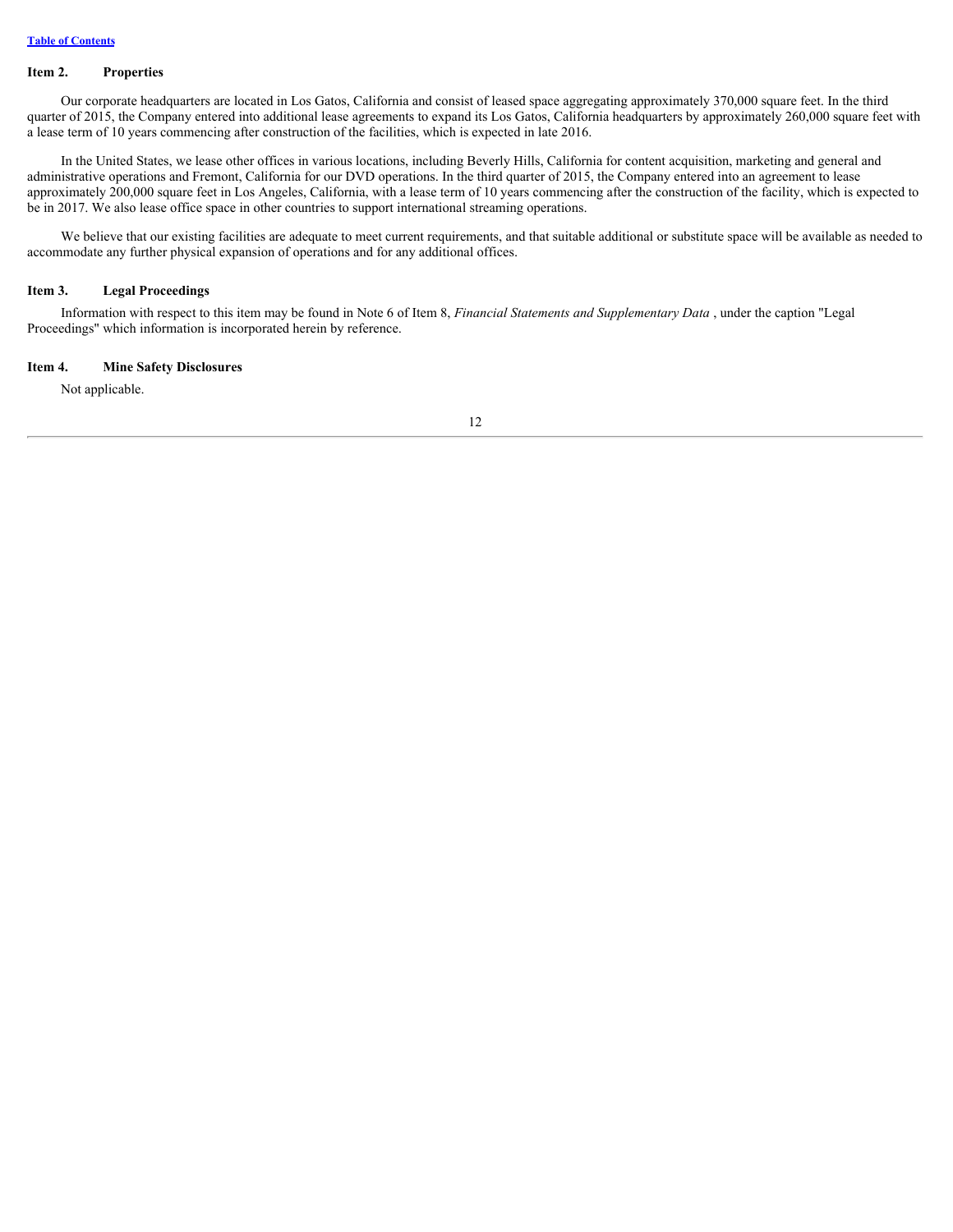#### **PART II**

#### **Item 5. Market for Registrant's Common Equity, Related Stockholder Matters and Issuer Purchases of Equity Securities**

#### *Market Information*

Our common stock is traded on the NASDAQ Global Select Market under the symbol "NFLX". The following table sets forth the intraday high and low sales prices per share of our common stock for the periods indicated, as reported by the NASDAQ Global Select Market. The per share amounts are adjusted for our seven-for-one stock split that occurred in July 2015. Further information on the stock split can be found in Note 8 of Item 8, *Financial Statements and Supplementary Data.*

|                |        | 2015 |       |       | 2014 |       |
|----------------|--------|------|-------|-------|------|-------|
|                | High   |      | Low   | High  |      | Low   |
| First quarter  | 69.50  |      | 45.26 | 65.43 |      | 45.58 |
| Second quarter | 100.89 |      | 58.46 | 64.40 |      | 42.79 |
| Third quarter  | 129.29 |      | 85.50 | 69.90 |      | 58.93 |
| Fourth quarter | 133.27 |      | 96.26 | 66.86 |      | 45.08 |

#### *Holders*

As of January 27, 2016, there were approximately 237 stockholders of record of our common stock, although there is a significantly larger number of beneficial owners of our common stock.

#### *Dividends*

We have not declared or paid any cash dividends, and we have no present intention of paying any cash dividends in the foreseeable future.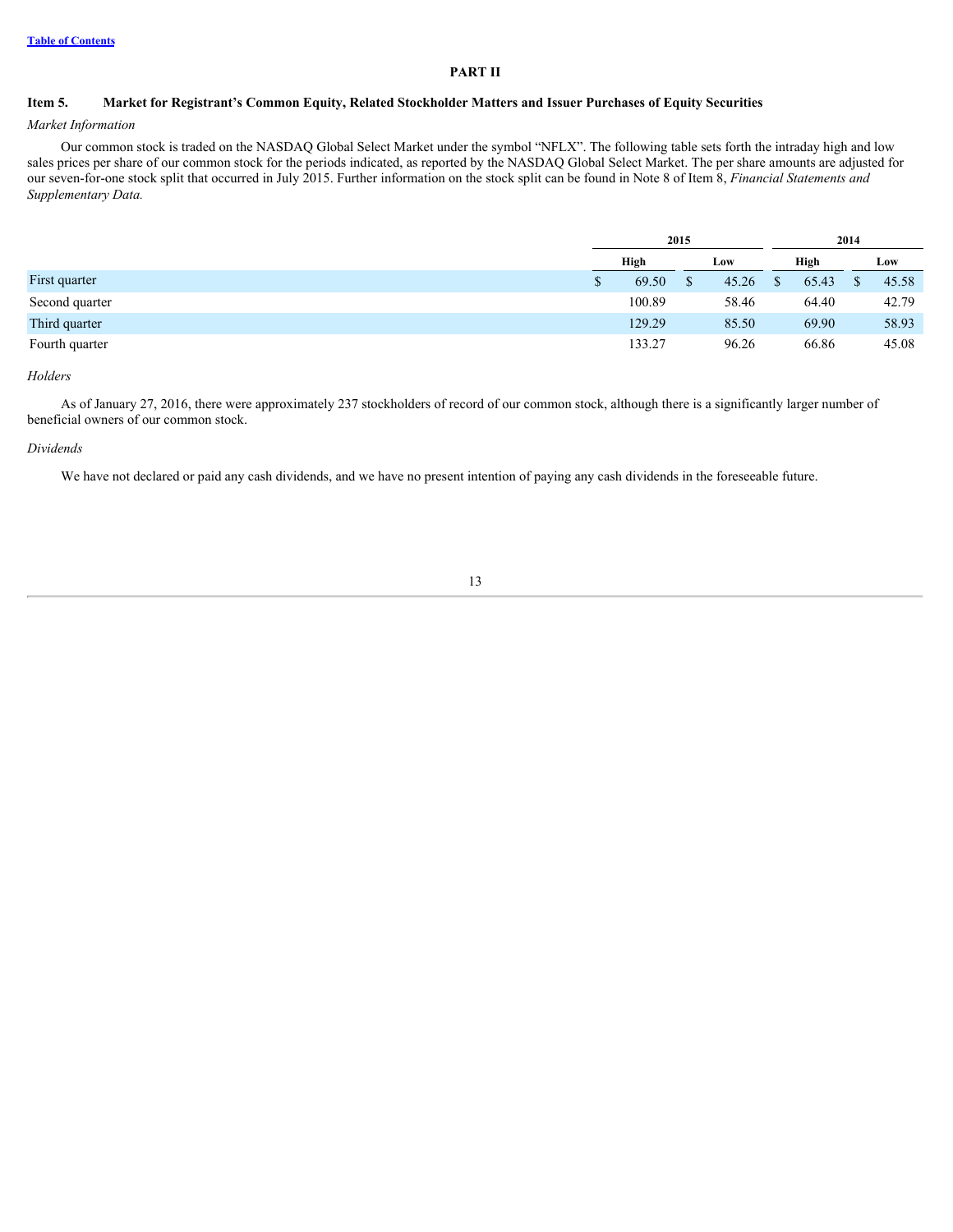#### **Stock Performance Graph**

*Notwithstanding any statement to the contrary in any of our previous or future filings with the Securities and Exchange Commission, the following information relating to the price performance of our common stock shall not be deemed "filed" with the Commission or "soliciting material" under the Securities Exchange Act of 1934 and shall not be incorporated by reference into any such filings.*

The following graph compares, for the five year period ended December 31, 2015, the total cumulative stockholder return on the Company's common stock, as adjusted for the Stock Split, with the total cumulative return of the NASDAQ Composite Index, the S&P 500 Index and the S&P North American Technology Internet Index. The Company was added to the S&P 500 Index on December 18, 2010. Measurement points are the last trading day of each of the Company's fiscal years ended December 31, 2010, December 31, 2011, December 31, 2012, December 31, 2013, December 31, 2014 and December 31, 2015. Total cumulative stockholder return assumes \$100 invested at the beginning of the period in the Company's common stock, the stocks represented in the NASDAQ Composite Index, the stocks represented in the S&P 500 Index and the stocks represented in the S&P North American Technology Internet Index, respectively, and reinvestment of any dividends. The S&P North American Technology Internet Index is a modified-capitalization weighted index of stocks representing the Internet industry, including Internet content and access providers, Internet software and services companies and e-commerce companies. Historical stock price performance should not be relied upon as an indication of future stock price performance.

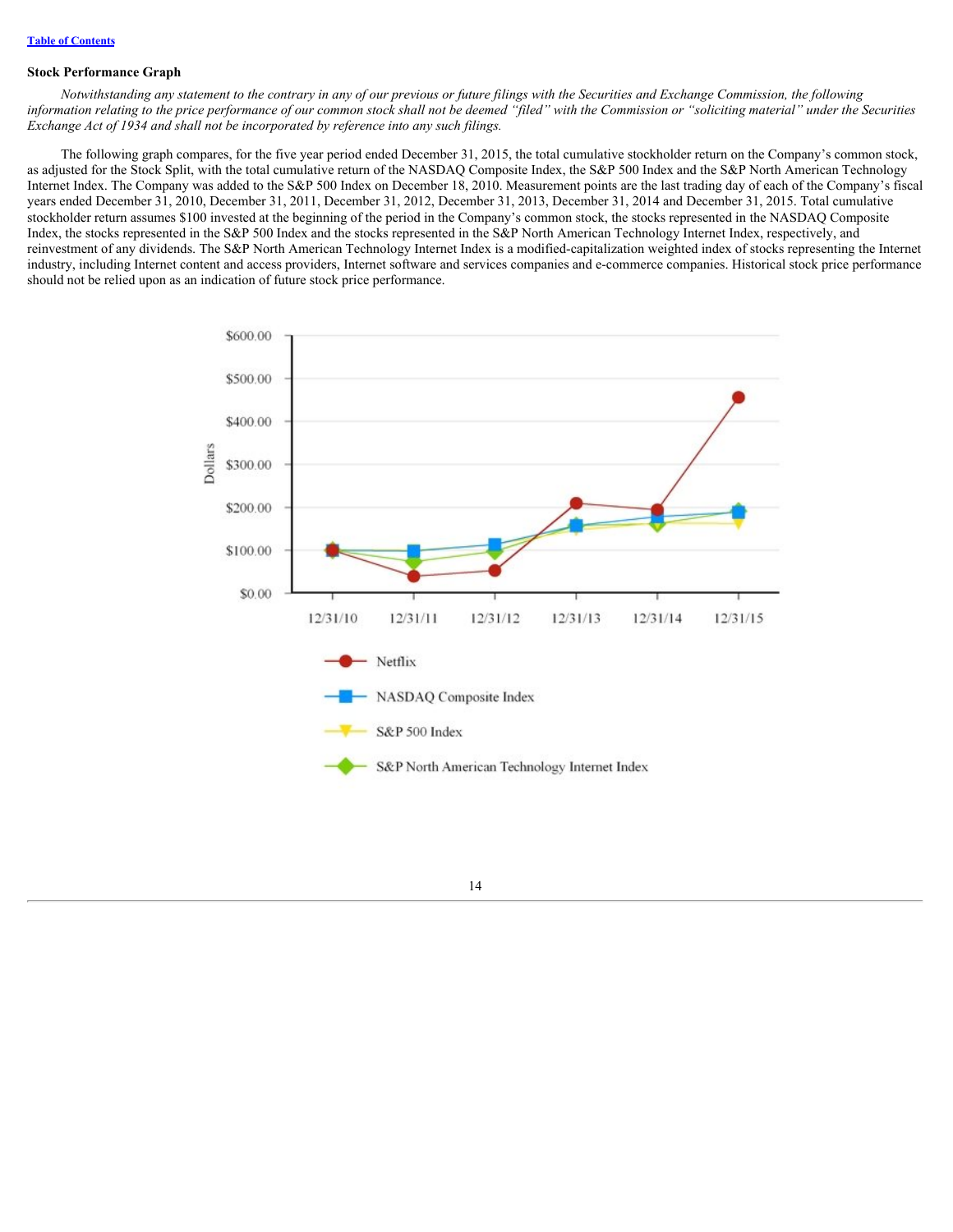#### **Item 6. Selected Financial Data**

The following selected consolidated financial data is not necessarily indicative of results of future operations and should be read in conjunction with Item 7, *Management's Discussion and Analysis of Financial Condition and Results of Operations* and Item 8, *Financial Statements and Supplementary Data* . The following amounts related to earnings per share and shares outstanding have been adjusted for the Stock Split for all periods reported, see Note 8 of Item 8, *Financial Statements and Supplementary Data* for further detail on the Stock Split.

#### **Consolidated Statements of Operations:**

|                                             | Year ended December 31, |           |  |           |                                       |           |    |           |               |           |  |
|---------------------------------------------|-------------------------|-----------|--|-----------|---------------------------------------|-----------|----|-----------|---------------|-----------|--|
|                                             |                         | 2015      |  | 2014      |                                       | 2013      |    | 2012      |               | 2011      |  |
|                                             |                         |           |  |           | (in thousands, except per share data) |           |    |           |               |           |  |
| Revenues                                    | <sup>\$</sup>           | 6,779,511 |  | 5,504,656 |                                       | 4,374,562 | -S | 3,609,282 |               | 3,204,577 |  |
| Operating income                            |                         | 305,826   |  | 402,648   |                                       | 228,347   |    | 49,992    |               | 376,068   |  |
| Net income                                  |                         | 122,641   |  | 266,799   |                                       | 112,403   |    | 17,152    |               | 226,126   |  |
| Earnings per share:                         |                         |           |  |           |                                       |           |    |           |               |           |  |
| <b>Basic</b>                                |                         | 0.29      |  | 0.63      |                                       | 0.28      |    | 0.04      | $\mathcal{S}$ | 0.61      |  |
| Diluted                                     |                         | 0.28      |  | 0.62      |                                       | 0.26      |    | 0.04      |               | 0.59      |  |
| Weighted-average common shares outstanding: |                         |           |  |           |                                       |           |    |           |               |           |  |
| Basic                                       |                         | 425,889   |  | 420,544   |                                       | 407,385   |    | 388,648   |               | 369,926   |  |
| Diluted                                     |                         | 436,456   |  | 431,894   |                                       | 425,327   |    | 412,327   |               | 380,585   |  |

#### **Consolidated Statements of Cash Flows:**

|                                                     |            |            | <b>Year Ended December 31,</b> |           |         |
|-----------------------------------------------------|------------|------------|--------------------------------|-----------|---------|
|                                                     | 2015       | 2014       | 2013                           | 2012      | 2011    |
|                                                     |            |            | (in thousands)                 |           |         |
| Net cash (used in) provided by operating activities | (749, 439) | 16,483     | 97,831                         | 21,586    | 317,712 |
| Free cash flow $(1)$                                | (920, 557) | (126, 699) | (16,300)                       | (58, 151) | 186,550 |

(1) See "Liquidity and Capital Resources" for a definition of "free cash flow" and a reconciliation of "free cash flow" to "net cash (used in) provided by operating activities."

#### **Consolidated Balance Sheets:**

|                                                   |            |           | As of December 31, |           |                 |
|---------------------------------------------------|------------|-----------|--------------------|-----------|-----------------|
|                                                   | 2015       | 2014      | 2013               | 2012      | 2011            |
|                                                   |            |           | (in thousands)     |           |                 |
| Cash, cash equivalents and short-term investments | 2,310,715  | 1,608,496 | 1,200,405          | 748,078   | 797,811<br>- 55 |
| Total content assets, net (1)                     | 7,218,815  | 4,939,460 | 3,838,364          | 2,934,099 | 2,022,650       |
| Working capital $(1)$                             | 1,902,216  | 1,263,899 | 883,049            | 553,887   | 595,780         |
| Total assets (1)                                  | 10,202,871 | 7,042,500 | 5,404,025          | 3,961,781 | 3,062,111       |
| Long-term debt $(1)$                              | 2,371,362  | 885,849   | 491,462            | 195,782   | 195,123         |
| Long-term debt due to related party $(1)$         |            |           |                    | 198,109   | 197,792         |
| Non-current content liabilities                   | 2,026,360  | 1,575,832 | 1,345,590          | 1,076,622 | 739,628         |
| Total content liabilities                         | 4,815,383  | 3,693,073 | 3,121,573          | 2,443,469 | 1,674,664       |
| Total stockholders' equity                        | 2,223,426  | 1,857,708 | 1,333,561          | 744,673   | 642,810         |

(1) Certain prior year amounts have been reclassified to conform to the current year presentation in the consolidated financial statements. See Note 1 and Note 2 in Item 8, *Financial Statements and Supplementary Data* for further detail.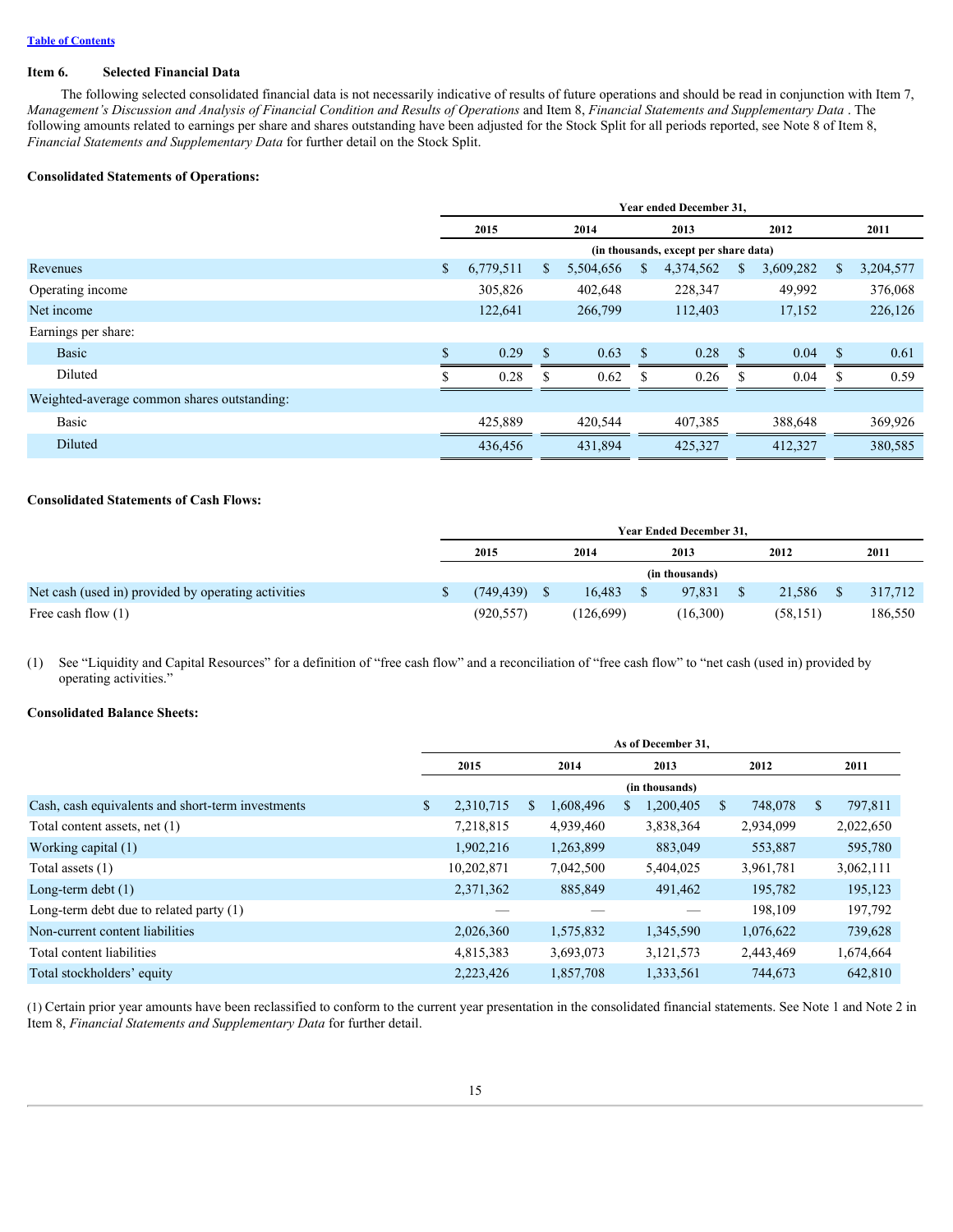#### **Other Data:**

|                                                             |        |                              | As of / Year Ended December 31, |        |                          |  |
|-------------------------------------------------------------|--------|------------------------------|---------------------------------|--------|--------------------------|--|
|                                                             | 2015   | 2011<br>2012<br>2013<br>2014 |                                 |        |                          |  |
|                                                             |        |                              | (in thousands)                  |        |                          |  |
| Net global streaming membership additions during period (1) | 17,371 | 13,041                       | 11,083                          | 9,738  | $\overline{\phantom{m}}$ |  |
| Global streaming memberships (1)                            | 74,762 | 57,391                       | 44,350                          | 33,267 | 23,529                   |  |

Prior to July 2011, in the U.S., our streaming and DVD-by-mail operations were combined and members could receive both streaming content and DVDs under a single "hybrid" plan. In July 2011, we separated the combined plans, making it necessary for members who wish to receive both DVDs-by-mail and streaming content to have two separate membership plans. Prior to these changes to our pricing and plan structure in 2011, we did not separately track streaming memberships.

(1) A membership (also referred to as a subscription or a member) is defined as the right to receive the Netflix service following sign-up and a method of payment being provided. Memberships are assigned to territories based on the geographic location used at time of sign-up as determined by our internal systems, which utilize industry standard geo-location technology. We offer free-trial memberships to new and certain rejoining members. Total members include those who are on a free-trial as long as a method of payment has been provided. A membership is canceled and ceases to be reflected in the above metrics as of the effective cancellation date. Voluntary cancellations become effective at the end of the prepaid membership period, while involuntary cancellation of the service, as a result of a failed method of payment, becomes effective immediately except in limited circumstances where a short grace period is offered to ensure the streaming service is not interrupted for members who are impacted by payment processing delays by our banks or integrated payment partners. The number of members in a grace period at any given point is not material.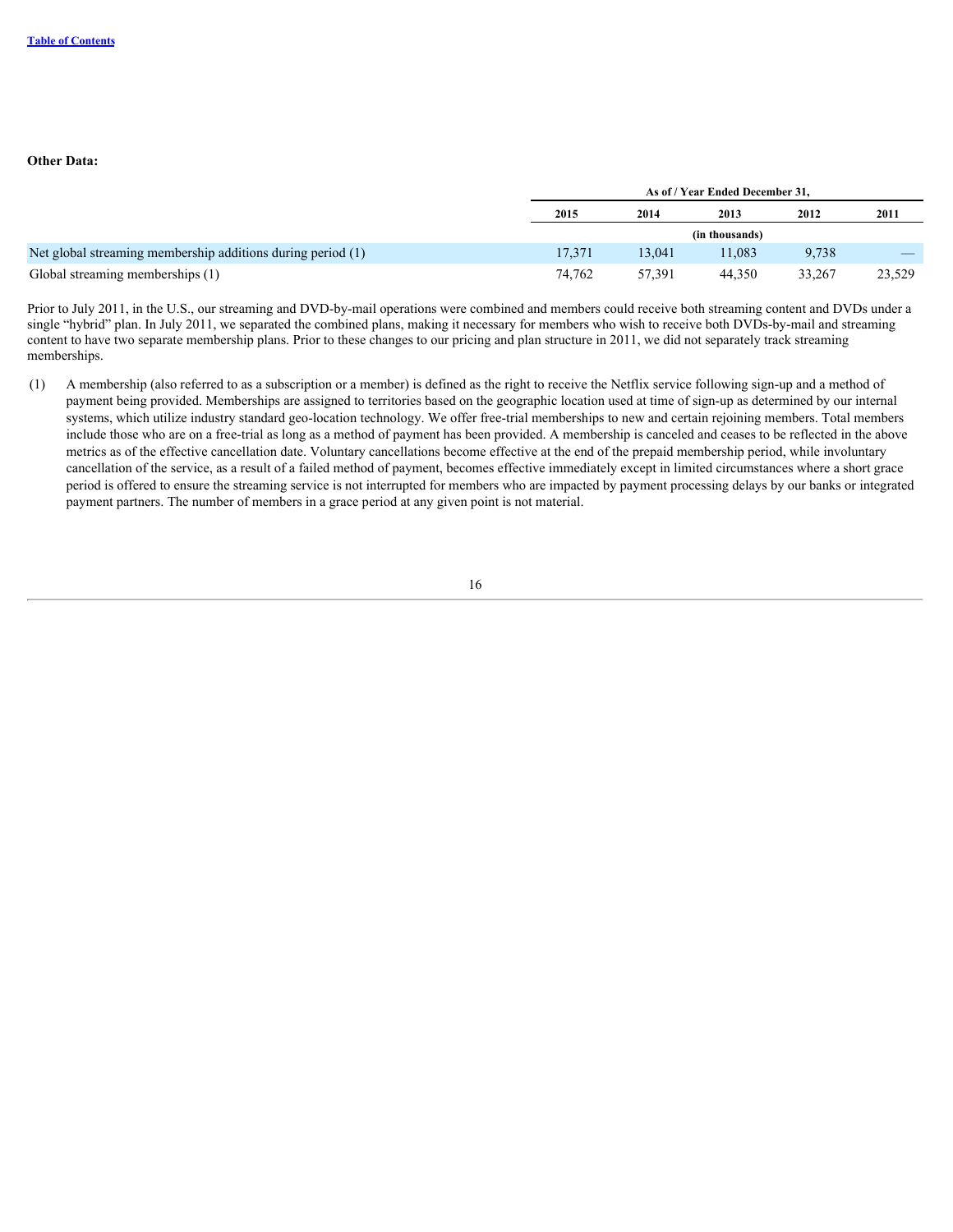#### **Item 7. Management's Discussion and Analysis of Financial Condition and Results of Operations**

#### **Overview and Results of Operations**

The following represents our consolidated performance highlights:

|                                                                |           |               | As of/Year Ended December 31, |           | Change                                                        |               |
|----------------------------------------------------------------|-----------|---------------|-------------------------------|-----------|---------------------------------------------------------------|---------------|
|                                                                | 2015      |               | 2014                          | 2013      | 2015 vs. 2014                                                 | 2014 vs. 2013 |
|                                                                |           |               |                               |           | (in thousands, except revenue per membership and percentages) |               |
| Global streaming memberships                                   | 74,762    |               | 57,391                        | 44,350    | $30\%$                                                        | 29%           |
| Global streaming average monthly revenue per paying membership | 8.15      |               | 8.20 \$                       | 8.03      | (1)%                                                          | 2%            |
| Revenues                                                       | 6,779,511 |               | 5,504,656 \$                  | 4,374,562 | 23 %                                                          | 26%           |
| Operating income                                               | 305,826   | $\mathcal{L}$ | 402,648 \$                    | 228,347   | $(24)\%$                                                      | 76%           |
| Net income                                                     | 122,641   |               | 266,799                       | 112,403   | (54)%                                                         | 137%          |

Consolidated revenues for 2015 and 2014 increased as compared to prior years due to growth in global streaming average paying memberships, the majority of which was growth in our international memberships reflecting our expansion and focus on Netflix as a global Internet TV network. For the year ended December 31, 2015, the impact from membership growth was slightly offset by a decrease in average monthly revenue per paying streaming membership resulting from unfavorable foreign currency fluctuations impacting our International streaming segment. This was partially offset by increases resulting from price changes and plan mix. The decrease in operating income for the year ended December 31, 2015 as compared to the year ended December 31, 2014 is due primarily to increased marketing and headcount costs to support our international expansion in addition to increased content expenses as we continue to acquire, license and produce content, including more Netflix originals. Net income is further impacted by the increase in interest expense associated with our debt issuance in the first quarter of 2015 as well as to an increase in losses on foreign currency denominated transactions.

We offer three types of streaming membership plans. In the U.S. our basic plan is priced at \$7.99 per month and includes access to standard definition quality streaming on a single screen at a time. Our most popular streaming plan is priced at \$9.99 per month and includes access to high definition quality streaming on two screens concurrently. Our premium plan is priced at \$11.99 per month and includes access to high definition and ultra-high definition quality content on four screens concurrently. Internationally, the membership plans are structured similarly to the U.S. and range in price from the U.S. dollar equivalent of approximately \$5.00 to \$18.00 per month.

We expect that from time to time the prices of our membership plans in each country may change. For instance, in the second half of 2015, we increased the price of our two-screen high definition plan in the U.S. and several European countries. In May 2014, in the U.S., we increased the price of our high definition plan from \$7.99 per month to \$8.99 per month with existing memberships grandfathered for a two year period. In October 2015, in the U.S., we increased the price of this same high definition plan from \$8.99 per month to \$9.99 per month with existing memberships grandfathered for a one year period. In 2016, the grandfathered pricing period will expire for a substantial number of U.S. memberships and the members will have the option of electing the basic streaming plan at \$7.99 or continuing on the high definition plan at the higher price of \$9.99.

The following represents the key elements to our segment results of operations:

- We define contribution profit (loss) as revenues less cost of revenues and marketing expenses incurred by the segment. We believe this is an important measure of our operating segment performance as it represents each segment's performance before global corporate costs.
- For the Domestic and International streaming segments, content expenses, which include the amortization of the streaming content assets and other expenses associated with the licensing and acquisition of streaming content, represent the vast majority of cost of revenues. Streaming content rights were generally obtained for our current geographic regions. As we expanded internationally, we obtained additional rights for the new geographies. With our global expansion, we now aspire to obtain global rights for our new content. We allocate this content between the Domestic and International segments based on estimated fair market value. Other cost of revenues such as streaming delivery expenses, customer service and payment processing fees, including those we pay to our integrated payment partners, tend to be lower as a percentage of total cost of revenues as compared to content licensing expenses. We have built our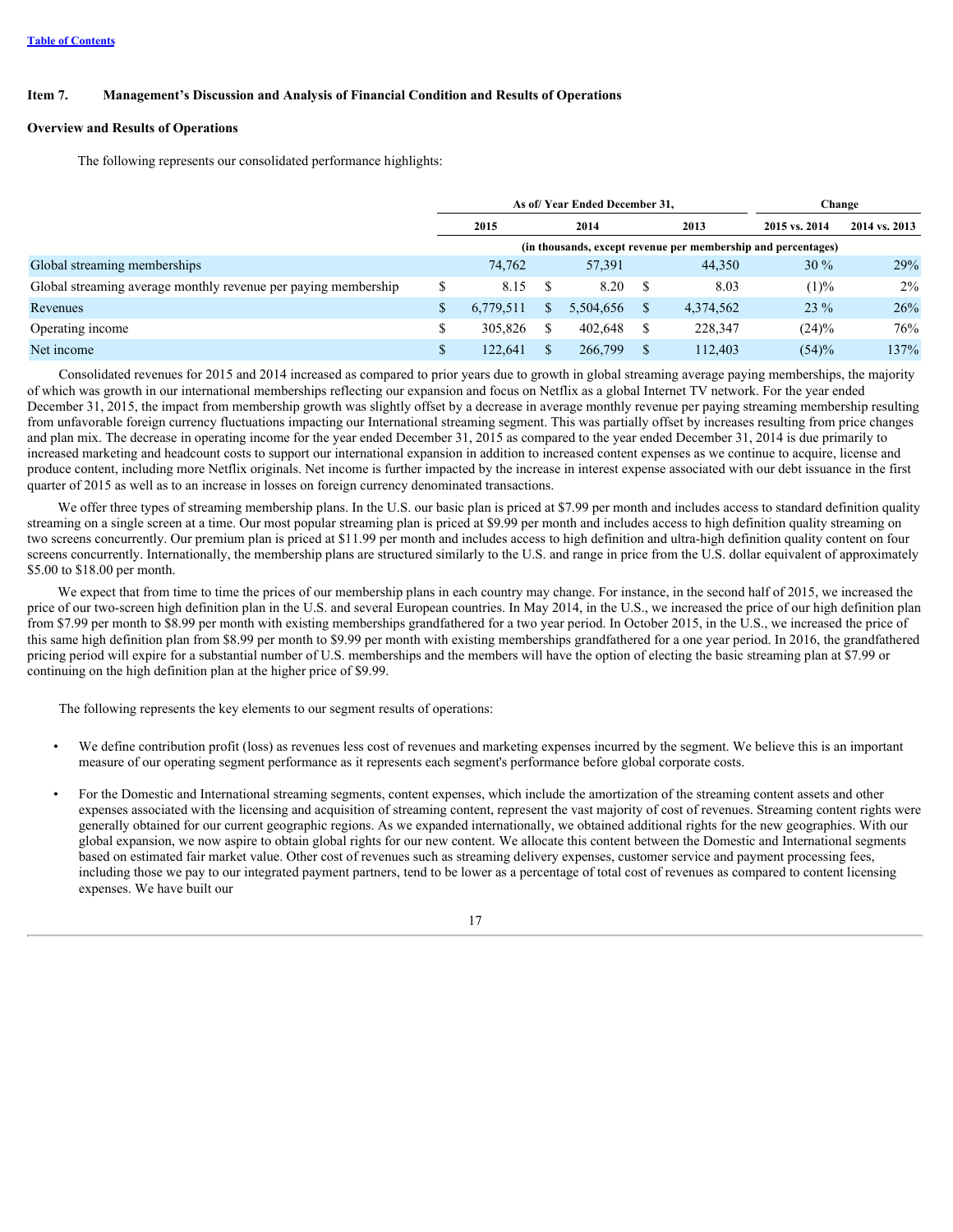own global content delivery network ("Open Connect") to help us efficiently stream a high volume of content to our members over the Internet. Streaming delivery expenses, therefore, also include equipment costs related to our content delivery network and all third-party costs, such as cloud computing costs, associated with delivering streaming content over the Internet. Cost of revenues in the Domestic DVD segment consist primarily of delivery expenses, content expenses, including amortization of DVD content assets and revenue sharing expenses, and other expenses associated with our DVD processing and customer service centers. Delivery expenses for the Domestic DVD segment consist of the postage costs to mail DVDs to and from our members and the packaging and label costs for the mailers.

- For the Domestic and International streaming segments, marketing expenses consist primarily of advertising expenses and payments made to our affiliates and device partners. Advertising expenses include promotional activities such as digital and television advertising. Payments to our affiliates and device partners include fixed fee and /or revenue sharing payments. Marketing expenses are incurred by our Domestic and International streaming segments given our focus on building consumer awareness of the streaming offerings and in particular our original content. Marketing expenses incurred by our International streaming segment have been significant and fluctuate dependent upon the number of international territories in which our streaming service is offered and the timing of the launch of new territories. We do not incur marketing expenses for the Domestic DVD segment.
- We have demonstrated our ability to grow domestic streaming contribution margin as evidenced by the increase in contribution margin from 17% in 2012 to 33% in 2015. As a result of our focus on growing the streaming segments, contribution margins for the Domestic and International streaming segments are lower than for our Domestic DVD segment.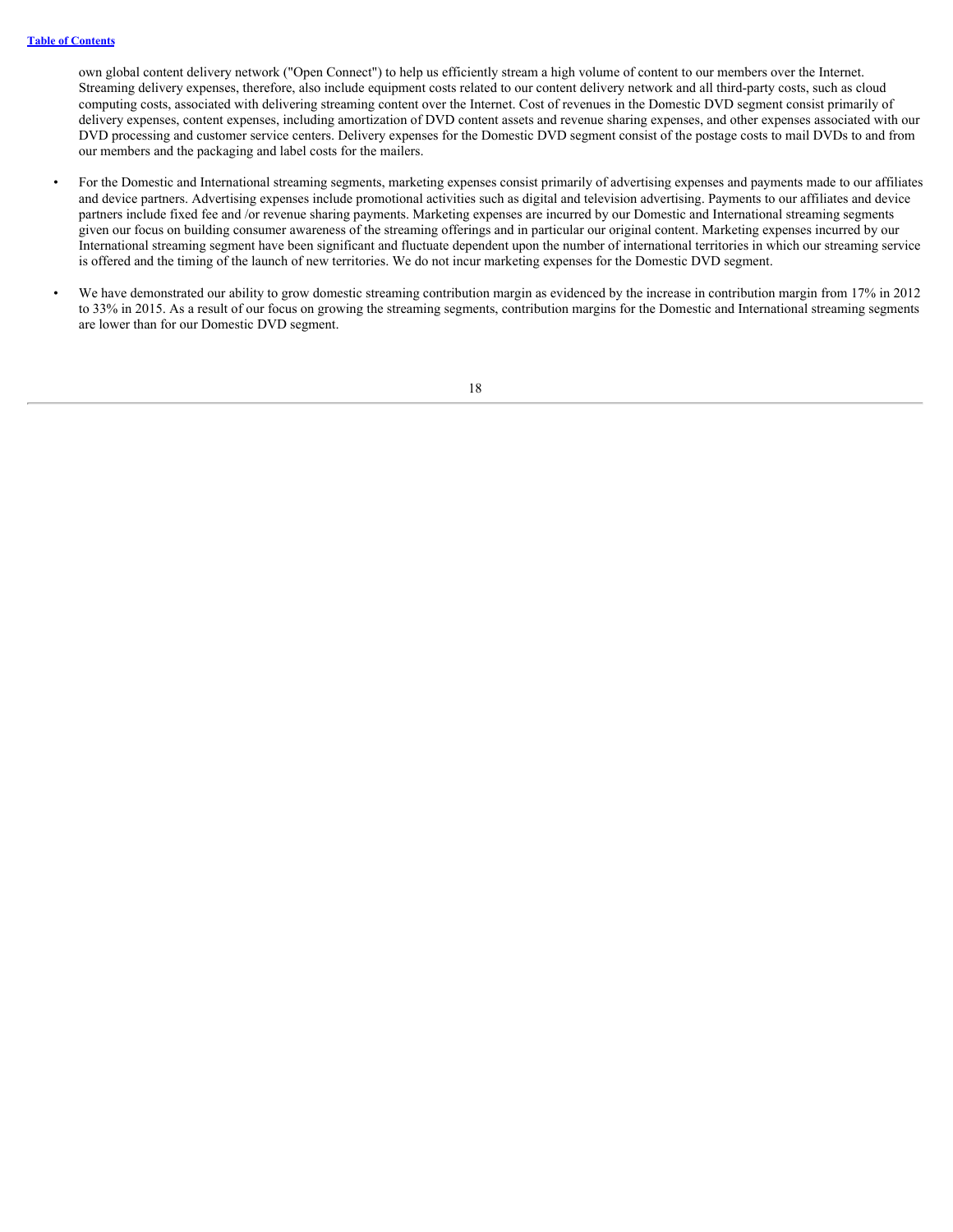#### **Segment Results**

#### *Domestic Streaming Segment*

|                                                  |           |              | As of/Year Ended December 31, |              |                                                               |    |               | Change   |               |        |
|--------------------------------------------------|-----------|--------------|-------------------------------|--------------|---------------------------------------------------------------|----|---------------|----------|---------------|--------|
|                                                  | 2015      |              | 2014                          |              | 2013                                                          |    | 2015 vs. 2014 |          | 2014 vs. 2013 |        |
|                                                  |           |              |                               |              | (in thousands, except revenue per membership and percentages) |    |               |          |               |        |
| <b>Memberships:</b>                              |           |              |                               |              |                                                               |    |               |          |               |        |
| Net additions                                    | 5,624     |              | 5,694                         |              | 6,274                                                         |    | (70)          | (1)%     | (580)         | (9)%   |
| Memberships at end of period                     | 44,738    |              | 39,114                        |              | 33,420                                                        |    | 5,624         | 14 %     | 5,694         | $17\%$ |
| Paid memberships at end of period                | 43,401    |              | 37,698                        |              | 31,712                                                        |    | 5,703         | $15 \%$  | 5,986         | 19 %   |
| Average monthly revenue per paying<br>membership | 8.50      | $\mathbf{s}$ | 8.14                          | <sup>S</sup> | 7.97                                                          | -S | 0.36          | $4\%$ \$ | 0.17          | $2\%$  |
|                                                  |           |              |                               |              |                                                               |    |               |          |               |        |
| <b>Contribution profit:</b><br>Revenues          | 4,180,339 |              | 3,431,434                     |              | 2,751,375                                                     |    | 748,905       | $22\%$   | 680,059       | 25 %   |
| Cost of revenues                                 | 2,487,193 |              | 2,201,761                     |              | 1,863,376                                                     |    | 285,432       | 13 %     | 338,385       | 18 %   |
| Marketing                                        | 317,646   |              | 293,453                       |              | 265,232                                                       |    | 24,193        | 8 %      | 28,221        | 11 %   |
| Contribution profit                              | 1,375,500 |              | 936,220                       |              | 622,767                                                       |    | 439,280       | $47\%$   | 313,453       | 50 %   |
| Contribution margin                              | 33%       |              | 27%                           |              | 23%                                                           |    |               |          |               |        |

#### *Year ended December 31, 2015 as compared to the year ended December 31, 2014*

In the Domestic streaming segment, we derive revenues from monthly membership fees for services consisting solely of streaming content to our members in the United States. Our two screen high definition plan continues to be the most popular plan choice for new memberships. The increase in our domestic streaming revenues was due to a 17% growth in the average number of paid memberships and a 4% increase in average monthly revenue per paying membership resulting from our price changes and plan mix.

The increase in domestic streaming cost of revenues was primarily due to a \$208.1 million increase in content expenses relating to our existing and new streaming content, including more exclusive and original programming. In addition, we had a \$37.9 million increase in streaming delivery expenses and a \$39.4 million increase in other costs, such as payment processing fees and customer service call centers, due to our growing member base.

Domestic marketing expenses increased primarily due to an increase in advertising and public relations spending.

Our Domestic streaming segment had a contribution margin of 33% for the year ended December 31, 2015, which increased as compared to the contribution margin of 27% for the year ended December 31, 2014 due to growth in paid memberships and revenue, which continued to outpace content and marketing spending. Our 2020 domestic streaming contribution margin target remains at 40%.

#### *Year ended December 31, 2014 as compared to the year ended December 31, 2013*

The increase in our domestic streaming revenues was due to the 22% growth in the average number of paid memberships, as well as to the 2% increase in average monthly revenue per paying membership resulting from our price increase for new members in the second quarter of 2014 and introduction of the higher priced plan in 2013.

The increase in domestic streaming cost of revenues was primarily due to the \$242.3 million increase in content expenses relating to our existing and new streaming content, including more exclusive and original programming. In addition, streaming delivery expenses increased by \$59.5 million and other costs, such as payment processing fees and customer service call centers, increased \$36.6 million due to our growing member base.

Domestic marketing expenses increased primarily due to an increase in advertising and public relations spending.

Our Domestic streaming segment had a contribution margin of 27% for the year ended December 31, 2014, which increased as compared to the contribution margin of 23% for the year ended December 31, 2013 due to growth in paid memberships and revenue, which continued to outpace content and marketing spending.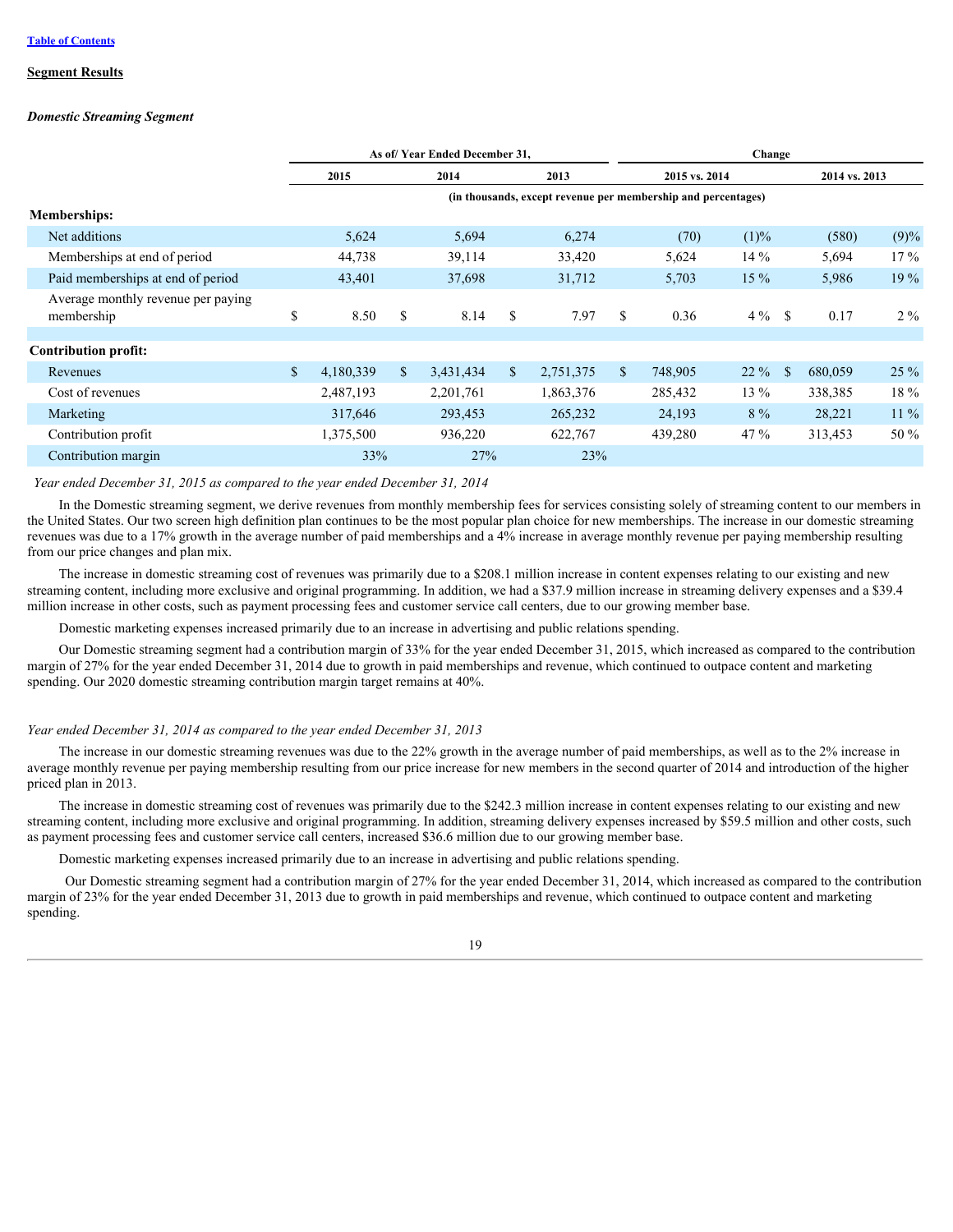#### *International Streaming Segment*

|                                                  |           |    | As of/Year Ended December 31, |    |                                                               |               | Change       |               |       |
|--------------------------------------------------|-----------|----|-------------------------------|----|---------------------------------------------------------------|---------------|--------------|---------------|-------|
|                                                  | 2015      |    | 2014                          |    | 2013                                                          | 2015 vs. 2014 |              | 2014 vs. 2013 |       |
|                                                  |           |    |                               |    | (in thousands, except revenue per membership and percentages) |               |              |               |       |
| <b>Memberships:</b>                              |           |    |                               |    |                                                               |               |              |               |       |
| Net additions                                    | 11,747    |    | 7,347                         |    | 4,809                                                         | 4,400         | 60 %         | 2,538         | 53 %  |
| Memberships at end of period                     | 30,024    |    | 18,277                        |    | 10,930                                                        | 11,747        | 64 %         | 7,347         | 67 %  |
| Paid memberships at end of period                | 27,438    |    | 16,778                        |    | 9,722                                                         | 10,660        | 64 %         | 7,056         | 73 %  |
| Average monthly revenue per<br>paying membership | 7.48      | -S | 8.34                          | -S | 8.26                                                          | (0.86)        | $(10)\%$ \$  | 0.08          | $1\%$ |
|                                                  |           |    |                               |    |                                                               |               |              |               |       |
| <b>Contribution loss:</b>                        |           |    |                               |    |                                                               |               |              |               |       |
| Revenues                                         | 1,953,435 | S. | 1,308,061                     |    | 712,390                                                       | 645,374       | 49 %<br>- \$ | 595,671       | 84 %  |
| Cost of revenues                                 | 1,780,375 |    | 1,154,117                     |    | 782,304                                                       | 626,258       | 54 %         | 371,813       | 48 %  |
| Marketing                                        | 506,446   |    | 313,733                       |    | 204,418                                                       | 192,713       | 61%          | 109,315       | 53 %  |
| Contribution loss                                | (333,386) |    | (159, 789)                    |    | (274, 332)                                                    | (173, 597)    | $109\%$      | 114,543       | (42)% |
| Contribution margin                              | (17)%     |    | $(12)\%$                      |    | (39)%                                                         |               |              |               |       |

In the International streaming segment, we derive revenues from monthly membership fees for services consisting solely of streaming content to our members outside the United States. We launched our streaming service in Canada in September 2010 and have continuously expanded our services internationally as shown below. In January 2016 we announced the availability of our streaming service virtually everywhere in the world, with the exception of The People's Republic of China and territories where U.S. companies are not allowed to operate.



#### *Year ended December 31, 2015 as compared to the year ended December 31, 2014*

The increase in our international revenues was due to the 66% growth in the average number of paid international memberships offset partially by a 10% decrease in average monthly revenue per paying membership. The decrease in average monthly revenue per paying membership was due to the impact of exchange rate fluctuations and to a lesser extent the impact of absorbing higher VAT rates across our European markets beginning January 1, 2015. These decreases were partially offset by our pricing changes and plan mix. We believe international revenues would have been approximately \$331 million higher in 2015 if foreign exchange rates had remained consistent with those for the year ended December 31, 2014.

The increase in international cost of revenues was primarily due to a \$522.1 million increase in content expenses primarily relating to expenses for territories launched in the last eighteen months, coupled with existing and new streaming content, including more exclusive and original programming. Other costs increased \$104.2 million primarily due to increases in our streaming delivery expenses, costs associated with our customer service call centers and payment processing fees, all driven by our growing member base, partially offset by decreases resulting from exchange rate fluctuations. Average paid international streaming memberships accounted for 35% of total average paid streaming memberships as of December 31, 2015, as compared to 27% of total average paid streaming memberships as of December 31, 2014.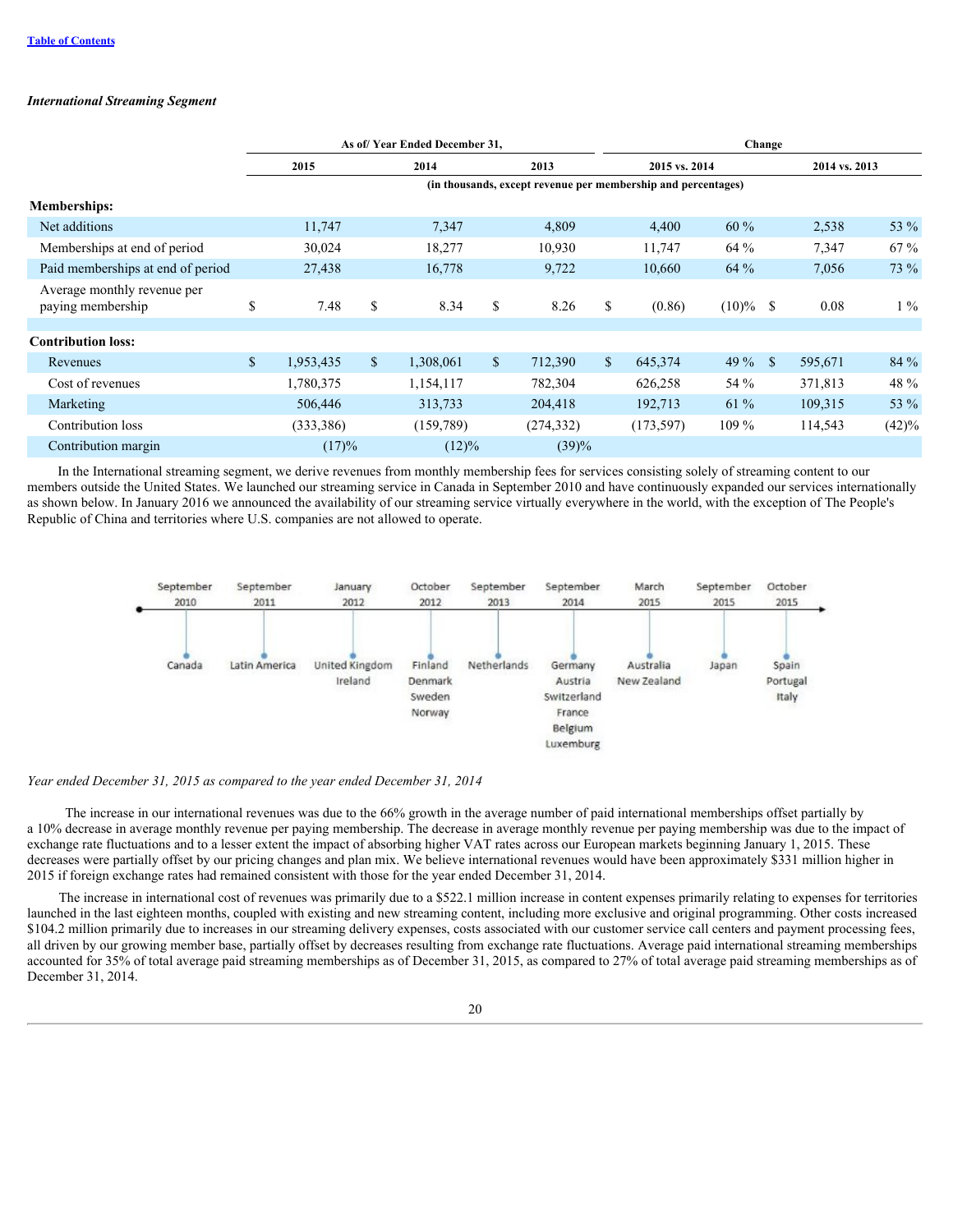#### **Table of Contents**

International marketing expenses for the year ended December 31, 2015 increased as compared to the year ended December 31, 2014 mainly due to expenses for territories launched in the last eighteen months.

International contribution losses increased \$173.6 million year over year due to our increased spending for our international expansion and the impact of foreign currency exchange rate fluctuations.

#### *Year ended December 31, 2014 as compared to the year ended December 31, 2013*

The increase in our international revenues was primarily due to the 82% growth in the average number of paid international memberships as well as the 1% increase in average monthly revenue per paying member resulting from the price increase on our most popular streaming plan and the introduction of the premium plan, offset partially by the impact of exchange rate fluctuations. Average paid international streaming memberships accounted for 27% of total average paid streaming memberships as of December 31, 2014, as compared to 20% of total average paid streaming memberships as of December 31, 2013.

The increase in international cost of revenues was primarily due to a \$311.5 million increase in content expenses including content for our new markets as well as more exclusive and original programming. Other costs increased \$60.3 million primarily due to increases in our streaming delivery expenses, costs associated with our customer service call centers and payment processing fees, all driven by our growing member base.

International marketing expenses for the year ended December 31, 2014 increased as compared to the year ended December 31, 2013 mainly due to expenses for territories launched during 2014.

International contribution losses improved \$114.5 million year over year, as a result of growing memberships and revenues faster than content and marketing spending.

#### *Domestic DVD Segment*

|                                                  |                                 |               | As of/Year Ended December 31,   |               |         |     |                                                               | Change         |               |           |
|--------------------------------------------------|---------------------------------|---------------|---------------------------------|---------------|---------|-----|---------------------------------------------------------------|----------------|---------------|-----------|
|                                                  | 2015                            |               | 2014                            |               | 2013    |     | 2015 vs. 2014                                                 |                | 2014 vs. 2013 |           |
|                                                  |                                 |               |                                 |               |         |     | (in thousands, except revenue per membership and percentages) |                |               |           |
| <b>Memberships:</b>                              |                                 |               |                                 |               |         |     |                                                               |                |               |           |
| Net losses                                       | (863)                           |               | (1,163)                         |               | (1,294) |     | (300)                                                         | $(26)\%$       | (131)         | $(10)\%$  |
| Memberships at end of period                     | 4,904                           |               | 5,767                           |               | 6,930   |     | (863)                                                         | $(15)\%$       | (1, 163)      | (17)%     |
| Paid memberships at end of period                | 4,787                           |               | 5,668                           |               | 6,765   |     | (881)                                                         | $(16)\%$       | (1,097)       | (16)%     |
| Average monthly revenue per paying<br>membership | 10.30                           | <sup>\$</sup> | 10.29                           | <sup>\$</sup> | 10.25   | - S | 0.01                                                          | $-$ % \$       | 0.04          | $-$ %     |
|                                                  |                                 |               |                                 |               |         |     |                                                               |                |               |           |
| <b>Contribution profit:</b>                      |                                 |               |                                 |               |         |     |                                                               |                |               |           |
| Revenues                                         | 645,737                         |               | 765,161                         |               | 910,797 |     | (119, 424)                                                    | $(16)\%$       | (145, 636)    | (16)%     |
| Cost of revenues                                 | 323,908                         |               | 396,882                         |               | 471,523 |     | (72, 974)                                                     | $(18)\%$       | (74, 641)     | $(16)\%$  |
| Marketing                                        | $\hspace{0.1mm}-\hspace{0.1mm}$ |               | $\hspace{0.1mm}-\hspace{0.1mm}$ |               | 292     |     |                                                               | $-\frac{9}{6}$ | (292)         | $(100)\%$ |
| Contribution profit                              | 321,829                         |               | 368,279                         |               | 438,982 |     | (46, 450)                                                     | (13)%          | (70, 703)     | $(16)\%$  |
| Contribution margin                              | 50%                             |               | 48%                             |               | 48%     |     |                                                               |                |               |           |

*Year ended December 31, 2015 as compared to the year ended December 31, 2014*

In the Domestic DVD segment, we derive revenues from our DVD-by-mail membership services. The price per plan for DVD-by-mail varies from \$4.99 to \$15.99 per month according to the plan chosen by the member. DVD-by-mail plans differ by the number of DVDs that a member may have out at any given point. Members electing access to high definition Blu-ray discs, in addition to standard definition DVDs, pay a surcharge ranging from \$2 to \$4 per month for our most popular plans.

The decrease in our domestic DVD revenues was due to a 16% decrease in the average number of paid memberships.

The decrease in domestic DVD cost of revenues was primarily due to a \$21.0 million decrease in content expenses and a \$38.9 million decrease in delivery expenses resulting from a 21% decrease in the number of DVDs mailed to members. The decrease in shipments was driven by a decline in the number of DVD memberships coupled with a decrease in usage by these members. Other costs, primarily those associated with processing and customer service expenses, decreased \$13.1 million primarily due to a decrease in hub operation expenses resulting from the decline in DVD shipments.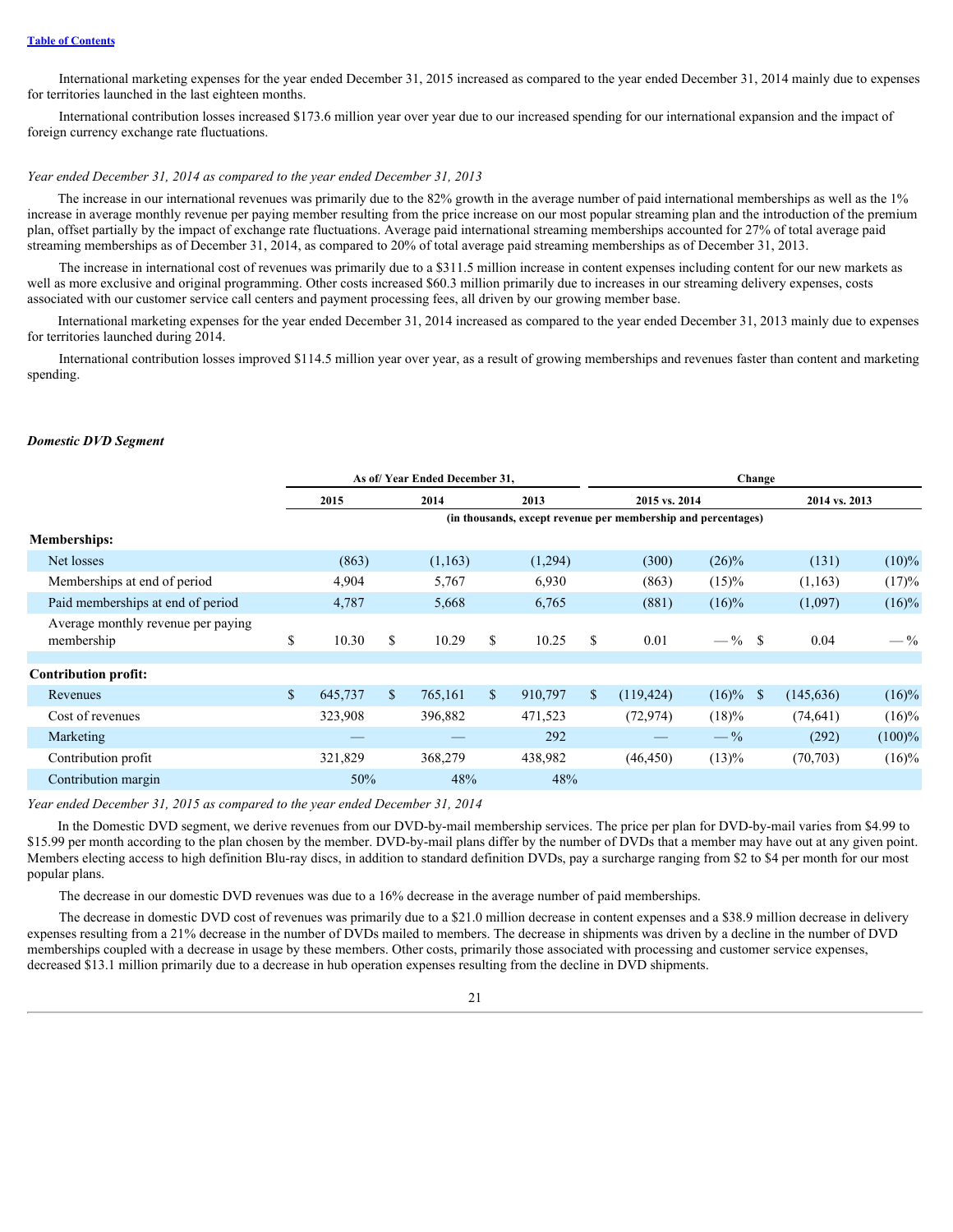Our Domestic DVD segment had a contribution margin of 50% for the year ended December 31, 2015, up from 48% for the year ended December 31, 2014 due to the decrease in DVD usage by paying members.

#### *Year ended December 31, 2014 as compared to the year ended December 31, 2013*

The decrease in our domestic DVD revenues was due to a 16% decrease in the average number of paid memberships.

The decrease in domestic DVD cost of revenues was primarily due to a \$16.0 million decrease in content expenses and a \$43.0 million decrease in delivery expenses resulting from a 22% decrease in the number of DVDs mailed to members. The decrease in shipments was driven by a decline in the number of DVD memberships coupled with a decrease in usage by these members. Other costs, primarily those associated with processing and customer service expenses, decreased \$15.6 million primarily due to a decrease in hub operation expenses resulting from the decline in DVD shipments.

Our Domestic DVD segment had a contribution margin of 48% for the year ended December 31, 2014, and was relatively flat as compared to the year ended December 31, 2013.

#### **Consolidated Operating Expenses**

#### *Technology and Development*

Technology and development expenses consist of payroll and related costs incurred in making improvements to our service offerings, including testing, maintaining and modifying our user interface, our recommendation, merchandising and streaming delivery technology and infrastructure. Technology and development expenses also include costs associated with computer hardware and software.

|                             |         | <b>Year Ended December 31,</b> |    |                                    | Change |               |     |               |     |  |  |  |
|-----------------------------|---------|--------------------------------|----|------------------------------------|--------|---------------|-----|---------------|-----|--|--|--|
|                             | 2015    | 2014                           |    | 2013                               |        | 2015 vs. 2014 |     | 2014 vs. 2013 |     |  |  |  |
|                             |         |                                |    | (in thousands, except percentages) |        |               |     |               |     |  |  |  |
| Technology and development  | 650,788 | 472,321                        |    | 378,769                            |        | 178,467       | 38% | 93,552        | 25% |  |  |  |
| As a percentage of revenues | 10%     |                                | 9% | 9%                                 |        |               |     |               |     |  |  |  |

#### *Year ended December 31, 2015 as compared to the year ended December 31, 2014*

The increase in technology and development expenses was primarily due to a \$133.2 million increase in personnel-related costs resulting from an increase in compensation for existing employees and a 20% growth in average headcount supporting continued improvements in our streaming service and our international expansion. In addition, third party expenses, including costs associated with cloud computing, increased \$23.8 million.

#### *Year ended December 31, 2014 as compared to the year ended December 31, 2013*

The increase in technology and development expenses was primarily due to an \$87.4 million increase in personnel-related costs, including stock-based compensation expense, resulting from an increase in compensation for existing employees and a 12% growth in average headcount supporting continued improvements in our streaming service and our international expansion.

#### *General and Administrative*

General and administrative expenses consist of payroll and related expenses for corporate personnel, as well as professional fees and other general corporate expenses.

|                             | <b>Year Ended December 31,</b> |  |         |  |                                    | Change |               |     |  |               |     |  |
|-----------------------------|--------------------------------|--|---------|--|------------------------------------|--------|---------------|-----|--|---------------|-----|--|
|                             | 2015                           |  | 2014    |  | 2013                               |        | 2015 vs. 2014 |     |  | 2014 vs. 2013 |     |  |
|                             |                                |  |         |  | (in thousands, except percentages) |        |               |     |  |               |     |  |
| General and administrative  | 407,329                        |  | 269,741 |  | 180,301                            |        | 137,588       | 51% |  | 89,440        | 50% |  |
| As a percentage of revenues | 6%                             |  | 5%      |  | $4\%$                              |        |               |     |  |               |     |  |

*Year ended December 31, 2015 as compared to the year ended December 31, 2014*

General and administrative expenses increased primarily due to a \$120.1 million increase in personnel-related costs, including stock-based compensation expense, resulting from a 51% increase in average headcount primarily to support our international expansion and increased production of original content, and an increase in compensation for existing employees.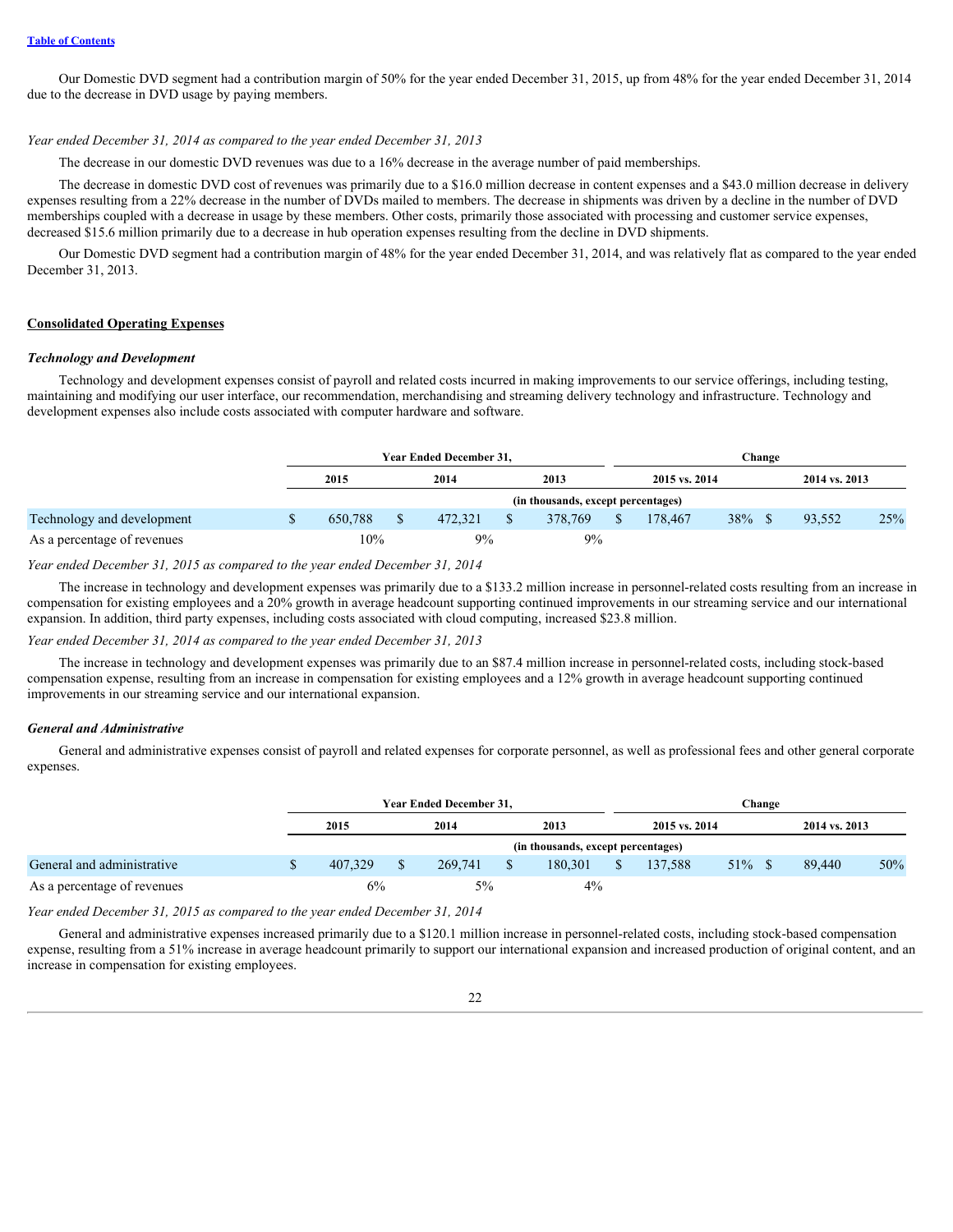#### *Year ended December 31, 2014 as compared to the year ended December 31, 2013*

General and administrative expenses increased primarily due to a \$70.6 million increase in personnel-related costs, including stock-based compensation expense, resulting from a 37% increase in average headcount primarily to support our international expansion, and an increase in compensation for existing employees. In addition, there was an \$11.6 million increase in legal costs for the year ended December 31, 2014 as compared to the year ended December 31, 2013.

#### *Interest Expense*

Interest expense consists primarily of the interest associated with our outstanding long-term debt obligations, including the amortization of debt issuance costs, as well as interest on our lease financing obligations.

|                             |           | <b>Year Ended December 31,</b> |                                    | Change |               |               |     |  |  |  |
|-----------------------------|-----------|--------------------------------|------------------------------------|--------|---------------|---------------|-----|--|--|--|
|                             | 2015      | 2014                           | 2013                               |        | 2015 vs. 2014 | 2014 vs. 2013 |     |  |  |  |
|                             |           |                                | (in thousands, except percentages) |        |               |               |     |  |  |  |
| Interest expense            | (132,716) | (50,219)                       | (29, 142)                          | 82,497 | 164%          | 21,077        | 72% |  |  |  |
| As a percentage of revenues | $2\%$     | 10/                            |                                    |        |               |               |     |  |  |  |

#### *Year ended December 31, 2015 as compared to the year ended December 31, 2014*

Interest expense for the year ended December 31, 2015 consists primarily of \$127.1 million of interest on our notes. The increase in interest expense for the year ended December 31, 2015 as compared to the year ended December 31, 2014 is due to the higher aggregate principal of interest bearing notes outstanding. *Year ended December 31, 2014 as compared to the year ended December 31, 2013*

Interest expense for the year ended December 31, 2014 consists primarily of \$46.8 million of interest on our notes. The increase in interest expense for the year ended December 31, 2014 as compared to the year ended December 31, 2013 is due to the higher aggregate principal of interest bearing notes outstanding.

#### *Interest and Other Income (Expense)*

Interest and other income (expense) consists primarily of interest earned on cash, cash equivalents and short-term investments and foreign exchange gains and losses on foreign currency denominated balances.

|                                     |          | <b>Year Ended December 31,</b> |                                    | Change        |           |               |         |  |  |  |  |
|-------------------------------------|----------|--------------------------------|------------------------------------|---------------|-----------|---------------|---------|--|--|--|--|
|                                     | 2015     | 2014                           | 2013                               | 2015 vs. 2014 |           | 2014 vs. 2013 |         |  |  |  |  |
|                                     |          |                                | (in thousands, except percentages) |               |           |               |         |  |  |  |  |
| Interest and other income (expense) | (31,225) | (3,060)                        | (3,002)                            | (28, 165)     | $(920)\%$ | (58)          | $(2)\%$ |  |  |  |  |

#### *Year ended December 31, 2015 as compared to the year ended December 31, 2014*

Interest and other income (expense) decreased for the year ended December 31, 2015 as compared to the prior year due to a \$37.3 million foreign exchange loss, incurred primarily in the first quarter of 2015. The foreign exchange loss was primarily driven by the remeasurement of significant content liabilities denominated in currencies other than functional currencies in our European entities coupled with the strengthening of the U.S. dollar.

#### *Year ended December 31, 2014 as compared to the year ended December 31, 2013*

Interest and other income (expense) for the year ended December 31, 2014 was relatively flat as compared to the prior year. Losses on foreign currency denominated balances were \$8.2 million and \$8.4 million for the years ended December 31, 2014 and 2013, respectively.

#### *Extinguishment of Debt*

In connection with the redemption of the outstanding \$200.0 million aggregate principal amount of the 8.50% Notes, we recognized a loss on extinguishment of debt of \$25.1 million in the year ended December 31, 2013, which consisted of expenses associated with the redemption, including a \$19.4 million premium payment pursuant to the make-whole provision in the indenture governing the 8.50% Notes. For further detail see Note 5 of Item 8, *Financial Statements and Supplementary Data.*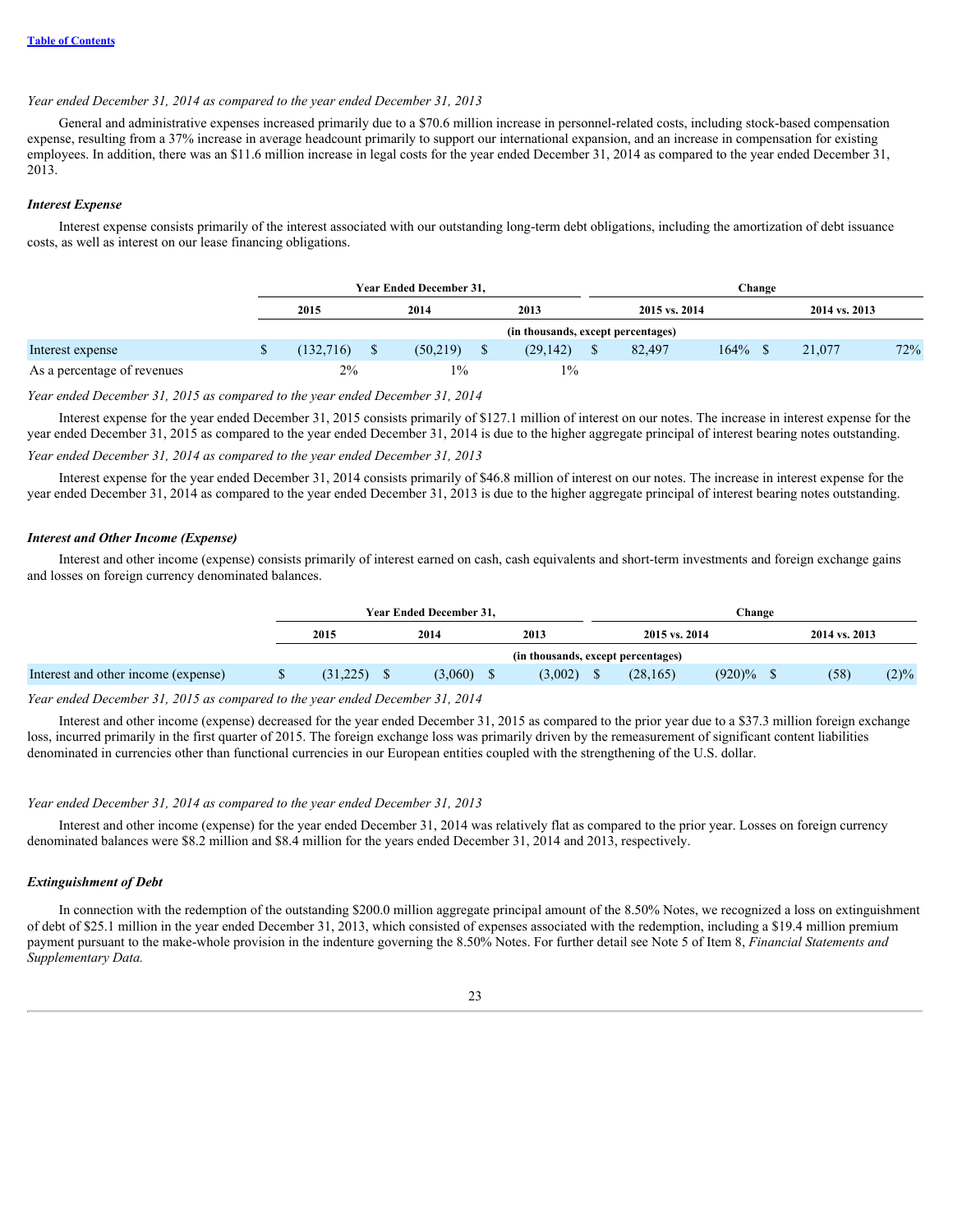#### *Provision for Income Taxes*

|                            | <b>Year Ended December 31,</b> |  |        |  |                                    | Change        |       |               |     |  |  |  |
|----------------------------|--------------------------------|--|--------|--|------------------------------------|---------------|-------|---------------|-----|--|--|--|
|                            | 2015                           |  | 2014   |  | 2013                               | 2015 vs. 2014 |       | 2014 vs. 2013 |     |  |  |  |
|                            |                                |  |        |  | (in thousands, except percentages) |               |       |               |     |  |  |  |
| Provision for income taxes | 19,244                         |  | 82,570 |  | 58,671                             | (63, 326)     | (77)% | 23,899        | 41% |  |  |  |
| Effective tax rate         | 14%                            |  | 24%    |  | 34%                                |               |       |               |     |  |  |  |

#### *Year ended December 31, 2015 as compared to the year ended December 31, 2014*

The decrease in our effective tax rate for the year ended December 31, 2015 as compared to the year ended December 31, 2014 is mainly due to an increase in R&D credits and a decrease in state and local income taxes.

In 2015, the difference between our 14% effective tax rate and the Federal statutory rate of 35% was \$30.4 million primarily due to a \$13.4 million release of tax reserves on previously unrecognized tax benefits as a result of an IRS audit settlement leading to the reassessment of our reserves for all open years, \$16.5 million related to the retroactive reinstatement of the 2015 Federal research and development ("R&D") credit and the California R&D credit; partially offset by state income taxes, foreign taxes and nondeductible expenses.

On December 18, 2015, the Protecting Americans from Tax Hikes Act of 2015 (H.R. 2029) was signed into law which retroactively and permanently extended the Federal R&D credit from January 1, 2015. As a result, we recognized the retroactive benefit of the 2015 R&D credit as a discrete item in the fourth quarter of 2015, the period in which the legislation was enacted.

#### *Year ended December 31, 2014 as compared to the year ended December 31, 2013*

The decrease in our effective tax rate for the year ended December 31, 2014 as compared to the year ended December 31, 2013 was primarily attributable to the \$38.6 million release of tax reserves on previously unrecognized tax benefits.

In 2014, the difference between our 24% effective tax rate and the federal statutory rate of 35% was \$39.7 million primarily due to a \$38.6 million release of tax reserves on previously unrecognized tax benefits as a result of an IRS Appeals settlement for the tax years 2008-2009 leading to the reassessment of our reserves for all open years, \$10.7 million related to the retroactive reinstatement of the 2014 Federal R&D credit and the California R&D credit; partially offset by state income taxes, foreign taxes and nondeductible expenses.

On December 19, 2014, the Tax Increase Prevention Act of 2014 (H.R. 5771) was signed into law which retroactively extended the Federal R&D credit from January 1, 2014 through December 31, 2014. As a result, we recognized the retroactive benefit of the 2014 Federal R&D credit as a discrete item in the fourth quarter of 2014, the period in which the legislation was enacted.

#### **Liquidity and Capital Resources**

Cash, cash equivalents and short-term investments increased \$702.2 million to \$2,310.7 million from \$1,608.5 million as of December 31, 2015 and 2014, respectively. In February 2015, we issued \$1,500.0 million of long-term debt and in February 2014 we issued \$400.0 million of long-term debt. The increases in cash in the year ended December 31, 2015 associated with the issuance of debt was partially offset by cash outflows from operations and investing activities. Longterm debt, net of debt issuance costs, was \$2,371.4 million and \$885.8 million as of December 31, 2015 and December 31, 2014, respectively. See Note 5 of Item 8, *Financial Statements and Supplementary Data* for additional information.

Our primary uses of cash include the acquisition, licensing and production of content, streaming delivery, marketing programs and payroll. Investments in original content and in particular content that we produce and own, require more cash upfront relative to licensed content. We expect to significantly increase our investments in global streaming content, particularly in original content, which could impact our liquidity and result in future negative free cash flows.

Although we currently anticipate that cash flows from operations, together with our available funds, will continue to be sufficient to meet our cash needs for at least the next twelve months, to fund our continued content investments, we are likely to raise additional capital in future periods. Our ability to obtain this, or any additional financing that we may choose to, or need to, obtain to finance our international expansion, or investment in original content or otherwise, will depend on, among other things, our development efforts, business plans, operating performance and the condition of the capital markets at the time we seek financing. We may not be able to obtain such financing on terms acceptable to us or at all. If we raise additional funds through the issuance of equity or debt securities, those securities may have rights, preferences or privileges senior to the rights of our common stock, and our stockholders may experience dilution.

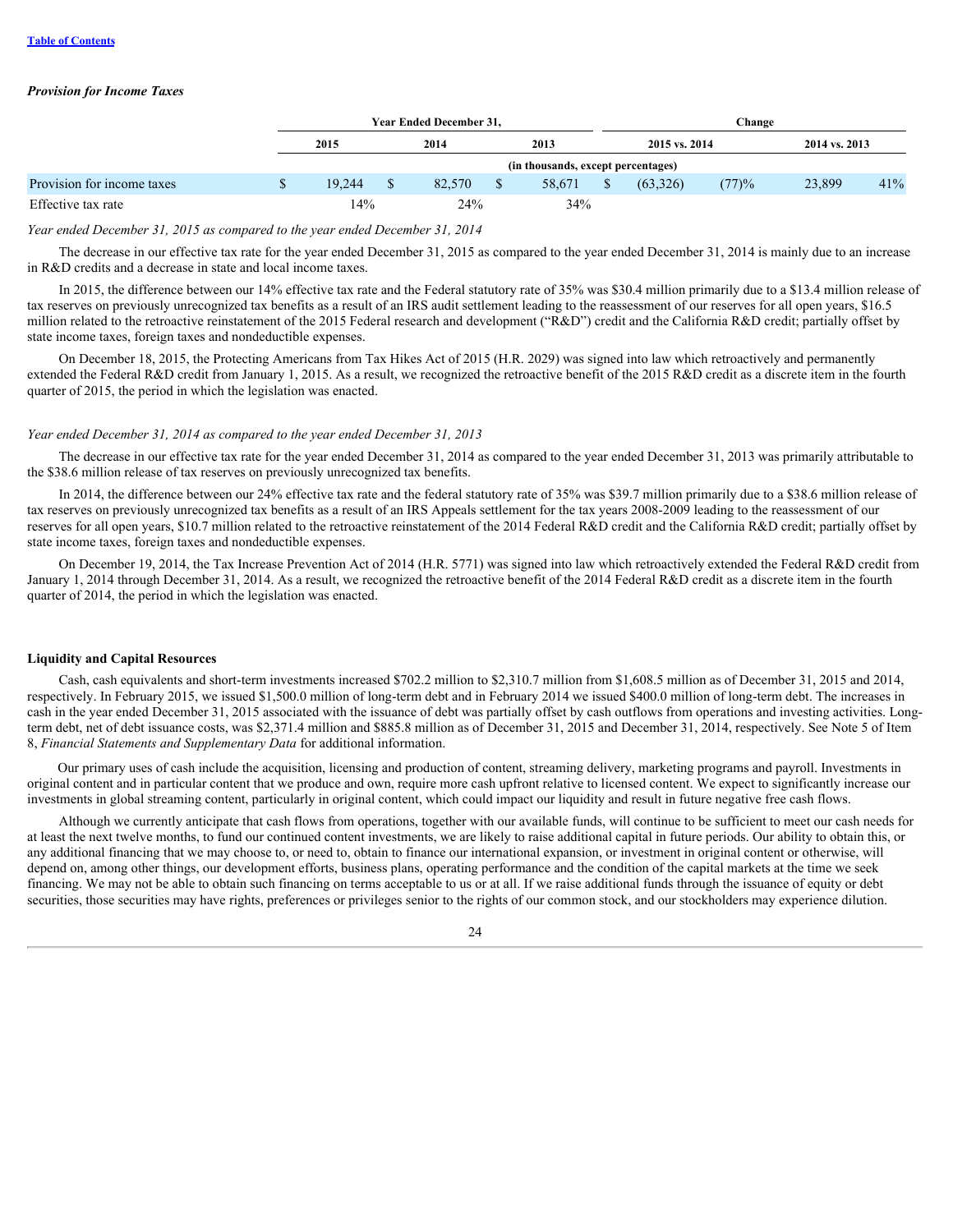As of December 31, 2015, \$200.3 million of cash and cash equivalents were held by our foreign subsidiaries. If these funds are needed for our operations in the U.S., we would be required to accrue and pay U.S. income taxes and foreign withholding taxes on the amount associated with undistributed earnings for certain foreign subsidiaries. As of December 31, 2015, the amount associated with undistributed earnings for certain foreign subsidiaries for which we could be required to accrue and pay taxes is \$65.3 million. See Note 10 of Item 8, *Financial Statements and Supplementary Data* for additional information.

#### *Free Cash Flow*

We define free cash flow as cash (used in) provided by operating and investing activities excluding the non-operational cash flows from purchases, maturities and sales of short-term investments. We believe free cash flow is an important liquidity metric because it measures, during a given period, the amount of cash generated that is available to repay debt obligations, make investments and for certain other activities. Free cash flow is considered a non-GAAP financial measure and should not be considered in isolation of, or as a substitute for, net income, operating income, cash flow (used in) provided by operating activities, or any other measure of financial performance or liquidity presented in accordance with GAAP.

In assessing liquidity in relation to our results of operations, we compare free cash flow to net income, noting that the three major recurring differences are excess content payments over expense, non-cash stock-based compensation expense and other working capital differences. The excess content payments over expense is variable based on the payment terms of our content agreements and is expected to increase as we enter into more agreements with upfront cash payments, such as licensing and production of original content. In 2015, the ratio of content payments over content expense was between 1.3 and 1.4. Working capital differences include deferred revenue, taxes and semi-annual interest payments on our outstanding debt. Our receivables from members generally settle quickly and deferred revenue is a source of cash flow.

|                                                     | Year Ended December 31, |                 |  |                |     |           |  |  |  |
|-----------------------------------------------------|-------------------------|-----------------|--|----------------|-----|-----------|--|--|--|
|                                                     | 2015                    |                 |  | 2014           |     | 2013      |  |  |  |
|                                                     |                         |                 |  | (in thousands) |     |           |  |  |  |
| Net cash (used in) provided by operating activities | \$                      | $(749, 439)$ \$ |  | 16,483         | - S | 97,831    |  |  |  |
| Net cash used in investing activities               |                         | (179, 192)      |  | (42, 866)      |     | (255,968) |  |  |  |
| Net cash provided by financing activities           |                         | 1,640,277       |  | 541,712        |     | 476,264   |  |  |  |
|                                                     |                         |                 |  |                |     |           |  |  |  |
| <b>Non-GAAP</b> free cash flow reconciliation:      |                         |                 |  |                |     |           |  |  |  |
| Net cash (used in) provided by operating activities |                         | (749, 439)      |  | 16,483         |     | 97,831    |  |  |  |
| Acquisition of DVD content assets                   |                         | (77, 958)       |  | (74,790)       |     | (65, 927) |  |  |  |
| Purchases of property and equipment                 |                         | (91,248)        |  | (69, 726)      |     | (54, 143) |  |  |  |
| Other assets                                        |                         | (1,912)         |  | 1,334          |     | 5,939     |  |  |  |
| Non-GAAP free cash flow                             |                         | $(920, 557)$ \$ |  | $(126,699)$ \$ |     | (16,300)  |  |  |  |

#### *Year ended December 31, 2015 as compared to the year ended December 31, 2014*

Cash provided by operating activities decreased \$765.9 million resulting in net cash used in operating activities of \$749.4 million for the year ended December 31, 2015. The significant net cash used in operations is due primarily to the increase in investments in streaming content that requires more upfront payments. The payments for content excluding DVD assets increased \$1,374.8 million or 40%. In addition we had increased payments associated with higher operating expenses. The increased use of cash was partially offset by a \$1,274.9 million or 23% increase in revenues.

Cash used in investing activities increased \$136.3 million, primarily due to a decrease of \$108.4 million in the proceeds from sales and maturities of shortterm investments, net of purchases. In addition, purchases of property and equipment increased by \$21.5 million.

Cash provided by financing activities increased \$1,098.6 million primarily due to the \$1,482.4 million net proceeds from the issuance of the 5.50% Notes and the 5.875% Notes in the year ended December 31, 2015 as compared to the \$392.9 million net proceeds from the issuance of the 5.750% Notes in the year ended December 31, 2014.

Free cash flow was \$1,043.2 million lower than net income for the year ended December 31, 2015 primarily due to \$1,209.4 million of content cash payments over expense partially offset by \$124.7 million of non-cash stock-based compensation expense and \$41.5 million of favorable other working capital differences.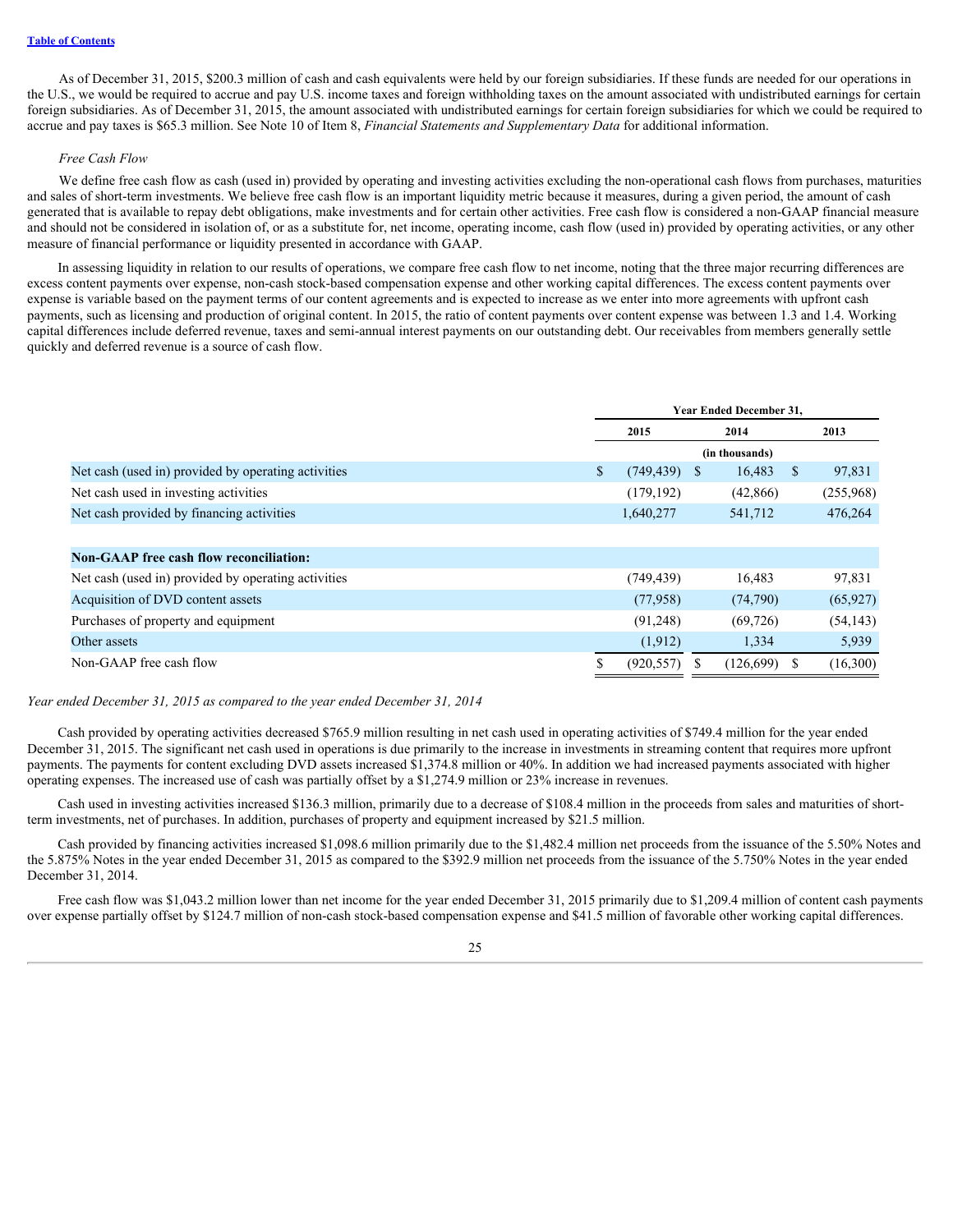Free cash flow was \$393.5 million lower than net income for the year ended December 31, 2014 primarily due to \$534.2 million of content cash payments over expense partially offset by \$115.2 million of non-cash stock-based compensation expense and \$25.5 million of favorable other working capital differences.

#### *Year ended December 31, 2014 as compared to the year ended December 31, 2013*

Cash provided by operating activities decreased \$81.3 million, primarily due to increased payments for content other than DVD assets of \$835.1 million or 32%, as well as increased payments associated with higher operating expenses. The increased use of cash was partially offset by a \$1,130.1 million or 26% increase in revenues.

Cash used in investing activities decreased \$213.1 million, primarily due to a decrease of \$242.2 million in the purchases of short-term investments, net of proceeds from sales and maturities. This decrease was offset by an increase of \$15.6 million purchases of property and equipment.

Cash provided by financing activities increased \$65.4 million primarily due to the \$392.9 million net proceeds from the issuance of the 5.750% Notes in the year ended December 31, 2014 as compared to the \$490.6 million net proceeds from the issuance of the 5.375% Notes less the \$219.4 million redemption of our 8.50% Notes in the year ended December 31, 2013. This increase was partially offset by a decrease of \$56.3 million from the issuance of common stock, including the impact of excess tax benefits.

Free cash flow was \$128.7 million lower than net income for the year ended December 31, 2013 primarily due to \$227.9 million of content cash payments over expense and \$45.3 million non-favorable other working capital differences. This was partially offset by \$73.1 million non-cash stock-based compensation expense, \$46.3 million in deferred revenue and \$25.1 million loss on debt extinguishment, the cash impact of which is a financing activity and therefore not included in free cash flow.

#### *Contractual Obligations*

For the purpose of this table, contractual obligations for purchases of goods or services are defined as agreements that are enforceable and legally binding and that specify all significant terms, including: fixed or minimum quantities to be purchased; fixed, minimum or variable price provisions; and the approximate timing of the transaction. The expected timing of the payment of the obligations discussed below is estimated based on information available to us as of December 31, 2015. Timing of payments and actual amounts paid may be different depending on the time of receipt of goods or services or changes to agreed-upon amounts for some obligations. The following table summarizes our contractual obligations at December 31, 2015:

|                                         |       | <b>Payments due by Period</b> |  |                     |  |           |  |           |  |                      |  |  |  |  |
|-----------------------------------------|-------|-------------------------------|--|---------------------|--|-----------|--|-----------|--|----------------------|--|--|--|--|
| Contractual obligations (in thousands): | Total |                               |  | Less than<br>1 vear |  | 1-3 years |  | 3-5 years |  | More than<br>5 years |  |  |  |  |
| Streaming content obligations (1)       |       | 10,902,231                    |  | 4,703,172           |  | 5,249,147 |  | 891,864   |  | 58,048               |  |  |  |  |
| Debt $(2)$                              |       | 3,425,813                     |  | 135,375             |  | 270,750   |  | 270,750   |  | 2,748,938            |  |  |  |  |
| Lease obligations (3)                   |       | 529,744                       |  | 42,545              |  | 112,826   |  | 104,996   |  | 269,377              |  |  |  |  |
| Other purchase obligations (4)          |       | 322,793                       |  | 217,004             |  | 105,275   |  | 170       |  | 344                  |  |  |  |  |
| Total                                   |       | 15,180,581                    |  | 5,098,096           |  | 5,737,998 |  | .267,780  |  | 3,076,707            |  |  |  |  |

(1) As of December 31, 2015, streaming content obligations were comprised of \$2.8 billion included in "Current content liabilities" and \$2.0 billion of "Noncurrent content liabilities" on the Consolidated Balance Sheets and \$6.1 billion of obligations that are not reflected on the Consolidated Balance Sheets as they do not yet meet the criteria for asset recognition.

Streaming content obligations increased \$1.4 billion from \$9.5 billion as of December 31, 2014 to \$10.9 billion as of December 31, 2015 primarily due to multi-year commitments primarily associated with the continued expansion of our exclusive and original programing.

Streaming content obligations include amounts related to the acquisition, licensing and production of streaming content. An obligation for the production of content includes non-cancelable commitments under creative talent and employment agreements. An obligation for the acquisition and licensing of content is incurred at the time we enter into an agreement

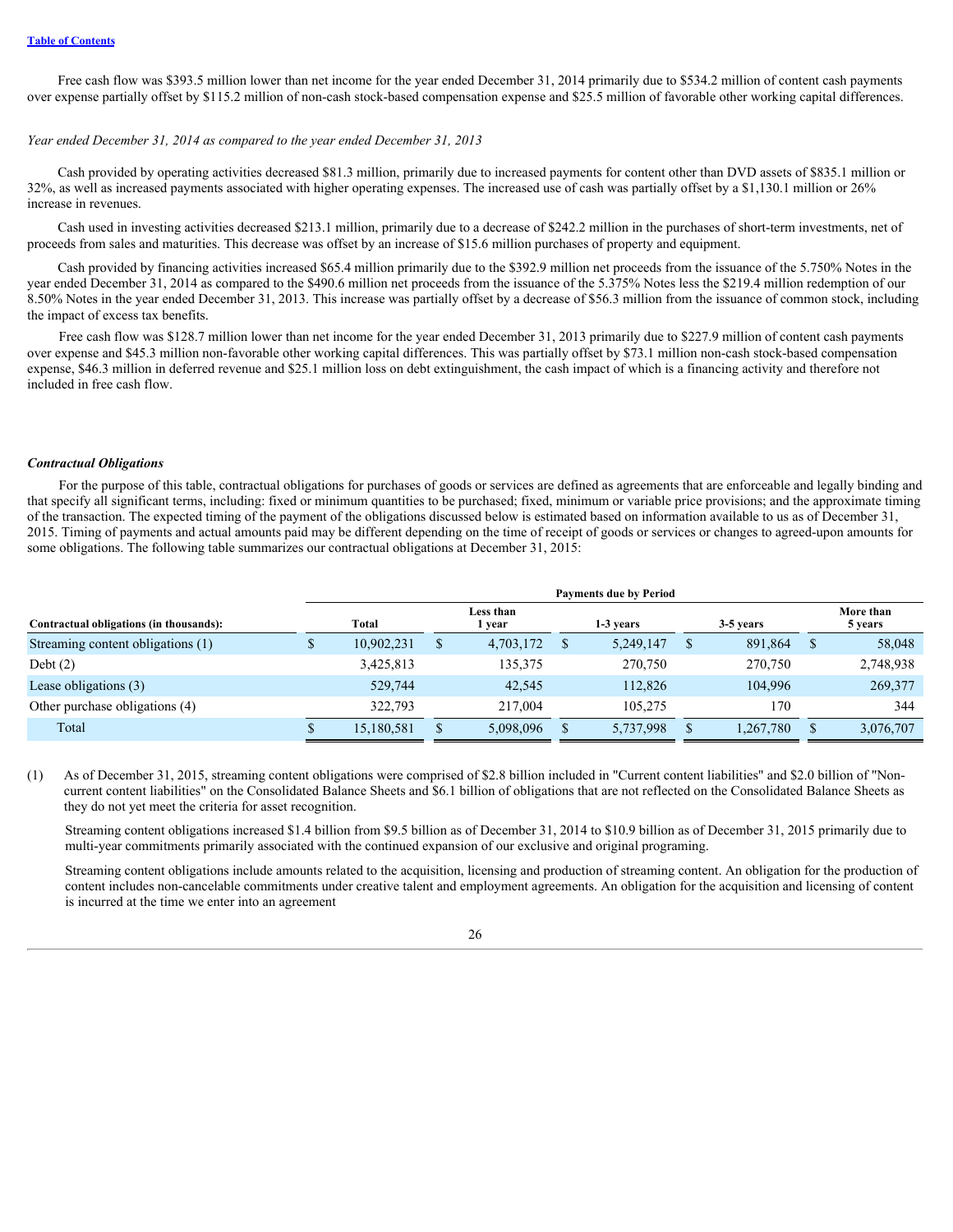to obtain future titles. Once a title becomes available, a content liability is recorded on the Consolidated Balance Sheets. Certain agreements include the obligation to license rights for unknown future titles, the ultimate quantity and / or fees for which are not yet determinable as of the reporting date. Traditional film output deals, like the U.S. output deal with Disney, or certain TV series license agreements where the number of seasons to be aired is unknown, are examples of these types of agreements. The contractual obligations table above does not include any estimated obligation for the unknown future titles, payment for which could range from less than one year to more than five years. However, these unknown obligations are expected to be significant and we believe could include approximately \$3 billion to \$5 billion over the next three years, with the payments for the vast majority of such amounts expected to occur after the next twelve months. The foregoing range is based on considerable management judgments and the actual amounts may differ. Once we know the title that we will receive and the license fees, we include the amount in the contractual obligations table above.

- (2) Long-term debt obligations include our Notes consisting of principal and interest payments. See Note 5 of Item 8, *Financial Statements and Supplementary Data* for further details.
- (3) Lease obligations include lease financing obligations of \$21.1 million related to our current Los Gatos, California headquarters for which we are the deemed owner for accounting purposes, commitments of \$428.7 million for our expanded headquarters in Los Gatos, California and our new office space in Los Angeles, California and other commitments of \$79.9 million for facilities under non-cancelable operating leases. These leases have expiration dates varying through approximately 2028.
- (4) Other purchase obligations include all other non-cancelable contractual obligations. These contracts are primarily related to streaming delivery, DVD content acquisition, and miscellaneous open purchase orders for which we have not received the related services or goods.

As of December 31, 2015, we had gross unrecognized tax benefits of \$17.1 million of which \$3.6 million was recorded in "Accrued Expenses" in the Consolidated Balance Sheets. For the remaining \$13.5 million, we are unable to make a reasonably reliable estimate of the timing of payments in individual years due to uncertainties in the timing of tax audit outcomes, therefore, such amounts are not included in the above contractual obligation table.

#### *Off-Balance Sheet Arrangements*

We do not have transactions with unconsolidated entities, such as entities often referred to as structured finance or special purpose entities, whereby we have financial guarantees, subordinated retained interests, derivative instruments, or other contingent arrangements that expose us to material continuing risks, contingent liabilities, or any other obligation under a variable interest in an unconsolidated entity that provides financing, liquidity, market risk, or credit risk support to us.

#### *Indemnifications*

The information set forth under Note 7 of Item 8, *Financial Statements and Supplementary Data* under the caption "Guarantees—Indemnification Obligations" is incorporated herein by reference.

#### **Critical Accounting Policies and Estimates**

The preparation of consolidated financial statements in conformity with accounting principles generally accepted in the United States of America requires management to make estimates and assumptions that affect the reported amounts of assets and liabilities, disclosures of contingent assets and liabilities at the date of the financial statements, and the reported amounts of revenues and expenses during the reported periods. The Securities and Exchange Commission ("SEC") has defined a company's critical accounting policies as the ones that are most important to the portrayal of a company's financial condition and results of operations, and which require a company to make its most difficult and subjective judgments. Based on this definition, we have identified the critical accounting policies and judgments addressed below. We base our estimates on historical experience and on various other assumptions that we believe to be reasonable under the circumstances. Actual results may differ from these estimates.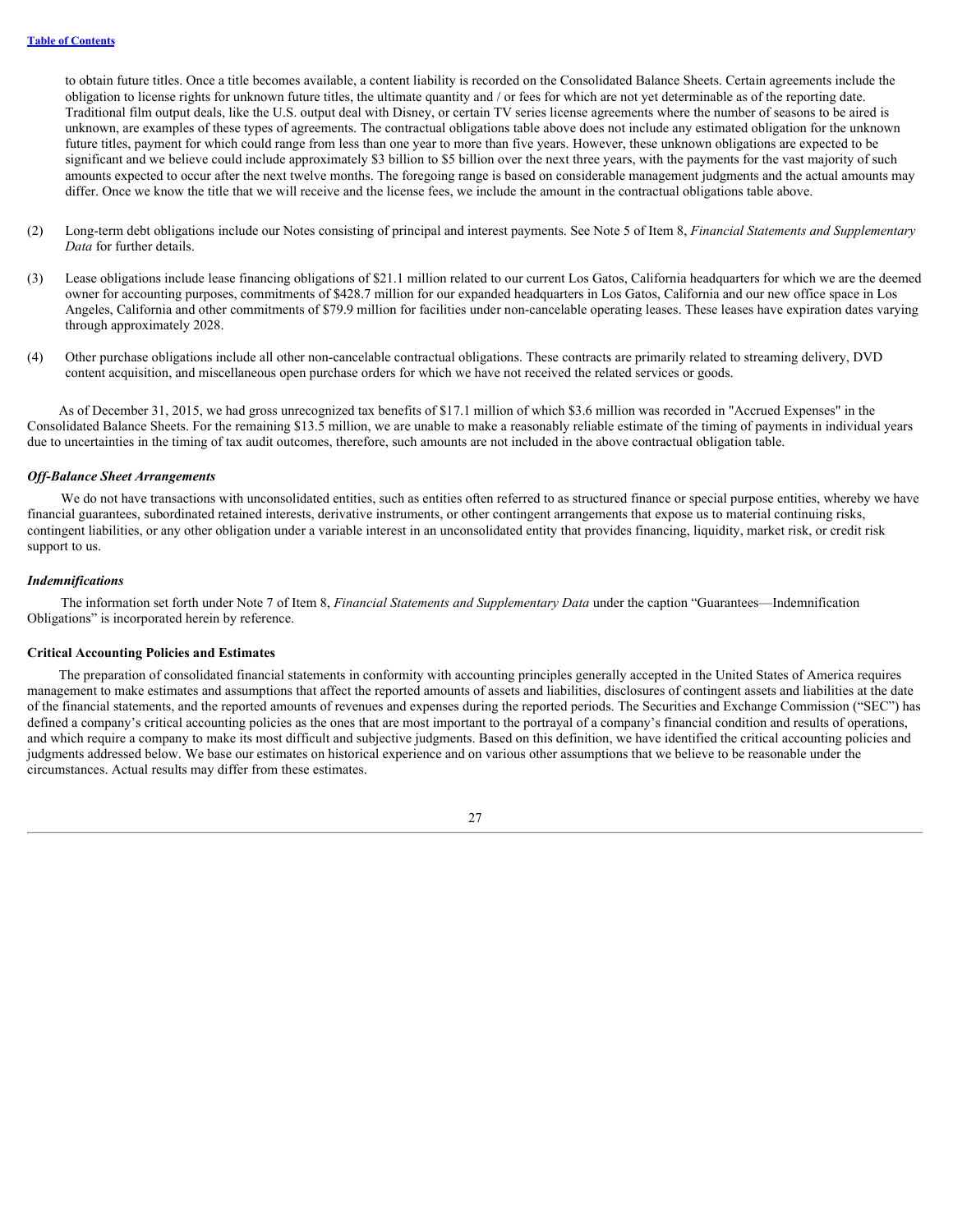#### *Streaming Content*

We acquire, license and produce content, including original programming, in order to offer our members unlimited viewing of TV shows and films. The content licenses are for a fixed fee and specific windows of availability. Payment terms for certain content licenses and the production of content require more upfront cash payments relative to the amortization expense. Payments for content, including additions to streaming assets and the changes in related liabilities, are classified within "Net cash (used in) provided by operating activities" on the Consolidated Statements of Cash Flows.

For licenses we capitalize the fee per title and record a corresponding liability at the gross amount of the liability when the license period begins, the cost of the title is known and the title is accepted and available for streaming. The portion available for streaming within one year is recognized as "Current content assets, net" and the remaining portion as "Non-current content assets, net" on the Consolidated Balance Sheets.

For productions we capitalize costs associated with the production, including development cost and direct costs. We include these amounts in "Non-current content assets, net" on the Consolidated Balance Sheets. Participations and residuals are expensed in line with the amortization of production costs.

Based on factors including historical and estimated viewing patterns, we amortize the content assets (licensed and produced) in "Cost of revenues" on the Consolidated Statements of Operations, over the shorter of each title's contractual window of availability or estimated period of use, beginning with the month of first availability. The amortization period typically ranges from six months to five years. For most of our content, we amortize on a straight-line basis. For certain content where we expect more upfront viewing, due to the additional merchandising and marketing efforts, we amortize on an accelerated basis. We review factors that impact the amortization of the content assets on a regular basis, including changes in merchandising and marketing efforts. Our estimates related to these factors require considerable management judgment. Changes in our estimates could have a significant impact on our future results of operations. In the third quarter of 2015, we changed the amortization method of certain content given changes in estimated viewing patterns of this content. The effect of this change in estimate was a \$25.5 million increase in cost of revenues in the Domestic streaming segment, for the year ended December 31, 2015.

Content assets are stated at the lower of unamortized cost or net realizable value, which approximates fair value of the capitalized costs for produced content. Content assets are reviewed in aggregate at the operating segment level for write-down when an event or change in circumstances indicates a change in the expected usefulness of the content. Unamortized costs for assets that have been, or are expected to be, abandoned are written off. No material write-down from unamortized cost to a lower net realizable value was recorded in any of the periods presented.

We have entered into certain licenses with collective management organizations ("CMOs"), and are currently involved in negotiations with other CMOs, that hold certain rights to music and other entertainment works "publicly performed" in connection with streaming content into various territories. Accruals for estimated license fees are recorded and then adjusted based on any changes in estimates. These amounts are included in the streaming content obligations. The results of these negotiations are uncertain and may be materially different from management's estimates.

#### *Income Taxes*

We record a provision for income taxes for the anticipated tax consequences of our reported results of operations using the asset and liability method. Deferred income taxes are recognized by applying enacted statutory tax rates applicable to future years to differences between the financial statement carrying amounts of existing assets and liabilities and their respective tax bases as well as net operating loss and tax credit carryforwards. The effect on deferred tax assets and liabilities of a change in tax rates is recognized in income in the period that includes the enactment date. The measurement of deferred tax assets is reduced, if necessary, by a valuation allowance for any tax benefits for which future realization is uncertain. There was no valuation allowance as of December 31, 2015 or 2014.

Although we believe our assumptions, judgments and estimates are reasonable, changes in tax laws or our interpretation of tax laws and the resolution of any tax audits could significantly impact the amounts provided for income taxes in our consolidated financial statements.

In evaluating our ability to recover our deferred tax assets, in full or in part, we consider all available positive and negative evidence, including our past operating results, and our forecast of future earnings, future taxable income and prudent and feasible tax planning strategies. The assumptions utilized in determining future taxable income require significant judgment and are consistent with the plans and estimates we are using to manage the underlying businesses. Actual operating results in future years could differ from our current assumptions, judgments and estimates. However, we believe that it is more likely than not that substantially all deferred tax assets recorded on our Consolidated Balance Sheets will ultimately be realized. In the event we were to determine that we would not be able to realize all or part of our net deferred tax assets in the future, an adjustment to the deferred tax assets would be charged to earnings in the period in which we make such determination.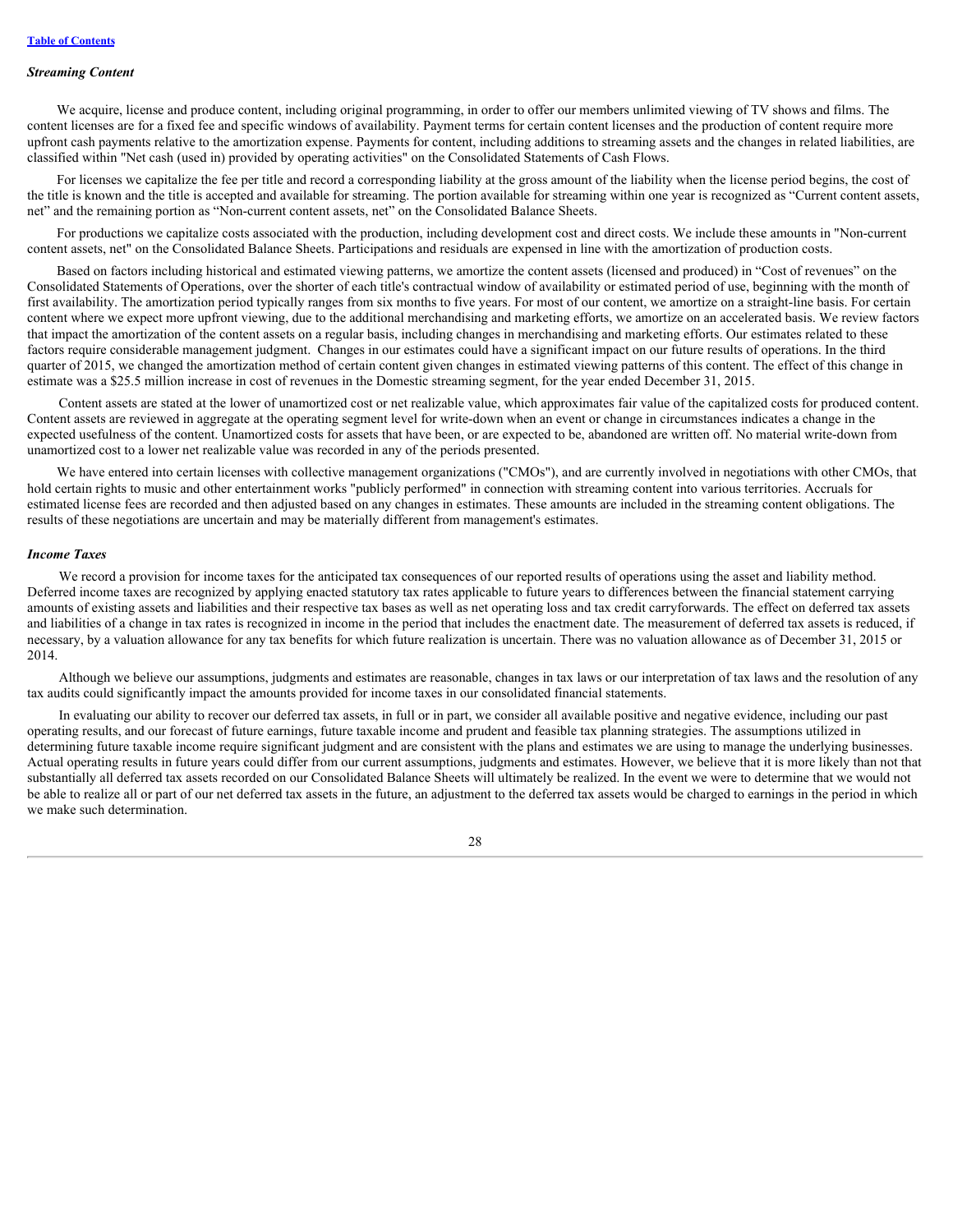We did not recognize certain tax benefits from uncertain tax positions within the provision for income taxes. We may recognize a tax benefit only if it is more likely than not the tax position will be sustained on examination by the taxing authorities, based on the technical merits of the position. The tax benefits recognized in the financial statements from such positions are then measured based on the largest benefit that has a greater than 50% likelihood of being realized upon settlement. At December 31, 2015, our estimated gross unrecognized tax benefits were \$17.1 million of which \$13.5 million, if recognized, would favorably impact our future earnings. Due to uncertainties in any tax audit outcome, our estimates of the ultimate settlement of our unrecognized tax positions may change and the actual tax benefits may differ significantly from the estimates. See Note 10 of Item 8, *Financial Statements and Supplementary Data* for further information regarding income taxes.

#### *Stock-Based Compensation*

We grant fully vested non-qualified stock options to our employees on a monthly basis. As a result of immediate vesting, stock-based compensation expense is fully recognized on the grant date, and no estimate is required for post-vesting option forfeitures. Stock-based compensation expense at the grant date is based on the total number of options granted and an estimate of the fair value of the awards.

We calculate the fair value of our stock option grants using a lattice-binomial model. This model requires the input of highly subjective assumptions. Changes in the subjective input assumptions can materially affect the estimate of fair value of options granted and our results of operations could be impacted.

- *Expected Volatility:* Prior to January 1, 2015, our computation of expected volatility was based on a blend of historical volatility of our common stock and implied volatility of tradable forward call options to purchase shares of our common stock, as low trade volume of our tradable forward call options prior to 2011 precluded sole reliance on implied volatility. Beginning on January 1, 2015, expected volatility is based solely on implied volatility. We believe that implied volatility of publicly traded options in our common stock is more reflective of market conditions and, given consistently high trade volumes of the options, can reasonably be expected to be a better indicator of expected volatility than historical volatility of our common stock. An increase/decrease of 10% in our computation of expected volatility would increase/decrease the total stock-based compensation expense by approximately \$10.6 million for the year ended December 31, 2015.
- *Suboptimal Exercise Factor:* Our computation of the suboptimal exercise factor is based on historical and estimated option exercise behavior. Prior to January 1, 2015, we bifurcated its option grants into two employee groupings (executive and non-executive) to determine the suboptimal exercise factor. Beginning on January 1, 2015, we began aggregating employee groupings for its determination of the suboptimal exercise factor as the previous bifurcation into two groupings did not have a material impact on the fair value of the options granted. An increase/decrease in the suboptimal exercise factor of 10% would increase/decrease the total stock-based compensation expense by approximately \$4.3 million for the year ended December 31, 2015.

#### **Item 7A. Quantitative and Qualitative Disclosures about Market Risk**

We are exposed to market risks related to interest rate changes and the corresponding changes in the market values of our investments, debt and foreign currency fluctuations.

#### *Interest Rate Risk*

The primary objective of our investment activities is to preserve principal, while at the same time maximizing income we receive from investments without significantly increased risk. To achieve this objective, we follow an established investment policy and set of guidelines to monitor and help mitigate our exposure to interest rate and credit risk. The policy sets forth credit quality standards and limits our exposure to any one issuer, as well as our maximum exposure to various asset classes. We maintain a portfolio of cash equivalents and short-term investments in a variety of securities. These securities are classified as available-for-sale and are recorded at fair value with unrealized gains and losses, net of tax, included in "Accumulated other comprehensive loss" within Stockholders' equity in the Consolidated Balance Sheets.

For the year ended December 31, 2015 , we had no impairment charges associated with our short-term investment portfolio. Although we believe our current investment portfolio has very little risk of material impairment, we cannot predict future market conditions or market liquidity and can provide no assurance that our investment portfolio will remain materially unimpaired. Some of the securities we invest in may be subject to market risk due to changes in prevailing interest rates which may cause the principal amount of the investment to fluctuate. For example, if we hold a security that was issued with a fixed interest rate at the thenprevailing rate and the prevailing interest rate later rises, the value of our investment will decline. At December 31, 2015 , our cash equivalents were generally invested in money market funds, which are not subject to market risk

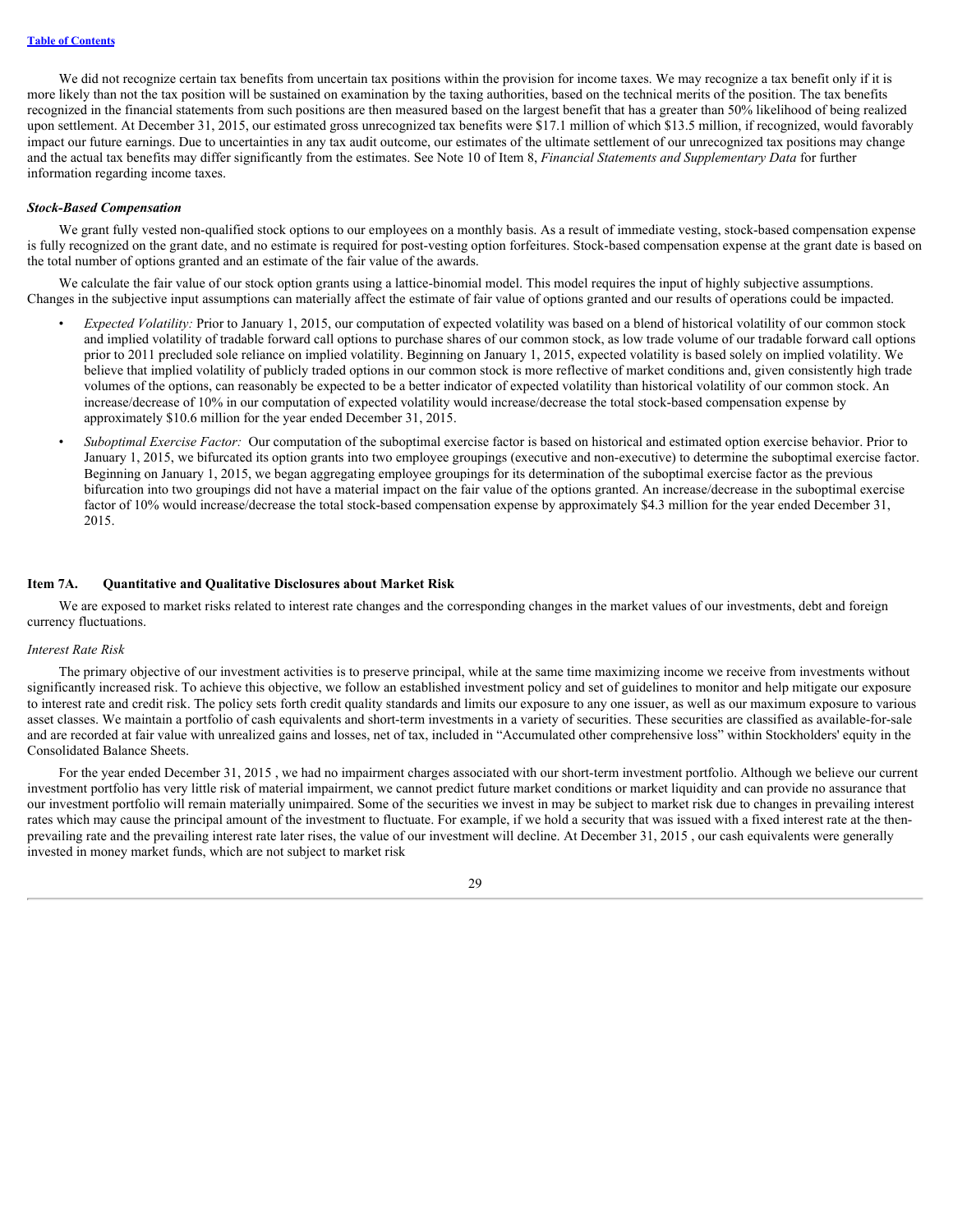because the interest paid on such funds fluctuates with the prevailing interest rate. Our short-term investments were comprised of corporate debt securities, government and agency securities and asset backed securities.

Changes in interest rates could adversely affect the market value of the securities we hold that are classified as short-term investments. The table below separates these investments, based on stated maturities, to show the approximate exposure to interest rates as of December 31, 2015.

|                                        | (in thousands) |         |
|----------------------------------------|----------------|---------|
| Due within one year                    |                | 137,927 |
| Due after one year and through 5 years |                | 363,458 |
| Total                                  |                | 501,385 |

A sensitivity analysis was performed on our investment portfolio as of December 31, 2015 . The analysis is based on an estimate of the hypothetical changes in market value of the portfolio that would result from an immediate parallel shift in the yield curve of various magnitudes. This methodology assumes a more immediate change in interest rates to reflect the current economic environment.

The following table presents the hypothetical fair values of our debt securities classified as short-term investments assuming immediate parallel shifts in the yield curve of 50 basis points ("BPS"), 100 BPS and 150 BPS. The analysis is shown as of December 31, 2015 :

| Fair Value as of December 31, 2015<br>(in thousands) |  |          |         |         |            |  |          |  |  |  |  |  |  |
|------------------------------------------------------|--|----------|---------|---------|------------|--|----------|--|--|--|--|--|--|
| $-150$ BPS                                           |  | -100 BPS | -50 BPS | +50 BPS | $+100$ BPS |  | +150 BPS |  |  |  |  |  |  |
| 509,125                                              |  | 507,746  | 504,661 | 498,103 | 494,824    |  | 491,545  |  |  |  |  |  |  |

 Based on investment positions as of December 31, 2015, a hypothetical 100 basis point increase in interest rates across all maturities would result in a \$6.6 million incremental decline in the fair market value of the portfolio. As of December 31, 2014, a similar 100 basis point increase in the yield curve would have resulted in a \$5.9 million incremental decline in the fair market value of the portfolio. Such losses would only be realized if the Company sold the investments prior to maturity.

As of December 31, 2015, we had \$2.4 billion of debt, consisting of fixed rate unsecured debt in four tranches: \$500.0 million of 5.375% notes due in 2021; \$400.0 million of 5.750% notes due in 2024; \$700.0 million of 5.50% notes due in 2022; and \$800.0 million of 5.875% notes due in 2025. The fair value of our debt will fluctuate with movements of interest rates, increasing in periods of declining rates of interest and declining in periods of increasing rates of interest.

#### *Foreign Currency Risk*

International revenues and cost of revenues account for 29% and 39%, respectively of consolidated amounts for the year ended December 31, 2015. The majority of international revenues and a smaller portion of expenses are denominated in currencies other than the U.S. dollar and we therefore have foreign currency risk related to these currencies, which are primarily the euro, the British pound, the Canadian dollar, the Australian dollar, the Japanese Yen and the Brazilian real.

Accordingly, changes in exchange rates, and in particular a weakening of foreign currencies relative to the U.S. dollar may negatively affect our revenue and contribution profit (loss) of our International streaming segment as expressed in U.S. dollars. For the year ended December 31, 2015, we believe our international revenues would have been approximately \$331 million higher had foreign currency exchange rates remained consistent with those for the year ended December 31, 2014.

We have also experienced and will continue to experience fluctuations in our net income as a result of gains (losses) on the settlement and the remeasurement of monetary assets and liabilities denominated in currencies that are not the functional currency. In the year ended December 31, 2015, we recognized a \$37.3 million foreign exchange loss which resulted primarily from the remeasurement of significant content liabilities denominated in currencies other than functional currencies in our European entities coupled with the strengthening of the U.S. dollar.

We do not use foreign exchange contracts or derivatives to hedge any foreign currency exposures. The volatility of exchange rates depends on many factors that we cannot forecast with reliable accuracy. Our continued international expansion increases our exposure to exchange rate fluctuations and as a result such fluctuations could have a significant impact on our future results of operations.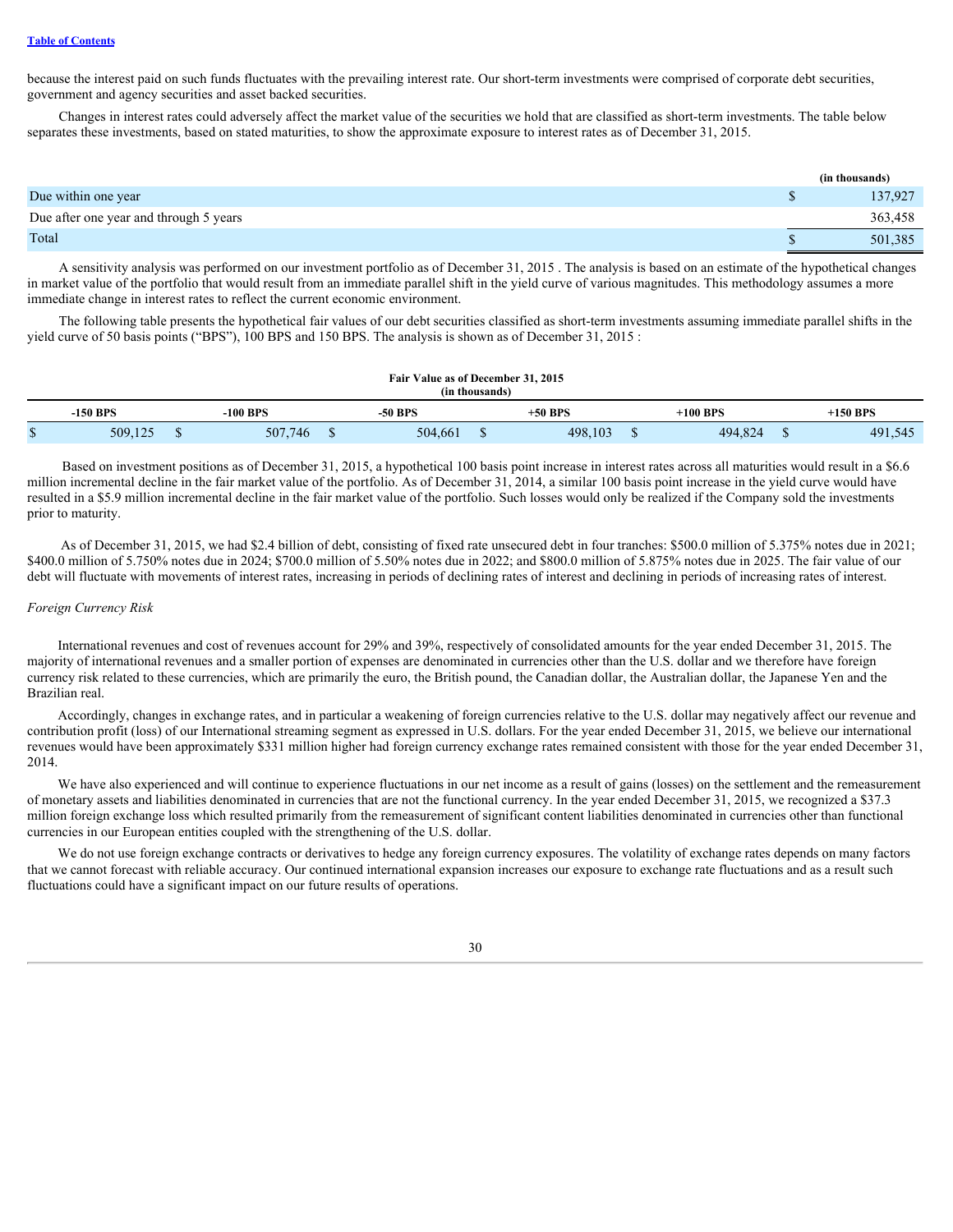#### **Item 8. Financial Statements and Supplementary Data**

The consolidated financial statements and accompanying notes listed in Part IV, Item 15(a)(1) of this Annual Report on Form 10-K are included immediately following Part IV hereof and incorporated by reference herein.

#### **Item 9. Changes in and Disagreements with Accountants on Accounting and Financial Disclosure**

None.

#### **Item 9A. Controls and Procedures**

#### **(a) Evaluation of Disclosure Controls and Procedures**

Our management, with the participation of our Chief Executive Officer and Chief Financial Officer, evaluated the effectiveness of our disclosure controls and procedures (as defined in Rules 13a-15(e) and 15d-15(e) under the Securities Exchange Act of 1934, as amended) as of the end of the period covered by this Annual Report on Form 10-K. Based on that evaluation, our Chief Executive Officer and Chief Financial Officer concluded that our disclosure controls and procedures as of the end of the period covered by this Annual Report on Form 10-K were effective in providing reasonable assurance that information required to be disclosed by us in reports that we file or submit under the Securities Exchange Act of 1934, as amended, is recorded, processed, summarized and reported within the time periods specified in the Securities and Exchange Commission's rules and forms, and that such information is accumulated and communicated to our management, including our Chief Executive Officer and Chief Financial Officer, as appropriate, to allow timely decisions regarding required disclosures.

Our management, including our Chief Executive Officer and Chief Financial Officer, does not expect that our disclosure controls and procedures or our internal controls will prevent all error and all fraud. A control system, no matter how well conceived and operated, can provide only reasonable, not absolute, assurance that the objectives of the control system are met. Further, the design of a control system must reflect the fact that there are resource constraints, and the benefits of controls must be considered relative to their costs. Because of the inherent limitations in all control systems, no evaluation of controls can provide absolute assurance that all control issues and instances of fraud, if any, within Netflix have been detected.

#### **(b) Management's Annual Report on Internal Control Over Financial Reporting**

Our management is responsible for establishing and maintaining adequate internal control over financial reporting (as defined in Rule 13a-15(f) of the Securities Exchange Act of 1934 as amended (the Exchange Act)). Our management assessed the effectiveness of our internal control over financial reporting as of December 31, 2015 . In making this assessment, our management used the criteria set forth by the Committee of Sponsoring Organizations of the Treadway Commission ("COSO") in *Internal Control—Integrated Framework* (2013 framework). Based on our assessment under the framework in *Internal Control— Integrated Framework* (2013 framework), our management concluded that our internal control over financial reporting was effective as of December 31, 2015 . The effectiveness of our internal control over financial reporting as of December 31, 2015 has been audited by Ernst & Young LLP, an independent registered public accounting firm, as stated in their report that is included herein.

#### **(c) Changes in Internal Control Over Financial Reporting**

There was no change in our internal control over financial reporting that occurred during the quarter ended December 31, 2015 that has materially affected, or is reasonably likely to materially affect, our internal control over financial reporting.

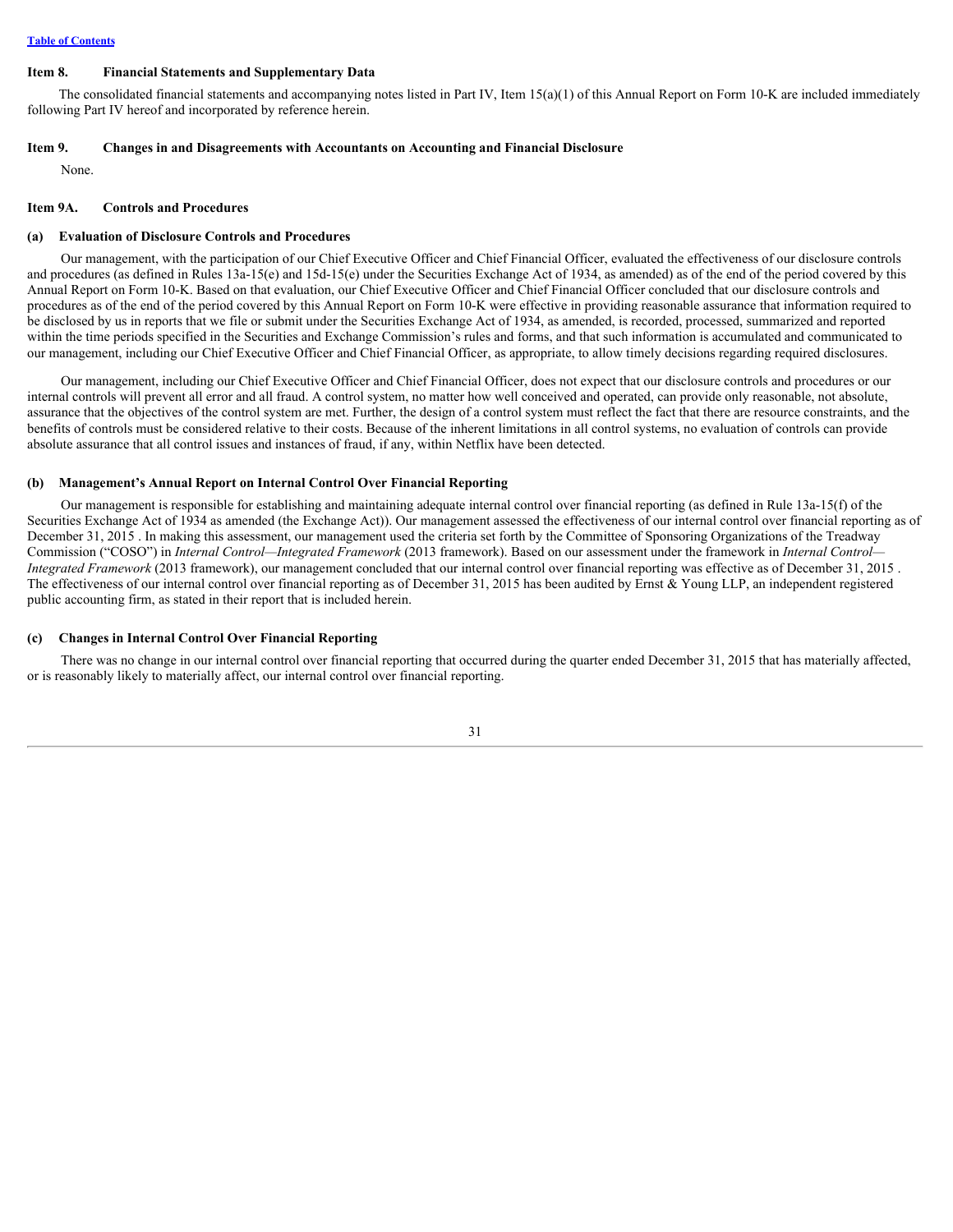#### **Report of Independent Registered Public Accounting Firm**

The Board of Directors and Stockholders of Netflix, Inc.

We have audited Netflix, Inc.'s internal control over financial reporting as of December 31, 2015, based on criteria established in Internal Control - Integrated Framework issued by the Committee of Sponsoring Organizations of the Treadway Commission (2013 framework) (the COSO criteria). Netflix, Inc.'s management is responsible for maintaining effective internal control over financial reporting, and for its assessment of the effectiveness of internal control over financial reporting included in the accompanying Management's Annual Report on Internal Control over Financial Reporting. Our responsibility is to express an opinion on the Company's internal control over financial reporting based on our audit.

We conducted our audit in accordance with the standards of the Public Company Accounting Oversight Board (United States). Those standards require that we plan and perform the audit to obtain reasonable assurance about whether effective internal control over financial reporting was maintained in all material respects. Our audit included obtaining an understanding of internal control over financial reporting, assessing the risk that a material weakness exists, testing and evaluating the design and operating effectiveness of internal control based on the assessed risk, and performing such other procedures as we considered necessary in the circumstances. We believe that our audit provides a reasonable basis for our opinion.

A company's internal control over financial reporting is a process designed to provide reasonable assurance regarding the reliability of financial reporting and the preparation of financial statements for external purposes in accordance with generally accepted accounting principles. A company's internal control over financial reporting includes those policies and procedures that (1) pertain to the maintenance of records that, in reasonable detail, accurately and fairly reflect the transactions and dispositions of the assets of the company; (2) provide reasonable assurance that transactions are recorded as necessary to permit preparation of financial statements in accordance with generally accepted accounting principles, and that receipts and expenditures of the company are being made only in accordance with authorizations of management and directors of the company; and (3) provide reasonable assurance regarding prevention or timely detection of unauthorized acquisition, use, or disposition of the company's assets that could have a material effect on the financial statements.

Because of its inherent limitations, internal control over financial reporting may not prevent or detect misstatements. Also, projections of any evaluation of effectiveness to future periods are subject to the risk that controls may become inadequate because of changes in conditions, or that the degree of compliance with the policies or procedures may deteriorate.

In our opinion, Netflix, Inc. maintained, in all material respects, effective internal control over financial reporting as of December 31, 2015, based on the COSO criteria.

We also have audited, in accordance with the standards of the Public Company Accounting Oversight Board (United States), the consolidated balance sheets of Netflix, Inc. as of December 31, 2015 and 2014, and the related consolidated statements of operations, comprehensive income, stockholders' equity and cash flows for each of the three years in the period ended December 31, 2015 of Netflix, Inc. and our report dated January 28, 2016 expressed an unqualified opinion thereon.

San Jose, California January 28, 2016

/s/ Ernst & Young LLP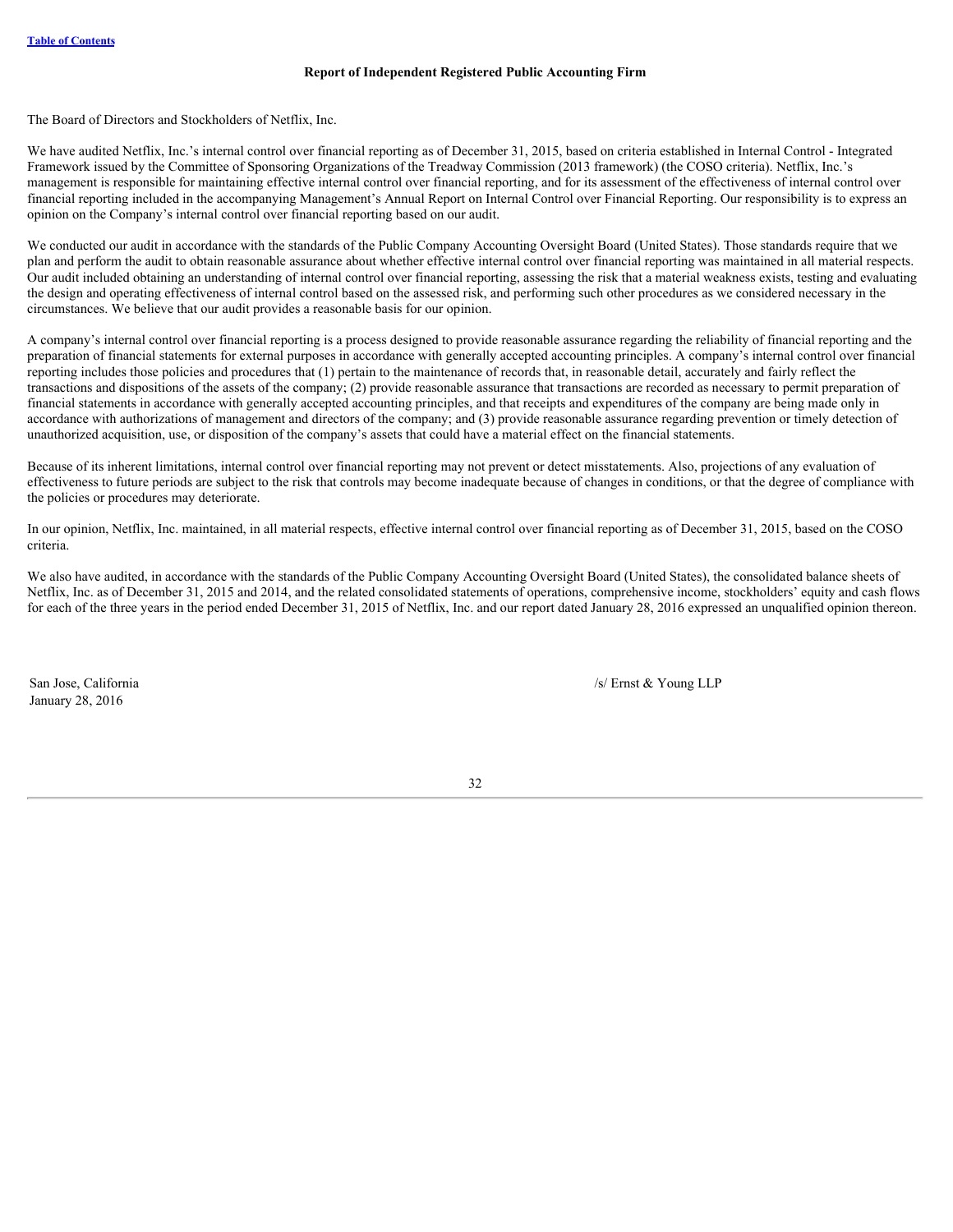#### **Item 9B. Other Information**

None.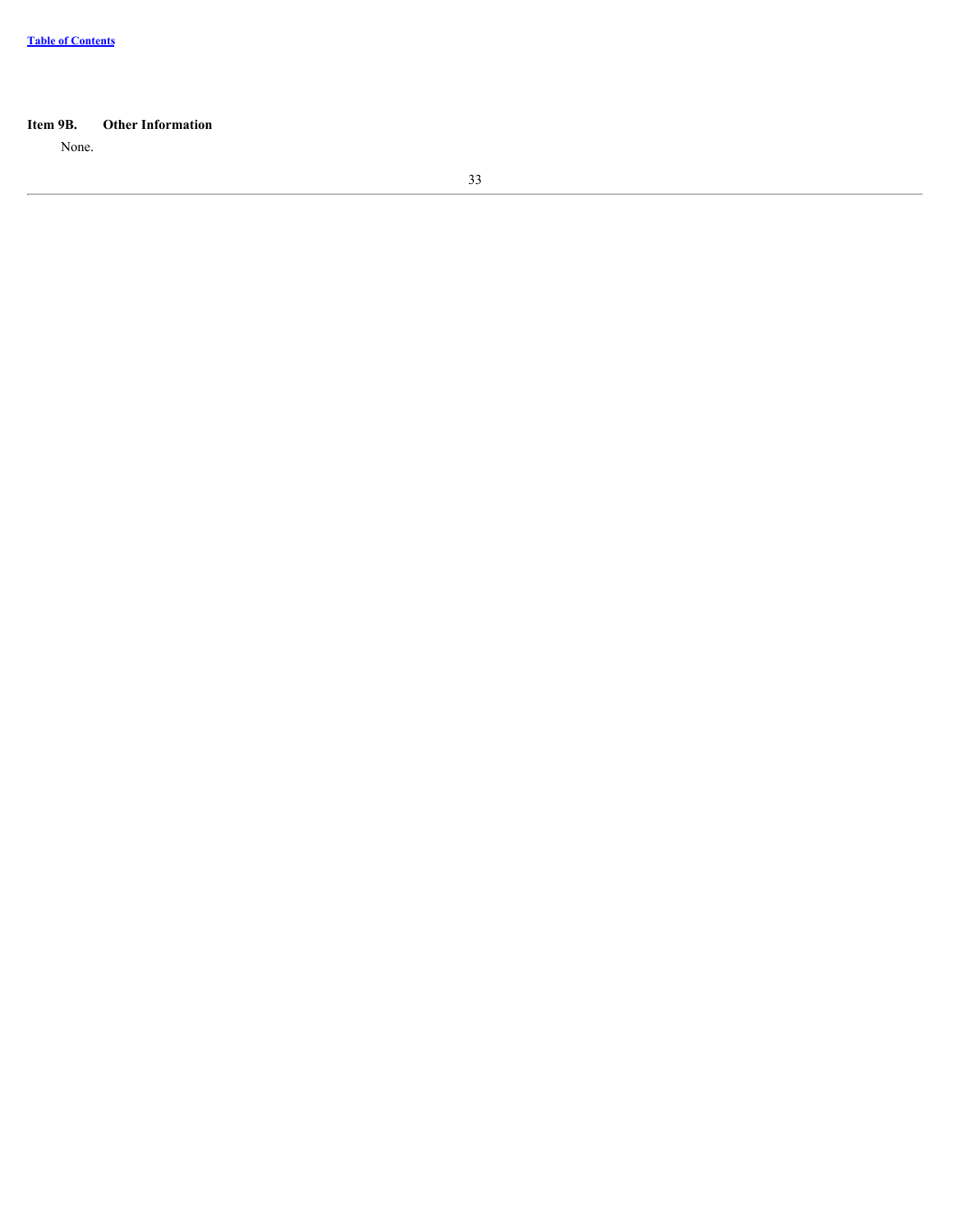### **PART III**

## **Item 10. Directors, Executive Officers and Corporate Governance**

Information regarding our directors and executive officers is incorporated by reference from the information contained under the sections "Proposal One: Election of Directors," "Section 16(a) Beneficial Ownership Compliance" and "Code of Ethics" in our Proxy Statement for the Annual Meeting of Stockholders.

## **Item 11. Executive Compensation**

Information required by this item is incorporated by reference from information contained under the section "Compensation of Executive Officers and Other Matters" in our Proxy Statement for the Annual Meeting of Stockholders.

#### **Item 12. Security Ownership of Certain Beneficial Owners and Management and Related Stockholder Matters**

Information required by this item is incorporated by reference from information contained under the sections "Security Ownership of Certain Beneficial Owners and Management" and "Equity Compensation Plan Information" in our Proxy Statement for the Annual Meeting of Stockholders.

## **Item 13. Certain Relationships and Related Transactions, and Director Independence**

Information required by this item is incorporated by reference from information contained under the section "Certain Relationships and Related Transactions" and "Director Independence" in our Proxy Statement for the Annual Meeting of Stockholders.

## **Item 14. Principal Accounting Fees and Services**

Information with respect to principal independent registered public accounting firm fees and services is incorporated by reference from the information under the caption "Proposal Two: Ratification of Appointment of Independent Registered Public Accounting Firm" in our Proxy Statement for the Annual Meeting of Stockholders.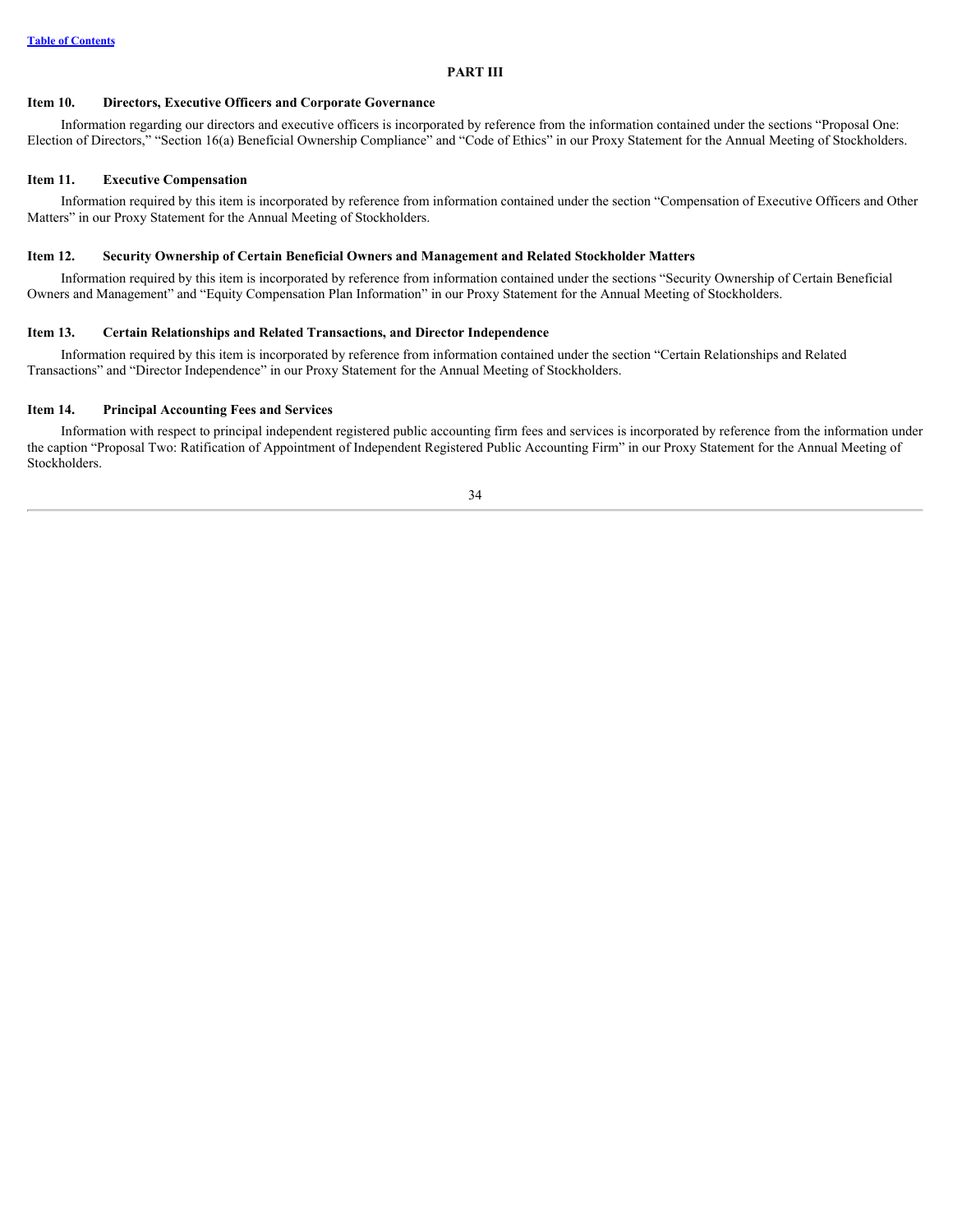## **PART IV**

## **Item 15. Exhibits, Financial Statement Schedules**

- (a) The following documents are filed as part of this Annual Report on Form 10-K:
	- (1) Financial Statements:

The financial statements are filed as part of this Annual Report on Form 10-K under "Item 8. Financial Statements and Supplementary Data."

(2) Financial Statement Schedules:

The financial statement schedules are omitted as they are either not applicable or the information required is presented in the financial statements and notes thereto under "Item 8. Financial Statements and Supplementary Data."

(3) Exhibits:

See Exhibit Index immediately following the signature page of this Annual Report on Form 10-K.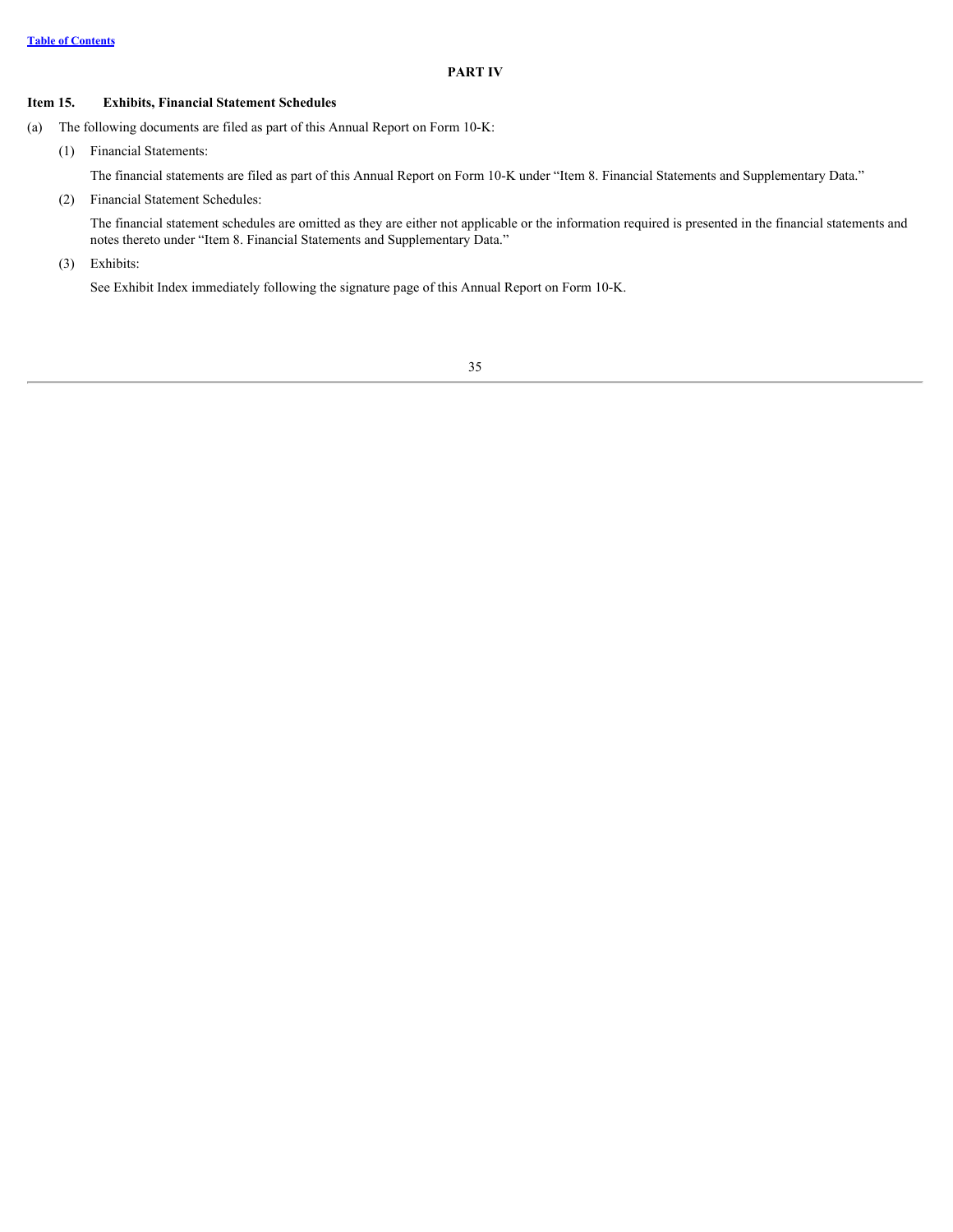# **NETFLIX, INC. INDEX TO FINANCIAL STATEMENTS**

|                                                                            | Page |
|----------------------------------------------------------------------------|------|
| Report of Ernst & Young LLP, Independent Registered Public Accounting Firm | 37   |
| <b>Consolidated Statements of Operations</b>                               |      |
| <b>Consolidated Statements of Comprehensive Income</b>                     |      |
| <b>Consolidated Statements of Cash Flows</b>                               | 40   |
| <b>Consolidated Balance Sheets</b>                                         |      |
| <b>Consolidated Statements of Stockholders' Equity</b>                     |      |
| <b>Notes to Consolidated Financial Statements</b>                          |      |
|                                                                            |      |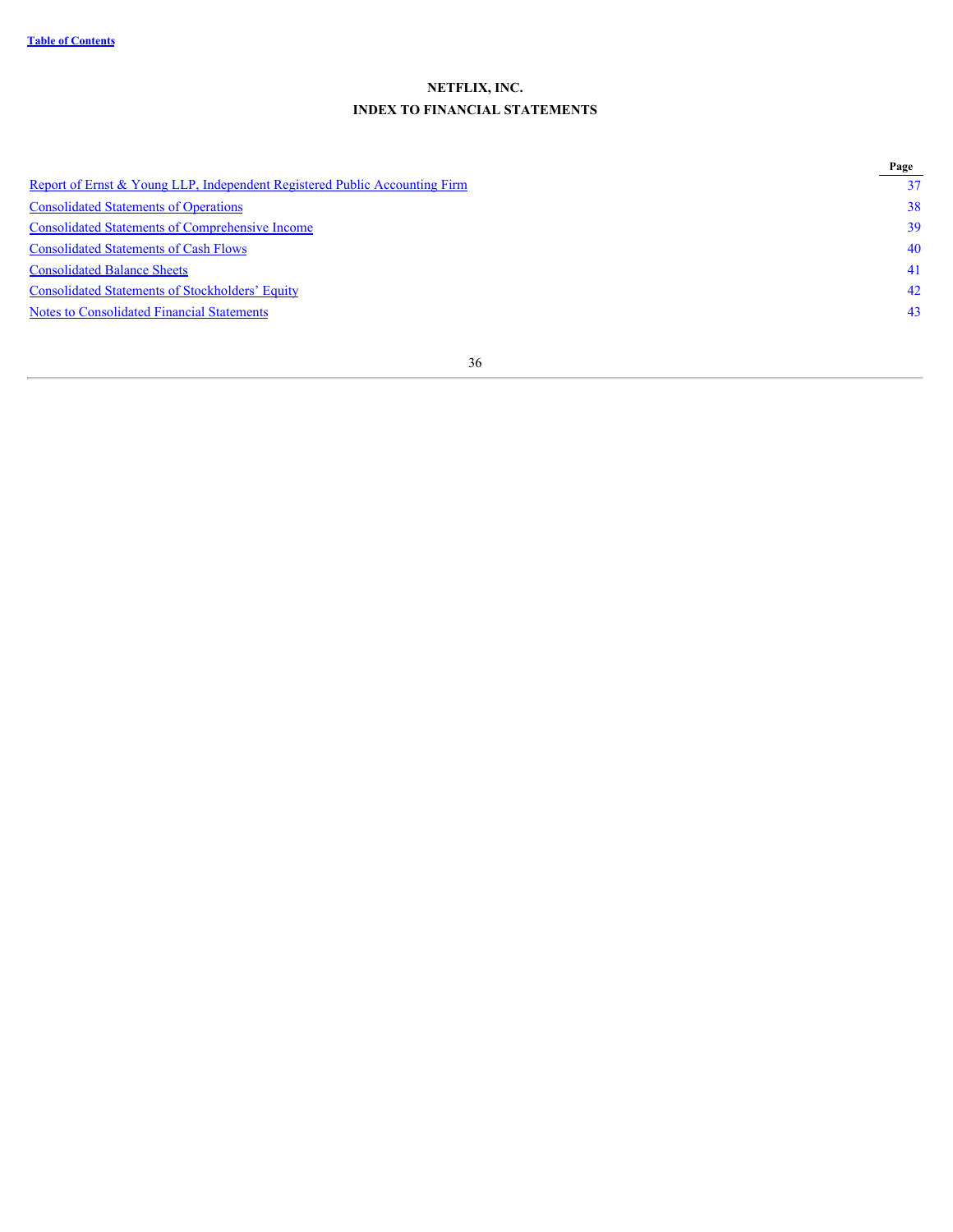## **REPORT OF INDEPENDENT REGISTERED PUBLIC ACCOUNTING FIRM**

# **The Board of Directors and Stockholders of Netflix, Inc.**

We have audited the accompanying consolidated balance sheets of Netflix, Inc. as of December 31, 2015 and 2014, and the related consolidated statements of operations, comprehensive income, stockholders' equity and cash flows for each of the three years in the period ended December 31, 2015. These financial statements are the responsibility of the Company's management. Our responsibility is to express an opinion on these financial statements based on our audits.

We conducted our audits in accordance with the standards of the Public Company Accounting Oversight Board (United States). Those standards require that we plan and perform the audit to obtain reasonable assurance about whether the financial statements are free of material misstatement. An audit includes examining, on a test basis, evidence supporting the amounts and disclosures in the financial statements. An audit also includes assessing the accounting principles used and significant estimates made by management, as well as evaluating the overall financial statement presentation. We believe that our audits provide a reasonable basis for our opinion.

In our opinion, the financial statements referred to above present fairly, in all material respects, the consolidated financial position of Netflix, Inc. at December 31, 2015 and 2014, and the consolidated results of its operations and its cash flows for each of the three years in the period ended December 31, 2015, in conformity with U.S. generally accepted accounting principles.

We also have audited, in accordance with the standards of the Public Company Accounting Oversight Board (United States), Netflix, Inc.'s internal control over financial reporting as of December 31, 2015, based on criteria established in Internal Control - Integrated Framework issued by the Committee of Sponsoring Organizations of the Treadway Commission (2013 Framework) and our report dated January 28, 2016 expressed an unqualified opinion thereon.

San Jose, California January 28, 2016

/s/ Ernst & Young LLP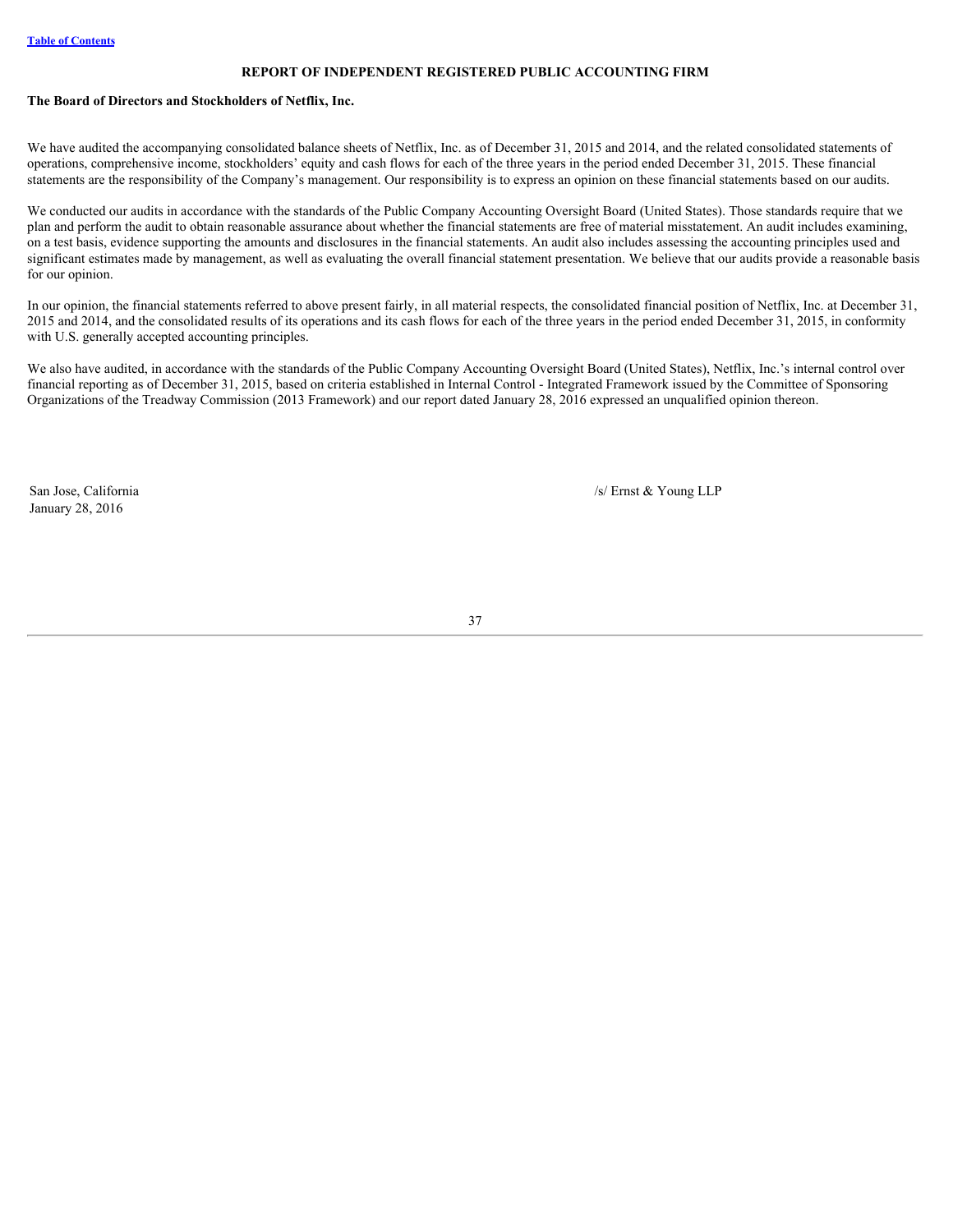# **CONSOLIDATED STATEMENTS OF OPERATIONS (in thousands, except per share data)**

|                                             | Year ended December 31, |      |                   |           |  |  |  |
|---------------------------------------------|-------------------------|------|-------------------|-----------|--|--|--|
|                                             | 2015                    |      | 2014              | 2013      |  |  |  |
| Revenues                                    | $6,779,511$ \$          |      | 5,504,656 \$      | 4,374,562 |  |  |  |
| Cost of revenues                            | 4,591,476               |      | 3,752,760         | 3,117,203 |  |  |  |
| Marketing                                   | 824,092                 |      | 607,186           | 469,942   |  |  |  |
| Technology and development                  | 650,788                 |      | 472,321           | 378,769   |  |  |  |
| General and administrative                  | 407,329                 |      | 269,741           | 180,301   |  |  |  |
| Operating income                            | 305,826                 |      | 402,648           | 228,347   |  |  |  |
| Other income (expense):                     |                         |      |                   |           |  |  |  |
| Interest expense                            | (132,716)               |      | (50,219)          | (29, 142) |  |  |  |
| Interest and other income (expense)         | (31,225)                |      | (3,060)           | (3,002)   |  |  |  |
| Loss on extinguishment of debt              | $\hspace{0.05cm}$       |      | $\hspace{0.05cm}$ | (25, 129) |  |  |  |
| Income before income taxes                  | 141,885                 |      | 349,369           | 171,074   |  |  |  |
| Provision for income taxes                  | 19,244                  |      | 82,570            | 58,671    |  |  |  |
| Net income                                  | 122,641                 | - S  | 266,799           | 112,403   |  |  |  |
| Earnings per share:                         |                         |      |                   |           |  |  |  |
| Basic                                       | 0.29                    | - \$ | $0.63$ \$         | 0.28      |  |  |  |
| Diluted                                     | 0.28                    | - S  | 0.62<br>-8        | 0.26      |  |  |  |
| Weighted-average common shares outstanding: |                         |      |                   |           |  |  |  |
| Basic                                       | 425,889                 |      | 420,544           | 407,385   |  |  |  |
| Diluted                                     | 436,456                 |      | 431,894           | 425,327   |  |  |  |
|                                             |                         |      |                   |           |  |  |  |

See accompanying notes to consolidated financial statements.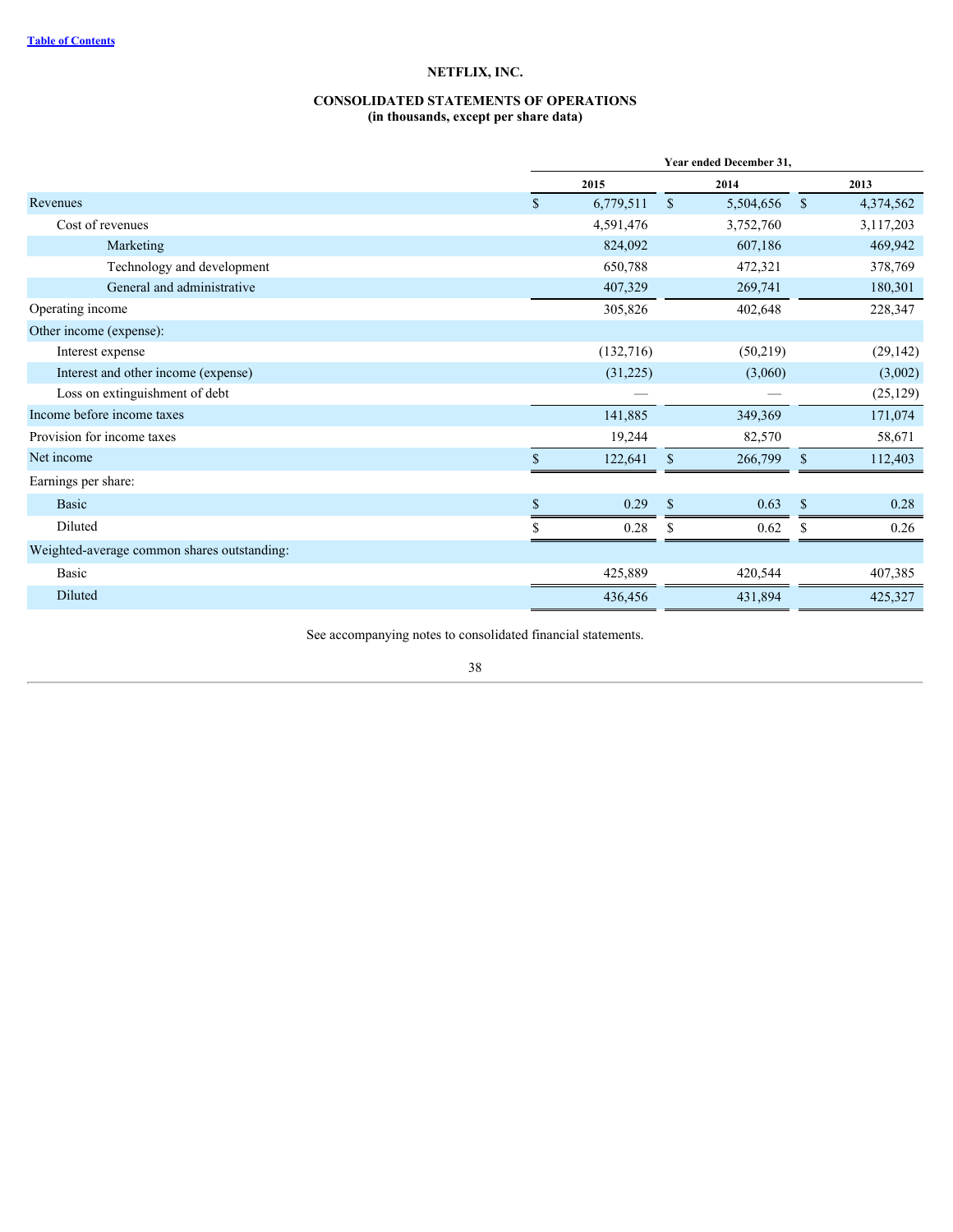#### **CONSOLIDATED STATEMENTS OF COMPREHENSIVE INCOME (in thousands)**

|                                                                                                                                      | Year ended December 31, |  |         |  |         |  |
|--------------------------------------------------------------------------------------------------------------------------------------|-------------------------|--|---------|--|---------|--|
|                                                                                                                                      | 2015                    |  | 2014    |  | 2013    |  |
| Net income                                                                                                                           | 122,641                 |  | 266,799 |  | 112,403 |  |
| Other comprehensive income (loss):                                                                                                   |                         |  |         |  |         |  |
| Foreign currency translation adjustments                                                                                             | (37, 887)               |  | (7,768) |  | 1,772   |  |
| Change in unrealized gains (losses) on available-for-sale securities, net of tax of \$(598), \$(156), and<br>$$(697)$ , respectively | (975)                   |  | (253)   |  | (1,116) |  |
| Total other comprehensive income (loss)                                                                                              | (38, 862)               |  | (8,021) |  | 656     |  |
| Comprehensive income                                                                                                                 | 83,779                  |  | 258,778 |  | 113,059 |  |

See accompanying notes to consolidated financial statements.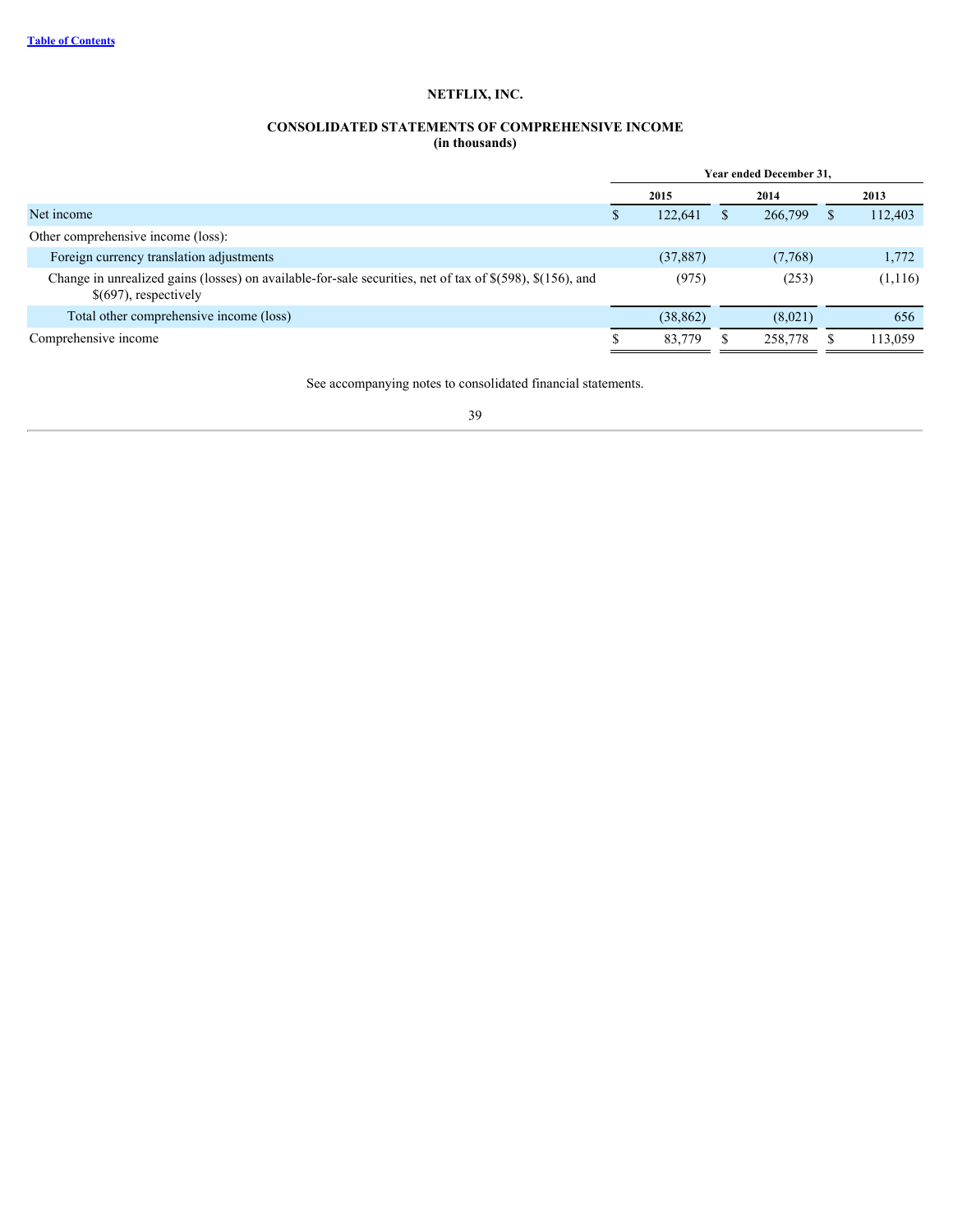# **CONSOLIDATED STATEMENTS OF CASH FLOWS**

**(in thousands)**

|                                                                                             | <b>Year Ended December 31,</b> |                   |              |              |      |             |  |
|---------------------------------------------------------------------------------------------|--------------------------------|-------------------|--------------|--------------|------|-------------|--|
|                                                                                             |                                | 2015              |              | 2014         |      | 2013        |  |
| Cash flows from operating activities:                                                       |                                |                   |              |              |      |             |  |
| Net income                                                                                  | <sup>\$</sup>                  | 122,641           | - S          | 266,799      | - \$ | 112,403     |  |
| Adjustments to reconcile net income to net cash (used in) provided by operating activities: |                                |                   |              |              |      |             |  |
| Additions to streaming content assets                                                       |                                | (5,771,652)       |              | (3,773,019)  |      | (3,030,701) |  |
| Change in streaming content liabilities                                                     |                                | 1,162,413         |              | 593,125      |      | 673,785     |  |
| Amortization of streaming content assets                                                    |                                | 3,405,382         |              | 2,656,279    |      | 2,121,981   |  |
| Amortization of DVD content assets                                                          |                                | 79,380            |              | 71,491       |      | 71,325      |  |
| Depreciation and amortization of property, equipment and intangibles                        |                                | 62,283            |              | 54,028       |      | 48,374      |  |
| Stock-based compensation expense                                                            |                                | 124,725           |              | 115,239      |      | 73,100      |  |
| Excess tax benefits from stock-based compensation                                           |                                | (80, 471)         |              | (89, 341)    |      | (81,663)    |  |
| Other non-cash items                                                                        |                                | 31,628            |              | 15,282       |      | 5,332       |  |
| Loss on extinguishment of debt                                                              |                                | $\hspace{0.05cm}$ |              |              |      | 25,129      |  |
| Deferred taxes                                                                              |                                | (58, 655)         |              | (30,063)     |      | (22,044)    |  |
| Changes in operating assets and liabilities:                                                |                                |                   |              |              |      |             |  |
| Other current assets                                                                        |                                | 18,693            |              | (9,198)      |      | 43,177      |  |
| Accounts payable                                                                            |                                | 51,615            |              | 83,812       |      | 18,374      |  |
| Accrued expenses                                                                            |                                | 48,810            |              | 55,636       |      | 1,941       |  |
| Deferred revenue                                                                            |                                | 72,135            |              | 58,819       |      | 46,295      |  |
| Other non-current assets and liabilities                                                    |                                | (18, 366)         |              | (52, 406)    |      | (8,977)     |  |
| Net cash (used in) provided by operating activities                                         |                                | (749, 439)        |              | 16,483       |      | 97,831      |  |
| Cash flows from investing activities:                                                       |                                |                   |              |              |      |             |  |
| Acquisition of DVD content assets                                                           |                                | (77, 958)         |              | (74, 790)    |      | (65, 927)   |  |
| Purchases of property and equipment                                                         |                                | (91, 248)         |              | (69, 726)    |      | (54, 143)   |  |
| Other assets                                                                                |                                | (1, 912)          |              | 1,334        |      | 5,939       |  |
| Purchases of short-term investments                                                         |                                | (371, 915)        |              | (426, 934)   |      | (550, 264)  |  |
| Proceeds from sale of short-term investments                                                |                                | 259,079           |              | 385,300      |      | 347,502     |  |
| Proceeds from maturities of short-term investments                                          |                                | 104,762           |              | 141,950      |      | 60,925      |  |
| Net cash used in investing activities                                                       |                                | (179, 192)        |              | (42, 866)    |      | (255,968)   |  |
| <b>Cash flows from financing activities:</b>                                                |                                |                   |              |              |      |             |  |
| Proceeds from issuance of common stock                                                      |                                | 77,980            |              | 60,544       |      | 124,557     |  |
| Proceeds from issuance of debt                                                              |                                | 1,500,000         |              | 400,000      |      | 500,000     |  |
| Issuance costs                                                                              |                                | (17,629)          |              | (7,080)      |      | (9, 414)    |  |
| Redemption of debt                                                                          |                                |                   |              |              |      | (219, 362)  |  |
| Excess tax benefits from stock-based compensation                                           |                                | 80,471            |              | 89,341       |      | 81,663      |  |
| Principal payments of lease financing obligations                                           |                                | (545)             |              | (1,093)      |      | (1,180)     |  |
| Net cash provided by financing activities                                                   |                                |                   |              |              |      |             |  |
|                                                                                             |                                | 1,640,277         |              | 541,712      |      | 476,264     |  |
| Effect of exchange rate changes on cash and cash equivalents                                |                                | (15, 924)         |              | (6,686)      |      | (3, 453)    |  |
| Net increase in cash and cash equivalents                                                   |                                | 695,722           |              | 508,643      |      | 314,674     |  |
| Cash and cash equivalents, beginning of year                                                |                                | 1,113,608         |              | 604,965      |      | 290,291     |  |
| Cash and cash equivalents, end of year                                                      | -S                             | 1,809,330         | <sup>S</sup> | 1,113,608 \$ |      | 604,965     |  |
| <b>Supplemental disclosure:</b>                                                             |                                |                   |              |              |      |             |  |
| Income taxes paid                                                                           | $\mathbb{S}$                   | 27,658 \$         |              | 50,573 \$    |      | 7,465       |  |
| Interest paid                                                                               |                                | 111,761           |              | 41,085       |      | 19,114      |  |
| Investing activities included in liabilities                                                |                                | 18,824            |              | 23,802       |      | 11,508      |  |

See accompanying notes to consolidated financial statements.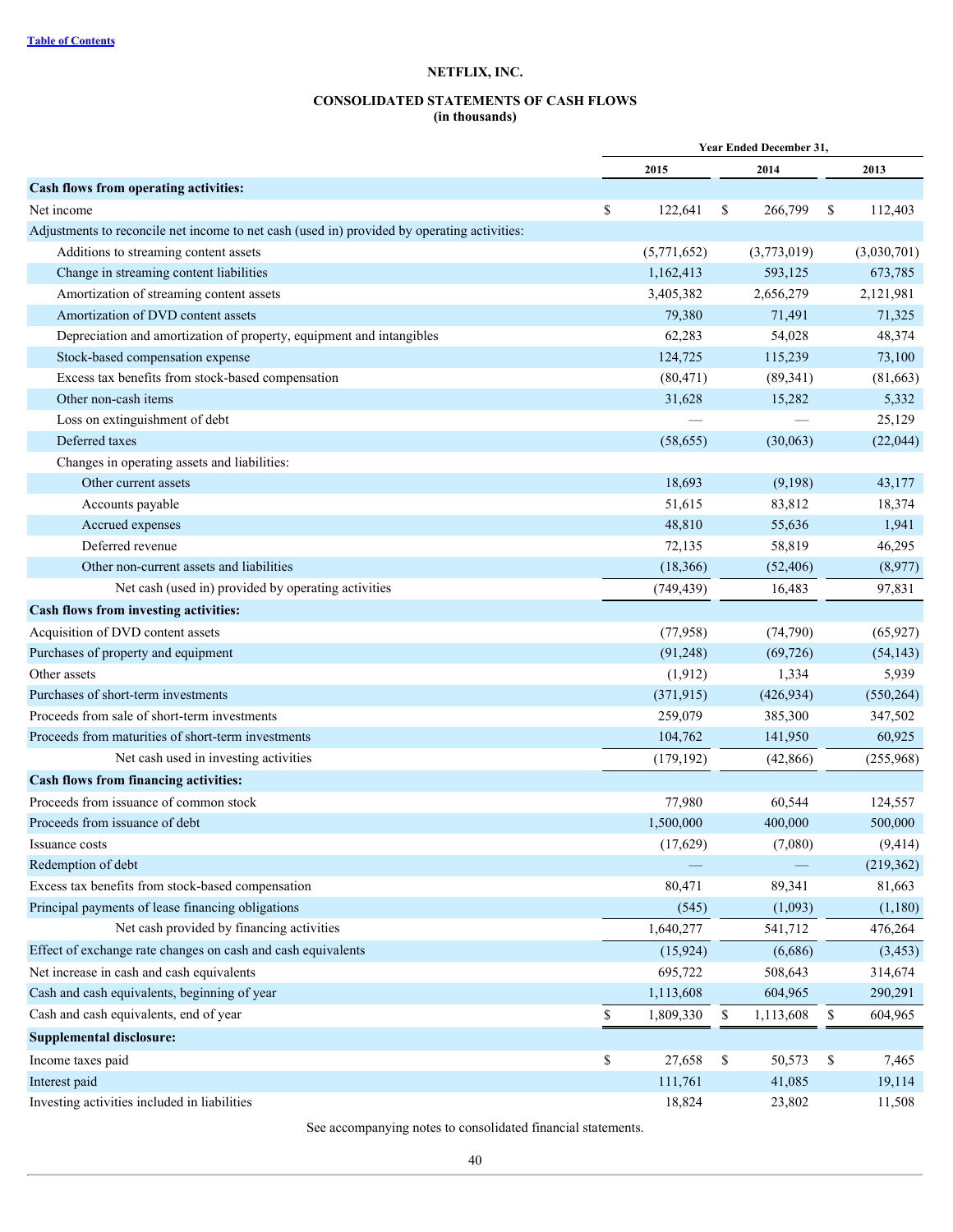# **CONSOLIDATED BALANCE SHEETS (in thousands, except share and per share data)**

|                                                                                                                                                                                                                                                              |                    | As of December 31, |      |           |
|--------------------------------------------------------------------------------------------------------------------------------------------------------------------------------------------------------------------------------------------------------------|--------------------|--------------------|------|-----------|
|                                                                                                                                                                                                                                                              |                    | 2015               |      | 2014      |
| <b>Assets</b>                                                                                                                                                                                                                                                |                    |                    |      |           |
| Current assets:                                                                                                                                                                                                                                              |                    |                    |      |           |
| Cash and cash equivalents                                                                                                                                                                                                                                    | $\mathbb{S}$       | 1,809,330 \$       |      | 1,113,608 |
| Short-term investments                                                                                                                                                                                                                                       |                    | 501,385            |      | 494,888   |
| Current content assets, net                                                                                                                                                                                                                                  |                    | 2,905,998          |      | 2,166,134 |
| Other current assets                                                                                                                                                                                                                                         |                    | 215,127            |      | 152,423   |
| Total current assets                                                                                                                                                                                                                                         |                    | 5,431,840          |      | 3,927,053 |
| Non-current content assets, net                                                                                                                                                                                                                              |                    | 4,312,817          |      | 2,773,326 |
| Property and equipment, net                                                                                                                                                                                                                                  |                    | 173,412            |      | 149,875   |
| Other non-current assets                                                                                                                                                                                                                                     |                    | 284,802            |      | 192,246   |
| Total assets                                                                                                                                                                                                                                                 | $\mathbf{\hat{s}}$ | 10,202,871 \$      |      | 7,042,500 |
| <b>Liabilities and Stockholders' Equity</b>                                                                                                                                                                                                                  |                    |                    |      |           |
| Current liabilities:                                                                                                                                                                                                                                         |                    |                    |      |           |
| Current content liabilities                                                                                                                                                                                                                                  | $\mathbb{S}$       | 2,789,023          | - \$ | 2,117,241 |
| Accounts payable                                                                                                                                                                                                                                             |                    | 253,491            |      | 201,581   |
| Accrued expenses                                                                                                                                                                                                                                             |                    | 140,389            |      | 69,746    |
| Deferred revenue                                                                                                                                                                                                                                             |                    | 346,721            |      | 274,586   |
| Total current liabilities                                                                                                                                                                                                                                    |                    | 3,529,624          |      | 2,663,154 |
| Non-current content liabilities                                                                                                                                                                                                                              |                    | 2,026,360          |      | 1,575,832 |
| Long-term debt                                                                                                                                                                                                                                               |                    | 2,371,362          |      | 885,849   |
| Other non-current liabilities                                                                                                                                                                                                                                |                    | 52,099             |      | 59,957    |
| Total liabilities                                                                                                                                                                                                                                            |                    | 7,979,445          |      | 5,184,792 |
| Commitments and contingencies (Note 6)                                                                                                                                                                                                                       |                    |                    |      |           |
| Stockholders' equity:                                                                                                                                                                                                                                        |                    |                    |      |           |
| Preferred stock, \$0.001 par value; 10,000,000 shares authorized at December 31, 2015 and 2014; no shares<br>issued and outstanding at December 31, 2015 and 2014                                                                                            |                    |                    |      |           |
| Common stock, \$0.001 par value; 4,990,000,000 and 160,000,000 shares authorized at December 31, 2015<br>and December 31, 2014, respectively; 427,940,440 and 422,910,887 issued and outstanding at December 31,<br>2015 and December 31, 2014, respectively |                    | 1,324,809          |      | 1,042,870 |
| Accumulated other comprehensive loss                                                                                                                                                                                                                         |                    | (43,308)           |      | (4, 446)  |
| Retained earnings                                                                                                                                                                                                                                            |                    | 941,925            |      | 819,284   |
| Total stockholders' equity                                                                                                                                                                                                                                   |                    | 2,223,426          |      | 1,857,708 |
| Total liabilities and stockholders' equity                                                                                                                                                                                                                   | <sup>\$</sup>      | 10,202,871         | -S   | 7,042,500 |

See accompanying notes to consolidated financial statements.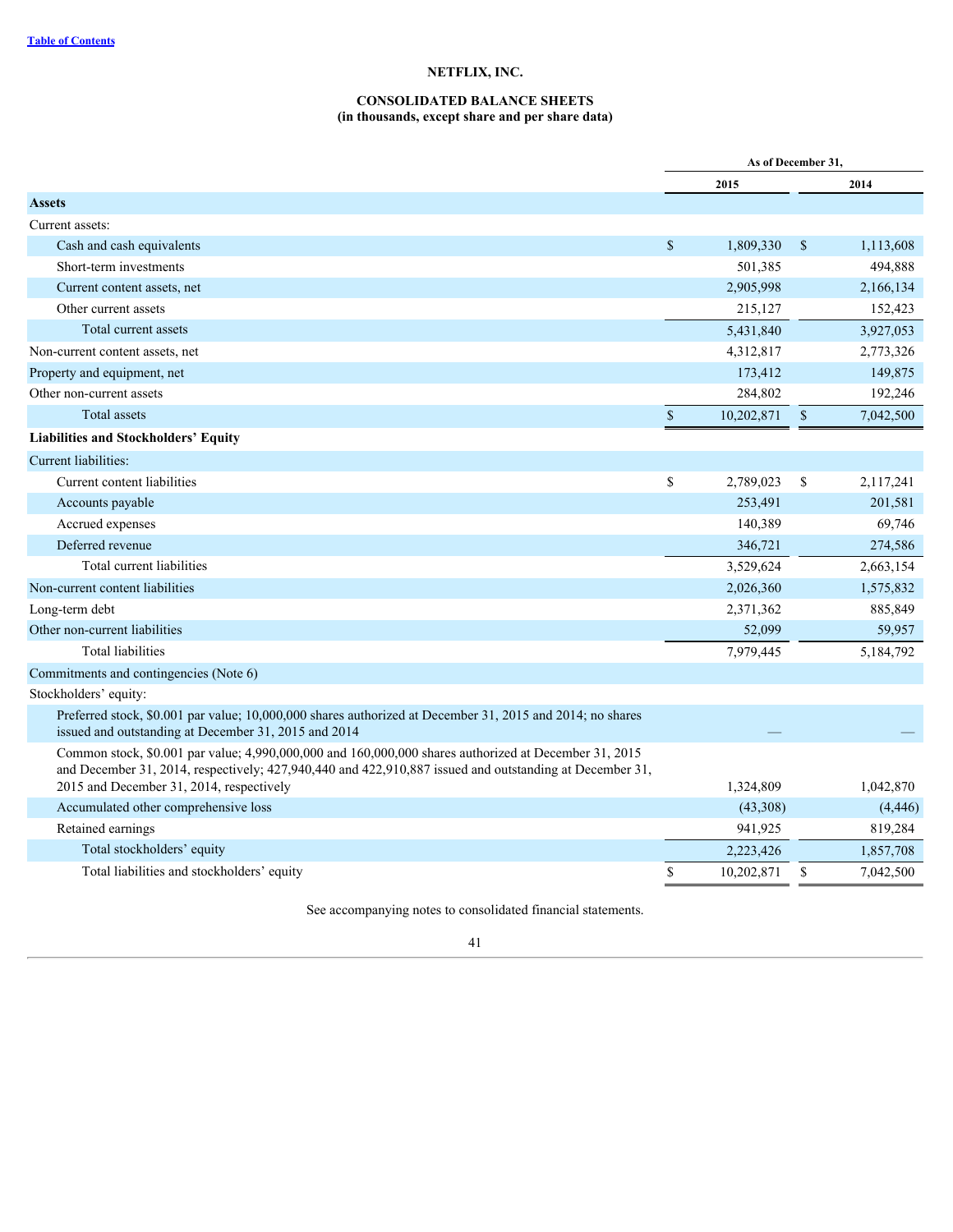#### **CONSOLIDATED STATEMENTS OF STOCKHOLDERS' EQUITY (in thousands, except share data)**

|                                                   | <b>Common Stock and Additional</b> |                 |                          | Accumulated<br>Other<br>Comprehensive | Retained                        | Total<br>Stockholders' |
|---------------------------------------------------|------------------------------------|-----------------|--------------------------|---------------------------------------|---------------------------------|------------------------|
|                                                   |                                    | Paid-in Capital |                          | (Loss) Income                         | Earnings                        | Equity                 |
|                                                   | <b>Shares</b>                      | Amount          |                          |                                       |                                 |                        |
| Balances as of December 31, 2012                  | 389,110,169                        | 301,672         |                          | 2,919<br>-8                           | 440,082                         | 744,673<br>-S          |
| Net income                                        |                                    |                 |                          |                                       | 112,403                         | 112,403                |
| Other comprehensive income                        | $\hspace{0.1mm}-\hspace{0.1mm}$    |                 |                          | 656                                   |                                 | 656                    |
| Issuance of common stock upon exercise of options | 11,821,418                         | 124,557         |                          | $\overline{\phantom{m}}$              | $\qquad \qquad$                 | 124,557                |
| Note conversion                                   | 16,317,420                         | 198,208         |                          | $\hspace{0.05cm}$                     | $\hspace{0.1mm}-\hspace{0.1mm}$ | 198,208                |
| Stock-based compensation expense                  |                                    |                 | 73,100                   |                                       |                                 | 73,100                 |
| Excess stock option income tax benefits           |                                    |                 | 79,964                   |                                       |                                 | 79,964                 |
| Balances as of December 31, 2013                  | 417,249,007                        |                 | 777,501                  | 3,575<br>-S                           | 552,485                         | \$1,333,561            |
| Net income                                        |                                    |                 |                          |                                       | 266,799                         | 266,799                |
| Other comprehensive loss                          |                                    |                 | $\overline{\phantom{m}}$ | (8,021)                               |                                 | (8,021)                |
| Issuance of common stock upon exercise of options | 5,661,880                          |                 | 61,190                   |                                       | $\overline{\phantom{a}}$        | 61,190                 |
| Stock-based compensation expense                  |                                    | 115,239         |                          | $\overline{\phantom{m}}$              |                                 | 115,239                |
| Excess stock option income tax benefits           |                                    |                 | 88,940                   |                                       |                                 | 88,940                 |
| Balances as of December 31, 2014                  | 422,910,887                        | -S              | ,042,870                 | (4, 446)<br>- S                       | 819,284<br>-S                   | \$1,857,708            |
| Net income                                        |                                    |                 |                          |                                       | 122,641                         | 122,641                |
| Other comprehensive loss                          |                                    |                 | $\hspace{0.05cm}$        | (38, 862)                             | $\hspace{0.05cm}$               | (38, 862)              |
| Issuance of common stock upon exercise of options | 5,029,553                          |                 | 77,334                   |                                       |                                 | 77,334                 |
| Stock-based compensation expense                  |                                    | 124,725         |                          |                                       |                                 | 124,725                |
| Excess stock option income tax benefits           |                                    |                 | 79,880                   |                                       | $\overline{\phantom{a}}$        | 79,880                 |
| Balances as of December 31, 2015                  | 427,940,440                        | 1,324,809<br>.S |                          | (43,308)                              | \$941,925                       | \$2,223,426            |

See accompanying notes to consolidated financial statements.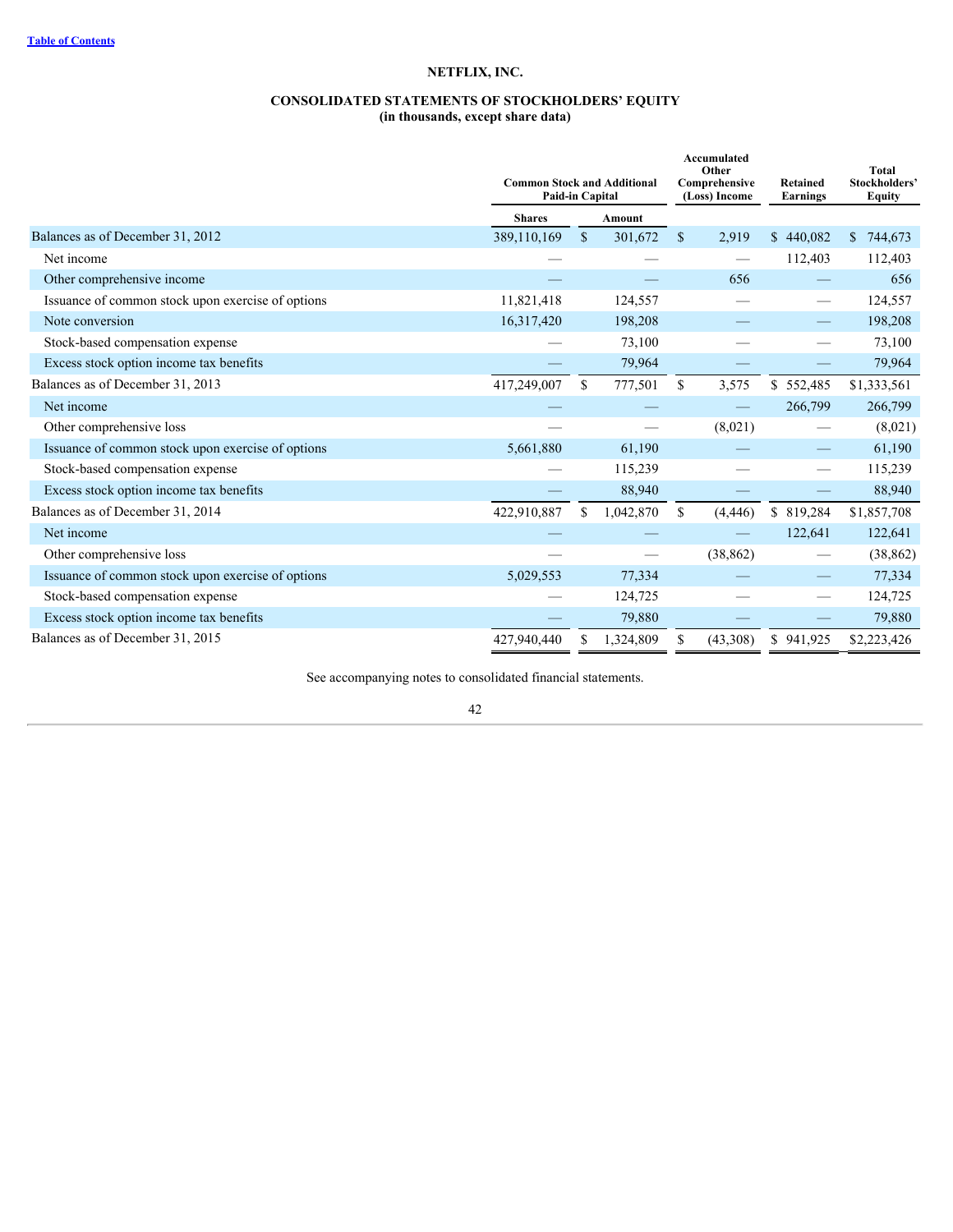## **NOTES TO CONSOLIDATED FINANCIAL STATEMENTS**

### **1. Organization and Summary of Significant Accounting Policies**

## *Description of Business*

Netflix, Inc. (the "Company") was incorporated on August 29, 1997 and began operations on April 14, 1998. The Company is the world's leading Internet television network with over 75 million streaming members in over 190 countries enjoying more than 125 million hours of hours of TV shows and movies per day, including original series, documentaries and feature films. Members can watch as much as they want, anytime, anywhere, on nearly any Internet-connected screen. Members can play, pause and resume watching, all without commercials or commitments. Additionally, in the United States ("U.S."), members can receive DVDs.

The Company has three reportable segments, Domestic streaming, International streaming and Domestic DVD. A majority of the Company's revenues are generated in the United States, and substantially all of the Company's long-lived tangible assets are held in the United States. The Company's revenues are derived from monthly membership fees.

#### *Basis of Presentation*

The consolidated financial statements include the accounts of the Company and its wholly-owned subsidiaries. Intercompany balances and transactions have been eliminated.

#### *Use of Estimates*

The preparation of consolidated financial statements in conformity with accounting principles generally accepted in the United States of America requires management to make estimates and assumptions that affect the reported amounts of assets and liabilities, disclosure of contingent assets and liabilities at the date of the financial statements, and the reported amounts of revenues and expenses during the reporting periods. Significant items subject to such estimates and assumptions include the amortization policy for the streaming content assets; the recognition and measurement of income tax assets and liabilities; and the valuation of stock-based compensation. The Company bases its estimates on historical experience and on various other assumptions that the Company believes to be reasonable under the circumstances. Actual results may differ from these estimates.

#### *Stock Split*

On July 14, 2015, the Company completed a seven -for-one stock split in the form of a stock dividend. References made to outstanding shares or per share amounts in the accompanying consolidated financial statements and applicable disclosures have been retroactively adjusted to reflect this seven -for-one stock split. The number of authorized shares as reflected on the Consolidated Balance Sheets was not affected by the stock split and accordingly has not been adjusted. See Note 8 for additional information.

#### *Accounting Guidance Adopted in 2015*

In April 2015, the Financial Accounting Standards Board ("FASB") issued Accounting Standards Update ("ASU") 2015-05, *Customer's Accounting for Fees Paid in a Cloud Computing Arrangement,* which provides guidance to customers about whether a cloud computing arrangement includes a software license. If a cloud computing arrangement includes a software license, the customer should account for the software license element of the arrangement consistent with the acquisition of other software licenses. If the arrangement does not include a software license, the customer should account for a cloud computing arrangement as a service contract. The Company elected to early adopt the ASU in the third quarter of 2015 and has applied the guidance prospectively to all arrangements. The impact of the adoption of the ASU was not material to the Company's consolidated financial statements.

In April 2015, the FASB issued ASU 2015-03, *Simplifying the Presentation of Debt Issuance Costs* which changes the presentation of debt issuance costs in financial statements. ASU 2015-03 requires an entity to present such costs in the balance sheet as a direct deduction from the related debt liability rather than as an asset. Amortization of the costs will continue to be reported as interest expense. The Company elected to early adopt ASU 2015-03 as of December 31, 2015, and retrospectively reclassifed \$14.2 million of debt issuance costs associated with the Company's long-term debt as of December 31, 2014 from other non-current assets to long-term debt.

In November 2015, the FASB issued ASU 2015-17, *Balance Sheet Classification of Deferred Taxes* to simplify the presentation of deferred income taxes. The amendments in this update require that deferred tax liabilities and assets be classified as noncurrent in a classified statement of financial position. The Company has elected to early adopt ASU 2015-17 as

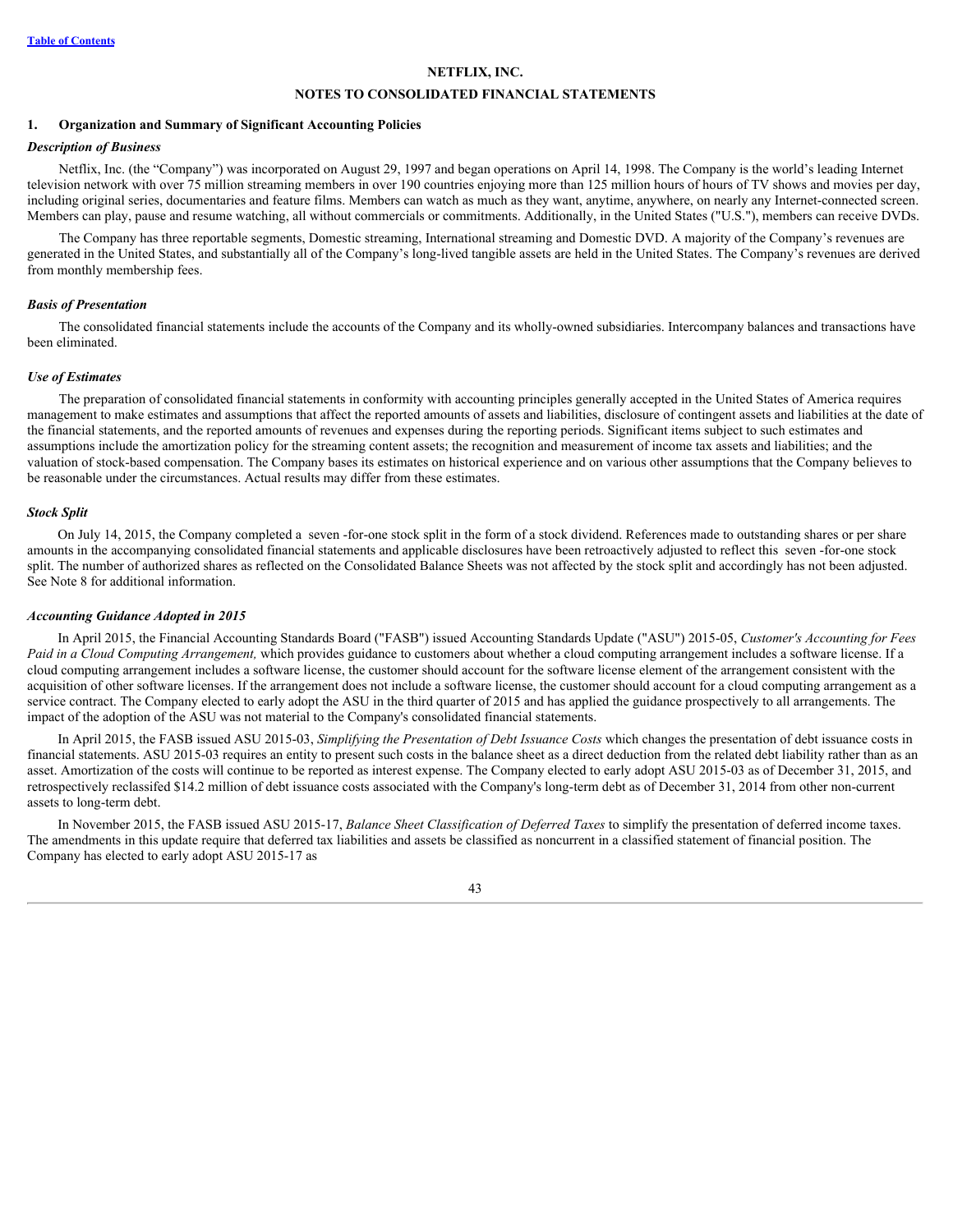of December 31, 2015 and retrospectively applied ASU 2015-17 to all periods presented. As of December 31, 2014 the Company reclassified \$13.4 million of deferred tax assets from "Other current assets" to "Other non-current assets" on the Consolidated Balance Sheets.

### *Accounting Guidance Not Yet Adopted*

In May 2014, the FASB issued ASU 2014-09, *Revenue from Contracts with Customers (Topic 606)* which amended the existing accounting standards for revenue recognition. ASU 2014-09 establishes principles for recognizing revenue upon the transfer of promised goods or services to customers, in an amount that reflects the expected consideration received in exchange for those goods or services. In July 2015, the FASB deferred the effective date for annual reporting periods beginning after December 15, 2017 (including interim reporting periods within those periods). Early adoption is permitted to the original effective date of December 15, 2016 (including interim reporting periods within those periods). The amendments may be applied retrospectively to each prior period presented or retrospectively with the cumulative effect recognized as of the date of initial application. The Company is currently in the process of evaluating the impact of adoption of the ASU on its consolidated financial statements, but does not expect the impact to be material.

### *Cash Equivalents and Short-term Investments*

The Company considers investments in instruments purchased with an original maturity of 90 days or less to be cash equivalents. The Company also classifies amounts in transit from payment processors for customer credit card and debit card transactions as cash equivalents.

The Company classifies short-term investments, which consist of marketable securities with original maturities in excess of 90 days as available-for-sale. Short-term investments are reported at fair value with unrealized gains and losses included in "Accumulated other comprehensive loss" within Stockholders' equity in the Consolidated Balance Sheets. The amortization of premiums and discounts on the investments, realized gains and losses, and declines in value judged to be other-than-temporary on available-for-sale securities are included in "Interest and other income (expense)" in the Consolidated Statements of Operations. The Company uses the specific identification method to determine cost in calculating realized gains and losses upon the sale of short-term investments.

Short-term investments are reviewed periodically to identify possible other-than-temporary impairment. When evaluating the investments, the Company reviews factors such as the length of time and extent to which fair value has been below cost basis, the financial condition of the issuer, the Company's intent to sell, or whether it would be more likely than not that the Company would be required to sell the investments before the recovery of their amortized cost basis.

#### *Streaming Content*

The Company acquires, licenses and produces content, including original programming, in order to offer members unlimited viewing of TV shows and films. The content licenses are for a fixed fee and specific windows of availability. Payment terms for certain content licenses and the production of content require more upfront cash payments relative to the amortization expense. Payments for content, including additions to streaming assets and the changes in related liabilities, are classified within "Net cash (used in) provided by operating activities" on the Consolidated Statements of Cash Flows.

For licenses, the Company capitalizes the fee per title and records a corresponding liability at the gross amount of the liability when the license period begins, the cost of the title is known and the title is accepted and available for streaming. The portion available for streaming within one year is recognized as "Current content assets, net" and the remaining portion as "Non-current content assets, net" on the Consolidated Balance Sheets.

For productions, the Company capitalizes costs associated with the production, including development cost and direct costs. These amounts are included in "Non-current content assets, net" on the Consolidated Balance Sheets. Participations and residuals are expensed in line with the amortization of production costs.

Based on factors including historical and estimated viewing patterns, the Company amortizes the content assets (licensed and produced) in "Cost of revenues" on the Consolidated Statements of Operations over the shorter of each title's contractual window of availability or estimated period of use, beginning with the month of first availability. The amortization period typically ranges from six months to five years. For most of the content, the Company amortizes on a straightline basis. For certain content where the Company expects more upfront viewing, due to the additional merchandising and marketing efforts, the amortization is on an accelerated basis. The Company reviews factors impacting the amortization of the content assets on a regular basis, including changes in merchandising and marketing efforts. The Company's estimates related to these factors require considerable management judgment. Changes in estimates could have a significant impact on the Company's future results of operations. In the third quarter of 2015, the Company changed the amortization method of certain content given changes in estimated viewing patterns of this content. The effect of this change in estimate was a \$25.5 million decrease in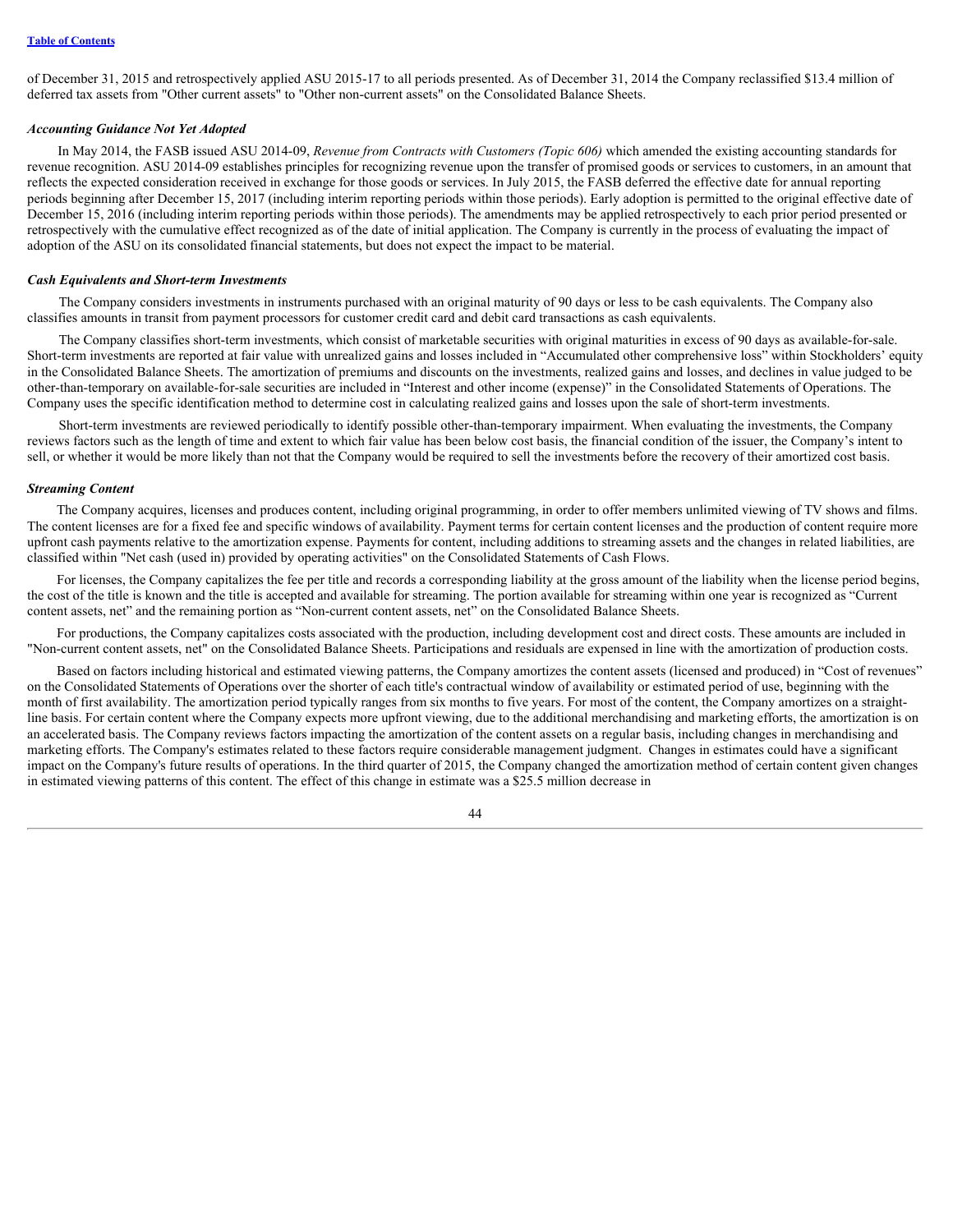operating income and a \$15.8 million decrease in net income for the year ended December 31, 2015. The effect on both basic earnings per share and diluted earnings per share was a decrease of \$0.04 for the year ended December 31, 2015.

Content assets are stated at the lower of unamortized cost or net realizable value which approximates fair value of the capitalized costs for produced content. Content assets are reviewed in aggregate at the operating segment level for write-down when an event or change in circumstances indicates a change in the expected usefulness of the content. Unamortized costs for assets that have been or are expected to be abandoned are written off. No material write-down from unamortized cost to a lower net realizable value was recorded in any of the periods presented.

The Company has entered into certain licenses with collective management organizations ("CMOs"), and are currently involved in negotiations with other CMOs, that hold certain rights to music and other entertainment works "publicly performed" in connection with streaming content into various territories. Accruals for estimated license fees are recorded and then adjusted based on any changes in estimates. These amounts are included in the streaming content obligations. The results of these negotiations are uncertain and may be materially different from management's estimates.

#### *DVD Content*

The Company acquires DVD content for the purpose of renting such content to its domestic DVD members and earning membership rental revenues, and, as such, the Company considers its direct purchase DVD assets to be a productive asset. Accordingly, the Company classifies its DVD assets in "Non-current content assets, net" on the Consolidated Balance Sheets. The acquisition of DVD content assets, net of changes in related liabilities, is classified within cash used in investing activities on the Consolidated Statements of Cash Flows because the DVD content assets are considered a productive asset. Other companies in the inhome entertainment video industry classify these cash flows as operating activities. The Company amortizes its direct purchase DVDs on an accelerated basis over their estimated useful lives, which range from one year to two years. The Company also obtains DVD content through revenue sharing agreements with studios and other content providers. Revenue sharing obligations are expensed as incurred based on shipments.

#### *Property and Equipment*

Property and equipment are carried at cost less accumulated depreciation. Depreciation is calculated using the straight-line method over the shorter of the estimated useful lives of the respective assets, generally up to 30 years , or the lease term for leasehold improvements, if applicable. Leased buildings are capitalized and included in property and equipment when the Company was involved in the construction funding and did not meet the "sale-leaseback" criteria.

#### *Revenue Recognition*

Revenues are recognized ratably over each monthly membership period. Revenues are presented net of the taxes that are collected from members and remitted to governmental authorities. Deferred revenue consists of membership fees billed that have not been recognized and gift and other prepaid memberships that have not been redeemed.

#### *Marketing*

Marketing expenses consist primarily of advertising expenses and also include payments made to the Company's affiliates and consumer electronics partners. Advertising expenses include promotional activities such as digital and television advertising. Advertising costs are expensed as incurred. Advertising expenses were \$714.3 million , \$533.1 million and \$404.0 million for the years ended December 31, 2015 , 2014 and 2013 , respectively.

#### *Income Taxes*

The Company records a provision for income taxes for the anticipated tax consequences of the reported results of operations using the asset and liability method. Deferred income taxes are recognized by applying enacted statutory tax rates applicable to future years to differences between the financial statement carrying amounts of existing assets and liabilities and their respective tax bases as well as net operating loss and tax credit carryforwards. The effect on deferred tax assets and liabilities of a change in tax rates is recognized in income in the period that includes the enactment date. The measurement of deferred tax assets is reduced, if necessary, by a valuation allowance for any tax benefits for which future realization is uncertain.

The Company did not recognize certain tax benefits from uncertain tax positions within the provision for income taxes. The Company may recognize a tax benefit only if it is more likely than not the tax position will be sustained on examination by the taxing authorities, based on the technical merits of the position. The tax benefits recognized in the financial statements from such positions are then measured based on the largest benefit that has a greater than 50% likelihood of being realized upon

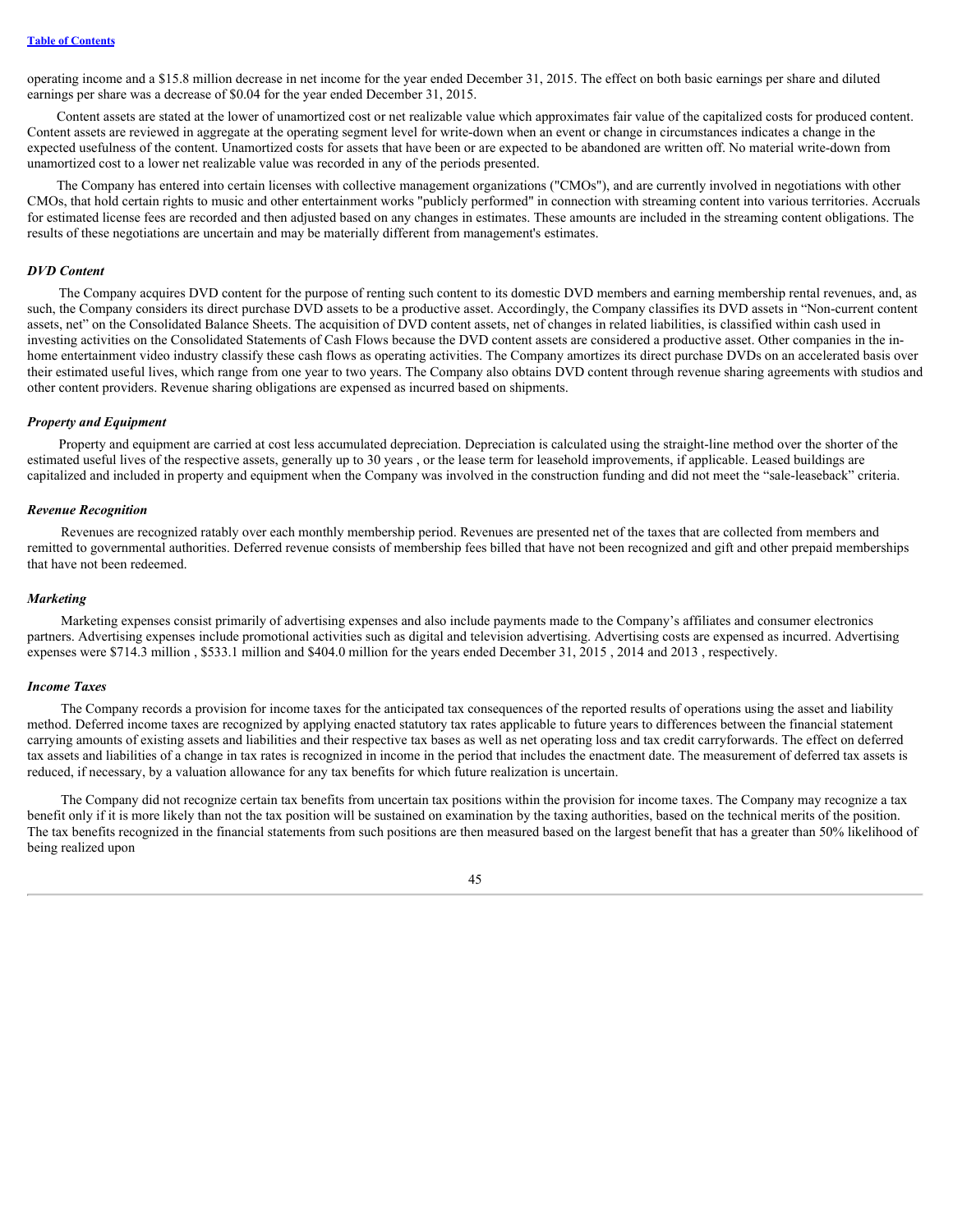settlement. The Company recognizes interest and penalties related to uncertain tax positions in income tax expense. See Note 10 to the consolidated financial statements for further information regarding income taxes.

### *Foreign Currency*

The functional currency for the Company's subsidiaries is determined based on the primary economic environment in which the subsidiary operates. The Company translates the assets and liabilities of its non-U.S. dollar functional currency subsidiaries into U.S. dollars using exchange rates in effect at the end of each period. Revenues and expenses for these subsidiaries are translated using rates that approximate those in effect during the period. Gains and losses from these translations are recognized in cumulative translation adjustment included in "Accumulated other comprehensive loss" in Stockholders' equity on the Consolidated Balance Sheets.

Prior to January 1, 2015, the functional currency of certain of the Company's European entities was the British pound. The Company changed the functional currency of these entities to the euro effective January 1, 2015 following the redomiciliation of the European headquarters and the launch of the Netflix service in several significant European countries. The change in functional currency was applied prospectively from January 1, 2015. Monetary assets and liabilities have been remeasured to the euro at current exchange rates. Non-monetary assets and liabilities have been remeasured to the euro using the exchange rate effective for the period in which the balance arose. As a result of this change of functional currency, the Company recorded a \$21.8 million cumulative translation adjustment included in other comprehensive loss for year ended December 31, 2015.

The Company remeasures monetary assets and liabilities that are not denominated in the functional currency at exchange rates in effect at the end of each period. Gains and losses from these remeasurements are recognized in interest and other income (expense). Foreign currency transactions resulted in losses of \$37.3 million , \$8.2 million , and \$8.4 million for the years ended December 31, 2015, 2014, and 2013 respectively.

### *Earnings Per Share*

In June 2015, the Company's Board of Directors declared a seven -for-one stock split in the form of a stock dividend that was paid on July 14, 2015 to all shareholders of record as of July 2, 2015 ("Stock Split").

Outstanding share and per-share amounts disclosed for all periods provided have been retroactively adjusted to reflect the effects of the Stock Split.

Basic earnings per share is computed using the weighted-average number of outstanding shares of common stock during the period. Diluted earnings per share is computed using the weighted-average number of outstanding shares of common stock and, when dilutive, potential common shares outstanding during the period. Potential common shares consist of shares issuable upon the assumed conversion of the Company's Convertible Notes (prior to the conversion of such notes in April 2013) and incremental shares issuable upon the assumed exercise of stock options. The computation of earnings per share, as adjusted for the Stock Split, is as follows:

|                                                | Year ended December 31,               |      |                   |               |         |  |  |  |  |
|------------------------------------------------|---------------------------------------|------|-------------------|---------------|---------|--|--|--|--|
|                                                | 2015                                  | 2013 |                   |               |         |  |  |  |  |
|                                                | (in thousands, except per share data) |      |                   |               |         |  |  |  |  |
| Basic earnings per share:                      |                                       |      |                   |               |         |  |  |  |  |
| Net income                                     | $122,641$ \$                          |      | 266,799           | <sup>S</sup>  | 112,403 |  |  |  |  |
| Shares used in computation:                    |                                       |      |                   |               |         |  |  |  |  |
| Weighted-average common shares outstanding     | 425,889                               |      | 420,544           |               | 407,385 |  |  |  |  |
| Basic earnings per share                       | 0.29                                  |      | 0.63              | $\mathcal{S}$ | 0.28    |  |  |  |  |
| Diluted earnings per share:                    |                                       |      |                   |               |         |  |  |  |  |
| Net income                                     | $122,641$ \$                          |      | 266,799 \$        |               | 112,403 |  |  |  |  |
| Convertible Notes interest expense, net of tax | $\hspace{0.05cm}$                     |      |                   |               | 49      |  |  |  |  |
| Numerator for diluted earnings per share       | 122,641                               |      | 266,799           |               | 112,452 |  |  |  |  |
| Shares used in computation:                    |                                       |      |                   |               |         |  |  |  |  |
| Weighted-average common shares outstanding     | 425,889                               |      | 420,544           |               | 407,385 |  |  |  |  |
| Convertible Notes shares                       | $\overbrace{\hspace{25mm}}^{}$        |      | $\hspace{0.05cm}$ |               | 5,007   |  |  |  |  |
| Employee stock options                         | 10,567                                |      | 11,350            |               | 12,935  |  |  |  |  |
| Weighted-average number of shares              | 436,456                               |      | 431,894           |               | 425,327 |  |  |  |  |
| Diluted earnings per share                     | 0.28                                  |      | 0.62              |               | 0.26    |  |  |  |  |
|                                                |                                       |      |                   |               |         |  |  |  |  |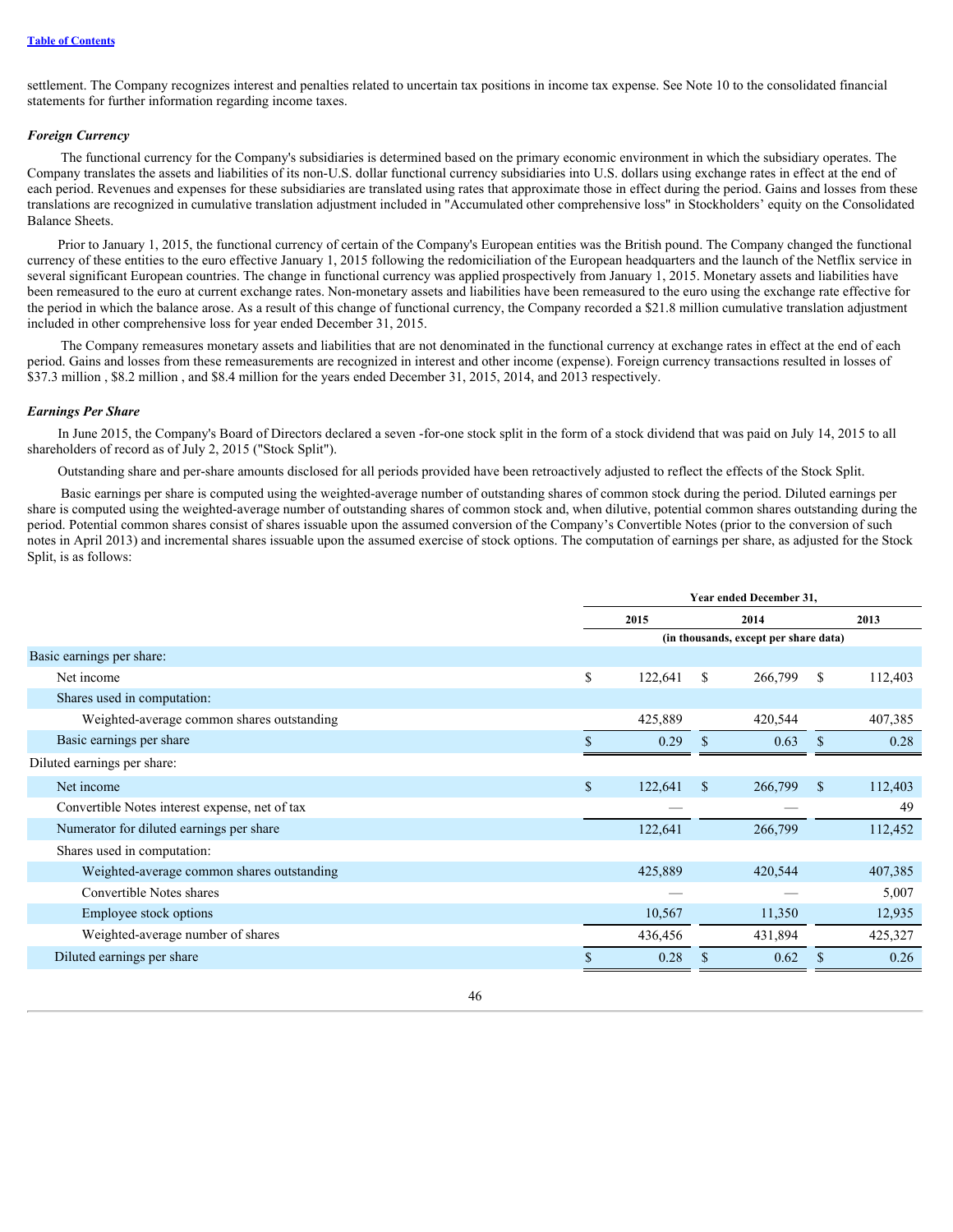Employee stock options with exercise prices greater than the average market price of the common stock were excluded from the diluted calculation as their inclusion would have been anti-dilutive. The following table summarizes the potential common shares excluded from the diluted calculation, as adjusted for the Stock Split:

|                        | Year ended December 31, |                |       |  |  |  |  |
|------------------------|-------------------------|----------------|-------|--|--|--|--|
|                        | 2015                    | 2014           | 2013  |  |  |  |  |
|                        |                         | (in thousands) |       |  |  |  |  |
| Employee stock options | - 1 -<br>51/            | 917            | 1,386 |  |  |  |  |

## *Stock-Based Compensation*

The Company grants fully vested non-qualified stock options to its employees on a monthly basis. As a result of immediate vesting, stock-based compensation expense is fully recognized on the grant date, and no estimate is required for post-vesting option forfeitures. See Note 8 to the consolidated financial statements for further information regarding stock-based compensation.

### **2. Reclassifications**

In addition to the retrospective adoption of ASU 2015-03 and ASU 2015-17 as detailed in Note 1, certain prior year amounts have been reclassified to conform to the current year presentation in the consolidated financial statements.

Specifically, the Company reclassified prepaid content from "Other current assets" on the Consolidated Balance Sheets to "Current content assets, net". The reclassifications for the years ended December 31, 2014 and 2013, were \$40.4 million and \$40.9 million respectively. The Company also reclassified the change in prepaid content of \$0.4 million and \$19.1 million for the years ended December 31, 2014 and 2013, respectively, from "Other current assets" to "Additions to streaming content assets" on the Consolidated Statements of Cash Flows.

#### **3. Short-term Investments**

The Company's investment policy is consistent with the definition of available-for-sale securities. The Company does not buy and hold securities principally for the purpose of selling them in the near future. The Company's policy is focused on the preservation of capital, liquidity and return. From time to time, the Company may sell certain securities but the objectives are generally not to generate profits on short-term differences in price. The following tables summarize, by major security type, the Company's assets that are measured at fair value on a recurring basis and are categorized using the fair value hierarchy and where they are classified on the Consolidated Balance Sheets.

|                           |                   |                                 |                                      | As of December 31, 2015               |                                 |                           |                                 |
|---------------------------|-------------------|---------------------------------|--------------------------------------|---------------------------------------|---------------------------------|---------------------------|---------------------------------|
|                           | Amortized<br>Cost | Gross<br>Unrealized<br>Gains    | Gross<br>Unrealized<br><b>Losses</b> | <b>Estimated</b><br><b>Fair Value</b> | Cash and cash<br>equivalents    | Short-term<br>investments | Non-<br>current<br>assets $(1)$ |
|                           |                   |                                 |                                      | (in thousands)                        |                                 |                           |                                 |
| Cash                      | $1,708,220$ \$    | $\overline{\phantom{a}}$        | $\overline{\phantom{a}}$             | ,708,220                              | 1,706,592                       | - S                       | $-$ \$ 1,628                    |
| Level 1 securities:       |                   |                                 |                                      |                                       |                                 |                           |                                 |
| Money market funds        | 107,199           | $\overline{\phantom{m}}$        | $\qquad \qquad -$                    | 107,199                               | 102,738                         | $\overline{\phantom{m}}$  | 4,461                           |
| Level 2 securities:       |                   |                                 |                                      |                                       |                                 |                           |                                 |
| Corporate debt securities | 240,867           | 154                             | (409)                                | 240,612                               | $\hspace{0.1mm}-\hspace{0.1mm}$ | 240,612                   | $\overline{\phantom{m}}$        |
| Government securities     | 235,252           | $\hspace{0.1mm}-\hspace{0.1mm}$ | (1,046)                              | 234,206                               | $\hspace{0.1mm}-\hspace{0.1mm}$ | 234,206                   | $\overline{\phantom{m}}$        |
| Agency securities         | 26,576            | $\overline{\phantom{a}}$        | (9)                                  | 26,567                                | $\overline{\phantom{a}}$        | 26,567                    |                                 |
| Total                     | 2,318,114 \$      | 154                             | (1, 464)                             | 2,316,804                             | 1,809,330                       | 501,385                   | \$6,089                         |
|                           |                   |                                 |                                      |                                       |                                 |                           |                                 |

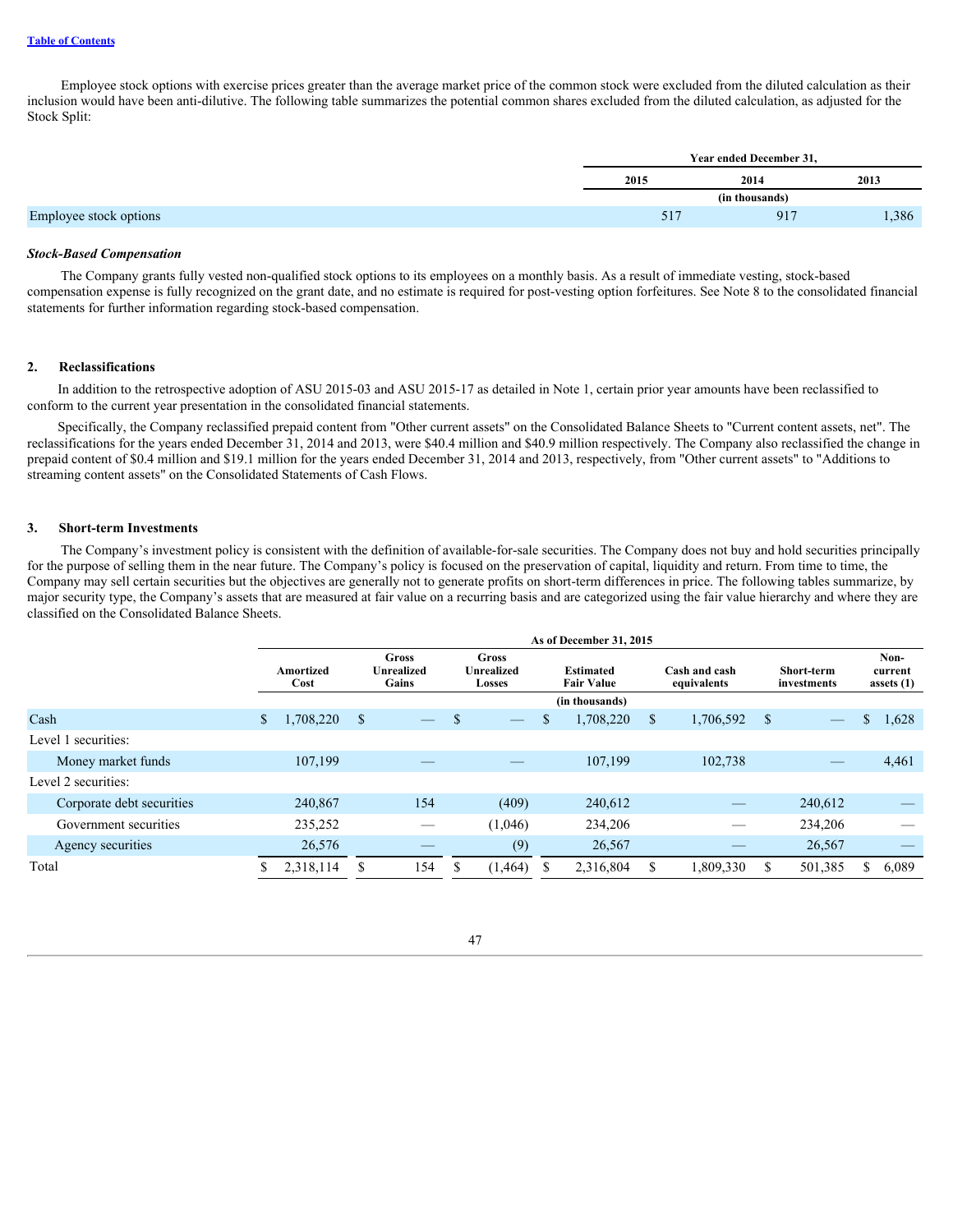|                                         |                                |                                     |                                      | As of December 31, 2014               |                               |                           |              |                          |
|-----------------------------------------|--------------------------------|-------------------------------------|--------------------------------------|---------------------------------------|-------------------------------|---------------------------|--------------|--------------------------|
|                                         | Amortized<br>Cost              | Gross<br><b>Unrealized</b><br>Gains | <b>Gross</b><br>Unrealized<br>Losses | <b>Estimated</b><br><b>Fair Value</b> | Cash and cash<br>equivalents  | Short-term<br>investments | assets $(1)$ | Non-current              |
|                                         |                                |                                     |                                      | (in thousands)                        |                               |                           |              |                          |
| Cash                                    | $1,007,543$ \$<br><sup>S</sup> | $\frac{1}{2}$                       | $\overline{\phantom{a}}$             | 1,007,543                             | $1,007,543$ \$                | $\overline{\phantom{a}}$  |              |                          |
| Level 1 securities:                     |                                |                                     |                                      |                                       |                               |                           |              |                          |
| Money market funds                      | 111,759                        | $\qquad \qquad -$                   | $\overline{\phantom{m}}$             | 111,759                               | 106,065                       | $\overline{\phantom{a}}$  |              | 5,694                    |
| Level 2 securities:                     |                                |                                     |                                      |                                       |                               |                           |              |                          |
| Corporate debt securities               | 295,500                        | 432                                 | (199)                                | 295,733                               | $\overline{\phantom{m}}$      | 295,733                   |              | $\frac{1}{2}$            |
| Government securities                   | 168,749                        | 120                                 | (95)                                 | 168,774                               |                               | 168,774                   |              |                          |
| Asset and mortgage-backed<br>securities | 112                            |                                     | $\overline{\phantom{m}}$             | 112                                   |                               | 112                       |              | $\overline{\phantom{m}}$ |
| Certificate of deposits                 | 3,600                          | $\overbrace{\phantom{aaaaa}}$       | $\overline{\phantom{0}}$             | 3,600                                 | $\overbrace{\phantom{aaaaa}}$ | 3,600                     |              | $\overline{\phantom{m}}$ |
| Agency securities                       | 26,665                         |                                     | (1)                                  | 26,669                                | $\overline{\phantom{a}}$      | 26,669                    |              | $\overline{\phantom{a}}$ |
| Total                                   | 1,613,928                      | 557                                 | (295)<br>-S                          | 1,614,190                             | 1,113,608                     | 494,888                   |              | 5,694                    |

(1) Primarily restricted cash that is related to workers compensation deposits and letter of credit agreements.

Fair value is a market-based measurement that should be determined based on the assumptions that market participants would use in pricing an asset or liability. The hierarchy level assigned to each security in the Company's available-for-sale portfolio and cash equivalents is based on its assessment of the transparency and reliability of the inputs used in the valuation of such instrument at the measurement date. The fair value of available-for-sale securities and cash equivalents included in the Level 1 category is based on quoted prices that are readily and regularly available in an active market. The fair value of available-forsale securities included in the Level 2 category is based on observable inputs, such as quoted prices for similar assets at the measurement date; quoted prices in markets that are not active; or other inputs that are observable, either directly or indirectly. These values were obtained from an independent pricing service and were evaluated using pricing models that vary by asset class and may incorporate available trade, bid and other market information and price quotes from wellestablished independent pricing vendors and broker-dealers. The Company's procedures include controls to ensure that appropriate fair values are recorded, such as comparing prices obtained from multiple independent sources. See Note 5 to the consolidated financial statements for further information regarding the fair value of the Company's senior notes.

Because the Company does not intend to sell the investments that are in an unrealized loss position and it is not likely that the Company will be required to sell any investments before recovery of their amortized cost basis, the Company does not consider those investments with an unrealized loss to be other-thantemporarily impaired at December 31, 2015 . There were no material other-than-temporary impairments or credit losses related to available-for-sale securities in the years ended December 31, 2015 , 2014 or 2013 .

There were no material gross realized gains or losses from the sale of available-for-sale investments in the years ended December 31, 2015 , 2014 and 2013 . Realized gains and losses and interest income are included in interest and other income.

The estimated fair value of short-term investments by contractual maturity as of December 31, 2015 is as follows:

|                                        | (in thousands) |
|----------------------------------------|----------------|
| Due within one year                    | 137,927        |
| Due after one year and through 5 years | 363,458        |
| Total short-term investments           | 501,385        |
|                                        |                |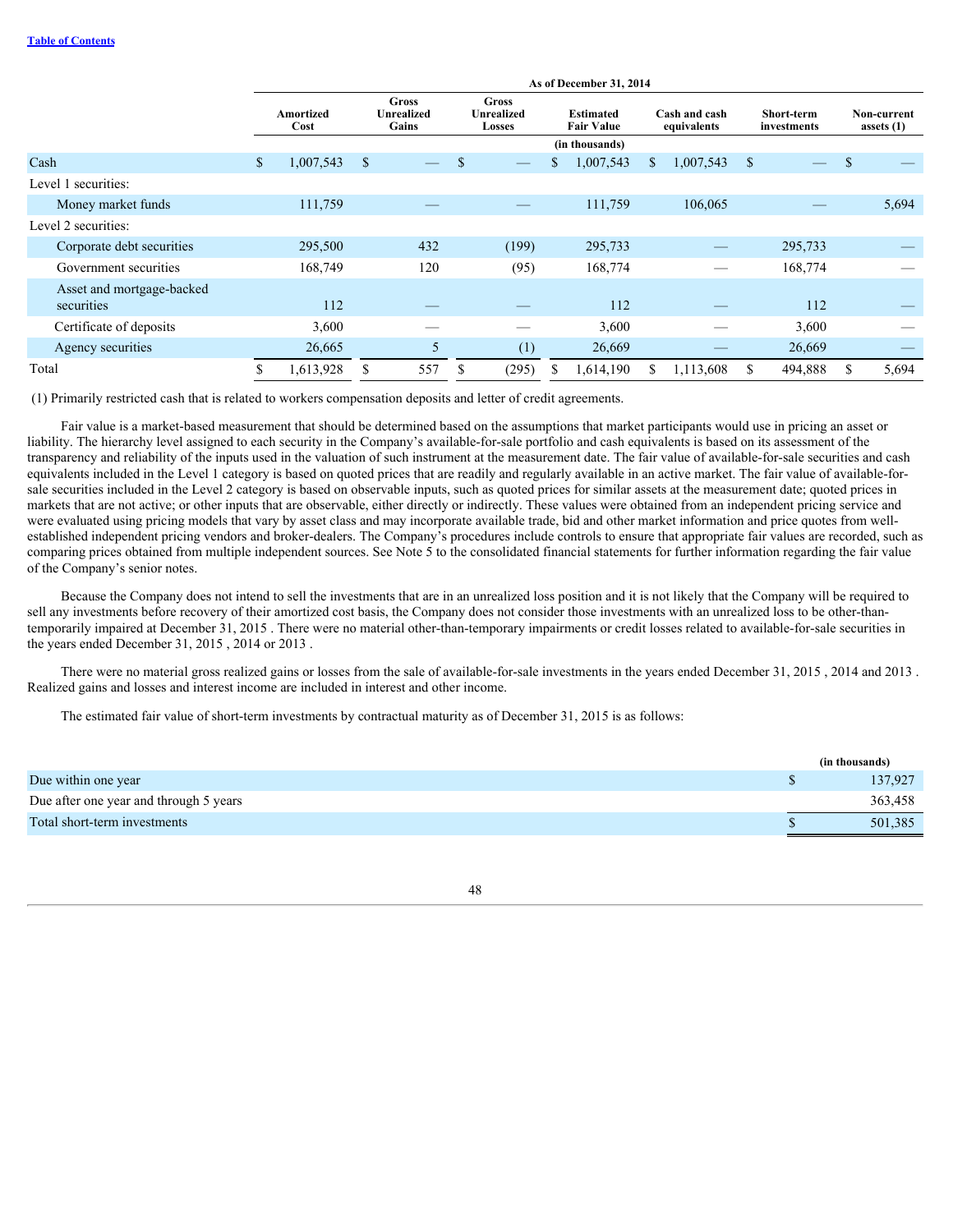### **4. Balance Sheet Components**

# *Content Assets*

Content assets consisted of the following:

|                                 |              | As of December 31, |                |             |  |  |
|---------------------------------|--------------|--------------------|----------------|-------------|--|--|
|                                 |              | 2015               |                | 2014        |  |  |
|                                 |              |                    | (in thousands) |             |  |  |
| Total content assets, gross     | $\mathbf{E}$ | 12,284,097         |                | 8,537,835   |  |  |
| Accumulated amortization        |              | (5,065,282)        |                | (3,598,375) |  |  |
| Total content assets, net       |              | 7,218,815          |                | 4,939,460   |  |  |
| Current content assets, net     |              | 2,905,998          |                | 2,166,134   |  |  |
| Non-current content assets, net |              | 4,312,817          |                | 2,773,326   |  |  |
|                                 |              |                    |                |             |  |  |

The vast majority of content assets relate to licensed streaming content. Total content assets also include costs capitalized for production of original content, prepaid content and DVD content.

### *Property and Equipment, Net*

Property and equipment and accumulated depreciation consisted of the following:

|                                |    | As of December 31,     |              |            | <b>Estimated Useful Lives</b> |  |
|--------------------------------|----|------------------------|--------------|------------|-------------------------------|--|
|                                |    | 2015<br>(in thousands) |              | 2014       | (in Years)                    |  |
|                                |    |                        |              |            |                               |  |
| Information technology assets  | D. | 194,054                | <sup>S</sup> | 189,274    | 3 years                       |  |
| Furniture and fixtures         |    | 30,914                 |              | 25,758     | 3 years                       |  |
| <b>Building</b>                |    | 40,681                 |              | 40,681     | 30 years                      |  |
| Leasehold improvements         |    | 107,793                |              | 57,339     | Over life of lease            |  |
| DVD operations equipment       |    | 88,471                 |              | 89,144     | 5 years                       |  |
| Capital work-in-progress       |    | 8,845                  |              | 12,495     |                               |  |
| Property and equipment, gross  |    | 470,758                |              | 414,691    |                               |  |
| Less: Accumulated depreciation |    | (297, 346)             |              | (264, 816) |                               |  |
| Property and equipment, net    |    | 173,412                |              | 149,875    |                               |  |
|                                |    |                        |              |            |                               |  |

# **5. Long-term Debt**

As of December 31, 2015, the Company had aggregate outstanding \$2,371.4 million , net of \$28.6 million of issuance costs, in long-term notes with varying maturities (the "Notes"). Each of the Notes were issued at par and are senior unsecured obligations of the Company. Interest is payable semi-annually at fixed rates.

The following table provides a summary of the Company's outstanding long-term debt and the fair values based on quoted market prices in less active markets as of December 31, 2015 and December 31, 2014:

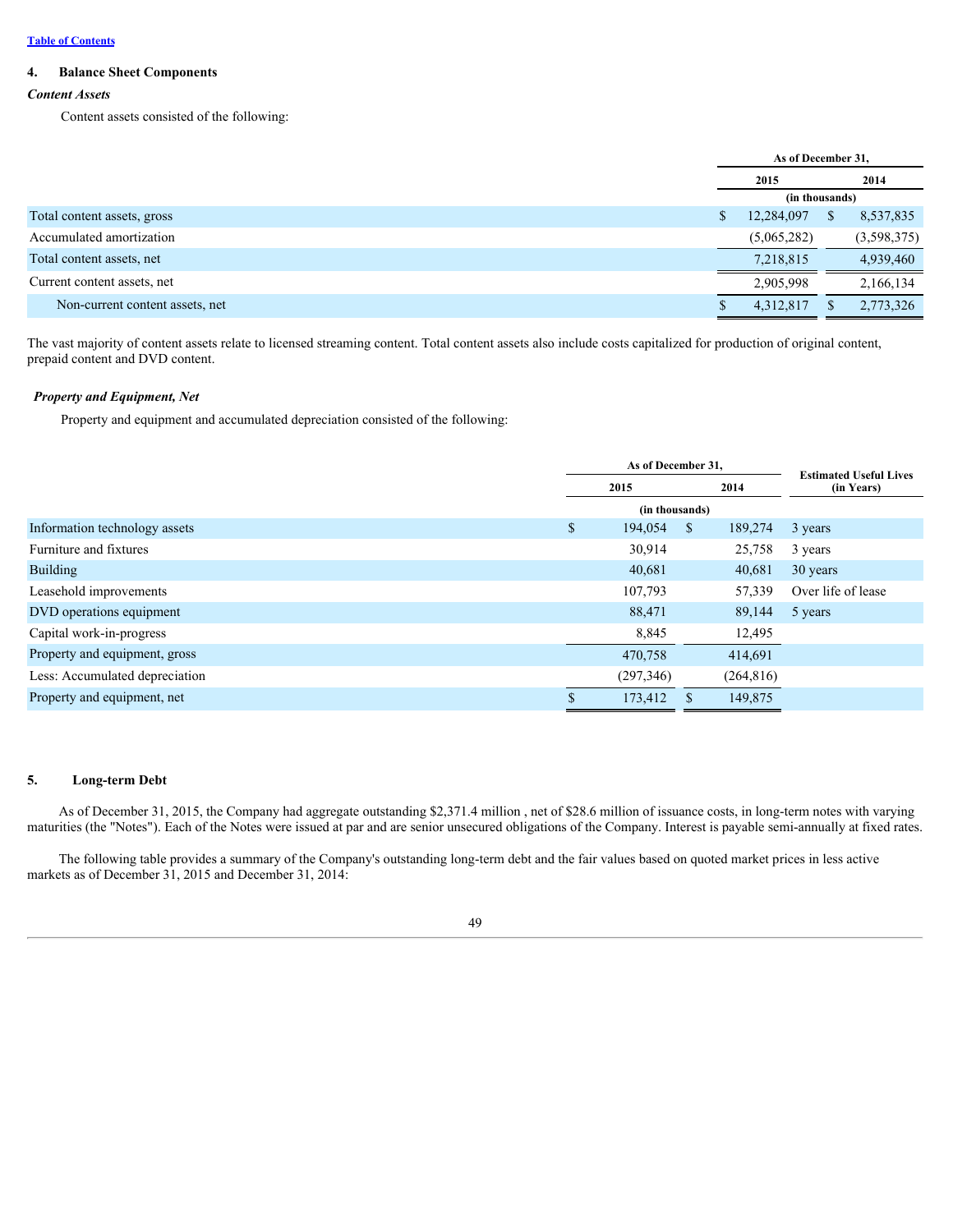|                               |                      |          |                           |       | Level 2 Fair Value as of                   |
|-------------------------------|----------------------|----------|---------------------------|-------|--------------------------------------------|
| Principal<br>Amount at<br>Par | <b>Issuance Date</b> | Maturity | <b>Interest Due Dates</b> | 2015  | December 31,<br>2014                       |
| (in millions)                 |                      |          |                           |       | (in millions)                              |
| 700.0                         | February 2015        | 2022     |                           | 717.5 |                                            |
| 800.0                         | February 2015        | 2025     | April 15 and October 15   | 820.0 | $\hspace{0.1mm}-\hspace{0.1mm}$            |
| 400.0                         | February 2014        | 2024     | March 1 and September 1   | 411.0 | 416.0                                      |
| 500.0                         | February 2013        | 2021     | February 1 and August 1   | 525.0 | 520.0                                      |
|                               |                      |          |                           |       | December 31,<br>April 15 and October 15 \$ |

Each of the Notes are repayable in whole or in part upon the occurrence of a change of control, at the option of the holders, at a purchase price in cash equal to 101% of the principal plus accrued interest. The Company may redeem the Notes prior to maturity in whole or in part at an amount equal to the principal amount thereof plus accrued and unpaid interest and an applicable premium. The Notes include, among other terms and conditions, limitations on the Company's ability to create, incur or allow certain liens; enter into sale and lease-back transactions; create, assume, incur or guarantee additional indebtedness of certain of the Company's subsidiaries; and consolidate or merge with, or convey, transfer or lease all or substantially all of the Company's and its subsidiaries assets, to another person. As of December 31, 2015 and December 31, 2014, the Company was in compliance with all related covenants.

In November 2011, the Company issued \$200.0 million aggregate principal amount of zero coupon senior convertible notes due on December 1, 2018 (the "Convertible Notes") in a private placement offering to TCV VII, L.P., TCV VII(A), L.P., and TCV Member Fund, L.P. A general partner of these funds also serves on the Company's Board of Directors, and as such, the issuance of the notes is considered a related party transaction. In April 2013, the Company elected to cause the conversion of all outstanding Convertible Notes in accordance with the terms of the Indenture governing such notes. Pursuant to this conversion, the Company issued 16.3 million shares of common stock to the holders of the Convertible Notes at a conversion ratio of 81.5871 , as adjusted for the Stock Split. The fair market value of one share of common stock on the date of conversion was \$31.00 per share, as adjusted for the Stock Split.

In November 2009, the Company issued \$200.0 million aggregate principal amount of 8.50% senior notes due November 15, 2017 (the "8.50% Notes"). Interest was payable semi-annually at a rate of 8.50% per annum on May 15 and November 15 of each year. In the first quarter of 2013, the Company redeemed the outstanding \$200.0 million aggregate principal amount of 8.50% Notes and pursuant to the make-whole provision in the Indenture governing the 8.50% Notes, paid a \$19.4 million premium and \$5.1 million of accrued and unpaid interest. The Company recognized a loss on extinguishment of debt of \$25.1 million related to redemption of the 8.50% Notes which included the write off of unamortized debt issuance costs of \$4.2 million .

#### **6. Commitments and Contingencies**

#### *Streaming Content*

At December 31, 2015, the Company had \$10.9 billion of obligations comprised of \$2.8 billion included in "Current content liabilities" and \$2.0 billion of "Non-current content liabilities" on the Consolidated Balance Sheets and \$6.1 billion of obligations that are not reflected on the Consolidated Balance Sheets as they do not yet meet the criteria for asset recognition.

At December 31, 2014, the Company had \$9.5 billion of obligations comprised of \$2.1 billion included in "Current content liabilities" and \$1.6 billion of "Non-current content liabilities" on the Consolidated Balance Sheets and \$5.8 billion of obligations that are not reflected on the Consolidated Balance Sheets as they do not yet meet the criteria for asset recognition.

The expected timing of payments for these streaming content obligations is as follows:

|                                        | As of December 31, |  |           |  |  |  |
|----------------------------------------|--------------------|--|-----------|--|--|--|
|                                        | 2015               |  | 2014      |  |  |  |
|                                        | (in thousands)     |  |           |  |  |  |
| Less than one year                     | 4,703,172          |  | 3,747,648 |  |  |  |
| Due after one year and through 3 years | 5,249,147          |  | 4,495,103 |  |  |  |
| Due after 3 years and through 5 years  | 891,864            |  | 1,164,308 |  |  |  |
| Due after 5 years                      | 58,048             |  | 44,053    |  |  |  |
| Total streaming content obligations    | 10,902,231         |  | 9,451,112 |  |  |  |
|                                        |                    |  |           |  |  |  |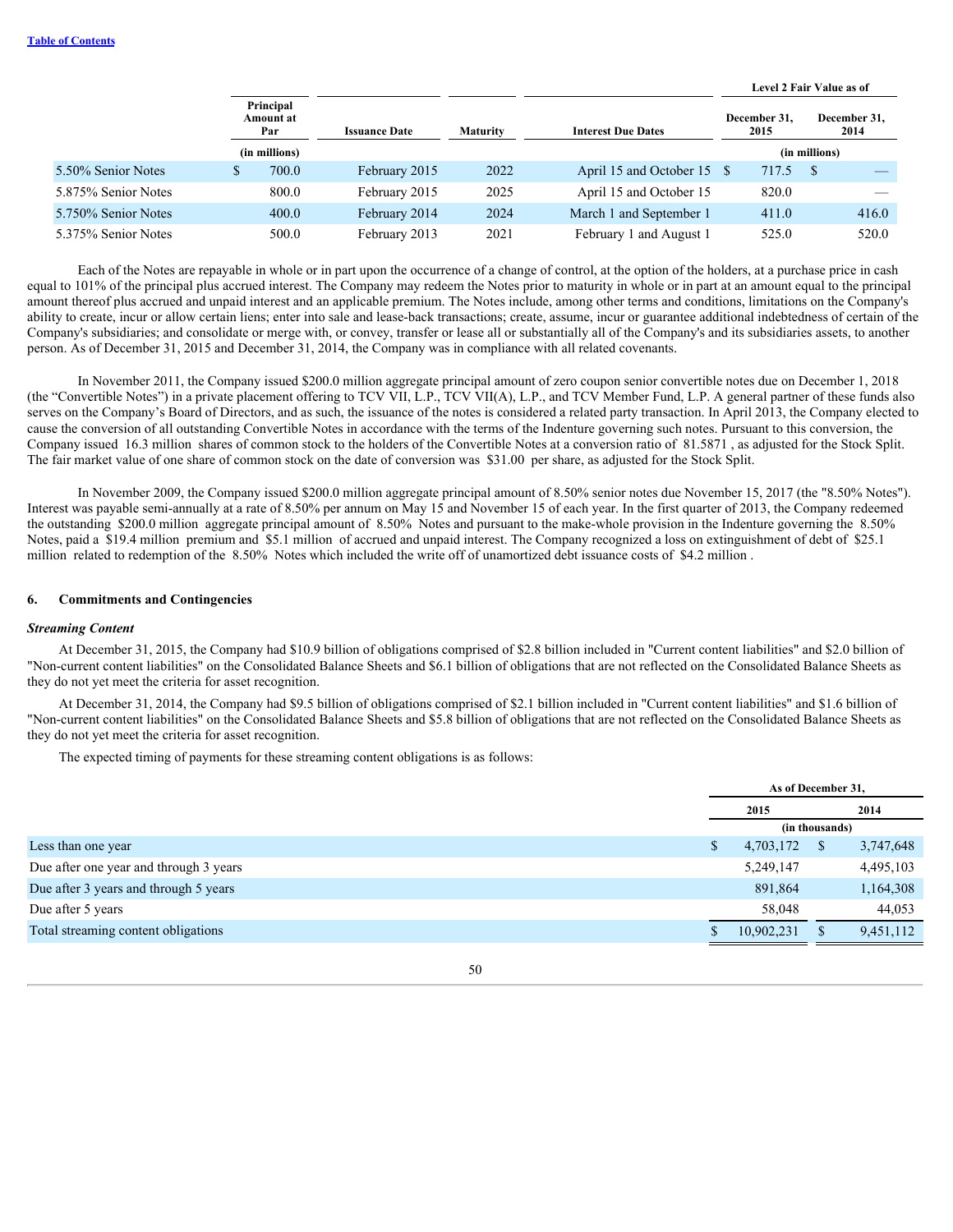Content obligations include amounts related to the acquisition, licensing and production of content. Obligations that are in non U.S. Dollar currencies are translated to U.S. Dollar at period end rates. A content obligation for the production of original content includes non-cancellable commitments under creative talent and employment agreements. A content obligation for the acquisition and licensing of content is incurred at the time the Company enters into an agreement to obtain future titles. Once a title becomes available, a content liability is generally recorded on the Consolidated Balance Sheets. Certain agreements include the obligation to license rights for unknown future titles, the ultimate quantity and/or fees for which are not yet determinable as of the reporting date. Traditional film output deals, like the U.S. output deal with Disney, or certain TV series license agreements where the number of seasons to be aired is unknown, are examples of such license agreements. The Company does not include any estimated obligation for these future titles beyond the known minimum amount. However, the unknown obligations are expected to be significant.

#### *Lease obligations*

The Company leases facilities under non-cancelable operating leases with various expiration dates through 2028. Several lease agreements contain rent escalation clauses or rent holidays. For purposes of recognizing minimum rental expenses on a straight-line basis over the terms of the leases, the Company uses the date of initial possession to begin amortization, which is generally when the Company enters the space and begins to make improvements in preparation for intended use. For scheduled rent escalation clauses during the lease terms or for rental payments commencing at a date other than the date of initial occupancy, the Company records minimum rental expenses on a straight-line basis over the terms of the leases in the Consolidated Statements of Operations. The Company has the option to extend or renew most of its leases which may increase the future minimum lease commitments.

Because the terms of the Company's facilities lease agreements for its original Los Gatos, California headquarters site required the Company's involvement in the construction funding of the buildings, the Company is the "deemed owner" (for accounting purposes only) of these buildings. Accordingly, the Company recorded an asset of \$40.7 million , representing the total costs of the buildings and improvements, including the costs paid by the lessor (the legal owner of the buildings), with corresponding liabilities. Upon completion of construction of each building, the Company did not meet the sale-leaseback criteria for derecognition of the building assets and liabilities. Therefore the leases are accounted for as financing obligations.

In the third quarter of 2015, the Company extended the facilities leases for the original Los Gatos buildings for an additional three years term, increasing the future minimum payments under the lease financing obligations by approximately \$13.7 million . In this extension, the leases continue to be accounted for as financing obligations and no gain or loss was recorded as a result of the lease financing modification. At December 31, 2015, the lease financing obligation balance was \$29.0 million, the majority of which is recorded in "Other non-current liabilities," on the Consolidated Balance Sheets. The remaining future minimum payments under the lease financing obligation are \$21.1 million . The lease financing obligation balance at the end of the extended lease term will be approximately \$21.8 million which approximates the net book value of the buildings to be relinquished to the lessor.

In addition to the lease financing obligation, future minimum lease payments include \$428.7 million as of December 31, 2015 related to non-cancelable operating leases for the expanded headquarters in Los Gatos, California and the new office space in Los Angeles, California.

Future minimum payments under lease financing obligations and non-cancelable operating leases as of December 31, 2015 are as follows:

| <b>Year Ending December 31,</b> | Future<br>Minimum<br><b>Payments</b><br>(in thousands) |
|---------------------------------|--------------------------------------------------------|
| 2016                            | 42,545                                                 |
| 2017                            | 54,811                                                 |
| 2018                            | 58,015                                                 |
| 2019                            | 53,152                                                 |
| 2020                            | 51,844                                                 |
| Thereafter                      | 269,377                                                |
| Total minimum payments          | 529,744                                                |
|                                 |                                                        |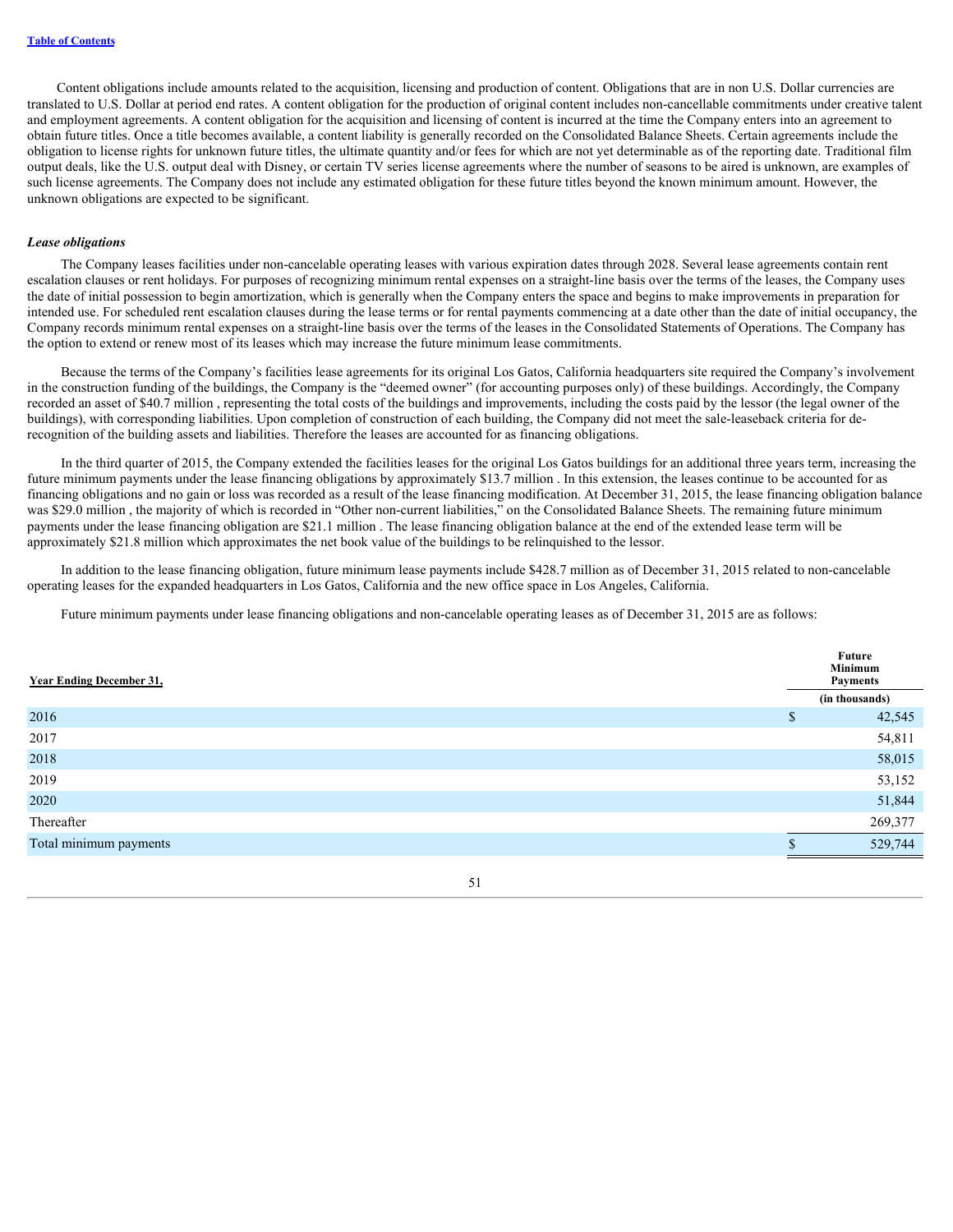Rent expense associated with the operating leases was \$34.7 million , \$26.6 million and \$27.9 million for the years ended December 31, 2015 , 2014 and 2013 , respectively.

### *Legal Proceedings*

From time to time, in the normal course of its operations, the Company is subject to litigation matters and claims, including claims relating to employee relations, business practices and patent infringement. Litigation can be expensive and disruptive to normal business operations. Moreover, the results of complex legal proceedings are difficult to predict and the Company's view of these matters may change in the future as the litigation and events related thereto unfold. The Company expenses legal fees as incurred. The Company records a provision for contingent losses when it is both probable that a liability has been incurred and the amount of the loss can be reasonably estimated. An unfavorable outcome to any legal matter, if material, could have an adverse effect on the Company's operations or its financial position, liquidity or results of operations.

On January 13, 2012, the first of three purported shareholder class action lawsuits was filed in the United States District Court for the Northern District of California against the Company and certain of its officers and directors. Two additional purported shareholder class action lawsuits were filed in the same court on January 27, 2012 and February 29, 2012 alleging substantially similar claims. These lawsuits were consolidated into *In re Netflix, Inc., Securities Litigation* , Case No. 3:12-cv-00225-SC, and the Court selected lead plaintiffs. On June 26, 2012, lead plaintiffs filed a consolidated complaint which alleged violations of the federal securities laws. The Court dismissed the consolidated complaint with leave to amend on February 13, 2013. Lead plaintiffs filed a first amended consolidated complaint on March 22, 2013. The Court dismissed the first amended consolidated complaint with prejudice on August 20, 2013, and judgment was entered on September 27, 2013. Lead plaintiffs filed a motion to alter or amend the judgment and requested leave to file a second amended complaint on October 25, 2013. On January 17, 2014, the Court denied that motion. On February 18, 2014, lead plaintiffs appealed that decision to the United States Court of Appeals for the Ninth Circuit, oral argument has been set for March 17, 2016. Management has determined a potential loss is reasonably possible however, based on its current knowledge, management does not believe that the amount of such possible loss or a range of potential loss is reasonably estimable.

On November 23, 2011, the first of six purported shareholder derivative suits was filed in the Superior Court of California, Santa Clara County, against the Company and certain of its officers and directors. Five additional purported shareholder derivative suits were subsequently filed: two in the Superior Court of California, Santa Clara County on February 9, 2012 and May 2, 2012; and three in the United States District Court for the Northern District of California on February 13, 2012, February 24, 2012 and April 2, 2012. The purported shareholder derivative suits filed in the Northern District of California have been voluntarily dismissed. On July 5, 2012, the purported shareholder derivative suits filed in Santa Clara County were consolidated into *In re Netflix, Inc. Shareholder Derivative Litigation* , Case No. 1-12-cv-218399, and lead counsel was appointed. A consolidated complaint was filed on December 4, 2012, with plaintiffs seeking compensatory damages and other relief. The consolidated complaint alleges, among other things, that certain of the Company's current and former officers and directors breached their fiduciary duties, issued false and misleading statements primarily regarding the Company's streaming business, violated accounting rules concerning segment reporting, violated provisions of the California Corporations Code, and wasted corporate assets. The consolidated complaint further alleges that the defendants caused the Company to buy back stock at artificially inflated prices to the detriment of the Company and its shareholders while contemporaneously selling personally held Company stock. The Company filed a demurrer to the consolidated complaint and a motion to stay the derivative litigation in favor of the related federal securities class action on February 4, 2013. On June 21, 2013, the Court granted the motion to stay the derivative litigation pending resolution of the related federal securities class action. Management has determined a potential loss is reasonably possible however, based on its current knowledge, management does not believe that the amount of such possible loss or a range of potential loss is reasonably estimable.

The Company is involved in other litigation matters not listed above but does not consider the matters to be material either individually or in the aggregate at this time. The Company's view of the matters not listed may change in the future as the litigation and events related thereto unfold.

#### **7. Guarantees—Indemnification Obligations**

In the ordinary course of business, the Company has entered into contractual arrangements under which it has agreed to provide indemnification of varying scope and terms to business partners and other parties with respect to certain matters, including, but not limited to, losses arising out of the Company's breach of such agreements and out of intellectual property infringement claims made by third parties. In these circumstances, payment may be conditional on the other party making a claim pursuant to the procedures specified in the particular contract.

The Company's obligations under these agreements may be limited in terms of time or amount, and in some instances, the Company may have recourse against third parties for certain payments. In addition, the Company has entered into

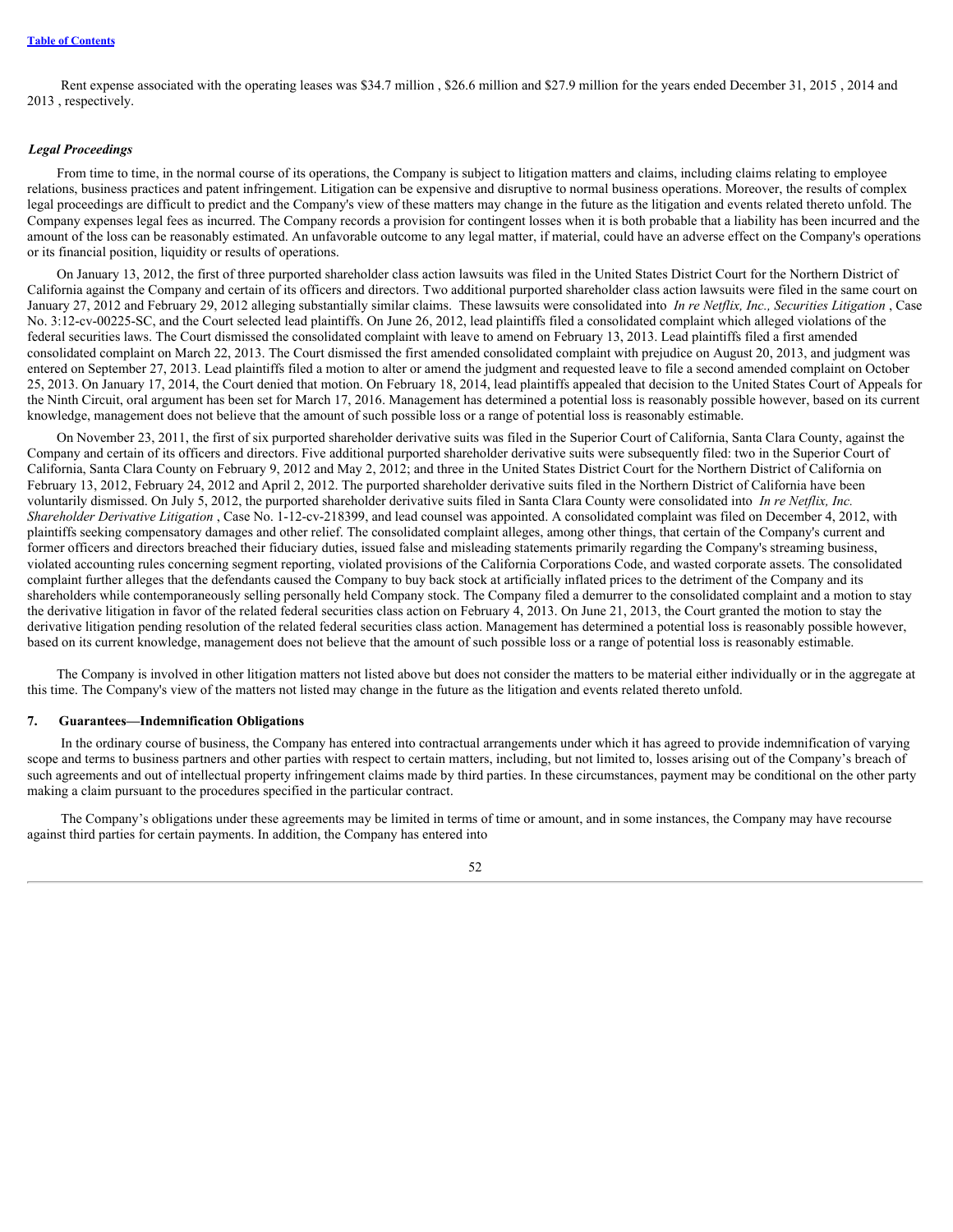indemnification agreements with its directors and certain of its officers that will require it, among other things, to indemnify them against certain liabilities that may arise by reason of their status or service as directors or officers. The terms of such obligations vary.

It is not possible to make a reasonable estimate of the maximum potential amount of future payments under these or similar agreements due to the conditional nature of the Company's obligations and the unique facts and circumstances involved in each particular agreement. No amount has been accrued in the accompanying financial statements with respect to these indemnification guarantees.

#### 8. **Stockholders' Equity**

In April 2013, the Company issued 16.3 million shares of common stock in connection with the conversion of the Convertible Notes, as adjusted for the Stock Split. See Note 5 to the consolidated financial statements for further details.

#### *Stock Split*

In March 2015, the Company's Board of Directors adopted an amendment to the Company's Certificate of Incorporation, to increase the number of shares of capital stock the Company is authorized to issue from 170,000,000 ( 160,000,000 shares of common stock and 10,000,000 shares of preferred stock), par value \$0.001 to 5,000,000,000 ( 4,990,000,000 shares of common stock and 10,000,000 shares of preferred stock), par value \$0.001 . This amendment to the Company's certificate of incorporation was approved by the Company's stockholders at the 2015 Annual Meeting held on June 9, 2015.

On June 23, 2015, the Company's Board of Directors declared a seven -for-one stock split in the form of a stock dividend that was paid on July 14, 2015 to all shareholders of record as of July 2, 2015. Outstanding share and per-share amounts disclosed for all periods presented have been retroactively adjusted to reflect the effects of the Stock Split.

#### *Preferred Stock*

The Company has authorized 10,000,000 shares of undesignated preferred stock with a par value of \$0.001 per share. None of the preferred shares were issued and outstanding at December 31, 2015 and 2014 .

### *Voting Rights*

The holders of each share of common stock shall be entitled to one vote per share on all matters to be voted upon by the Company's stockholders.

#### *Stock Option Plans*

In June 2011, the Company adopted the 2011 Stock Plan. The 2011 Stock Plan provides for the grant of incentive stock options to employees and for the grant of non-statutory stock options, stock appreciation rights, restricted stock and restricted stock units to employees, directors and consultants. As of December 31, 2015 , 16.8 million shares were reserved for future grants under the 2011 Stock Plan.

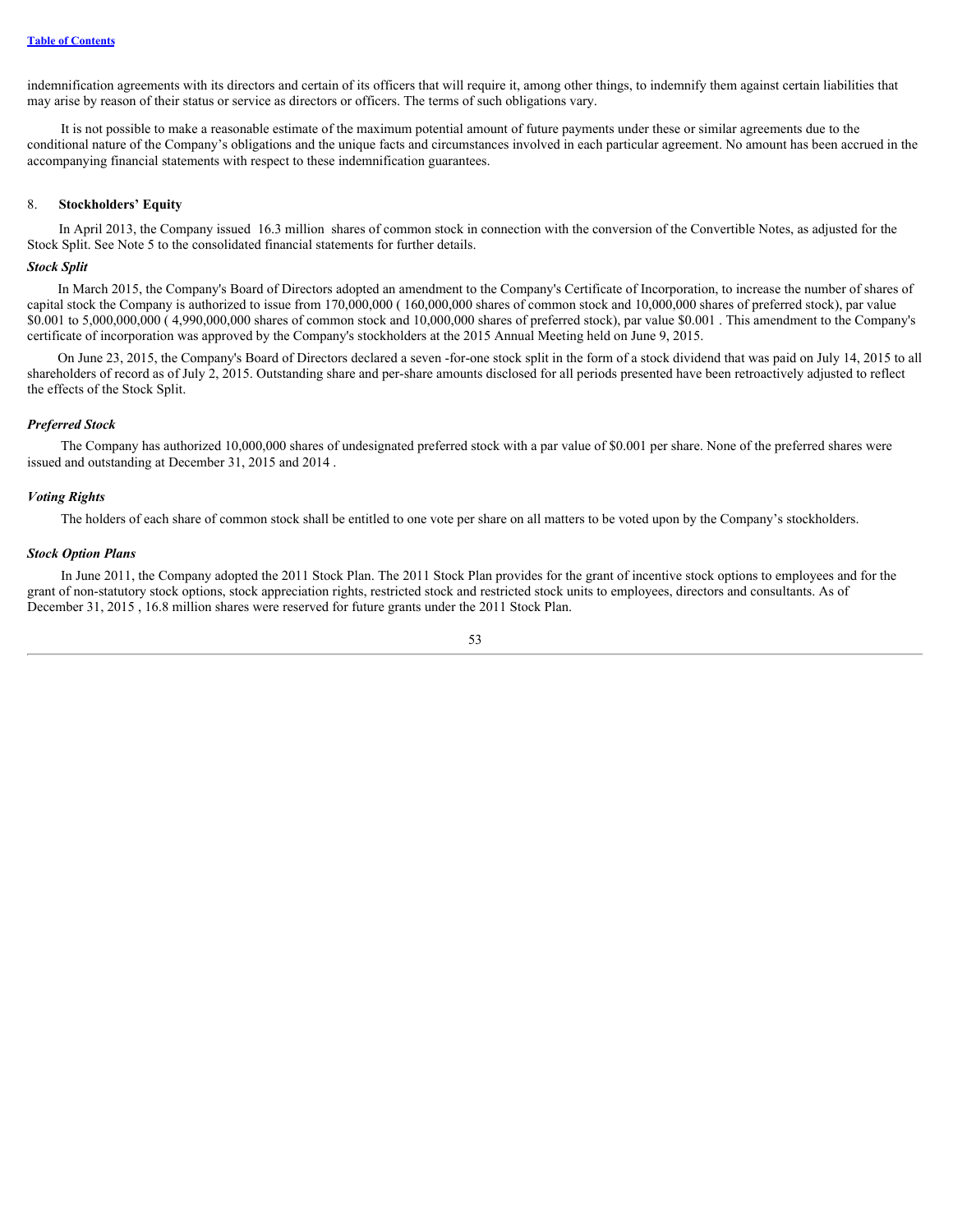A summary of the activities related to the Company's stock option plans, as adjusted for the Stock Split, is as follows:

|                                                |                                      |                            | <b>Options Outstanding</b> |                                                          | Weighted-Average                                   |                                                       |  |
|------------------------------------------------|--------------------------------------|----------------------------|----------------------------|----------------------------------------------------------|----------------------------------------------------|-------------------------------------------------------|--|
|                                                | <b>Shares Available</b><br>for Grant | Number of<br><b>Shares</b> |                            | Weighted-Average<br><b>Exercise Price</b><br>(per Share) | Remaining<br><b>Contractual Term</b><br>(in Years) | Aggregate<br><b>Intrinsic Value</b><br>(in Thousands) |  |
| Balances as of December 31, 2012               | 28, 343, 259                         | 32,010,664                 | Ъ                          | 10.19                                                    |                                                    |                                                       |  |
| Granted                                        | (4,499,040)                          | 4,499,040                  |                            | 29.85                                                    |                                                    |                                                       |  |
| Exercised                                      |                                      | (11,821,418)               |                            | 10.54                                                    |                                                    |                                                       |  |
| Balances as of December 31, 2013               | 23,844,219                           | 24,688,286                 | -S                         | 13.61                                                    |                                                    |                                                       |  |
| Granted                                        | (3,819,011)                          | 3,819,011                  |                            | 57.55                                                    |                                                    |                                                       |  |
| Exercised                                      |                                      | (5,661,880)                |                            | 10.81                                                    |                                                    |                                                       |  |
| Balances as of December 31, 2014               | 20,025,208                           | 22,845,417                 | Ъ                          | 21.65                                                    |                                                    |                                                       |  |
| Granted                                        | (3,179,892)                          | 3,179,892                  |                            | 82.67                                                    |                                                    |                                                       |  |
| Exercised                                      |                                      | (5,029,553)                |                            | 15.38                                                    |                                                    |                                                       |  |
| Balances as of December 31, 2015               | 16,845,316                           | 20,995,756                 | Ъ                          | 32.39                                                    | $6.26$ \$                                          | 1,723,505                                             |  |
| Vested and exercisable at<br>December 31, 2015 |                                      | 20,995,756                 | <sup>\$</sup>              | 32.39                                                    | 6.26 S                                             | 1,723,505                                             |  |
|                                                |                                      |                            |                            |                                                          |                                                    |                                                       |  |

The aggregate intrinsic value in the table above represents the total pretax intrinsic value (the difference between the Company's closing stock price on the last trading day of 2015 and the exercise price, multiplied by the number of in-the-money options) that would have been received by the option holders had all option holders exercised their options on the last trading day of 2015. This amount changes based on the fair market value of the Company's common stock. Total intrinsic value of options exercised for the years ended December 31, 2015 , 2014 and 2013 was \$368.4 million , \$265.1 million and \$274.2 million , respectively.

Cash received from option exercises for the years ended December 31, 2015 , 2014 and 2013 was \$78.0 million , \$60.5 million and \$124.6 million , respectively.

#### *Stock-Based Compensation*

Vested stock options granted after June 30, 2004 and before January 1, 2007 can be exercised up to one year following termination of employment. Vested stock options granted after January 2007 will remain exercisable for the full ten year contractual term regardless of employment status. The following table summarizes the assumptions used to value option grants using the lattice-binomial model and the valuation data, as adjusted for the Stock Split:

|                                                       | <b>Year Ended December 31,</b> |  |                   |                   |  |  |
|-------------------------------------------------------|--------------------------------|--|-------------------|-------------------|--|--|
|                                                       | 2015                           |  | 2014              | 2013              |  |  |
| Dividend yield                                        | $-$ %                          |  | $- \frac{0}{2}$   | $-$ %             |  |  |
| Expected volatility                                   | $36\% - 53\%$                  |  | $41\% - 48\%$     | $51\%$ - $54\%$   |  |  |
| Risk-free interest rate                               | $2.03\% - 2.29\%$              |  | $2.39\% - 2.83\%$ | $1.87\% - 2.71\%$ |  |  |
| Suboptimal exercise factor                            | $2.47 - 2.48$                  |  | $2.66 - 5.44$     | $2.33 - 3.92$     |  |  |
| <b>Valuation data:</b>                                |                                |  |                   |                   |  |  |
| Weighted-average fair value (per share)               | 39.22                          |  | 30.17             | 16.25             |  |  |
| Total stock-based compensation expense (in thousands) | 124,725                        |  | 115,239           | 73,100            |  |  |
| Total income tax impact on provision (in thousands)   | 47,125                         |  | 43,999            | 28,096            |  |  |

The Company considers several factors in determining the suboptimal exercise factor, including the historical and estimated option exercise behavior and the employee groupings. Prior to January 1, 2015, the Company bifurcated its option grants into two employee groupings (executive and non-executive) to determine the suboptimal exercise factor. Beginning on January 1, 2015, the Company began aggregating employee groupings for its determination of the suboptimal exercise factor as the previous bifurcation into two groupings did not have a material impact on the fair value of the options granted.

Prior to January 1, 2015, the Company's computation of expected volatility was based on a blend of historical volatility of its common stock and implied volatility of tradable forward call options to purchase shares of its common stock, as low trade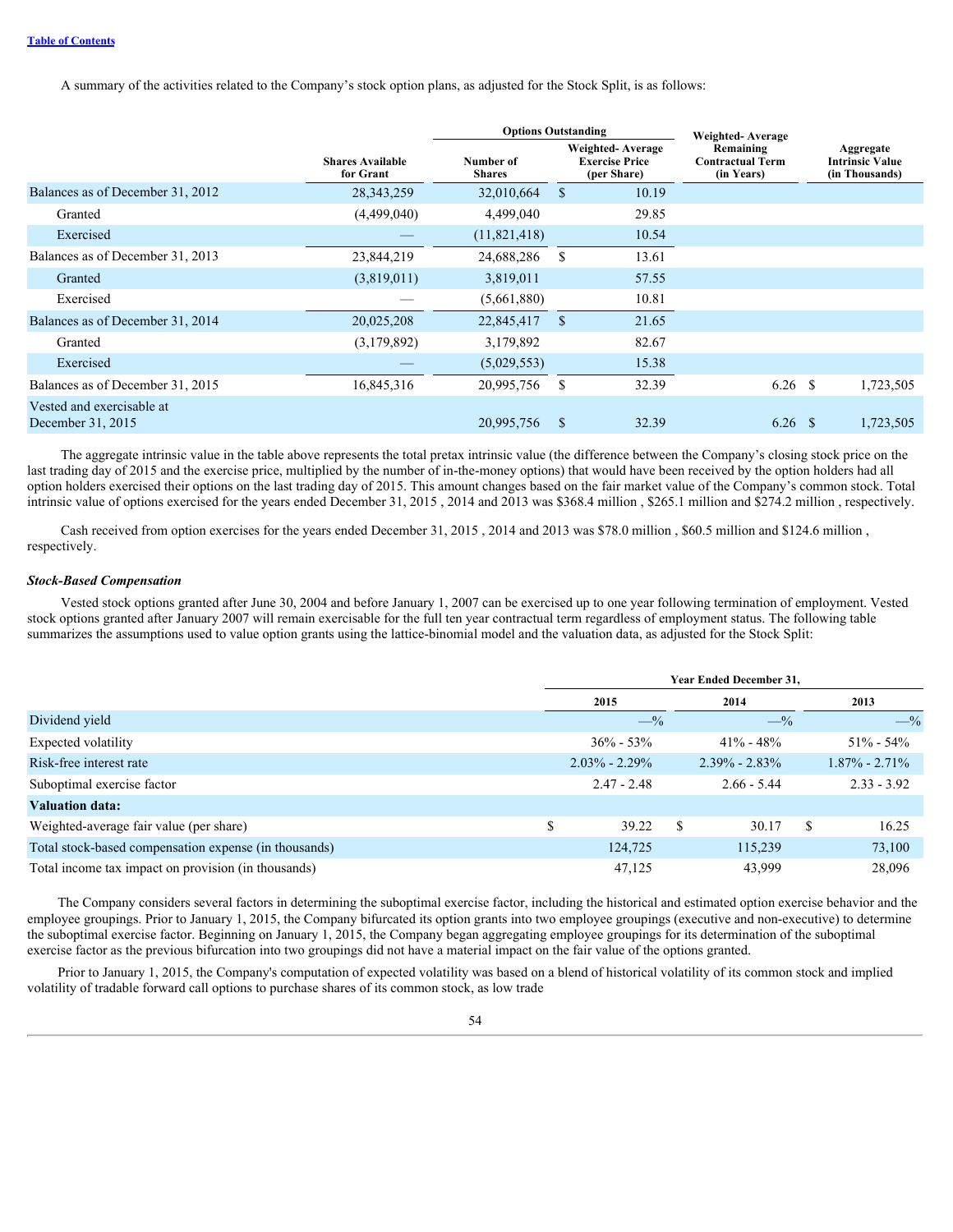volume of its tradable forward call options prior to 2011 precluded sole reliance on implied volatility. Beginning on January 1, 2015, expected volatility is based solely on implied volatility. The Company believes that implied volatility of publicly traded options in its common stock is more reflective of market conditions, and given consistently high trade volumes of the options, can reasonably be expected to be a better indicator of expected volatility than historical volatility of its common stock.

In valuing shares issued under the Company's employee stock option plans, the Company bases the risk-free interest rate on U.S. Treasury zero-coupon issues with terms similar to the contractual term of the options. The Company does not anticipate paying any cash dividends in the foreseeable future and therefore uses an expected dividend yield of zero in the option valuation model. The Company does not use a post-vesting termination rate as options are fully vested upon grant date.

# **9. Accumulated Other Comprehensive (Loss) Income**

The following table summarizes the changes in accumulated balances of other comprehensive (loss) income, net of tax:

|                                                            |                                                                        | <b>Foreign currency</b> |  | Change in unrealized<br>gains on available-for-<br>sale securities |  | Total     |
|------------------------------------------------------------|------------------------------------------------------------------------|-------------------------|--|--------------------------------------------------------------------|--|-----------|
|                                                            |                                                                        |                         |  | (in thousands)                                                     |  |           |
| Balance as of December 31, 2013                            |                                                                        | 3,153                   |  | 422                                                                |  | 3,575     |
| Other comprehensive (loss) income before reclassifications |                                                                        | (7,768)                 |  | 337                                                                |  | (7, 431)  |
|                                                            | Amounts reclassified from accumulated other comprehensive (loss)income |                         |  | (590)                                                              |  | (590)     |
| Net decrease in other comprehensive (loss) income          |                                                                        | (7,768)                 |  | (253)                                                              |  | (8,021)   |
| Balance as of December 31, 2014                            |                                                                        | $(4,615)$ \$            |  | 169                                                                |  | (4, 446)  |
| Other comprehensive (loss) income before reclassifications |                                                                        | (37, 887)               |  | (771)                                                              |  | (38,658)  |
|                                                            | Amounts reclassified from accumulated other comprehensive (loss)income |                         |  | (204)                                                              |  | (204)     |
| Net decrease in other comprehensive (loss) income          |                                                                        | (37, 887)               |  | (975)                                                              |  | (38, 862) |
| Balance as of December 31, 2015                            |                                                                        | (42,502)                |  | (806)                                                              |  | (43,308)  |
|                                                            |                                                                        |                         |  |                                                                    |  |           |

As discussed in Note 1, other comprehensive (loss) income for the year ended December 31, 2015 includes the impact of the change in functional currency for certain of the Company's European entities.

All amounts reclassified from accumulated other comprehensive (loss) income related to realized gains on available-for-sale securities. These reclassifications impacted "Interest and other income (expense)" on the Consolidated Statements of Operations.

## **10. Income Taxes**

Income before provision for income taxes was as follows:

|                            | <b>Year Ended December 31,</b> |  |                |          |         |  |  |  |  |
|----------------------------|--------------------------------|--|----------------|----------|---------|--|--|--|--|
|                            | 2015                           |  | 2014           |          | 2013    |  |  |  |  |
|                            |                                |  | (in thousands) |          |         |  |  |  |  |
| <b>United States</b>       | 95,644                         |  | 325,081        | $\sim$ S | 159,126 |  |  |  |  |
| Foreign                    | 46,241                         |  | 24,288         |          | 11,948  |  |  |  |  |
| Income before income taxes | 141,885                        |  | 349,369        |          | 171,074 |  |  |  |  |
|                            |                                |  |                |          |         |  |  |  |  |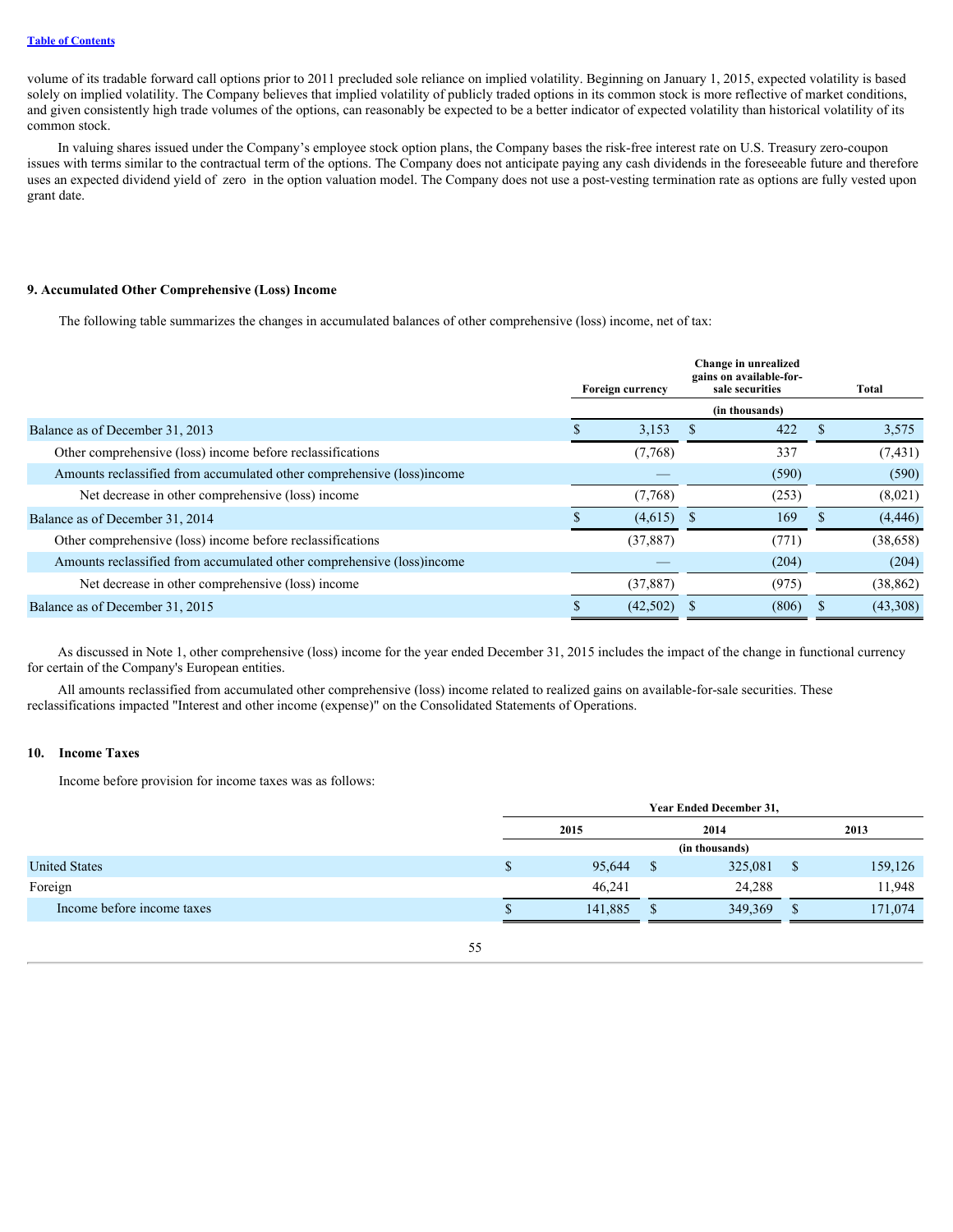The components of provision for income taxes for all periods presented were as follows:

|                            | <b>Year Ended December 31,</b> |  |           |  |           |  |  |  |  |
|----------------------------|--------------------------------|--|-----------|--|-----------|--|--|--|--|
|                            | 2015                           |  | 2014      |  | 2013      |  |  |  |  |
|                            | (in thousands)                 |  |           |  |           |  |  |  |  |
| Current tax provision:     |                                |  |           |  |           |  |  |  |  |
| Federal                    | \$<br>52,557 \$                |  | 86,623 \$ |  | 58,558    |  |  |  |  |
| State                      | (1,576)                        |  | 9,866     |  | 15,154    |  |  |  |  |
| Foreign                    | 26,918                         |  | 16,144    |  | 7,003     |  |  |  |  |
| Total current              | 77,899                         |  | 112,633   |  | 80,715    |  |  |  |  |
| Deferred tax provision:    |                                |  |           |  |           |  |  |  |  |
| Federal                    | (37,669)                       |  | (10, 994) |  | (18,930)  |  |  |  |  |
| State                      | (17, 635)                      |  | (17, 794) |  | (2,751)   |  |  |  |  |
| Foreign                    | (3,351)                        |  | (1,275)   |  | (363)     |  |  |  |  |
| Total deferred             | (58, 655)                      |  | (30,063)  |  | (22, 044) |  |  |  |  |
| Provision for income taxes | 19,244                         |  | 82,570 \$ |  | 58,671    |  |  |  |  |
|                            |                                |  |           |  |           |  |  |  |  |

U.S. income taxes and foreign withholding taxes associated with the repatriation of earnings of certain foreign subsidiaries were not provided for on a cumulative total of \$65.3 million of undistributed earnings for certain foreign subsidiaries as of December 31, 2015. The Company intends to reinvest these earnings indefinitely in its foreign subsidiaries. If these earnings were distributed to the United States in the form of dividends or otherwise, the Company would be subject to additional U.S. income taxes net of available foreign tax credits associated with these earnings. The amount of unrecognized deferred income tax liability related to these earnings is approximately \$22.8 million .

A reconciliation of the provision for income taxes, with the amount computed by applying the statutory Federal income tax rate to income before income taxes is as follows:

|                                                                 |      | Year Ended December 31, |                |           |  |  |  |
|-----------------------------------------------------------------|------|-------------------------|----------------|-----------|--|--|--|
|                                                                 | 2015 |                         | 2014           | 2013      |  |  |  |
|                                                                 |      |                         | (in thousands) |           |  |  |  |
| Expected tax expense at U.S. Federal statutory rate of 35%      |      | 49,658                  | 122,279        | 59,878    |  |  |  |
| State income taxes, net of Federal income tax effect            |      | 4,783                   | 13,274         | 8,053     |  |  |  |
| R&D tax credit                                                  |      | (29,363)                | (18, 655)      | (13, 841) |  |  |  |
| Release of tax reserves on previously unrecognized tax benefits |      | (13, 438)               | (38,612)       |           |  |  |  |
| Foreign earnings at other than US rates                         |      | 5,310                   | 2,959          | 821       |  |  |  |
| Other                                                           |      | 2,294                   | 1,325          | 3,760     |  |  |  |
| Provision for income taxes                                      |      | 19,244                  | 82,570         | 58,671    |  |  |  |
|                                                                 |      |                         |                |           |  |  |  |

On December 18, 2015, the Protecting Americans from Tax Hikes Act of 2015 (H.R. 2029) was signed into law which retroactively and permanently extended the Federal R&D credit from January 1, 2015. As a result, the Company recognized the retroactive benefit of the 2015 R&D credit of approximately \$16.5 million as a discrete item in the fourth quarter of 2015, the period in which the legislation was enacted.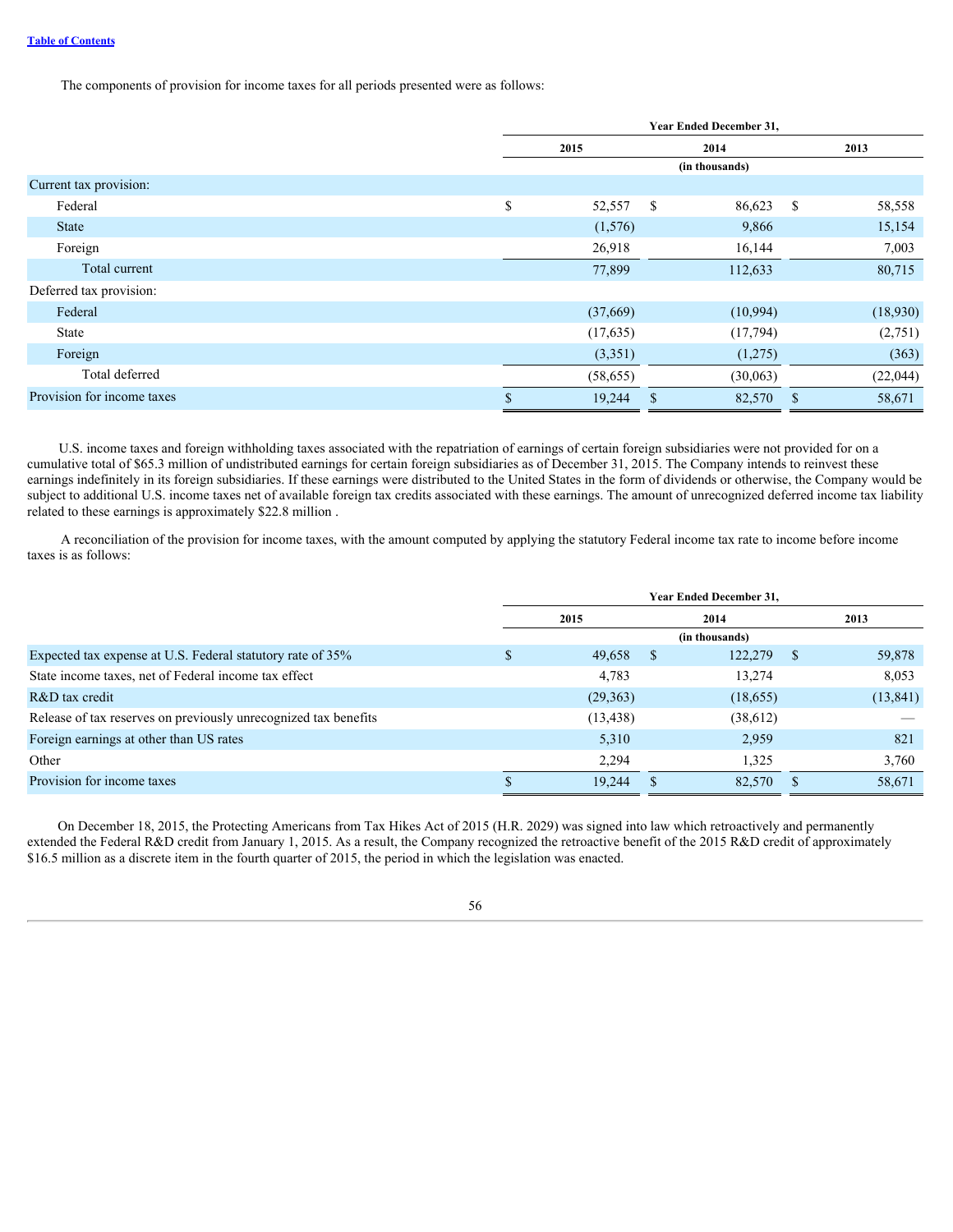The components of deferred tax assets and liabilities were as follows:

|                                    | As of December 31, |          |  |  |  |  |
|------------------------------------|--------------------|----------|--|--|--|--|
|                                    | 2015               | 2014     |  |  |  |  |
|                                    | (in thousands)     |          |  |  |  |  |
| Deferred tax assets (liabilities): |                    |          |  |  |  |  |
| Stock-based compensation           | $131,339$ \$       | 100,397  |  |  |  |  |
| Accruals and reserves              | 14,367             | 13,415   |  |  |  |  |
| Depreciation and amortization      | (43,204)           | (11,708) |  |  |  |  |
| R&D credits                        | 74,091             | 21,014   |  |  |  |  |
| Other                              | 3,980              | (2,778)  |  |  |  |  |
| Total deferred tax assets          | 180,573            | 120,340  |  |  |  |  |
|                                    |                    |          |  |  |  |  |

All deferred tax assets are classified as "Other non-current assets" on the Consolidated Balance Sheets as of December 31, 2015 and December 31, 2014. In evaluating its ability to realize the net deferred tax assets, the Company considered all available positive and negative evidence, including its past operating results and the forecast of future market growth, forecasted earnings, future taxable income, and prudent and feasible tax planning strategies. As of December 31, 2015 and 2014 , it was considered more likely than not that substantially all deferred tax assets would be realized, and no valuation allowance was recorded.

As of December 31, 2015, the Company's Federal R&D tax credit and state tax credit carryforwards for tax return purposes were \$44.1 million , and \$59.3 million , respectively. The Federal R&D tax credit carryforwards expire through 2035. State tax credit carryforwards of \$58.8 million can be carried forward indefinitely and \$0.5 million expire in 2024.

As of December 31, 2015, the Company's net operating loss carryforwards for Federal and state tax return purposes were \$104.8 million and \$237.0 million , respectively, which expire in 2035. These net operating losses were generated as a result of excess stock option deductions. Pursuant to Accounting Standards Codification 718, *Compensation - Stock Compensation* , the Company has not recognized the related \$45.0 million tax benefit from the Federal and state net operating losses attributable to excess stock option deductions in gross deferred tax assets. The \$45.0 million tax benefit will be credited directly to additional paidin capital when net operating losses attributable to excess stock option deductions are utilized to reduce taxes payable.

Income tax benefits attributable to the exercise of employee stock options of \$79.9 million , \$88.9 million and \$80.0 million for the years ended December 31, 2015, 2014 and 2013, respectively, were recorded directly to additional paid-in-capital.

The Company classified \$3.6 million of unrecognized tax benefits that are expected to result in payment or receipt of cash within one year as "Accrued expenses". The unrecognized tax benefits that are not expected to result in payment or receipt of cash within one year are classified as "Other non-current liabilities" and a reduction of deferred tax assets which is classified as "Other non-current assets" in the Consolidated Balance Sheets. As of December 31, 2015, the total amount of gross unrecognized tax benefits was \$17.1 million , of which \$13.5 million , if recognized, would favorably impact the Company's effective tax rate. As of December 31, 2014, the total amount of gross unrecognized tax benefits was \$34.8 million , of which \$29.2 million , if recognized, would favorably impact the Company's effective tax rate. The aggregate changes in the Company's total gross amount of unrecognized tax benefits are summarized as follows (in thousands):

| Balance as of December 31, 2013                                    | 68,231    |
|--------------------------------------------------------------------|-----------|
| Decreases related to tax positions taken during prior periods      | (39,015)  |
| Increases related to tax positions taken during the current period | 11,174    |
| Decreases related to settlements with taxing authorities           | (5,578)   |
| Balance as of December 31, 2014                                    | 34,812    |
| Increases related to tax positions taken during prior periods      | 1,960     |
| Decreases related to tax positions taken during prior periods      | (12, 334) |
| Increases related to tax positions taken during the current period | 7,077     |
| Decreases related to settlements with taxing authorities           | (14,398)  |
| Balance as of December 31, 2015                                    | 17,117    |
|                                                                    |           |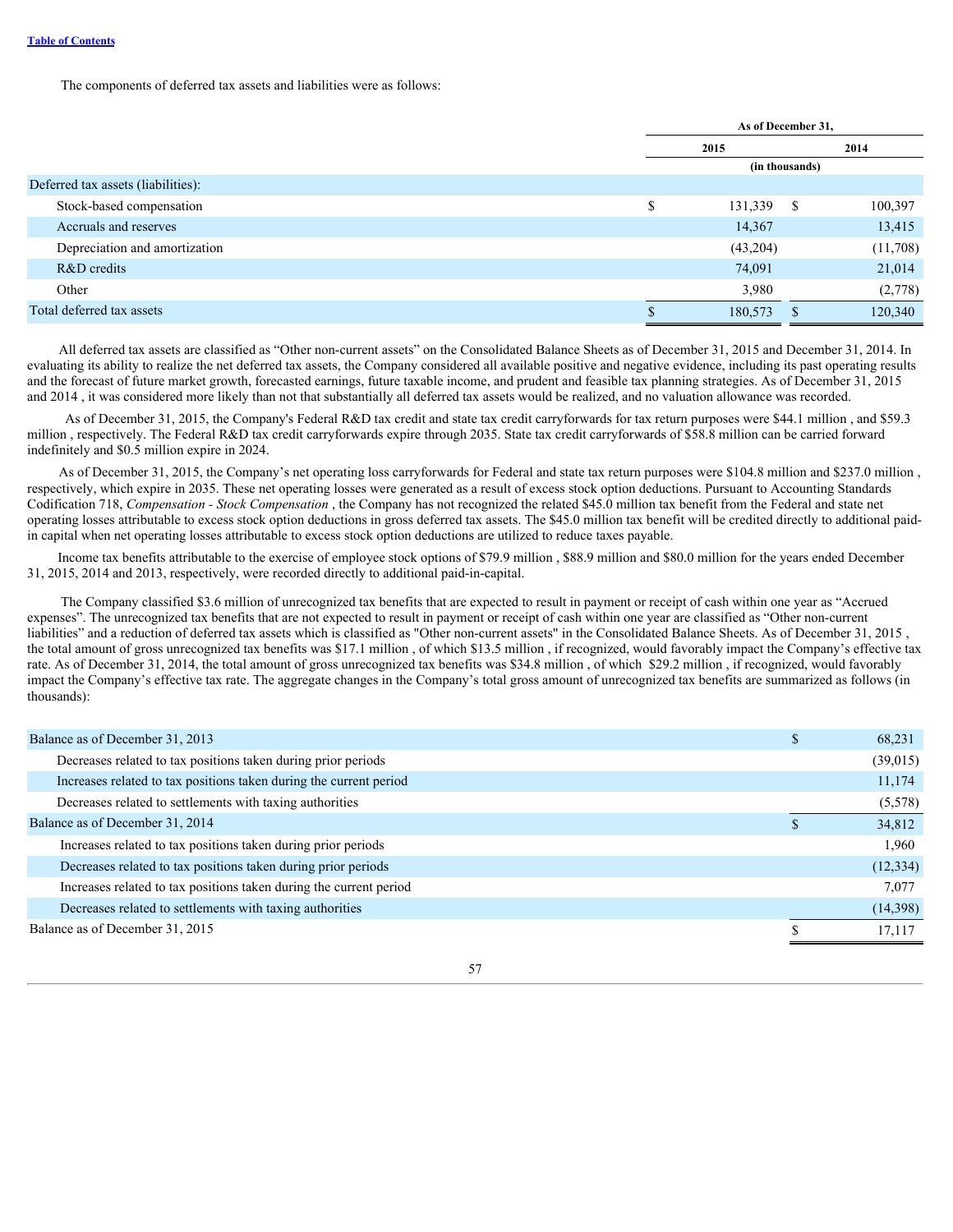The Company includes interest and penalties related to unrecognized tax benefits within the provision for income taxes and in "Other non-current liabilities" in the Consolidated Balance Sheets. Interest and penalties included in the Company's provision for income taxes were not material in all the periods presented.

The Company files U.S. Federal, state and foreign tax returns. In December 2015, the Company reached a settlement with the IRS for tax years 2010 through 2013. The 2014 Federal tax return remains subject to examination by the IRS. California had previously completed its Field Exam of the 2006 and 2007 California tax returns and had issued a Notice of Proposed Assessment primarily related to the Company's R&D Credits claimed in those years. The Company filed a protest against the proposed assessment and settlement was reached with the Franchise Tax Board for tax years 1997 through 2007 in November 2015. The years 2008 through 2014, remain subject to examination by the state of California. As a result of the above audit settlements, the Company has reassessed the tax reserves on the related uncertain tax position for all open years and released \$13.4 million of tax reserves in the fourth quarter of 2015. The Company has no significant foreign jurisdiction audits underway. The years 2011 through 2014 remain subject to examination by foreign jurisdictions.

Given the potential outcome of the current examinations as well as the impact of the current examinations on the potential expiration of the statute of limitations, it is reasonably possible that the balance of unrecognized tax benefits could significantly change within the next twelve months. However, an estimate of the range of reasonably possible adjustments cannot be made.

#### **11. Employee Benefit Plan**

The Company maintains a 401(k) savings plan covering substantially all of its employees. Eligible employees may contribute up to 60% of their annual salary through payroll deductions, but not more than the statutory limits set by the Internal Revenue Service. The Company matches employee contributions at the discretion of the Board. During 2015, 2014 and 2013, the Company's matching contributions totaled \$11.2 million, \$8.3 million and \$6.5 million, respectively.

#### **12. Segment Information**

The Company has three reportable segments: Domestic streaming, International streaming and Domestic DVD. Segment information is presented along the same lines that the Company's chief operating decision maker ("CODM") reviews the operating results in assessing performance and allocating resources. The Company's CODM reviews revenue and contribution profit (loss) for each of the reportable segments. Contribution profit (loss) is defined as revenues less cost of revenues and marketing expenses incurred by the segment. The Company has aggregated the results of the International operating segments into one reportable segment because these operating segments share similar long-term economic and other qualitative characteristics.

The Domestic streaming segment derives revenues from monthly membership fees for services consisting solely of streaming content to the members in the United States. The International streaming segment derives revenues from monthly membership fees for services consisting solely of streaming content to members outside of the United States. The Domestic DVD segment derives revenues from monthly membership fees for services consisting solely of DVD-bymail. Revenues and the related payment card fees are attributed to the operating segment based on the nature of the underlying membership (streaming or DVD) and the geographic region from which the membership originates. There are no internal revenue transactions between the Company's segments.

The majority of cost of revenues relate to content expenses directly incurred by the segment. However, in connection with global expansion, content acquired, licensed, and produced increasingly includes global rights. The Company allocates this content between the International and Domestic streaming segments based on estimated fair market value. Other costs of revenues such as delivery costs are primarily attributed to the operating segment based on amounts directly incurred by the segment. Marketing expenses consist primarily of advertising expenses and payments made to our affiliates and device partners which are generally included in the segment in which the expenditures are directly incurred.

The Company's long-lived tangible assets were located as follows:

|                      | As of December 31, |         |
|----------------------|--------------------|---------|
|                      | 2015               | 2014    |
|                      | (in thousands)     |         |
| <b>United States</b> | 159,566            | 138,704 |
| International        | 13,846             | 11,171  |
|                      |                    |         |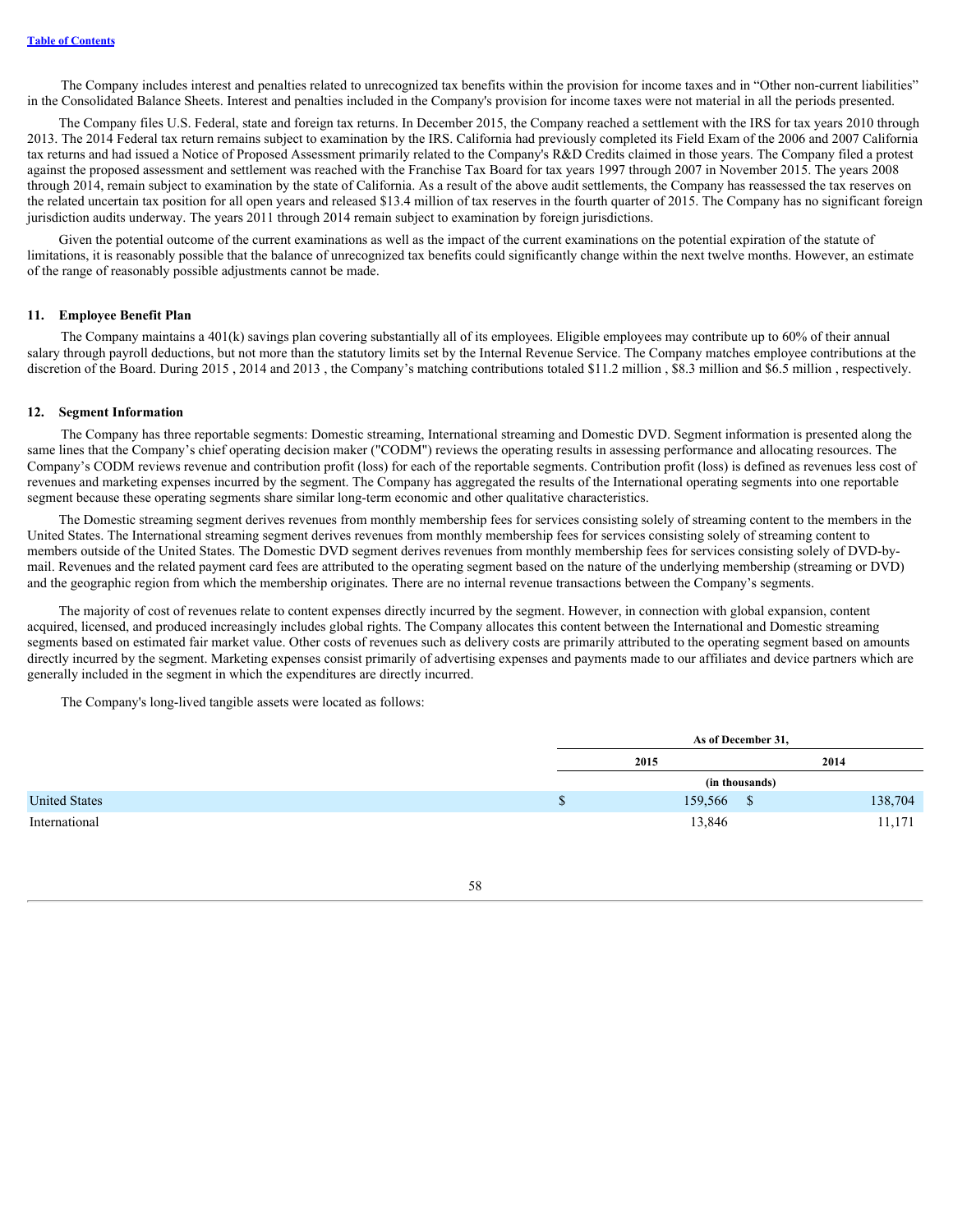The following tables represent segment information for the year ended December 31, 2015:

|                                        |                       | As of/Year ended December 31, 2015 |                |                                 |              |
|----------------------------------------|-----------------------|------------------------------------|----------------|---------------------------------|--------------|
|                                        | Domestic<br>Streaming | International<br>Streaming         |                | Domestic<br><b>DVD</b>          | Consolidated |
|                                        |                       |                                    | (in thousands) |                                 |              |
| Total memberships at end of period (1) | 44,738                | 30,024                             |                | 4,904                           |              |
| Revenues                               | 4,180,339 \$          | 1,953,435 \$                       |                | 645,737 \$                      | 6,779,511    |
| Cost of revenues                       | 2,487,193             | 1,780,375                          |                | 323,908                         | 4,591,476    |
| Marketing                              | 317,646               | 506,446                            |                | $\hspace{0.1mm}-\hspace{0.1mm}$ | 824,092      |
| Contribution profit (loss)             | 1,375,500 \$          | $(333,386)$ \$                     |                | 321,829                         | 1,363,943    |
| Other operating expenses               |                       |                                    |                |                                 | 1,058,117    |
| Operating income                       |                       |                                    |                |                                 | 305,826      |
| Other income (expense)                 |                       |                                    |                |                                 | (163, 941)   |
| Provision for income taxes             |                       |                                    |                |                                 | 19,244       |
| Net income                             |                       |                                    |                |                                 | 122,641      |
|                                        |                       |                                    |                |                                 |              |

|                                |                                     | As of/Year ended December 31, 2015 |                        |                     |
|--------------------------------|-------------------------------------|------------------------------------|------------------------|---------------------|
|                                | <b>Domestic</b><br><b>Streaming</b> | International<br><b>Streaming</b>  | Domestic<br><b>DVD</b> | <b>Consolidated</b> |
|                                |                                     | (in thousands)                     |                        |                     |
| Amortization of content assets | 1,905,069                           | 1,500,313                          | 79,380                 | 3,484,762           |

The following tables represent segment information for the year ended December 31, 2014:

|                                        |                       | As of/Year ended December 31, 2014 |                |                          |              |
|----------------------------------------|-----------------------|------------------------------------|----------------|--------------------------|--------------|
|                                        | Domestic<br>Streaming | International<br>Streaming         |                | Domestic<br><b>DVD</b>   | Consolidated |
|                                        |                       |                                    | (in thousands) |                          |              |
| Total memberships at end of period (1) | 39,114                | 18,277                             |                | 5,767                    |              |
| Revenues                               | $3,431,434$ \$        | 1,308,061 \$                       |                | $765,161$ \$             | 5,504,656    |
| Cost of revenues                       | 2,201,761             | 1,154,117                          |                | 396,882                  | 3,752,760    |
| Marketing                              | 293,453               | 313,733                            |                | $\overline{\phantom{m}}$ | 607,186      |
| Contribution profit (loss)             | 936,220               | $(159,789)$ \$                     |                | 368,279 \$               | 1,144,710    |
| Other operating expenses               |                       |                                    |                |                          | 742,062      |
| Operating income                       |                       |                                    |                |                          | 402,648      |
| Other income (expense)                 |                       |                                    |                |                          | (53,279)     |
| Provision for income taxes             |                       |                                    |                |                          | 82,570       |
| Net income                             |                       |                                    |                |                          | 266,799      |
|                                        |                       |                                    |                |                          |              |

|                                |                              |                                   | As of/Year ended December 31, 2014 |              |
|--------------------------------|------------------------------|-----------------------------------|------------------------------------|--------------|
|                                | Domestic<br><b>Streaming</b> | International<br><b>Streaming</b> | Domestic<br><b>DVD</b>             | Consolidated |
|                                |                              | (in thousands)                    |                                    |              |
| Amortization of content assets | 1,657,673                    | 998,606                           | 71,491                             | 2,727,770    |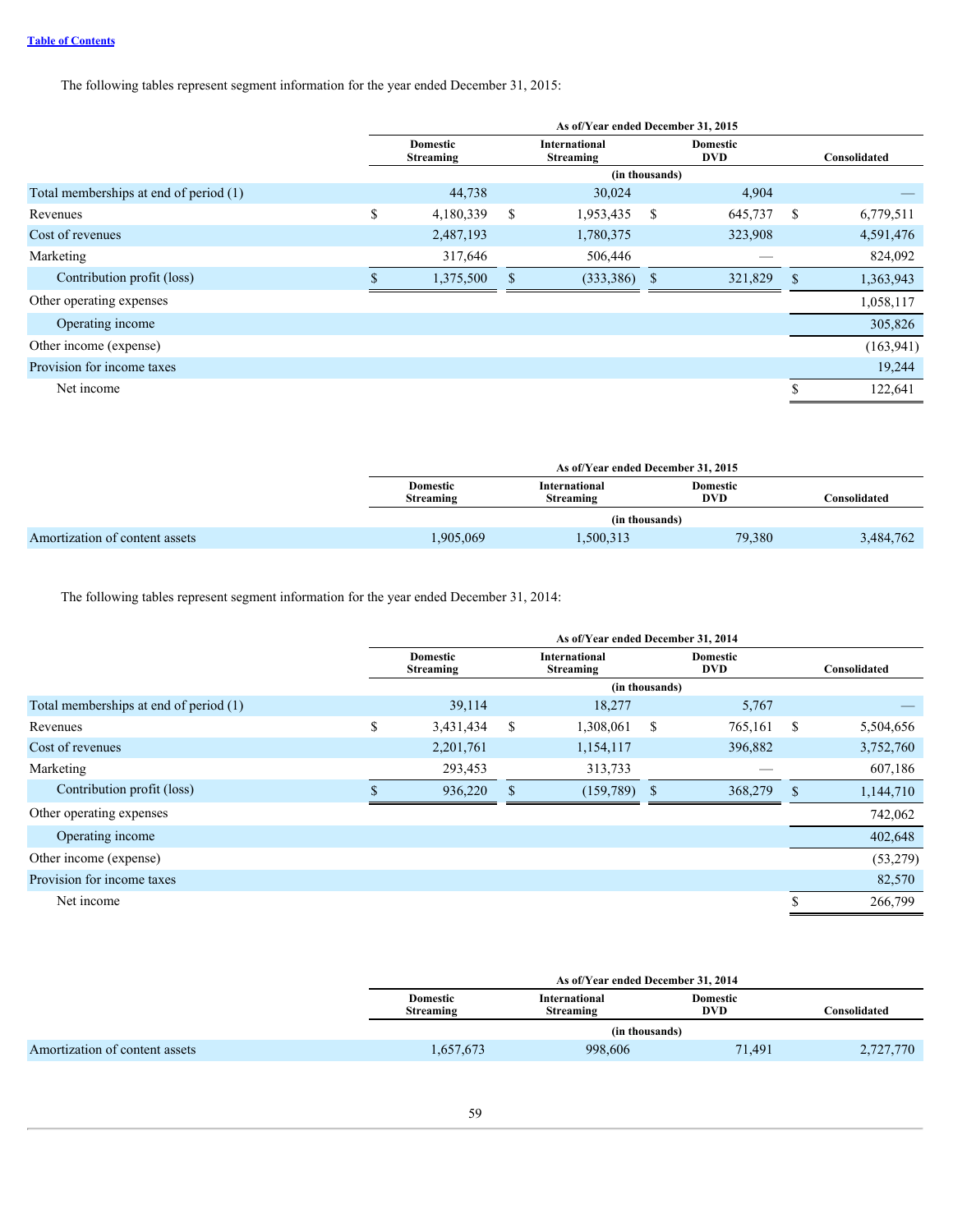The following tables represent segment information for the year ended December 31, 2013:

|                                        |                       | As of/Year ended December 31, 2013 |                               |                               |  |  |
|----------------------------------------|-----------------------|------------------------------------|-------------------------------|-------------------------------|--|--|
|                                        | Domestic<br>Streaming | International<br>Streaming         | <b>Domestic</b><br><b>DVD</b> | Consolidated                  |  |  |
|                                        |                       | (in thousands)                     |                               |                               |  |  |
| Total memberships at end of period (1) | 33,420                | 10,930                             | 6,930                         | $\overbrace{\phantom{aaaaa}}$ |  |  |
| Revenues                               | 2,751,375 \$          | 712,390 \$                         | 910,797 \$                    | 4,374,562                     |  |  |
| Cost of revenues                       | 1,863,376             | 782,304                            | 471,523                       | 3,117,203                     |  |  |
| Marketing                              | 265,232               | 204,418                            | 292                           | 469,942                       |  |  |
| Contribution profit (loss)             | 622,767               | $(274, 332)$ \$                    | 438,982                       | 787,417                       |  |  |
| Other operating expenses               |                       |                                    |                               | 559,070                       |  |  |
| Operating income                       |                       |                                    |                               | 228,347                       |  |  |
| Other income (expense)                 |                       |                                    |                               | (57, 273)                     |  |  |
| Provision for income taxes             |                       |                                    |                               | 58,671                        |  |  |
| Net income                             |                       |                                    |                               | 112,403                       |  |  |
|                                        |                       |                                    |                               |                               |  |  |

|                                |                       | As of/Year ended December 31, 2013 |                        |              |
|--------------------------------|-----------------------|------------------------------------|------------------------|--------------|
|                                | Domestic<br>Streaming | International<br><b>Streaming</b>  | Domestic<br><b>DVD</b> | Consolidated |
|                                |                       | (in thousands)                     |                        |              |
| Amortization of content assets | ,420,076              | 701,905                            | 71,325                 | 2,193,306    |

(1) A membership (also referred to as a subscription or a member) is defined as the right to receive the Netflix service following sign-up and a method of payment being provided. Memberships are assigned to territories based on the geographic location used at time of sign-up as determined by our internal systems, which utilize industry standard geo-location technology. We offer free-trial memberships to new and certain rejoining members. Total members include those who are on a free-trial as long as a method of payment has been provided. A membership is canceled and ceases to be reflected in the above metrics as of the effective cancellation date. Voluntary cancellations become effective at the end of the prepaid membership period, while involuntary cancellation of the service, as a result of a failed method of payment, becomes effective immediately except in limited circumstances where a short grace period is offered to ensure the streaming service is not interrupted for members who are impacted by payment processing delays by our banks or integrated payment partners. The number of members in a grace period at any given point is not material.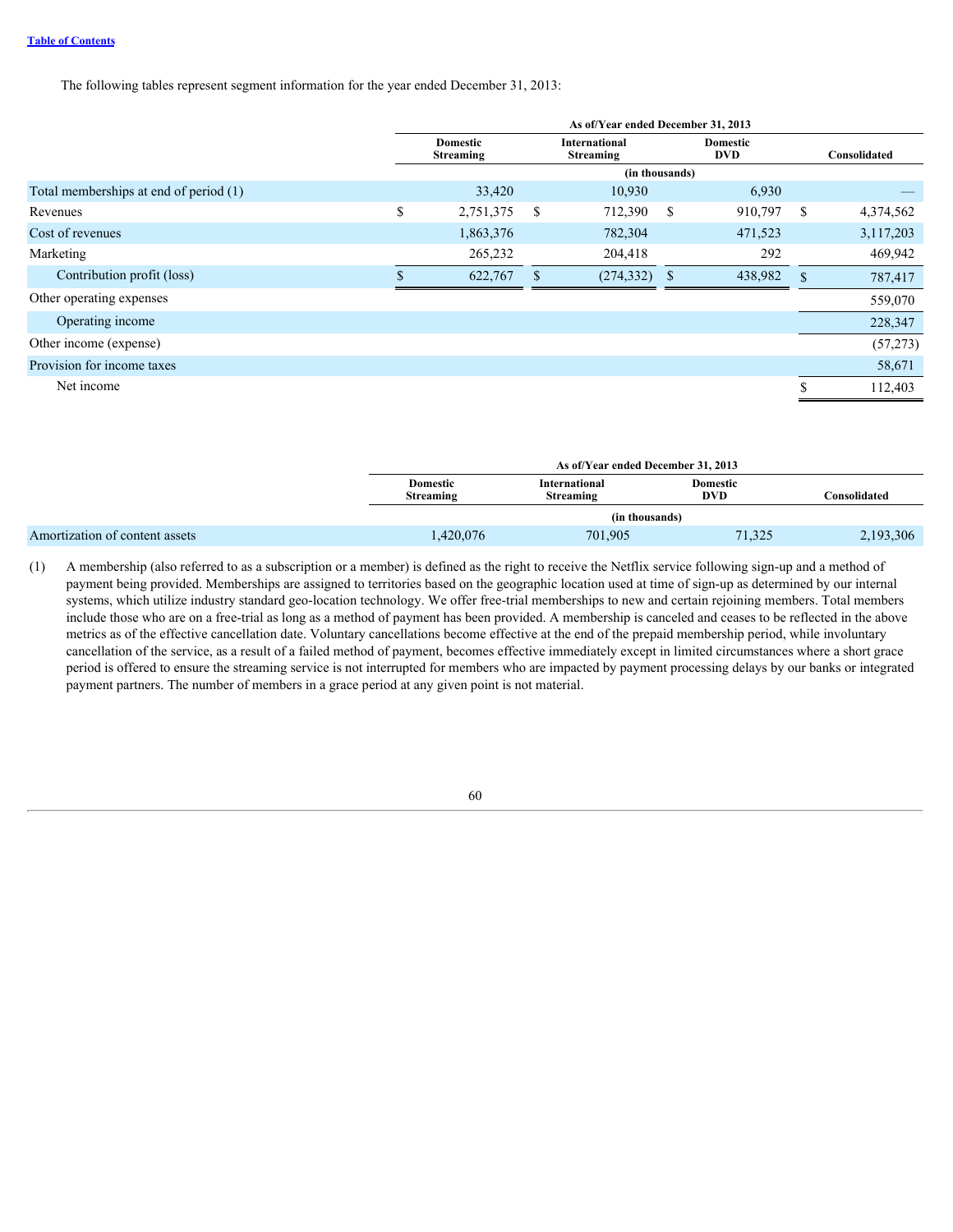# **Table of Contents**

# **13. Selected Quarterly Financial Data (Unaudited)**

|                     |               | December 31 | September 30  |                                           |              | June 30   | March 31     |           |
|---------------------|---------------|-------------|---------------|-------------------------------------------|--------------|-----------|--------------|-----------|
|                     |               |             |               | (in thousands, except for per share data) |              |           |              |           |
| 2015                |               |             |               |                                           |              |           |              |           |
| Total revenues      | \$            | 1,823,333   | <sup>\$</sup> | 1,738,355 \$                              |              | 1,644,694 | \$           | 1,573,129 |
| Gross profit        |               | 573,968     |               | 564,397                                   |              | 522,942   |              | 526,728   |
| Net income          |               | 43,178      |               | 29,432                                    |              | 26,335    |              | 23,696    |
| Earnings per share: |               |             |               |                                           |              |           |              |           |
| Basic               | <sup>\$</sup> | 0.10        | -S            | 0.07                                      | $\mathbf{s}$ | 0.06      | -S           | 0.06      |
| Diluted             |               | 0.10        |               | 0.07                                      |              | 0.06      |              | 0.05      |
| 2014                |               |             |               |                                           |              |           |              |           |
| Total revenues      | $\mathbb{S}$  | 1,484,728   | $\mathbb{S}$  | $1,409,432$ \$                            |              | 1,340,407 | $\mathbb{S}$ | 1,270,089 |
| Gross profit        |               | 470,396     |               | 455,038                                   |              | 425,559   |              | 400,903   |
| Net income          |               | 83,371      |               | 59,295                                    |              | 71,018    |              | 53,115    |
| Earnings per share: |               |             |               |                                           |              |           |              |           |
| Basic               | $\mathbb{S}$  | 0.20        | <sup>S</sup>  | $0.14$ \$                                 |              | $0.17$ \$ |              | 0.13      |
| Diluted             |               | 0.19        |               | 0.14                                      |              | 0.16      |              | 0.12      |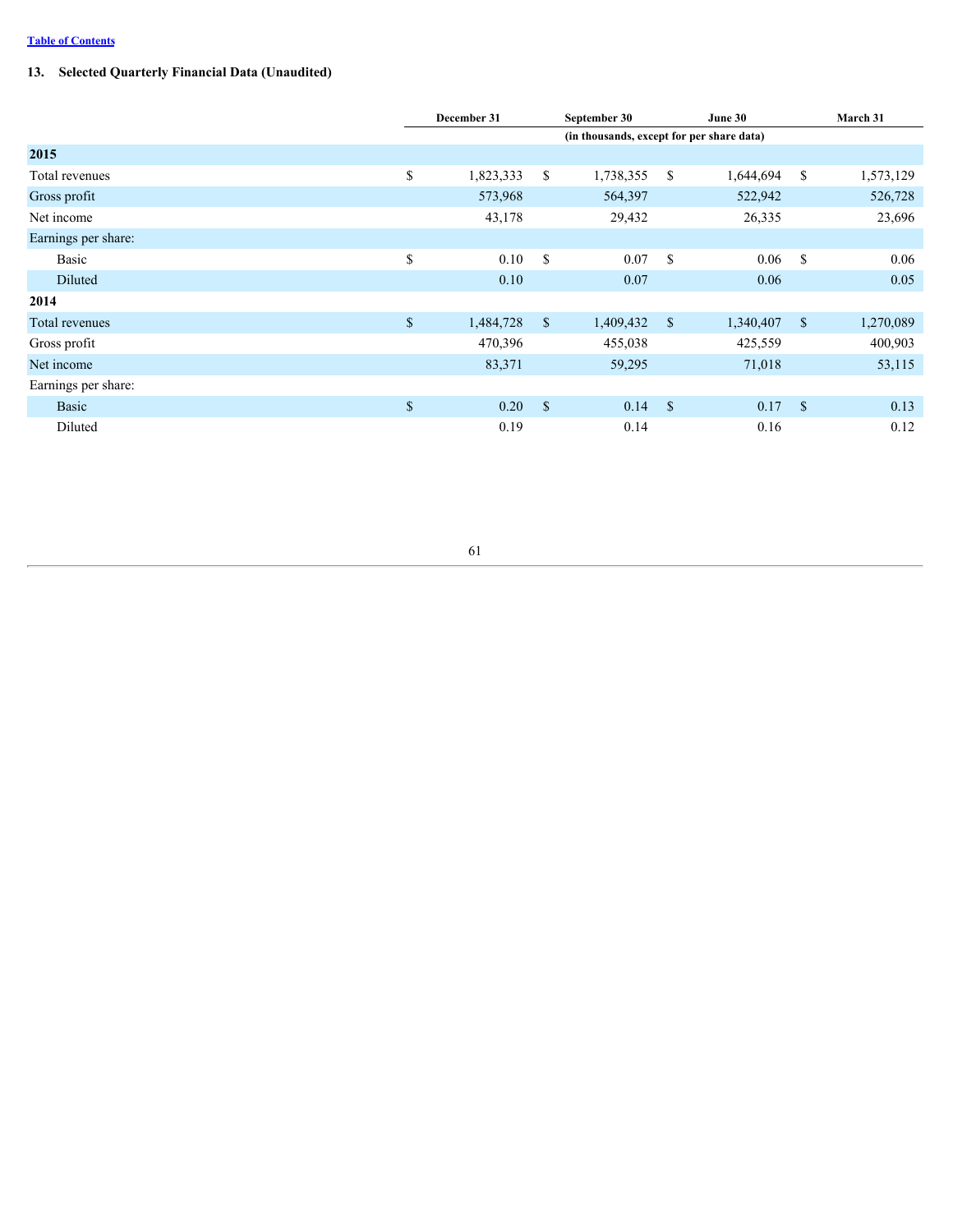# **SIGNATURES**

Pursuant to the requirements of Section 13 or 15(d) of the Securities Exchange Act of 1934, the registrant has duly caused this report to be signed on its behalf by the undersigned, thereunto duly authorized.

|                         | Netflix, Inc. |                                                                                  |
|-------------------------|---------------|----------------------------------------------------------------------------------|
| Dated: January 28, 2016 | By:           | <b>REED HASTINGS</b><br>$\sqrt{s}$                                               |
|                         |               | <b>Reed Hastings</b><br>Chief Executive Officer<br>(principal executive officer) |
| Dated: January 28, 2016 | By:           | D AVID W ELLS<br>$\sqrt{s}$<br>David Wells<br>Chief Financial Officer            |
|                         |               | (principal financial and accounting officer)                                     |
|                         | 62            |                                                                                  |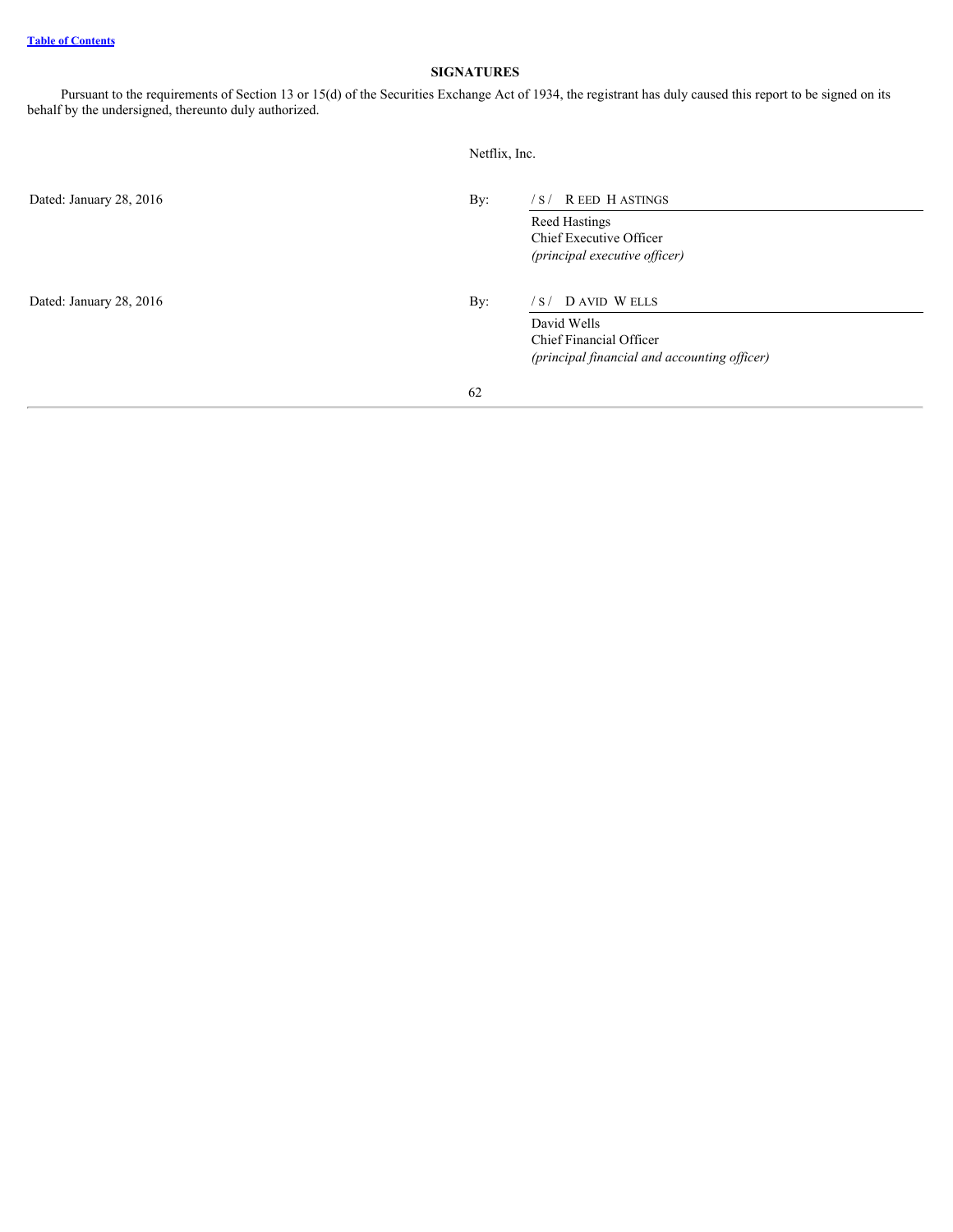## **POWER OF ATTORNEY**

KNOWN ALL PERSONS BY THESE PRESENTS, that each person whose signature appears below constitutes and appoints Reed Hastings and David Wells, and each of them, as his true and lawful attorneys-in-fact and agents, with full power of substitution and resubstitution, for him and in his name, place, and stead, in any and all capacities, to sign any and all amendments to this Report, and to file the same, with all exhibits thereto, and other documents in connection therewith, with the Securities and Exchange Commission, granting unto said attorneys-in-fact and agents, and each of them, full power and authority to do and perform each and every act and thing requisite and necessary to be done in connection therewith, as fully to all intents and purposes as he might or could do in person, hereby ratifying and confirming that all said attorneys-in-fact and agents, or any of them or their or his substitute or substituted, may lawfully do or cause to be done by virtue thereof.

Pursuant to the requirements of the Securities and Exchange Act of 1934, this Annual Report on Form 10-K has been signed below by the following persons on behalf of the registrant and in the capacities and on the dates indicated.

| <b>Signature</b>                                           | <b>Title</b>                                                                     | $\underline{\textbf{Date}}$ |
|------------------------------------------------------------|----------------------------------------------------------------------------------|-----------------------------|
| / S / $\;$ R $\;$ EED $\;$ H $\;$ ASTINGS<br>Reed Hastings | President, Chief Executive Officer and Director (principal<br>executive officer) | January 28, 2016            |
|                                                            |                                                                                  |                             |
| / $S$ / $D$ AVID W ELLS                                    | Chief Financial Officer (principal financial and accounting                      |                             |
| David Wells                                                | officer)                                                                         | January 28, 2016            |
| /S/ RICHARD B ARTON                                        |                                                                                  |                             |
| Richard Barton                                             | Director                                                                         | January 28, 2016            |
|                                                            |                                                                                  |                             |
| /S/ T IMOTHY M. H ALEY                                     |                                                                                  |                             |
| Timothy M. Haley                                           | Director                                                                         | January 28, 2016            |
|                                                            |                                                                                  |                             |
| /S/ JAY C. HOAG                                            |                                                                                  |                             |
| Jay C. Hoag                                                | Director                                                                         | January 28, 2016            |
| /S/ ANN MATHER                                             |                                                                                  |                             |
| Ann Mather                                                 | Director                                                                         | January 28, 2016            |
|                                                            |                                                                                  |                             |
| / S / A. G EORGE B ATTLE                                   |                                                                                  |                             |
| A. George Battle                                           | Director                                                                         | January 28, 2016            |
| L ESLIE J. K ILGORE<br>/ S /                               |                                                                                  |                             |
| Leslie J. Kilgore                                          | Director                                                                         | January 28, 2016            |
| <b>BRAD SMITH</b><br>/S/                                   |                                                                                  |                             |
| <b>Brad Smith</b>                                          | Director                                                                         | January 28, 2016            |
|                                                            |                                                                                  |                             |
| ANNE SWEENEY<br>/S/                                        |                                                                                  |                             |
| Anne Sweeney                                               | Director                                                                         | January 28, 2016            |
|                                                            |                                                                                  |                             |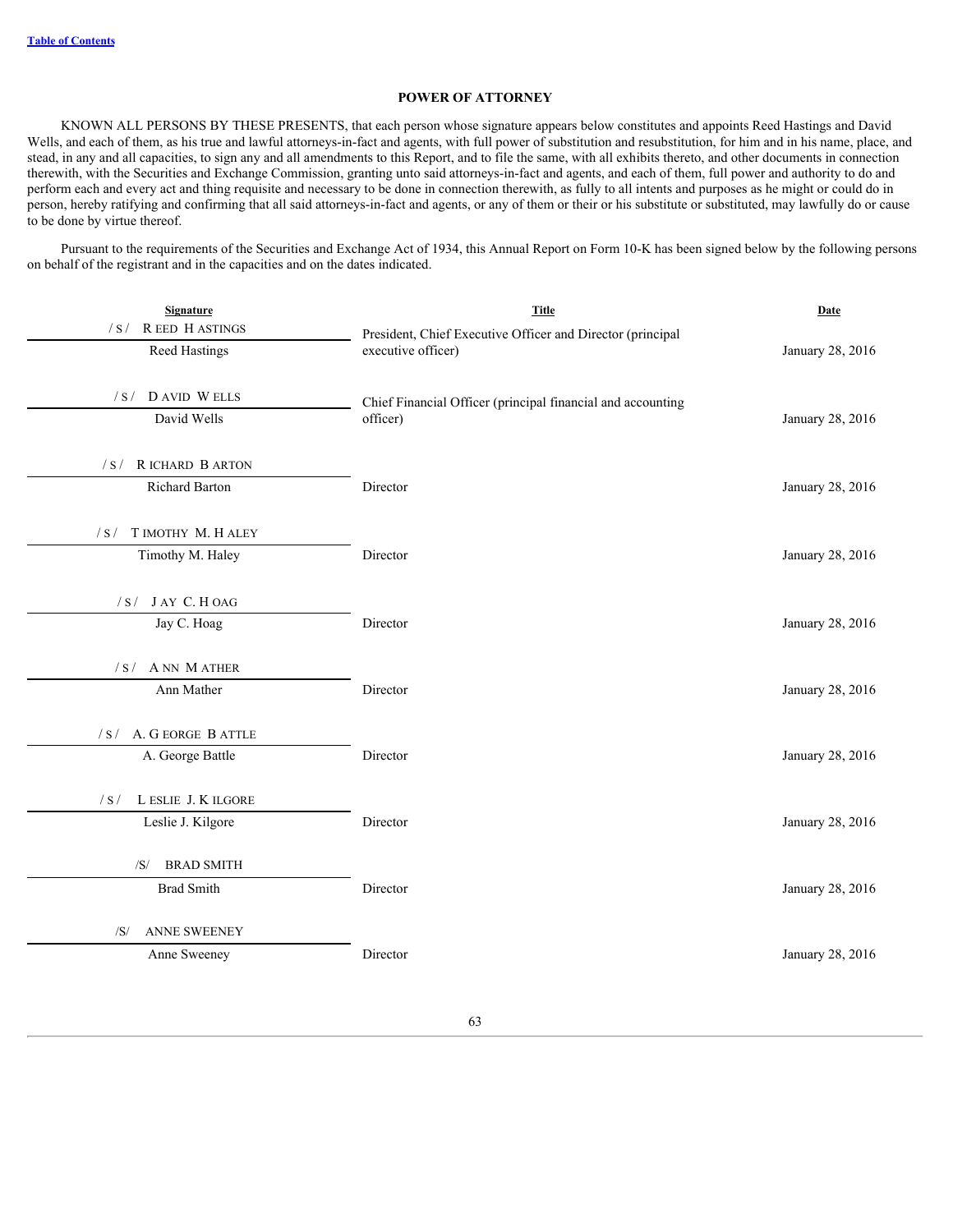# **EXHIBIT INDEX**

|                          |                                                                                                                                                                                                        |         |           | <b>Incorporated by Reference</b> |                    | Filed       |
|--------------------------|--------------------------------------------------------------------------------------------------------------------------------------------------------------------------------------------------------|---------|-----------|----------------------------------|--------------------|-------------|
| <b>Exhibit</b><br>Number | <b>Exhibit Description</b>                                                                                                                                                                             | Form    | File No.  | <b>Exhibit</b>                   | <b>Filing Date</b> | Herewith    |
| 3.1                      | Restated Certificate of Incorporation                                                                                                                                                                  | $10-Q$  | 001-35727 | 3.1                              | July 17,2015       |             |
| 3.2                      | Amended and Restated Bylaws                                                                                                                                                                            | $8-K$   | 000-49802 | 3.1                              | March 20, 2009     |             |
| 3.3                      | Certificate of Amendment to the Amended and Restated<br>Certificate of Incorporation                                                                                                                   | $10-Q$  | 000-49802 | 3.3                              | August 2, 2004     |             |
| 4.1                      | Form of Common Stock Certificate                                                                                                                                                                       | $S-1/A$ | 333-83878 | 4.1                              | April 16, 2002     |             |
| 4.2                      | Indenture, dated as of February 1, 2013, by and between the<br>Company and Wells Fargo Bank, National Association, as<br>Trustee.                                                                      | $8-K$   | 001-35727 | 4.1                              | February 1, 2013   |             |
| 4.3                      | Indenture, dated as of February 19, 2014, by and between the<br>Company and Wells Fargo Bank, National Association, as<br>Trustee.                                                                     | $8-K$   | 001-35727 | 4.1                              | February 19, 2014  |             |
| 4.4                      | Indenture, dated as of February 5, 2015, by and between the<br>Company and Wells Fargo Bank, National Association, as<br>Trustee.                                                                      | $8-K$   | 001-35727 | 4.1                              | February 5, 2015   |             |
| 4.5                      | Indenture, dated as of February 5, 2015, by and between the<br>Company and Wells Fargo Bank, National Association, as<br>Trustee.                                                                      | 8-K     | 001-35727 | 4.2                              | February 5, 2015   |             |
| $10.1$ †                 | Form of Indemnification Agreement entered into by the<br>registrant with each of its executive officers and directors                                                                                  | $S-1/A$ | 333-83878 | 10.1                             | March 20, 2002     |             |
| $10.2\dagger$            | Amended and Restated 2002 Stock Plan                                                                                                                                                                   | Def 14A | 000-49802 | A                                | March 31, 2006     |             |
| $10.3\dagger$            | 2011 Stock Plan                                                                                                                                                                                        | Def 14A | 000-49802 | A                                | April 20, 2011     |             |
| $10.4\dagger$            | Amended and Restated Executive Severance and Retention<br>Incentive Plan                                                                                                                               | $10-K$  | 000-49802 | 10.7                             | February 1, 2013   |             |
| $10.5\dagger$            | Registration Rights Agreement, dated as of February 19,<br>2014, by and among the Company and Morgan Stanley &<br>Co. LLC, as representative of the Initial Purchasers listed in<br>Schedule 1 thereto | $8-K$   | 001-35727 | 10.1                             | February 19, 2014  |             |
| $10.6\dagger$            | Performance Bonus Plan                                                                                                                                                                                 | Def 14A | 001-35727 | A                                | April 28, 2014     |             |
| 10.7                     | Registration Rights Agreement, dated as of February 5, 2015,<br>by and among the Company and Morgan Stanley & Co.<br>LLC, as representative of the Initial Purchasers listed in<br>Schedule 1 thereto  | $8-K$   | 001-35727 | 10.1                             | February 5, 2015   |             |
| 10.8                     | Registration Rights Agreement, dated as of February 5, 2015,<br>by and among the Company and Morgan Stanley & Co.<br>LLC, as representative of the Initial Purchasers listed in<br>Schedule 1 thereto  | 8-K     | 001-35727 | 10.2                             | February 5, 2015   |             |
| 10.9                     | Purchase Agreement between Morgan Stanley & Co. LLC,<br>as representative of several initial purchasers, and Netflix,<br>Inc. dated February 2, 2015                                                   | $10-Q$  | 001-35727 | 10.9                             | April 17, 2015     |             |
| 21.1                     | List of Significant Subsidiaries                                                                                                                                                                       |         |           |                                  |                    | X           |
| 23.1                     | Consent of Ernst & Young LLP                                                                                                                                                                           |         |           |                                  |                    | $\mathbf X$ |
| 24                       | Power of Attorney (see signature page)                                                                                                                                                                 |         |           |                                  |                    |             |
| 31.1                     | Certification of Chief Executive Officer Pursuant to Section<br>302 of the Sarbanes-Oxley Act of 2002                                                                                                  |         |           |                                  |                    | X           |
| 31.2                     | Certification of Chief Financial Officer Pursuant to Section<br>302 of the Sarbanes-Oxley Act of 2002                                                                                                  |         |           |                                  |                    | $\mathbf X$ |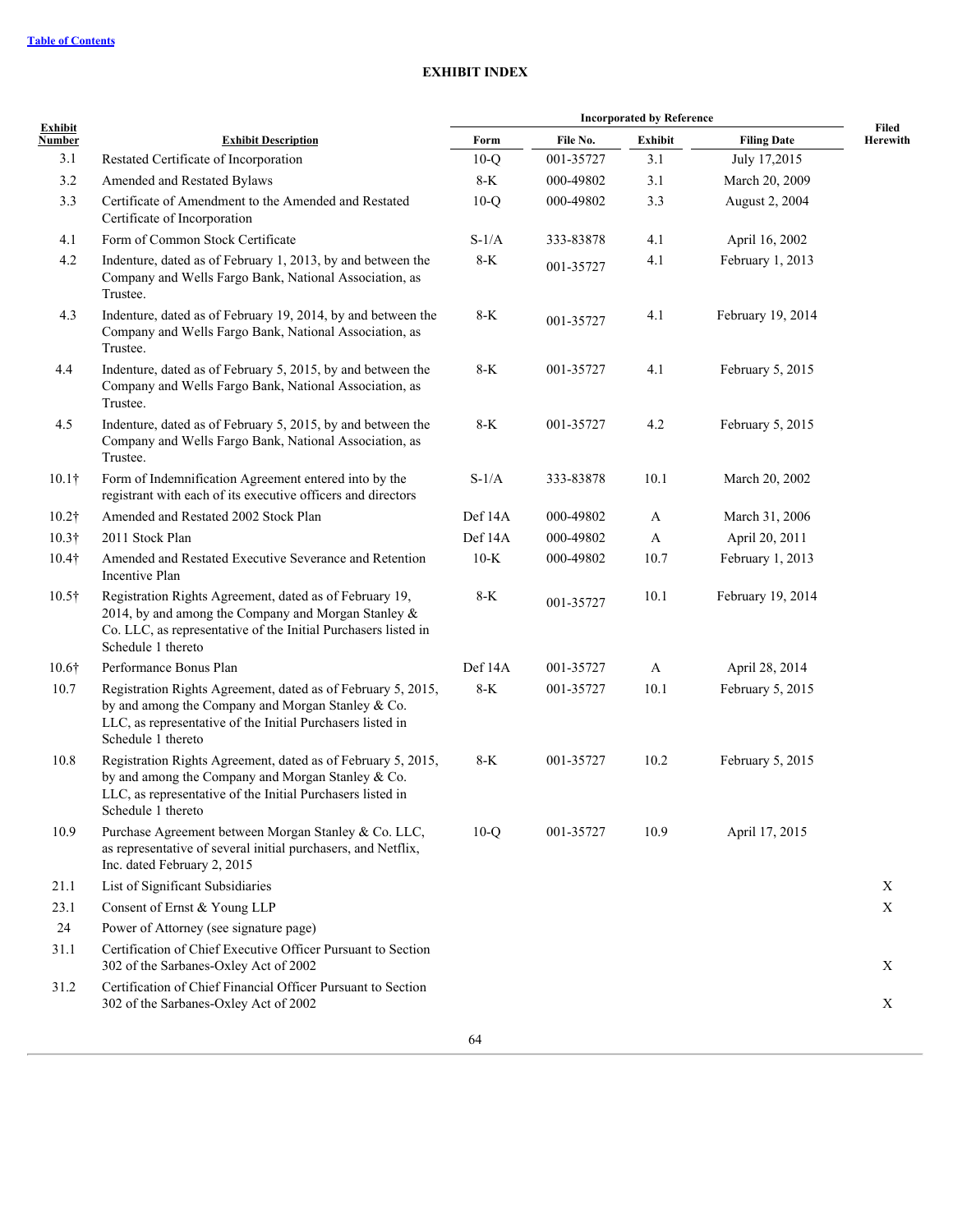| Exhibit       |                                                               |      | Filed    |         |                    |          |
|---------------|---------------------------------------------------------------|------|----------|---------|--------------------|----------|
| <b>Number</b> | <b>Exhibit Description</b>                                    | Form | File No. | Exhibit | <b>Filing Date</b> | Herewith |
| $32.1*$       | Certifications of Chief Executive Officer and Chief Financial |      |          |         |                    |          |
|               | Officer Pursuant to Section 906 of the Sarbanes-Oxley Act of  |      |          |         |                    |          |
|               | 2002                                                          |      |          |         |                    | X        |
| 101           | The following financial information from Netflix, Inc.'s      |      |          |         |                    |          |
|               | Annual Report on Form 10-K for the year ended December        |      |          |         |                    |          |
|               | 31, 2015 filed with the SEC on January 28, 2016, formatted    |      |          |         |                    |          |
|               | in XBRL includes: (i) Consolidated Statements of Operations   |      |          |         |                    |          |
|               | for the Years Ended December 31, 2015, 2014 and 2013, (ii)    |      |          |         |                    |          |
|               | Consolidated Statements of Comprehensive Income for the       |      |          |         |                    |          |
|               | Years Ended December 31, 2015, 2014 and 2013, (iii)           |      |          |         |                    |          |
|               | Consolidated Statements of Cash Flows for the Years Ended     |      |          |         |                    |          |
|               | December 31, 2015, 2014 and 2013, (iv) Consolidated           |      |          |         |                    |          |
|               | Balance Sheets as of December 31, 2015 and 2014, (v)          |      |          |         |                    |          |
|               | Consolidated Statements of Stockholders' Equity for the       |      |          |         |                    |          |
|               | Years Ended December 31, 2015, 2014 and 2013 and (vi) the     |      |          |         |                    |          |
|               | Notes to Consolidated Financial Statements.                   |      |          |         |                    | X        |
|               |                                                               |      |          |         |                    |          |

\* These certifications are not deemed filed by the SEC and are not to be incorporated by reference in any filing we make under the Securities Act of 1933 or the Securities Exchange Act of 1934, irrespective of any general incorporation language in any filings.

† Indicates a management contract or compensatory plan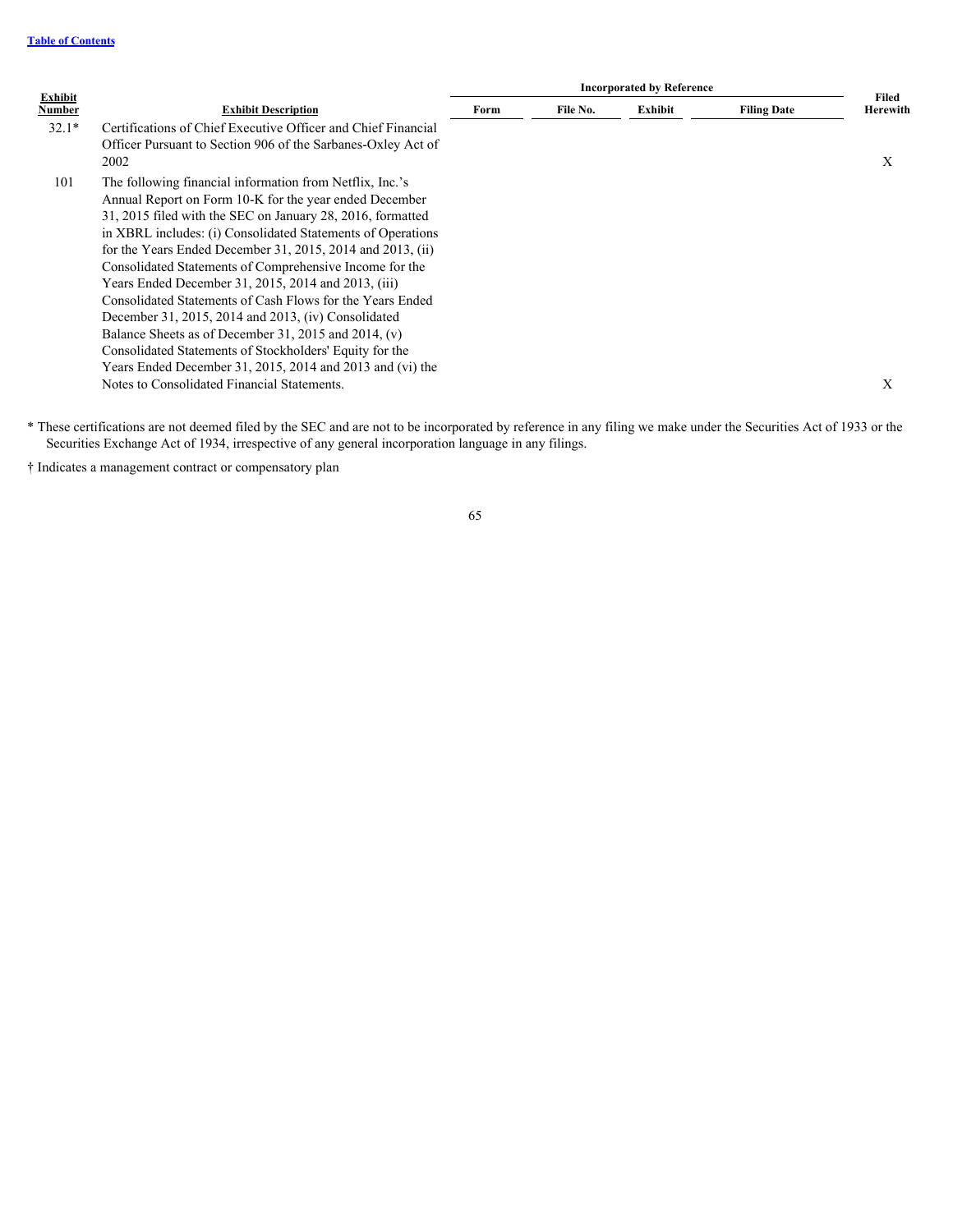# **NETFLIX, INC. LIST OF SIGNIFICANT SUBSIDIARIES\***

| <b>Legal Name</b>                             | <b>Jurisdiction</b>  | <b>Percent Owned</b> |
|-----------------------------------------------|----------------------|----------------------|
| Netflix Entretenimento Brasil LTDA            | <b>Brazil</b>        | 100%                 |
| Netflix International B.V.                    | The Netherlands      | 100%                 |
| Netflix K.K.                                  | Japan                | $100\%$              |
| Netflix Services France SAS                   | France               | $100\%$              |
| Netflix Services Germany GmbH                 | Germany              | 100%                 |
| Netflix Services UK Limited                   | United Kingdom       | 100%                 |
| Netflix Streaming Services International B.V. | The Netherlands      | 100%                 |
| Netflix Streaming Services, Inc.              | <b>United States</b> | 100%                 |
| Netflix Studios, LLC                          | <b>United States</b> | 100%                 |
| NetflixCS, Inc.                               | <b>United States</b> | 100%                 |

\* Pursuant to Item 601(b)(21)(ii) of Regulation S-K, the names of other subsidiaries of Netflix Inc. are omitted because, considered in the aggregate, they would not constitute a significant subsidiary as of the end of the year covered by this report.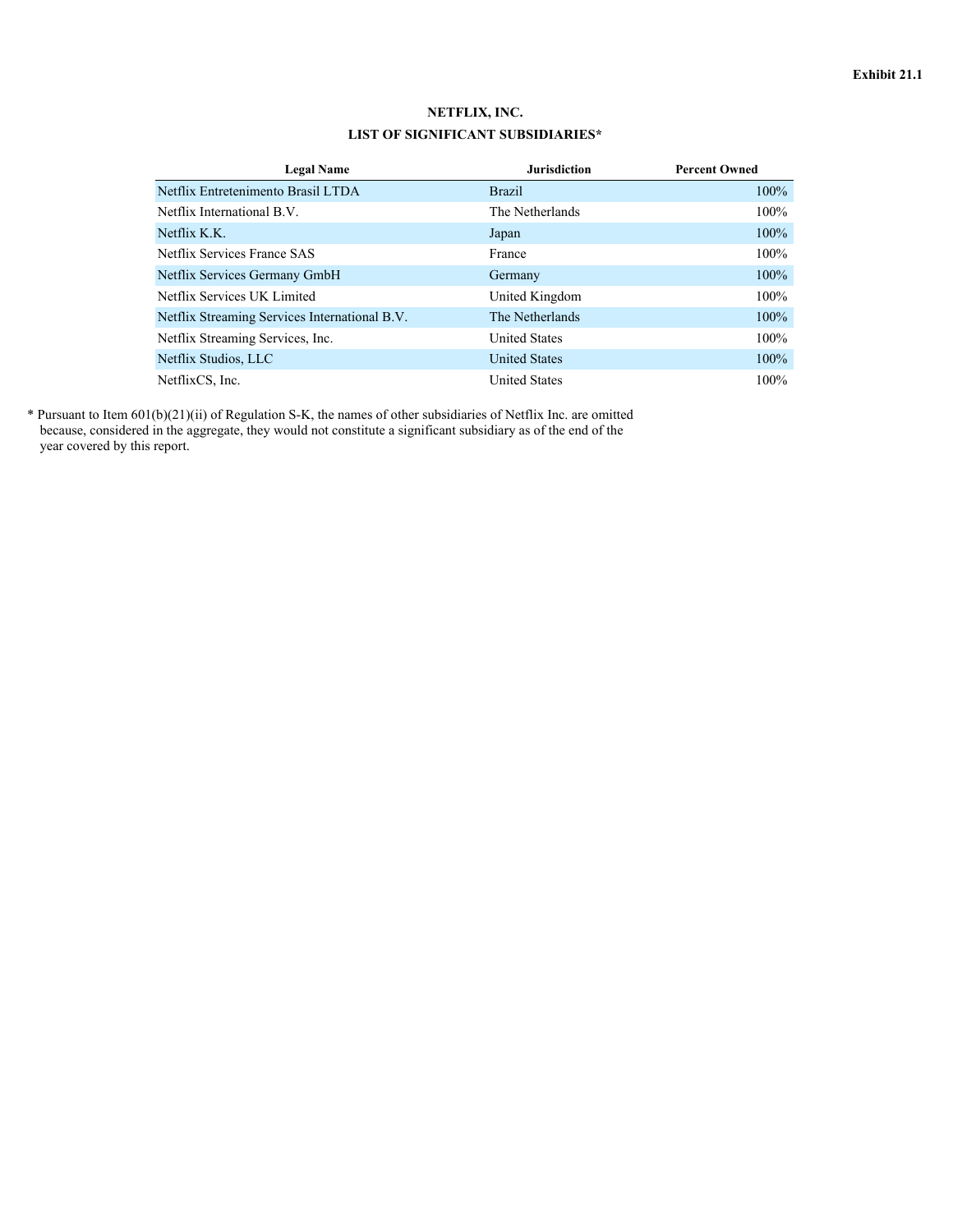### **Consent of Independent Registered Public Accounting Firm**

We consent to the incorporation by reference in the following Registration Statements:

- (1) Registration Statement (Form S-8 No. 333-89024) pertaining to Netflix.com, Inc. 1997 Stock Plan, as amended, Netflix, Inc. 2002 Stock Plan, Netflix, Inc. 2002 Employee Stock Purchase Plan, and Netflix.com, Inc. Stand-Alone Stock Option Agreements,
- (2) Registration Statement (Form S-8 No. 333-104250) pertaining to Netflix, Inc. 2002 Stock Plan and Netflix, Inc. 2002 Employee Stock Purchase Plan,
- (3) Registration Statement (Form S-8 No. 333-113198) pertaining to Netflix, Inc. 2002 Stock Plan and Netflix, Inc. 2002 Employee Stock Purchase Plan
- (4) Registration Statement (Form S-8 No. 333-123501) pertaining to Netflix, Inc. 2002 Stock Plan and Netflix, Inc. 2002 Employee Stock Purchase Plan,
- (5) Registration Statement (Form S-8 No. 333-136403) pertaining to Netflix, Inc. Amended and Restated 2002 Stock Plan and Netflix, Inc. 2002 Employee Stock Purchase Plan
- (6) Registration Statement (Form S-8 No. 333-145147) pertaining to Netflix, Inc. 2002 Employee Stock Purchase Plan,
- (7) Registration Statement (Form S-8 No. 333-160946) pertaining to Netflix, Inc. 2002 Employee Stock Purchase Plan,
- (8) Registration Statement (Form S-8 No. 333-177561) pertaining to Netflix, Inc. 2011 Stock Plan,

of our reports dated January 28, 2016, with respect to the consolidated financial statements of Netflix, Inc. and the effectiveness of internal control over financial reporting of Netflix, Inc. included in this Annual Report on Form 10-K of Netflix, Inc. for the year ended December 31, 2015.

San Jose, California January 28, 2016

/s/ Ernst & Young LLP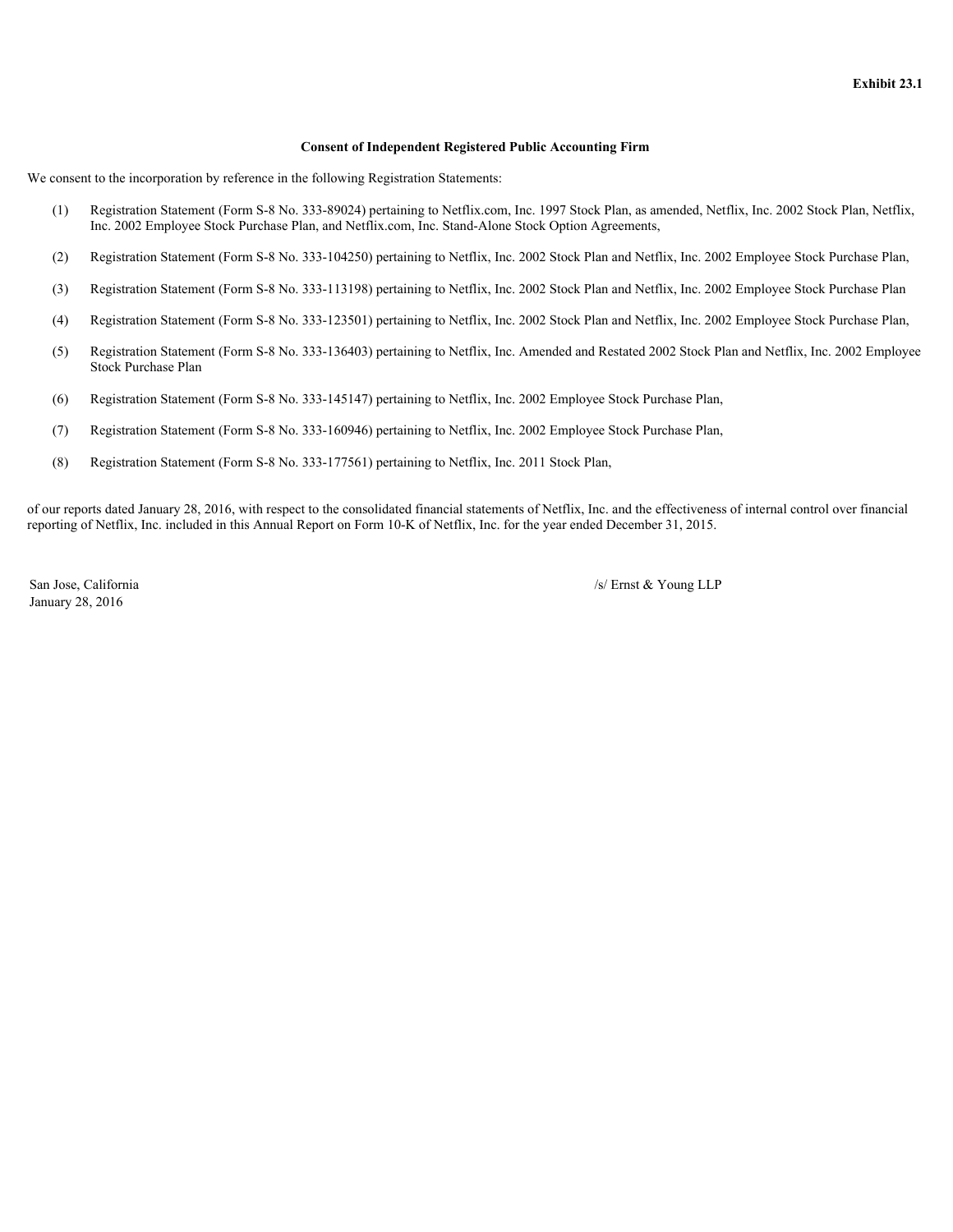# **CERTIFICATION OF CHIEF EXECUTIVE OFFICER PURSUANT TO SECTION 302 OF THE SARBANES-OXLEY ACT OF 2002**

I, Reed Hastings, certify that:

- 1. I have reviewed this Annual Report on Form 10-K of Netflix, Inc.;
- 2. Based on my knowledge, this report does not contain any untrue statement of a material fact or omit to state a material fact necessary to make the statements made, in light of the circumstances under which such statements were made, not misleading with respect to the period covered by this report;
- 3. Based on my knowledge, the financial statements, and other financial information included in this report, fairly present in all material respects the financial condition, results of operations and cash flows of the registrant as of, and for, the periods presented in this report;
- 4. The registrant's other certifying officer and I are responsible for establishing and maintaining disclosure controls and procedures (as defined in Exchange Act Rules 13a-15(e) and 15d-15(e)) and internal control over financial reporting (as defined in Exchange Act Rules 13a-15(f) and 15d-15(f)) for the registrant and have:
	- a) designed such disclosure controls and procedures, or caused such disclosure controls and procedures to be designed under our supervision, to ensure that material information relating to the registrant, including its consolidated subsidiaries, is made known to us by others within those entities, particularly during the period in which this report is being prepared;
	- b) designed such internal control over financial reporting, or caused such internal control over financial reporting to be designed under our supervision, to provide reasonable assurance regarding the reliability of financial reporting and the preparation of financial statements for external purposes in accordance with generally accepted accounting principles;
	- c) evaluated the effectiveness of the registrant's disclosure controls and procedures and presented in this report our conclusions about the effectiveness of the disclosure controls and procedures, as of the end of the period covered by this report based on such evaluation; and
	- d) disclosed in this report any change in the registrant's internal control over financial reporting that occurred during the registrant's most recent fiscal quarter (the registrant's fourth fiscal quarter in the case of an annual report) that has materially affected, or is reasonably likely to materially affect, the registrant's internal control over financial reporting; and
- 5. The registrant's other certifying officer and I have disclosed, based on our most recent evaluation of internal control over financial reporting, to the registrant's auditors and the audit committee of registrant's board of directors (or persons performing the equivalent function):
	- a) all significant deficiencies and material weaknesses in the design or operation of internal control over financial reporting which are reasonably likely to adversely affect the registrant's ability to record, process, summarize and report financial information; and
	- b) any fraud, whether or not material, that involves management or other employees who have a significant role in the registrant's internal control over financial reporting.

Dated: January 28, 2016 By: *By: Simulary 28, 2016* By: */ S/ R EED H ASTINGS* 

Reed Hastings Chief Executive Officer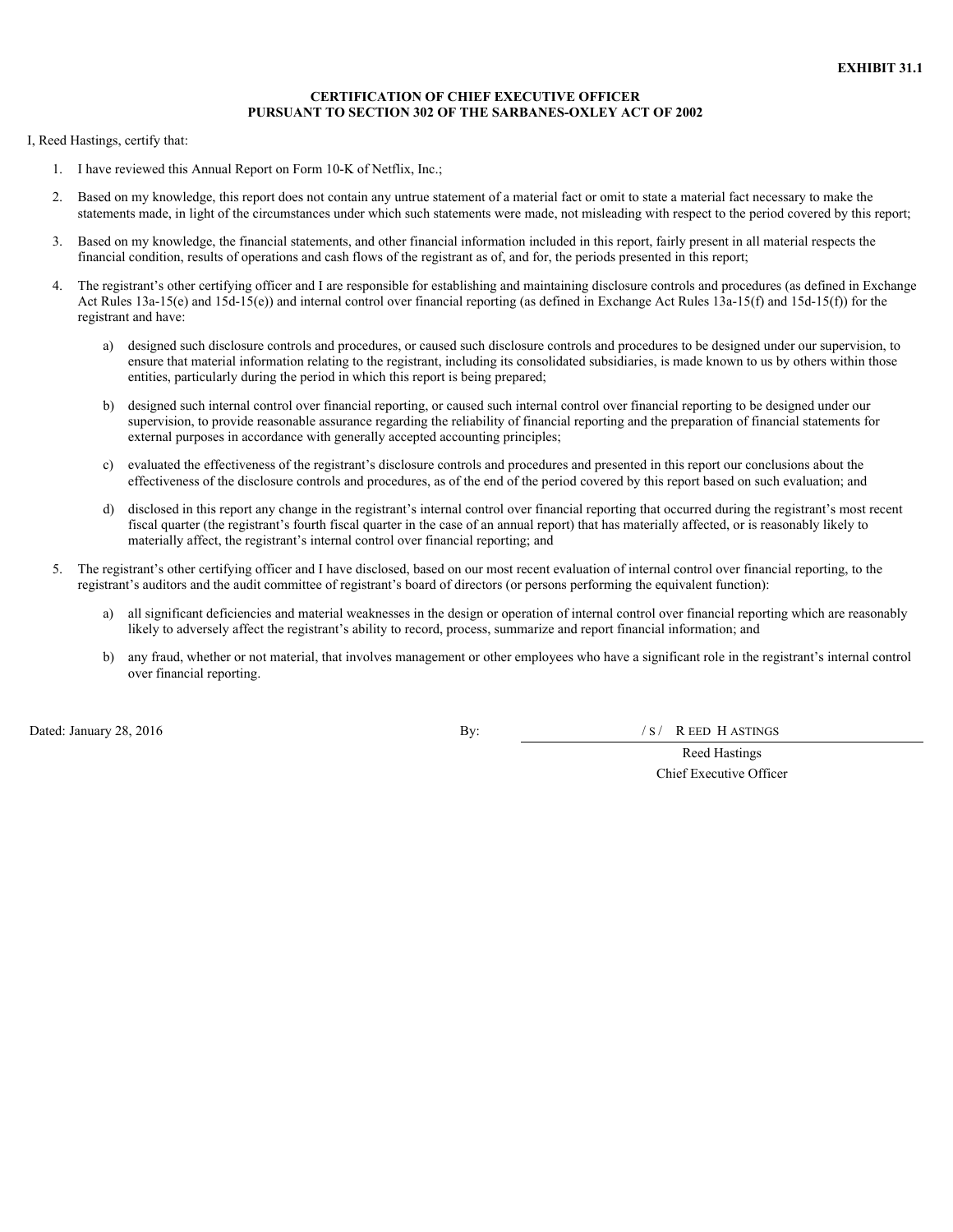# **CERTIFICATION OF CHIEF FINANCIAL OFFICER PURSUANT TO SECTION 302 OF THE SARBANES-OXLEY ACT OF 2002**

I, David Wells, certify that:

- 1. I have reviewed this Annual Report on Form 10-K of Netflix, Inc.;
- 2. Based on my knowledge, this report does not contain any untrue statement of a material fact or omit to state a material fact necessary to make the statements made, in light of the circumstances under which such statements were made, not misleading with respect to the period covered by this report;
- 3. Based on my knowledge, the financial statements, and other financial information included in this report, fairly present in all material respects the financial condition, results of operations and cash flows of the registrant as of, and for, the periods presented in this report;
- 4. The registrant's other certifying officer and I are responsible for establishing and maintaining disclosure controls and procedures (as defined in Exchange Act Rules 13a-15(e) and 15d-15(e)) and internal control over financial reporting (as defined in Exchange Act Rules 13a-15(f) and 15d-15(f)) for the registrant and have:
	- a) designed such disclosure controls and procedures, or caused such disclosure controls and procedures to be designed under our supervision, to ensure that material information relating to the registrant, including its consolidated subsidiaries, is made known to us by others within those entities, particularly during the period in which this report is being prepared;
	- b) designed such internal control over financial reporting, or caused such internal control over financial reporting to be designed under our supervision, to provide reasonable assurance regarding the reliability of financial reporting and the preparation of financial statements for external purposes in accordance with generally accepted accounting principles;
	- c) evaluated the effectiveness of the registrant's disclosure controls and procedures and presented in this report our conclusions about the effectiveness of the disclosure controls and procedures, as of the end of the period covered by this report based on such evaluation; and
	- d) disclosed in this report any change in the registrant's internal control over financial reporting that occurred during the registrant's most recent fiscal quarter (the registrant's fourth fiscal quarter in the case of an annual report) that has materially affected, or is reasonably likely to materially affect, the registrant's internal control over financial reporting; and
- 5. The registrant's other certifying officer and I have disclosed, based on our most recent evaluation of internal control over financial reporting, to the registrant's auditors and the audit committee of registrant's board of directors (or persons performing the equivalent function):
	- a) all significant deficiencies and material weaknesses in the design or operation of internal control over financial reporting which are reasonably likely to adversely affect the registrant's ability to record, process, summarize and report financial information; and
	- b) any fraud, whether or not material, that involves management or other employees who have a significant role in the registrant's internal control over financial reporting.

Dated: January 28, 2016 **By:** / S / D AVID W ELLS

David Wells Chief Financial Officer